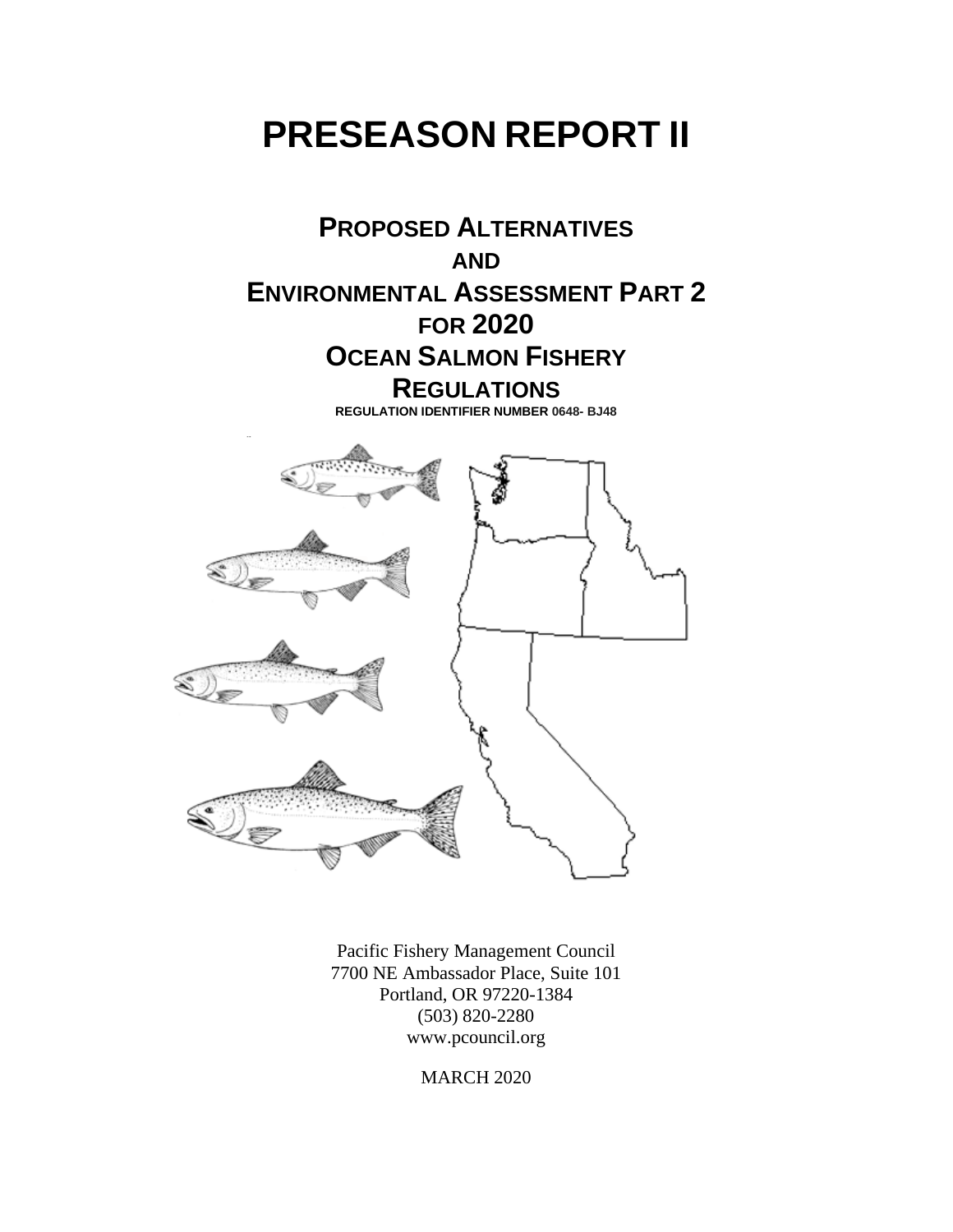#### **PUBLIC HEARINGS ON SALMON ALTERNATIVES**

#### **Hearings held remotely via webinar**

#### **Washington**

(Previously scheduled to occur in Westport) Monday, March 23, 2020, 7:00 p.m. Web link:<https://meetings.ringcentral.com/join> Meeting ID: 149 172 9819

#### **Oregon**

(previously scheduled to occur in Coos Bay) Monday, March 23, 2020, 7:00 p.m. <https://meetings.ringcentral.com/join> Meeting ID: 148 970 9612

#### **California**

(previously scheduled to occur in Eureka) Tuesday, March 24, 2020, 7:00 p.m. <https://meetings.ringcentral.com/join> Meeting ID: 148 004 4364

Public comment on the Alternatives will also be accepted during the April Council meeting on Sunday, April 5, during the public comment period for Agenda Item E.1 via webinar.

Public comments may also be submitted to the PFMC Public Comment Electronic Portal [\(E-Portal\)](https://pfmc.psmfc.org/). The supplemental public comment deadline is 5:00 p.m. Pacific Time, Friday, March 27, 2020.

This document may be cited in the following manner:

Pacific Fishery Management Council. 2020. *Preseason Report II: Proposed Alternatives and Environmental Assessment - Part 2 for 2020 Ocean Salmon Fishery Regulations.* (Document prepared for the Council and its advisory entities.) Pacific Fishery Management Council, 7700 NE Ambassador Place, Suite 101, Portland, Oregon 97220-1384.



A report of the Pacific Fishery Management Council pursuant to National Oceanic and Atmospheric Administration Award Number FNA20NMF4410011.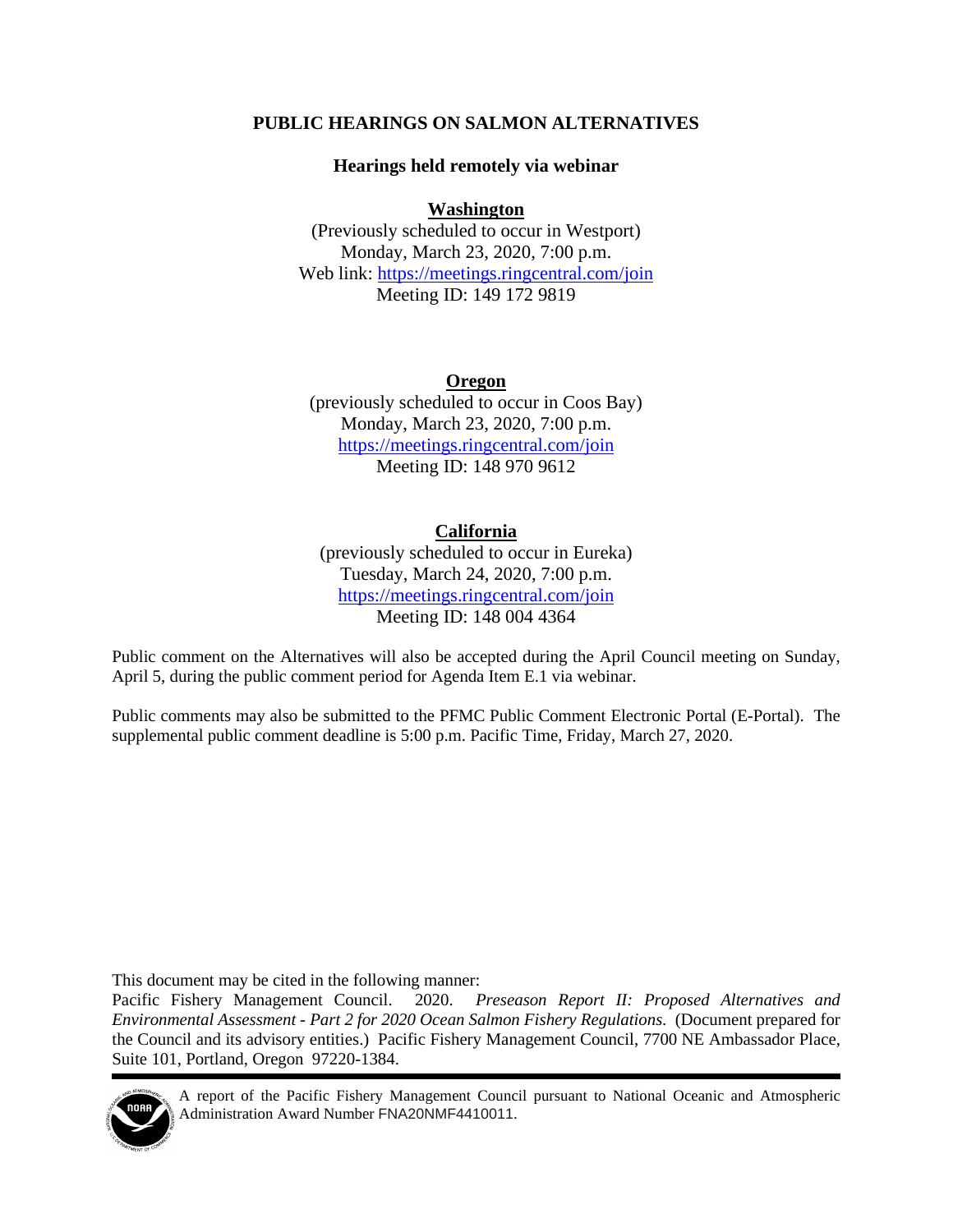|        |         | Page |
|--------|---------|------|
|        |         |      |
|        |         |      |
|        |         |      |
|        |         |      |
| 1.1    |         |      |
|        |         |      |
|        |         |      |
|        |         |      |
|        |         |      |
|        |         |      |
| 6.1    |         |      |
| 6.2    |         |      |
|        |         |      |
| 7.1    |         |      |
| 7.2    |         |      |
| 7.3    |         |      |
|        |         |      |
| 8.1    |         |      |
| 8.1.1  |         |      |
|        | 8.1.1.1 |      |
|        | 8.1.1.2 |      |
| 8.1.2  |         |      |
| 8.1.3  |         |      |
| 8.1.4  |         |      |
|        | 8.1.4.1 |      |
|        | 8.1.4.2 |      |
| 8.2    |         |      |
| 8.2.1  |         |      |
| 8.2.2  |         |      |
| 8.2.3  |         |      |
| 8.2.4  |         |      |
| 8.3    |         |      |
| 8.4    |         |      |
| 8.5    |         |      |
| 8.6    |         |      |
| 8.7    |         |      |
| 8.8    |         |      |
| 8.9    |         |      |
|        |         |      |
| 8.10.1 |         |      |
| 8.10.2 |         |      |
| 8.10.3 |         |      |
| 8.10.4 |         |      |
| 8.10.5 |         |      |
|        |         |      |
|        |         |      |

# **TABLE OF CONTENTS**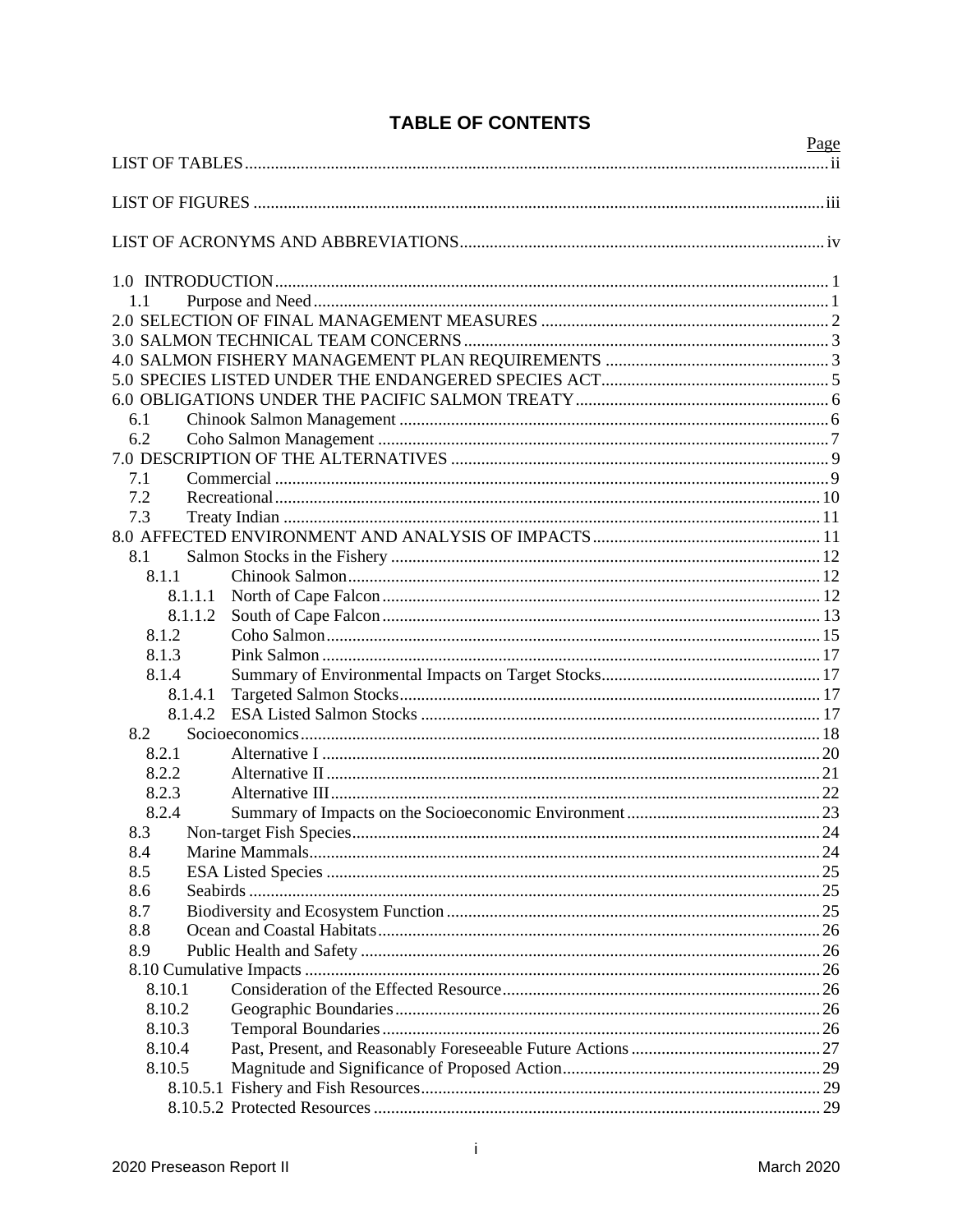| APPENDIX A: PROJECTED IMPACTS FOR AGE-3 SACRAMENTO RIVER WINTER CHINOOK, |  |
|--------------------------------------------------------------------------|--|
| ADULT KLAMATH RIVER FALL CHINOOK, AND ADULT SACRAMENTO RIVER FALL        |  |
|                                                                          |  |
| APPENDIX B: NEPA AND ESA ANALYSES INCORPORATED BY REFERENCE 82           |  |

## **LIST OF TABLES**

| Page                                                                                                                                                                                                                                                                                      |
|-------------------------------------------------------------------------------------------------------------------------------------------------------------------------------------------------------------------------------------------------------------------------------------------|
| TABLE 1. 2020 Commercial troll management Alternatives for non-Indian ocean salmon fisheries -                                                                                                                                                                                            |
| TABLE 2. 2020 Recreational management Alternatives for non-Indian ocean salmon fisheries - Council                                                                                                                                                                                        |
| TABLE 3a. 2020 Treaty Indian troll management Alternatives for ocean salmon fisheries - Council                                                                                                                                                                                           |
| TABLE 3b. 2020 Treaty Indian troll management Alternatives for ocean salmon fisheries - Council                                                                                                                                                                                           |
| TABLE 4a. 2020 Chinook and coho harvest quotas and guidelines (*) for ocean salmon fishery                                                                                                                                                                                                |
| TABLE 4b. 2020 Chinook and coho harvest quotas and guidelines (*) for ocean salmon fishery                                                                                                                                                                                                |
| TABLE 5a. 2020 Projected key stock escapements (thousands of fish) or management criteria for ocean                                                                                                                                                                                       |
| TABLE 5b. 2020 Projected key stock escapements (thousands of fish) or management criteria for ocean                                                                                                                                                                                       |
| TABLE 6a. Preliminary projections of Chinook and coho harvest impacts for 2020 ocean salmon fishery                                                                                                                                                                                       |
| TABLE 6b. Preliminary projections of Chinook and coho harvest impacts for 2020 ocean salmon fishery                                                                                                                                                                                       |
| TABLE 7a. Expected coastwide lower Columbia Natural (LCN), Oregon coastal natural (OCN), and<br>Rogue/Klamath (RK) coho, and Lower Columbia River (LCR) natural tule Chinook exploitation<br>rates by fishery for 2020 ocean fisheries management Alternatives - Council adopted (QTA).   |
| TABLE 7b. Expected coastwide lower Columbia Natural (LCN), Oregon coastal natural (OCN), and<br>Rogue/Klamath (RK) coho, and Lower Columbia River (LCR) natural tule Chinook exploitation<br>rates by fishery for 2020 ocean fisheries management Alternatives - Council adopted (MT). 69 |
| TABLE 8. Projected coho mark rates for 2020 fisheries under base period fishing patterns (percent                                                                                                                                                                                         |
| TABLE 9a. Preliminary projected exvessel value under Council-adopted 2020 non-Indian commercial<br>troll regulatory Alternatives compared to 2019 and the 2015-2019 average (in inflation-                                                                                                |
| TABLE 9b. Preliminary projected exvessel value under Council-adopted 2020 non-Indian commercial<br>troll regulatory Alternatives compared to 2019 and the 2015-2019 average (in inflation-                                                                                                |
| TABLE 10a. Preliminary projected angler trips and coastal community income impacts generated under<br>Council-adopted 2020 recreational ocean salmon fishery regulatory Alternatives compared to                                                                                          |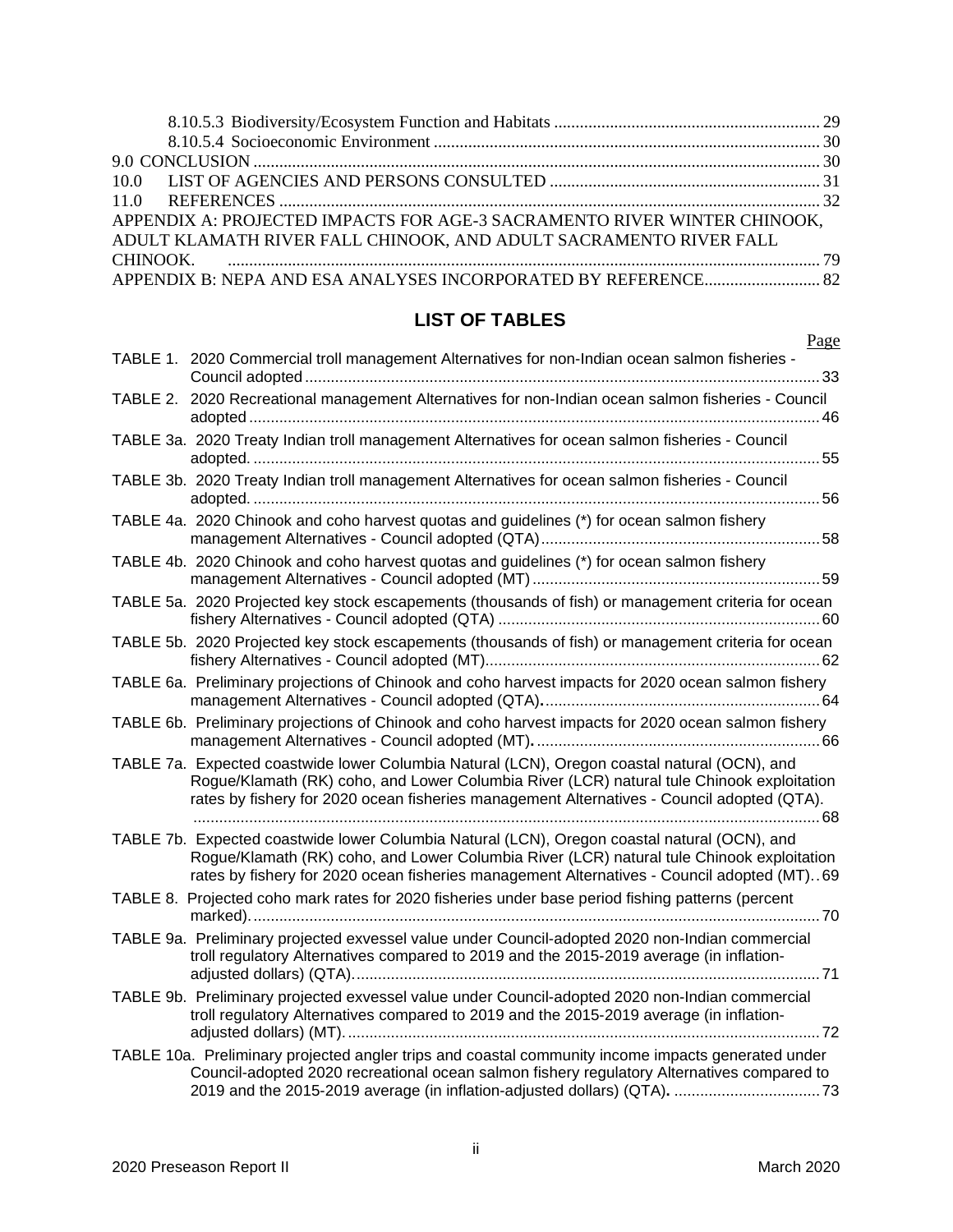TABLE 10b. Preliminary projected angler trips and coastal community income impacts generated under Council-adopted 2020 recreational ocean salmon fishery regulatory Alternatives compared to 2019 and the 2015-2019 average (in inflation-adjusted dollars) (MT)**.**.....................................74

#### **LIST OF FIGURES**

| FIGURE 1a. Projected community income impacts associated with landings projected under the Council<br>adopted 2020 commercial fishery Alternatives compared to 2019 and the 2015-2019 average | <u>Page</u> |
|-----------------------------------------------------------------------------------------------------------------------------------------------------------------------------------------------|-------------|
| FIGURE 1b. Projected community income impacts associated with landings projected under the Council<br>adopted 2020 commercial fishery Alternatives compared to 2019 and the 2015-2019 average |             |
| FIGURE 2a. Projected community income impacts associated with angler effort projected under the<br>Council adopted 2020 recreational fishery Alternatives compared to 2019 and the 2015-2019  |             |
| FIGURE 2b. Projected community income impacts associated with angler effort projected under the<br>Council adopted 2020 recreational fishery Alternatives compared to 2019 and the 2015-2019  |             |
| FIGURE 3. Map of Pacific West Coast with major salmon ports and management boundaries. This map<br>is for reference only and is not intended for use in navigation or fishery regulation.  85 |             |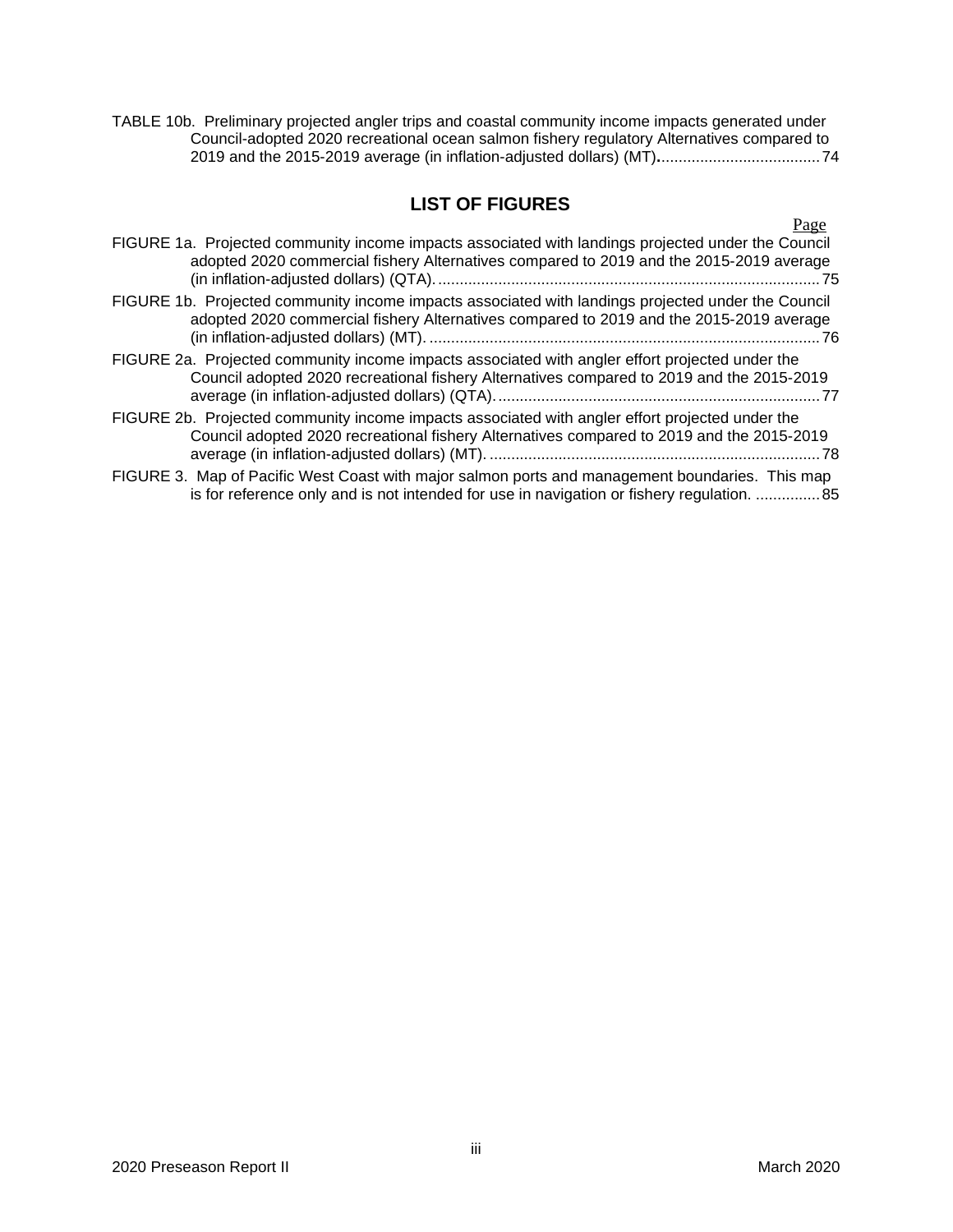#### **LIST OF ACRONYMS AND ABBREVIATIONS**

| <b>AABM</b>  | <b>Aggregate Abundance Based Management</b>                                       |
|--------------|-----------------------------------------------------------------------------------|
| ABC          | acceptable biological catch                                                       |
| ACL          | annual catch limit                                                                |
| <b>AEQ</b>   | adult equivalent                                                                  |
| <b>BO</b>    | biological opinion                                                                |
| <b>CDFW</b>  | California Department of Fish and Wildlife                                        |
| <b>CFGC</b>  | California Fish and Game Commission                                               |
| $\rm CO$     | central Oregon (South end of Heceta Bank to Humbug Mt.)                           |
| Council      |                                                                                   |
|              | Pacific Fishery Management Council                                                |
| <b>CPUE</b>  | catch per unit effort                                                             |
| <b>CYER</b>  | Calendar year exploitation rate                                                   |
| <b>DPS</b>   | <b>Distinct Population Segment</b>                                                |
| EA           | <b>Environmental Assessment</b>                                                   |
| <b>EFH</b>   | <b>Essential Fish Habitat</b>                                                     |
| <b>EIS</b>   | <b>Environmental Impact Statement</b>                                             |
| <b>ENSO</b>  | El Niño/Southern Oscillation                                                      |
| <b>ESA</b>   | <b>Endangered Species Act</b>                                                     |
| <b>ESU</b>   | <b>Evolutionarily Significant Unit</b>                                            |
| FB           | Fort Bragg (Horse Mt. to Point Arena)                                             |
| <b>FRAM</b>  | <b>Fishery Regulation Assessment Model</b>                                        |
| <b>FMA</b>   | fishery management area                                                           |
| <b>FMP</b>   | fishery management plan                                                           |
| <b>FONSI</b> | finding of no significant impact                                                  |
| <b>GSI</b>   | genetic stock identification                                                      |
| <b>IPHC</b>  | <b>International Pacific Halibut Commission</b>                                   |
| <b>ISBM</b>  | <b>Individual Stock Based Management</b>                                          |
| KC           | California KMZ (OR/CA border to Horse Mountain)                                   |
| KO           |                                                                                   |
|              | Oregon KMZ (Humbug Mountain to the OR/CA border                                   |
| KMZ          | Klamath Management Zone                                                           |
| <b>KRFC</b>  | Klamath River fall Chinook                                                        |
| <b>LCN</b>   | Lower Columbia Natural (wild Columbia River coho below Bonneville Dam)            |
| <b>LCR</b>   | Lower Columbia River (wild Col. River tule fall Chinook below Bonneville Dam)     |
| <b>LRH</b>   | Lower River Hatchery (hatchery Col. River tule fall Chinook below Bonneville Dam) |
| <b>LRW</b>   | Lower River Wild (Columbia River bright fall wild Chinook below Bonneville Dam).  |
| MT           | Makah Tribe                                                                       |
| MO           | Monterey (Pigeon Point to the U.S./Mexico border)                                 |
| <b>NEPA</b>  | National Environmental Policy Act                                                 |
| <b>MSA</b>   | Magnuson-Stevens Act                                                              |
| <b>MSY</b>   | maximum sustainable yield                                                         |
| <b>NMFS</b>  | <b>National Marine Fisheries Service</b>                                          |
| NO           | northern Oregon (Cape Falcon to Florence South Jetty)                             |
| <b>NAO</b>   | National Oceanic and Atmospheric Administration Administrative Order              |
| <b>NOAA</b>  | National Oceanic and Atmospheric Administration                                   |
| <b>ODFW</b>  | Oregon Department of Fish and Wildlife                                            |
| <b>OCN</b>   | Oregon coastal natural (coho)                                                     |
| OFL          | overfishing limit                                                                 |
| OLE          | Office of Law Enforcement (NOAA)                                                  |
|              |                                                                                   |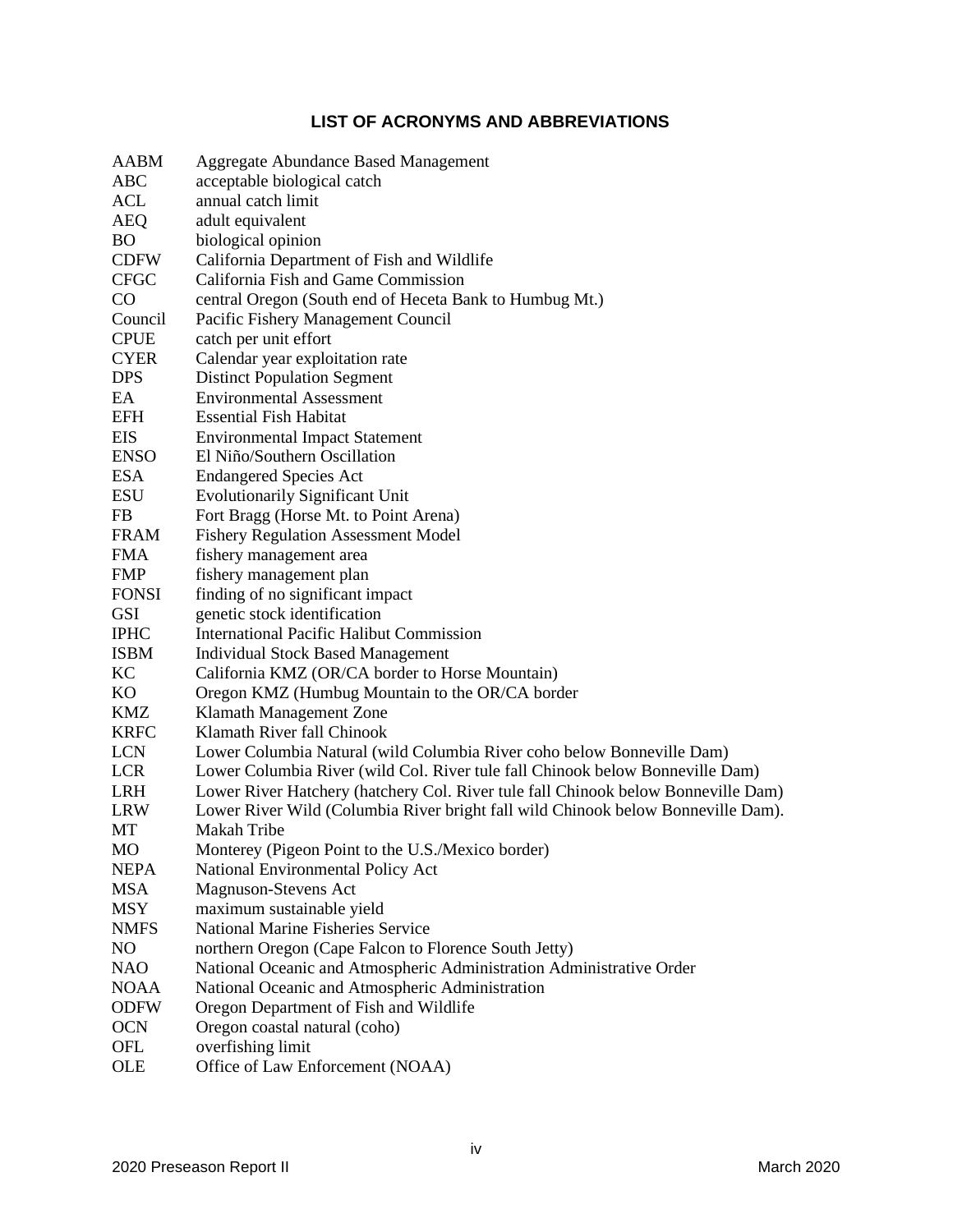# **LIST OF ACRONYMS AND ABBREVIATIONS (continued)**

| <b>OPI</b>     | Oregon Production Index                                                                    |
|----------------|--------------------------------------------------------------------------------------------|
| <b>OSP</b>     | Oregon State Police                                                                        |
| OY             | optimum yield                                                                              |
| <b>PDO</b>     | Pacific (inter) Decadal Oscillation                                                        |
| <b>PSC</b>     | Pacific Salmon Commission                                                                  |
| <b>PST</b>     | Pacific Salmon Treaty                                                                      |
| <b>QTA</b>     | <b>Quinault Treaty Area</b>                                                                |
| <b>RER</b>     | rebuilding exploitation rate                                                               |
| <b>RMP</b>     | <b>Resource Management Plan</b>                                                            |
| R <sub>K</sub> | Rogue/Klamath (hatchery coho)                                                              |
| $S_{ABC}$      | spawning escapement associated with ABC                                                    |
| <b>SACL</b>    | spawning escapement associated with ACL $(= S_{ABC})$                                      |
| <b>SCH</b>     | Spring Creek Hatchery (Col. R. tule fall Chinook returning to Spring Creek Hatchery [above |
|                | Bonneville Dam])                                                                           |
| <b>SEAK</b>    | Southeast Alaska                                                                           |
| $S_{MSY}$      | MSY spawning escapement                                                                    |
| <b>SET</b>     | spawning escapement target                                                                 |
| <b>SF</b>      | San Francisco (Point Arena to Pigeon Point)                                                |
| <b>SONCC</b>   | Southern Oregon/Northern California Coast (coho ESU)                                       |
| <b>SRFC</b>    | Sacramento River fall Chinook                                                              |
| <b>SRFI</b>    | Snake River fall (Chinook) Index                                                           |
| <b>SRW</b>     | Snake River wild (fall Chinook)                                                            |
| <b>SRWC</b>    | Sacramento River winter Chinook                                                            |
| <b>STT</b>     | <b>Salmon Technical Team</b>                                                               |
| SWO            | State Waters Only (fisheries off Oregon south of Cape Falcon)                              |
| <b>USCG</b>    | <b>United States Coast Guard</b>                                                           |
| <b>USFWS</b>   | United States Fish and Wildlife Service                                                    |
| <b>WCVI</b>    | <b>West Coast Vancouver Island</b>                                                         |
| <b>WDFW</b>    | Washington Department of Fish and Wildlife                                                 |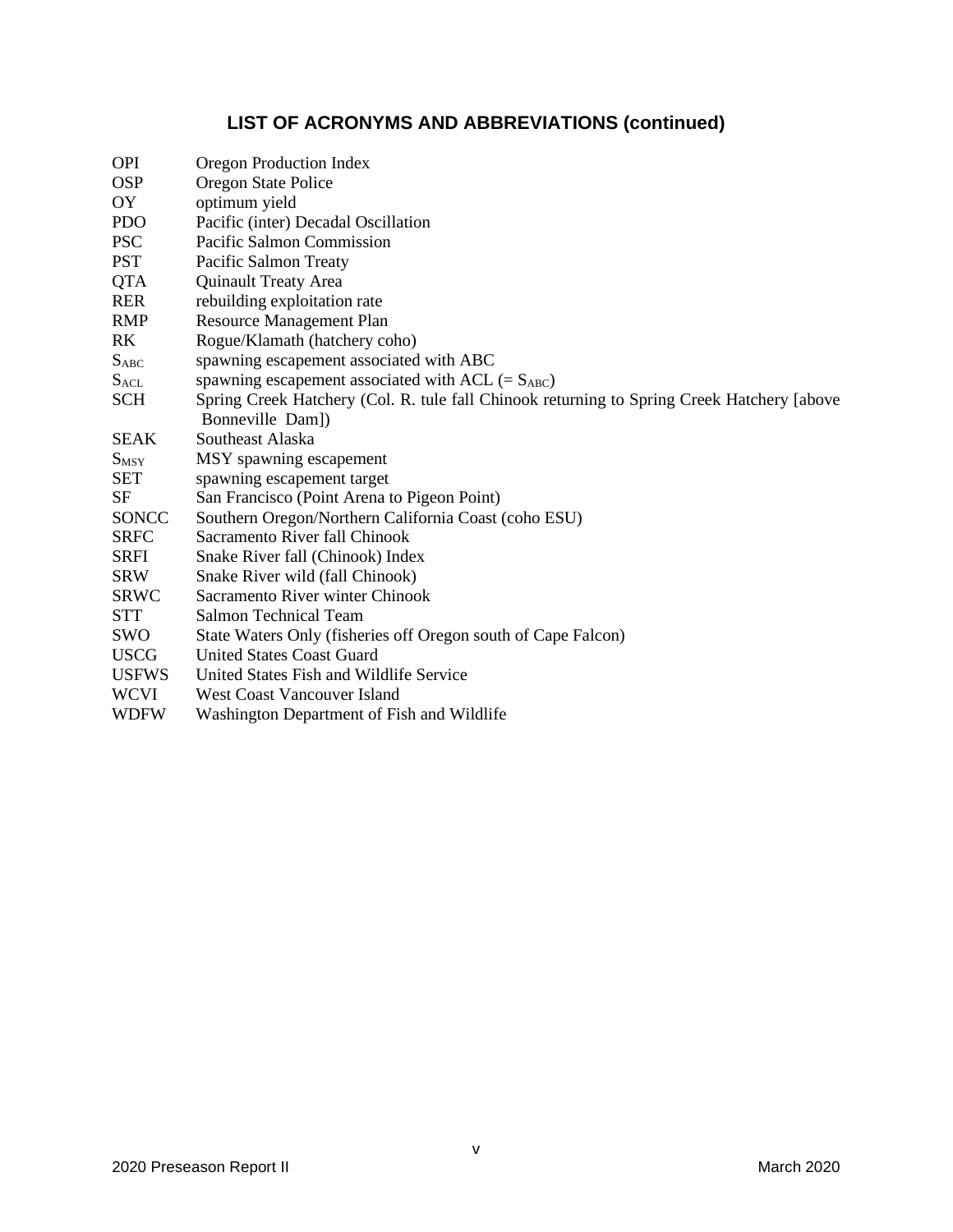#### **1.0 INTRODUCTION**

This is the third report in an annual series of four reports prepared by the Salmon Technical Team (STT) of the Pacific Fishery Management Council (Council) to document and help guide ocean salmon fishery management off the coasts of Washington, Oregon, and California (PFMC 2020a, PFMC 2020b). This report describes the Council's proposed ocean salmon management alternatives for 2020 and characterizes the expected impacts on ocean salmon fisheries and the stocks that support them. The Council solicits public comments on the proposed management Alternatives in preparation for adopting final management recommendations at its April meeting. Oral and written comments may be presented at public hearings at the times and locations displayed on the inside front cover of this report. April Council web-only meeting (previously scheduled for the Hilton Vancouver Hotel in Vancouver, Washington). Written public comments may also be submitted to the PFMC Public Comment Electronic Portal [\(E-Portal\)](https://pfmc.psmfc.org/). The supplemental public comment deadline is 5:00 p.m. Pacific Time, Friday, March 27, 2020.

This report also constitutes the second part of an Environmental Assessment (EA) to comply with National Environmental Policy Act (NEPA) requirements for the 2020 ocean salmon regulations. An EA is used to determine whether an action being considered by a Federal agency has significant environmental impacts. This part of the EA includes a statement of the purpose and need, a description of the affected environment, a description of 2020 ocean salmon regulation alternatives being considered, and an analysis of the effects of those Alternatives on the affected environment. The first part of the EA (Preseason Report I; PFMC 2020b) included a description of the No-Action alternative and an analysis of the effects of the No-Action alternative on salmon stocks managed under the Pacific Coast Salmon Fishery Management Plan (FMP), which is one component of the affected environment. Along with the description and analysis of the Proposed Action in Preseason Report III (developed after the Council makes a final recommendation in April 2020), these three parts of the EA will provide the necessary components to determine if a finding of no significant impact (FONSI) or Environmental Impact Statement (EIS) is warranted.

#### *1.1 Purpose and Need*

The purpose of this action, implementation of the 2020 ocean salmon fishery management measures, is to allow fisheries to harvest surplus production of healthy natural and hatchery salmon stocks within the constraints specified under the Salmon FMP, the Pacific Salmon Treaty (PST), and consultation standards established for salmon stocks listed under the Endangered Species Act (ESA). In achieving this purpose, management measures must take into account the allocation of harvest among different user groups and port areas. Without this action, 2019 management measures would be in effect, which do not consider changes in abundance of stocks in the mixed stock ocean salmon fisheries. Therefore, this action is needed to ensure constraining stocks are not overharvested and that harvest of abundant stocks can be optimized to achieve the most overall benefit to the nation.

The Salmon FMP establishes nine more general harvest-related objectives:

1. Establish ocean exploitation rates for commercial and recreational salmon fisheries that are consistent with requirements for stock conservation objectives and annual catch limits, specified ESA consultation or recovery standards, or Council adopted rebuilding plans.

2. Fulfill obligations to provide for Indian harvest opportunity as provided in treaties with the United States, as mandated by applicable decisions of the Federal courts, and as specified in the October 4, 1993, opinion of the Solicitor, Department of Interior, with regard to Federally-recognized Indian fishing rights of Klamath River tribes.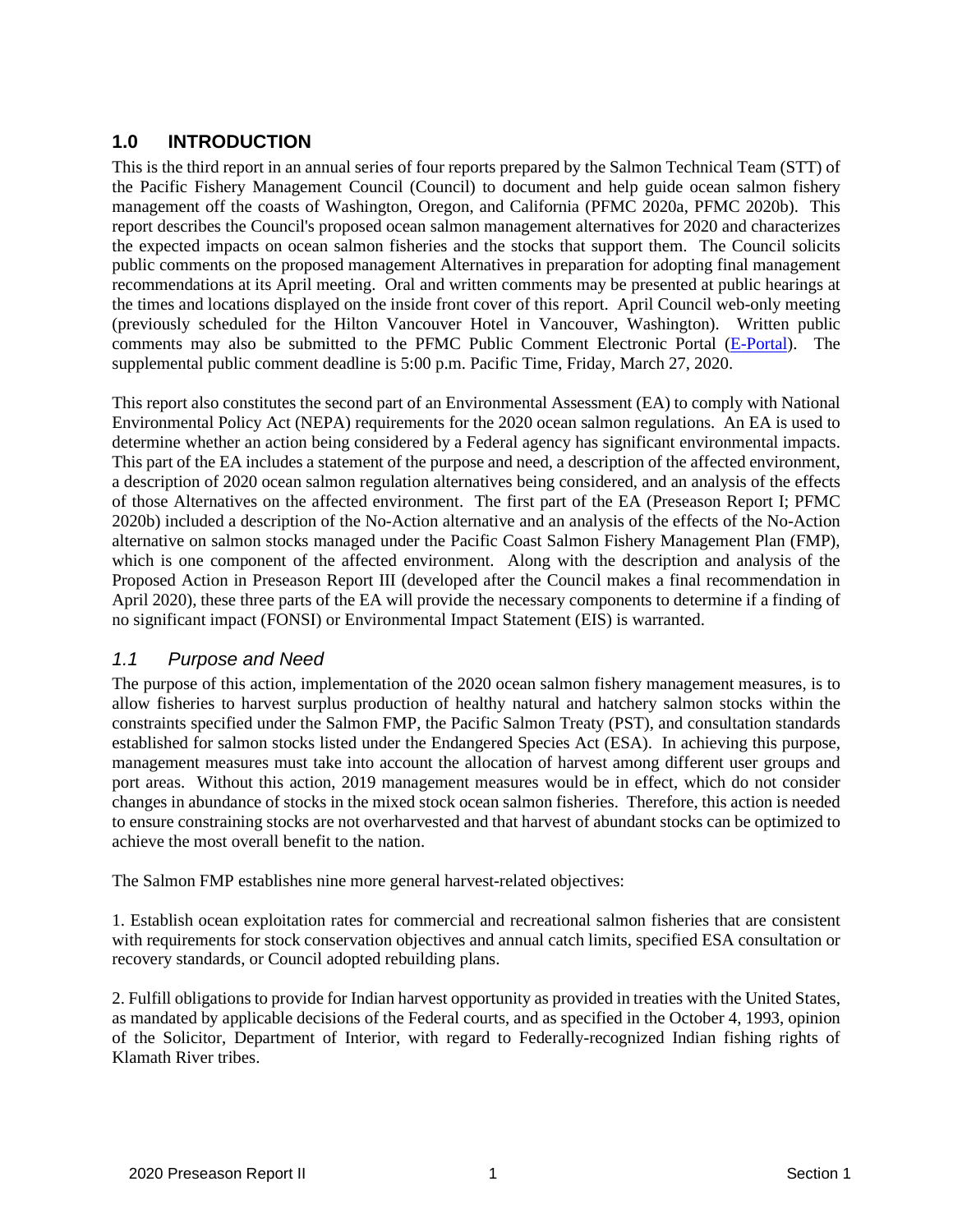3. Maintain ocean salmon fishing seasons that support established recreational and commercial fisheries, while meeting salmon harvest allocation objectives among ocean and inside recreational and commercial fisheries that are fair and equitable, and in which fishing interests shall equitably share the obligations of fulfilling any treaty or other legal requirements for harvest opportunities.

4. Minimize fishery mortalities for those fish not landed from all ocean salmon fisheries as consistent with achieving optimum yield (OY) and bycatch management specifications.

5. Manage and regulate fisheries, so the OY encompasses the quantity and value of food produced, the recreational value, and the social and economic values of the fisheries.

6. Develop fair and creative approaches to managing fishing effort and evaluate and apply effort management systems as appropriate to achieve these management objectives.

7. Support the enhancement of salmon stock abundance in conjunction with fishing effort management programs to facilitate economically viable and socially acceptable commercial, recreational, and tribal seasons.

8. Achieve long-term coordination with the member states of the Council, Indian tribes with Federally recognized fishing rights, Canada, the North Pacific Fishery Management Council, Alaska, and other management entities which are responsible for salmon habitat or production. Manage fisheries consistent with the Pacific Salmon Treaty and other international treaty obligations.

9. In recommending seasons, to the extent practicable, promote the safety of human life at sea.

These objectives, along with the consultation standards established under the ESA, provide "sideboards" for setting management measures necessary to implement the Salmon FMP, which conforms to the terms and requirements of the Magnuson-Stevens Fishery Conservation and Management Act (MSA) and the National Standards Guidelines.

## **2.0 SELECTION OF FINAL MANAGEMENT MEASURES**

The Council's final ocean salmon season recommendations will be based on the range of Alternatives presented in this report and guidance received from deliberations at management fora such as the north of Cape Falcon planning process (sponsored by the States of Washington and Oregon and the treaty Indian tribes in that area), Pacific Salmon Commission (PSC), and from public hearings sponsored by the Council and the States of Washington, Oregon, and California. Final recommendations concerning season dates, catch quotas, and exploitation rates may vary from the range of Alternatives presented in this report depending upon determination of allocations, allowable harvest levels, public comment, or the final impact analyses completed by the STT. Elements of the Alternatives may be recombined to alter season patterns and quotas, or measures such as bag limits, days of fishing per week, special landing restrictions, and other specific regulatory details may also change. In addition, inseason modification of management measures may be used to ensure achievement of the Council's management objectives.

Specific details pertaining to season structure and special management measures for the treaty Indian troll fishery north of Cape Falcon are established in tribal regulations. Chinook and coho quota levels for the treaty Indian troll fishery may be adjusted if substantial changes in incidental fishing mortality result from tribal regulations, preseason or inseason.

The impact analyses presented in this document reflect uncertainties and limitations of information available at the time of the March 2020 Council meeting. At this point in the planning cycle, the STT's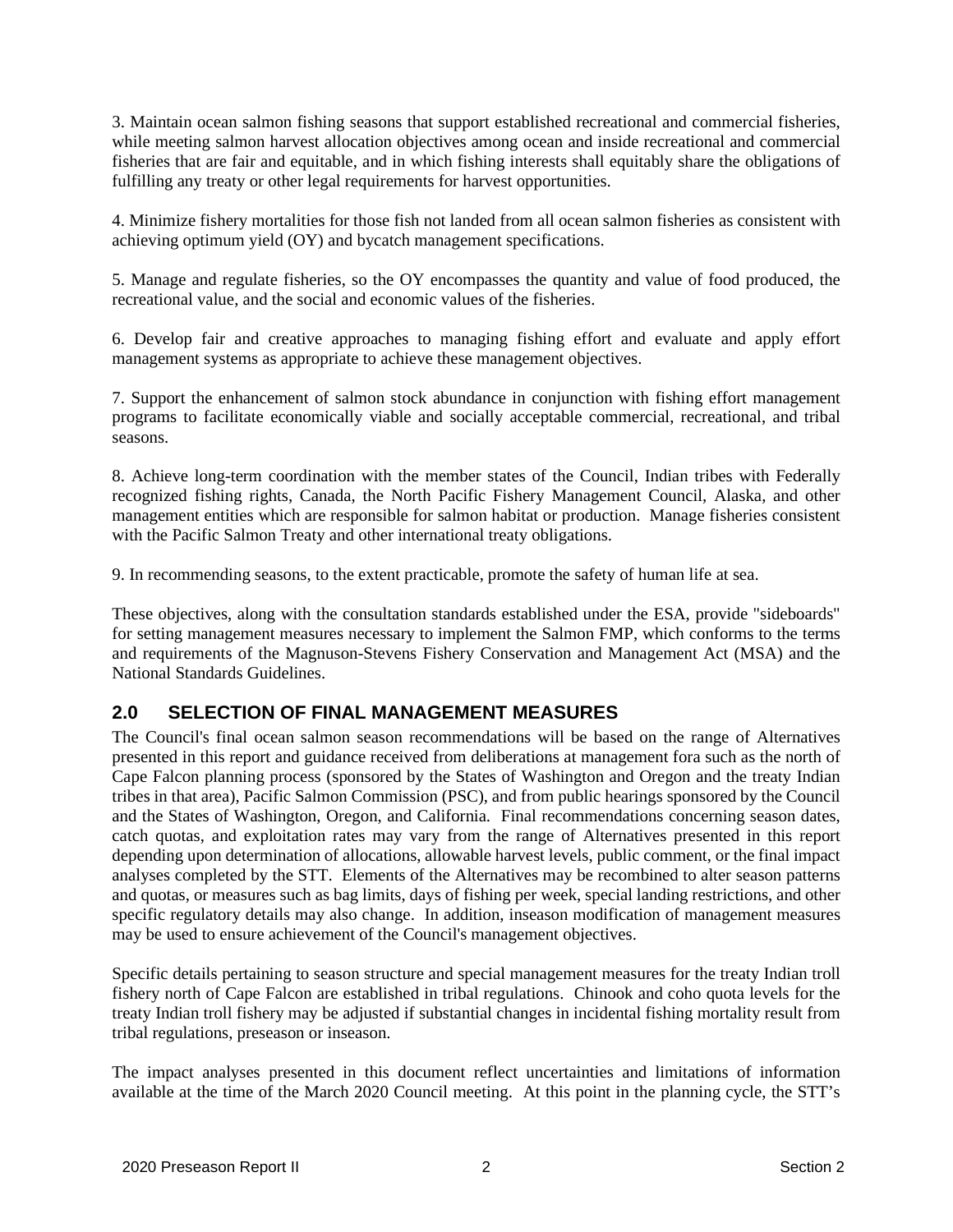impact assessments reflect five key assumptions relative to stocks impacted by Canadian and Alaskan fisheries:

- 1) abundance levels for Canadian Chinook and coho stocks identical to 2019 forecasts;
- 2) for Canadian Chinook fisheries managed under the aggregate abundance-based management (AABM) provisions of the 2019 PST Agreement, including Northern British Columbia and West Coast Vancouver Island (WCVI) troll and sport fisheries, 2020 fisheries were modeled using fishing effort scalars from the final 2019 preseason model run;
- 3) for Canadian Chinook fisheries managed under individual stock-based management (ISBM) regimes, the 2020 fishery inputs were modeled using recent two-year average catches to reflect anticipated fishing levels consistent with the recently adopted 2019 PST Agreement;
- 4) for Canadian coho fisheries, all fisheries were modeled using single-year 2018 postseason fishing effort scalars from the Fishery Regulation Assessment Model (FRAM), with the exception of Fraser sport fisheries, which used 2017 postseason scalars, and Fraser net and terminal fisheries, which used 2016 postseason scalars; and
- 5) for Southern U.S. inside fisheries for Chinook and inside and coastal terminal fisheries for coho, the 2019 final preseason modeled fisheries were used.

In mid-March, U.S. and Canadian fishery managers exchange information regarding preseason expectations for fisheries and the status of Chinook and coho stocks. In addition, the PSC's Chinook Model will be calibrated by the PSC Chinook Technical Committee to determine the allowable catch ceilings for Canadian AABM fisheries under the 2019 PST Agreement. Abundances and fishery expectations will be adjusted in the Council's fishery planning models prior to the April Council meeting, and inside fisheries will be shaped by state and tribal co-managers both prior to and during the April Council meeting.

Any Alternative considered for adoption that deviates from Salmon FMP objectives or other applicable laws will require implementation by emergency rule. If an emergency rule appears to be necessary, the Council must clearly identify and justify the need for such an action consistent with emergency criteria established by the Council and the National Marine Fisheries Service (NMFS).

## **3.0 SALMON TECHNICAL TEAM CONCERNS**

The Salmon Technical Team has no concerns to report in this document for 2020.

## **4.0 SALMON FISHERY MANAGEMENT PLAN REQUIREMENTS**

The Council's Salmon FMP includes objectives for setting annual management measures to regulate ocean salmon fisheries between the U.S./Canada border and the U.S./Mexico border. The objectives include biological, administrative, and allocation requirements. In recommending final management measures, the Council attempts to meet all objectives in a fair and balanced manner, while maintaining established priorities.

Biological objectives for stocks originating in the Council area and impacted by Council area ocean fisheries are listed in Table 3-1 of the Salmon FMP. The objectives generally consist of meeting spawning escapement numbers associated with maximum sustainable yield (S<sub>MSY</sub>), overfishing limits (OFL), acceptable biological catch (ABC), and annual catch limits (ACL), or exploitation rate limits designed to support recovery of depressed stocks or to rebuild overfished stocks, while encompassing a long term average harvest approximating MSY.

Administrative objectives are requirements for meeting other applicable law outside of the Salmon FMP. These requirements include ESA consultation standards, international treaties, and tribal trust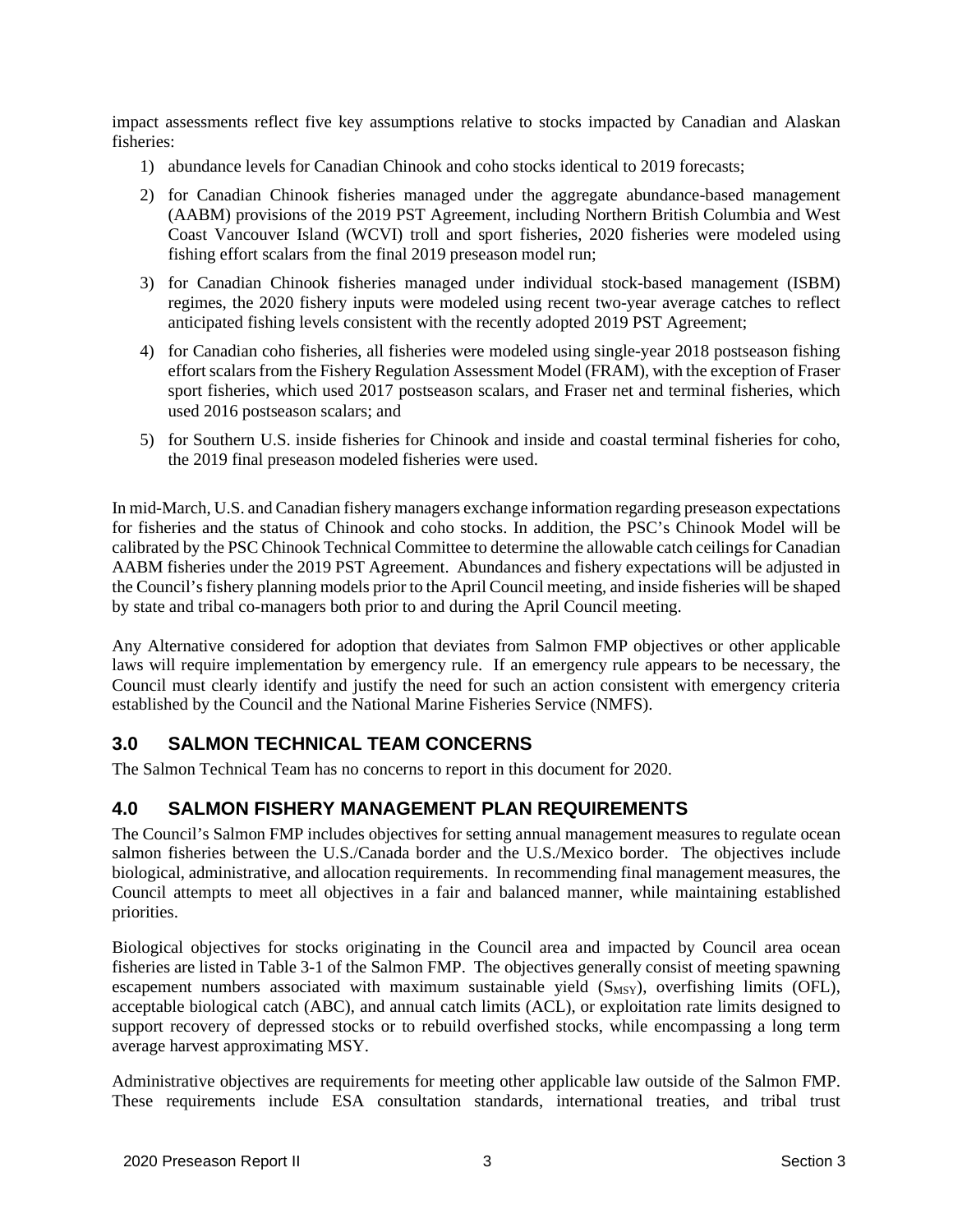responsibilities. The Salmon FMP defers to NMFS consultation standards for salmon stocks listed under the ESA in regard to biological conservation objectives. Section 5.0 of this document provides greater detail on ESA listed stocks, while impacts of the Council adopted salmon management measures on ESA listed stocks are included in Table 5a and 5b.

The Salmon FMP requires compliance with relevant terms of the PST. Section 6.0 of this document provides greater detail on PST provisions and stocks, while impacts of the Council adopted salmon management measures on those stocks are included in Table 5a and 5b.

Treaty trust responsibilities of the Salmon FMP require the Council to abide by Court orders in the *U.S. v. Washington* (Puget Sound), *Hoh v. Baldrige* (Washington coast), and *U.S. v. Oregon* (Columbia River) cases, and the Solicitor General opinion (Klamath River) governing allocation and management of shared salmon resources. Much of the North of Falcon forum is dedicated to annual negotiations establishing allocation among the tribes, non-Indian fishing sectors, and ocean and inside interests. The results of these negotiations allow the Council to complete final management measure recommendations while meeting its biological, administrative, and allocation objectives.

The Columbia River treaty tribes establish periodic management agreements with the state co-managers and Federal agencies. These agreements are approved pursuant to provisions of *U.S. v. Oregon* procedures. Recent agreements have included an entitlement for the treaty tribes of 50 percent of the coho return destined for areas upstream from Bonneville Dam. Council area fisheries are shaped in order to meet this requirement in some years.

The Yurok and Hoopa Valley Tribes are entitled to 50 percent of the total Klamath River fall Chinook (KRFC) harvest, which is calculated as a harvest of KRFC equal to that taken in all non-Indian fisheries. The Council must account for all harvest impacts when assessing the achievement of KRFC conservation objectives.

In addition to the allocation objectives associated with sharing between treaty Indian and non-Indian sectors, the Salmon FMP includes formulas for sharing Chinook and coho quotas. North of Cape Falcon there are sharing formulas between commercial and recreational sectors, and also among recreational port subareas. South of Cape Falcon there are sharing formulas for coho between commercial and recreational sectors. Alternatives for the 2020 salmon management measures adopted by the Council meet the allocation requirements for Chinook fisheries north of Cape Falcon in the Salmon FMP.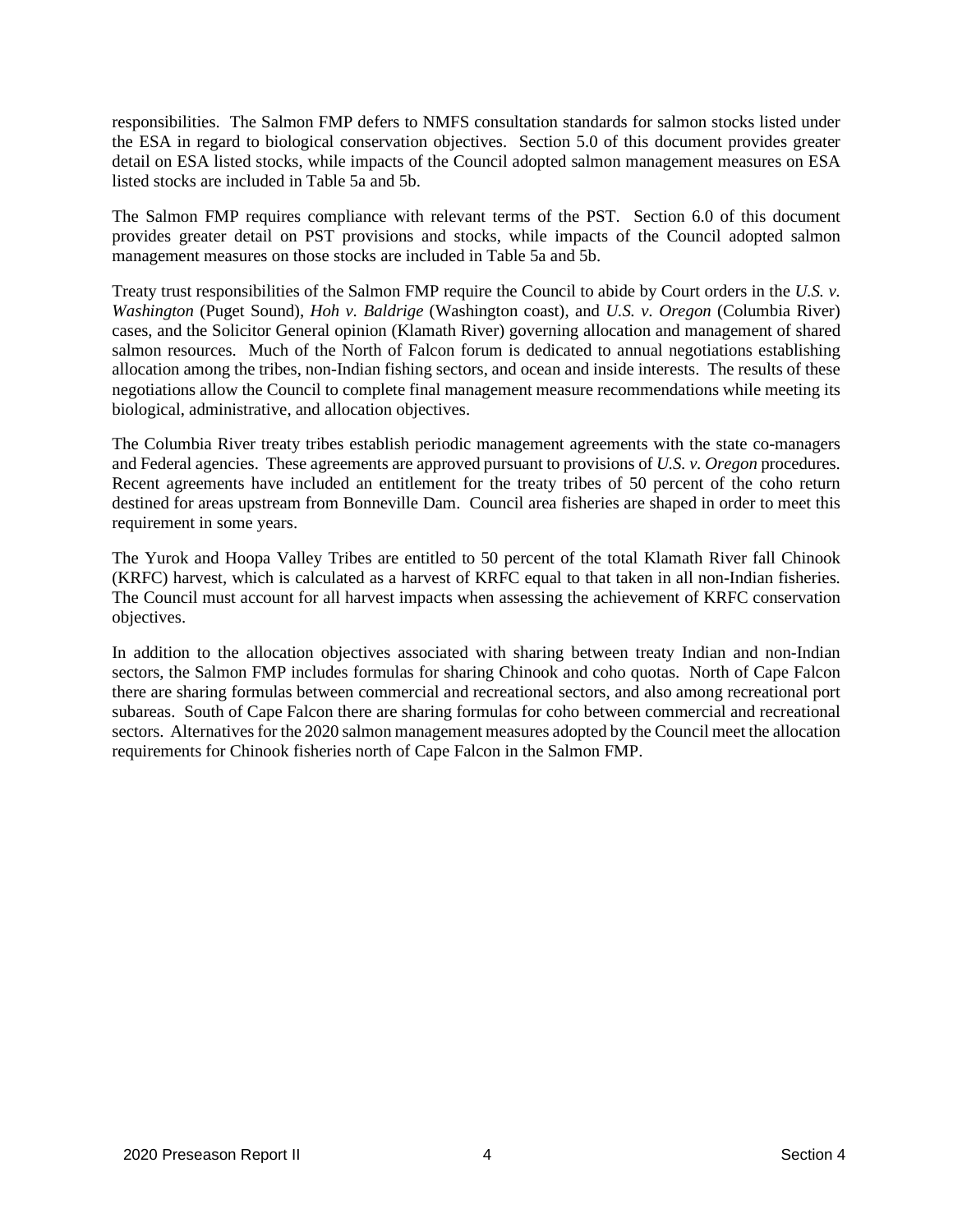#### **5.0 SPECIES LISTED UNDER THE ENDANGERED SPECIES ACT**

Since 1989, NMFS has listed the following 17 Evolutionarily Significant Units (ESUs) of salmon under the ESA:

|                   |                                  |            |                                              | <b>Federal Register Notice</b>               |            |
|-------------------|----------------------------------|------------|----------------------------------------------|----------------------------------------------|------------|
| <b>Species</b>    | <b>ESU</b>                       | Status     | Most Recent                                  | Original Listing                             |            |
|                   | <b>Chinook</b>                   |            |                                              |                                              |            |
| Chinook Salmon    | Sacramento River Winter          |            | Endangered 83 FR 18233 4/26/2018 54 FR 32085 |                                              | 8/1/1989   |
| (O. tshawytscha)  | Snake River Fall                 | Threatened | 76 FR 50448 8/15/2011                        | 57 FR 14653                                  | 4/22/1992  |
|                   | Snake River Spring/Summer        | Threatened | 76 FR 50448 8/15/2011 57 FR 14653            |                                              | 4/22/1992  |
|                   | <b>Puget Sound</b>               | Threatened | 76 FR 50448 8/15/2011                        | 64 FR 14308                                  | 3/24/1999  |
|                   | Low er Columbia River            | Threatened | 76 FR 50448 8/15/2011                        | 64 FR 14308                                  | 3/24/1999  |
|                   | Upper Willamette River           | Threatened | 76 FR 50448 8/15/2011                        | 64 FR 14308                                  | 3/24/1999  |
|                   | Upper Columbia River Spring      |            | Endangered 76 FR 50448 8/15/2011             | 64 FR 14308                                  | 3/24/1999  |
|                   | Central Valley Spring            | Threatened | 76 FR 50447 8/15/2011                        | 64 FR 50394                                  | 9/16/1999  |
|                   | California Coastal               | Threatened | 76 FR 50447 8/15/2011                        | 64 FR 50394                                  | 9/16/1999  |
|                   | Chum                             |            |                                              |                                              |            |
| Chum Salmon       | Hood Canal Summer-Run            | Threatened | 76 FR 50448 8/15/2011                        | 64 FR 14508                                  | 3/25/1999  |
| (O. keta)         | Columbia River                   | Threatened | 76 FR 50448 8/15/2011                        | 64 FR 14508                                  | 3/25/1999  |
|                   | Coho                             |            |                                              |                                              |            |
| Coho Salmon       | Central California Coastal       |            |                                              | Endangered 76 FR 50447 8/15/2011 61 FR 56138 | 10/31/1996 |
| $(O.$ kisutch $)$ | S. Oregon/ N. California Coastal | Threatened | 76 FR 50447 8/15/2011                        | 62 FR 24588                                  | 5/6/1997   |
|                   | Oregon Coastal                   | Threatened | 76 FR 50448 8/15/2011                        | 63 FR 42587                                  | 8/10/1998  |
|                   | Low er Columbia River            | Threatened | 76 FR 50448 8/15/2011                        | 70 FR 37160                                  | 6/28/2005  |
|                   | Sockeye                          |            |                                              |                                              |            |
| Sockeye Salmon    | Snake River                      |            |                                              | Endangered 76 FR 50448 8/15/2011 56 FR 58619 | 11/20/1991 |
| (O. nerka)        | Ozette Lake                      | Threatened | 76 FR 50448 8/15/2011                        | 64 FR 14528                                  | 3/25/1999  |

As the listings have occurred, NMFS has initiated formal consultations and issued biological opinions (BOs) that consider the impacts resulting from implementation of the Salmon FMP, or from annual management measures, to listed salmonid species. NMFS has also reinitiated consultation on certain ESUs when new information has become available on the status of the stocks or on the impacts of the Salmon FMP on the stocks. The consultation standards referred to in this document include: (1) reasonable and prudent alternatives, (2) conservation objectives for which NMFS conducted Section 7 consultations and arrived at a no-jeopardy conclusion, and (3) NMFS requirements under Section 4(d) determinations.

A list of current BOs in effect, the species they apply to, and their duration follows:

| Date      | Evolutionarily Significant Unit covered and effective period                                                                                    |
|-----------|-------------------------------------------------------------------------------------------------------------------------------------------------|
| 3/8/1996  | Snake River spring/summer and fall Chinook and sockeye (until reinitiated)                                                                      |
| 4/28/1999 | Oregon Coastal natural coho, Southern Oregon/ Northern California coastal coho,<br>Central California coastal coho (until reinitiated)          |
| 4/28/2000 | Central Valley spring Chinook (until reinitiated)                                                                                               |
| 4/27/2001 | Hood Canal summer chum 4(d) limit (until reinitiated)                                                                                           |
| 4/30/2001 | Upper Willamette Chinook, Upper Columbia spring Chinook, Lake Ozette sockeye,<br>Columbia River chum, and 10 steelhead ESUs (until reinitiated) |
| 4/30/2004 | Puget Sound Chinook (until reinitiated)                                                                                                         |
| 6/13/2005 | California coastal Chinook (until reinitiated)                                                                                                  |
| 4/26/2012 | Lower Columbia River Chinook (until reinitiated)                                                                                                |
| 4/9/2015  | Lower Columbia River natural coho (until reinitiated)                                                                                           |
| 4/26/2018 | Sacramento River winter Chinook (until reinitiated)                                                                                             |

Amendment 12 to the Salmon FMP added the generic category "species listed under the ESA" to the list of stocks in the salmon management unit and modified respective escapement goals to include "manage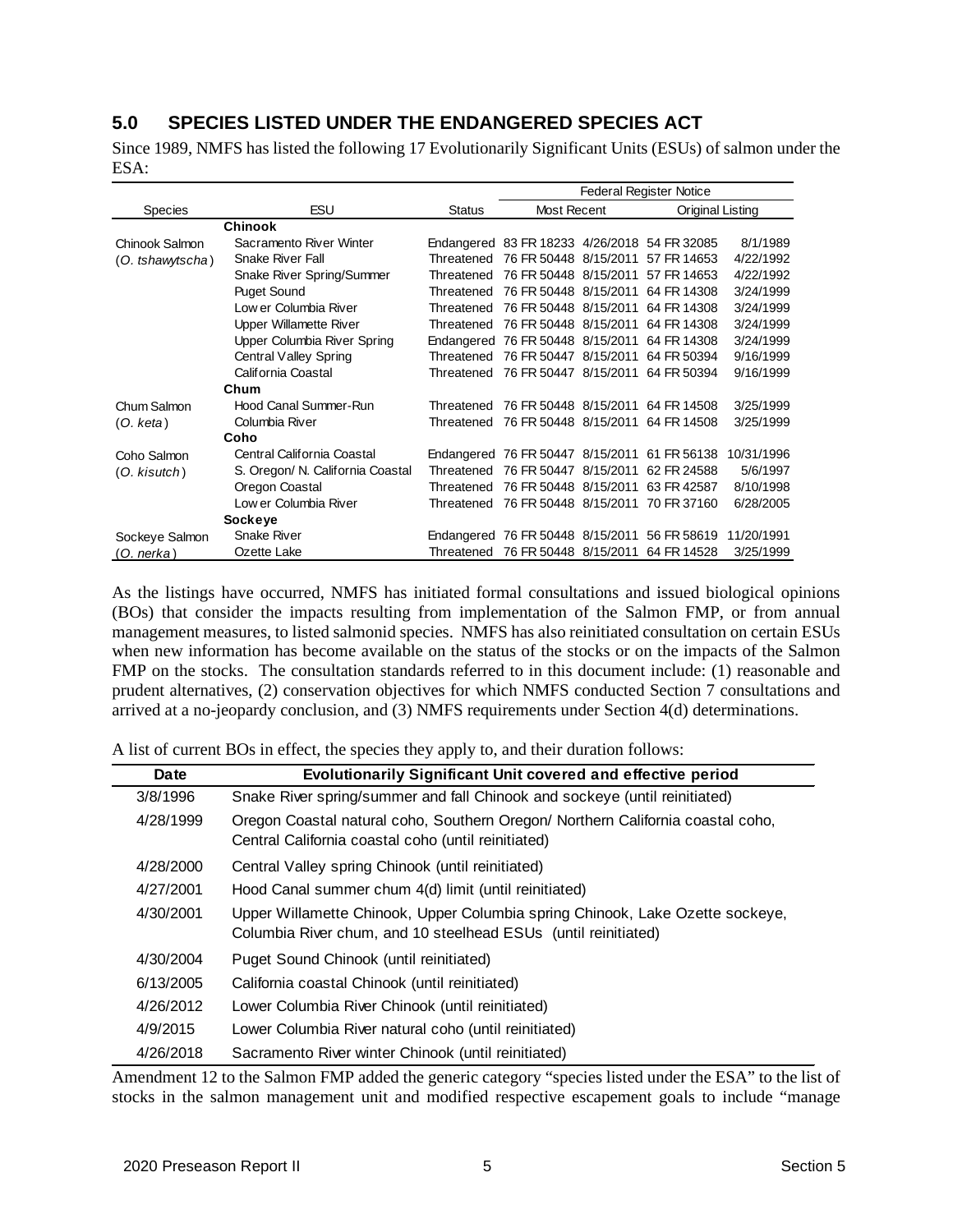consistent with NMFS jeopardy standards or recovery plans to meet immediate conservation needs and long-term recovery of the species." Amendment 14 specified those listed ESUs and clarified which stocks in the FMP management unit were representative of the ESUs.

In a letter received by the Council on February 28, 2020, NMFS provided guidance on protective measures for species listed under the ESA during the 2020 fishing season. The letter summarized the requirements of NMFS' BOs on the effects of potential actions under the salmon FMP on listed salmon and provided the anticipated consultation standards of the BOs in preparation for the 2020 management season, as well as further guidance and recommendations for the 2020 management season.

The ESA consultation standards, exploitation rates, and other criteria in place for the 2020 management season are presented in Table 5a and 5b. Some listed stocks are either rarely caught in Council fisheries (e.g., spring Chinook from the upper Columbia River) or already receive sufficient protection from other salmon FMP and ESA standards (e.g., Central Valley spring Chinook). NMFS has determined that management actions designed to limit catch from these ESUs, beyond what will be provided by harvest constraints for other stocks, are not necessary.

Of the listed Chinook and coho, Council-managed fisheries have substantive impacts on Sacramento River winter Chinook (SRWC), Central Valley spring Chinook, California coastal Chinook (CCC), Snake River wild (SRW) fall Chinook, lower Columbia River (LCR) fall Chinook, and all of the coho stocks.

Additional listed salmonid ESUs found within the Council area, but not substantively impacted by Council managed fisheries, include:

| <b>Chinook</b>                           | <b>Steelhead</b>                            |
|------------------------------------------|---------------------------------------------|
| Snake River spring/summer (threatened)   | Southern California (endangered)            |
| Upper Willamette (threatened)            | South-central California coast (threatened) |
| Puget Sound (threatened)                 | Upper Columbia River (endangered)           |
| Upper Columbia River spring (endangered) | Middle Columbia River (threatened)          |
|                                          | Snake River Basin (threatened)              |
| Sockeye                                  | Puget Sound (threatened)                    |
| Snake River (endangered)                 | Central Valley, California (threatened)     |
| Ozette Lake Sockeye (threatened)         | Central California coast (threatened)       |
|                                          | Upper Willamette River (threatened)         |
| Chum                                     | Lower Columbia River (threatened)           |
| Columbia River (threatened)              | Northern California (threatened)            |
| Hood Canal summer (threatened)           |                                             |

## **6.0 OBLIGATIONS UNDER THE PACIFIC SALMON TREATY**

In 1985 the PST was signed, setting long-term goals for the benefit of the shared salmon resources of the United States and Canada. The PSC is the body formed by the governments of Canada and the United States to implement the PST.

#### *6.1 Chinook Salmon Management*

A new ten-year agreement under the PST was adopted by both the U.S. and Canada and implemented beginning with the 2019 fishing year. The new agreement includes reductions to catch ceilings for Southeast Alaska (SEAK) and WCVI AABM fisheries relative to the prior 2009 agreement. For SEAK, the reductions range from 1.5 percent in years of high abundance to 7.5 percent in years of low abundance. For WCVI, the reductions range from 2.4 percent in years of high abundance to 12.5 percent in years of low abundance. Additionally, beginning with the 2019 agreement, while catch ceilings will continue to be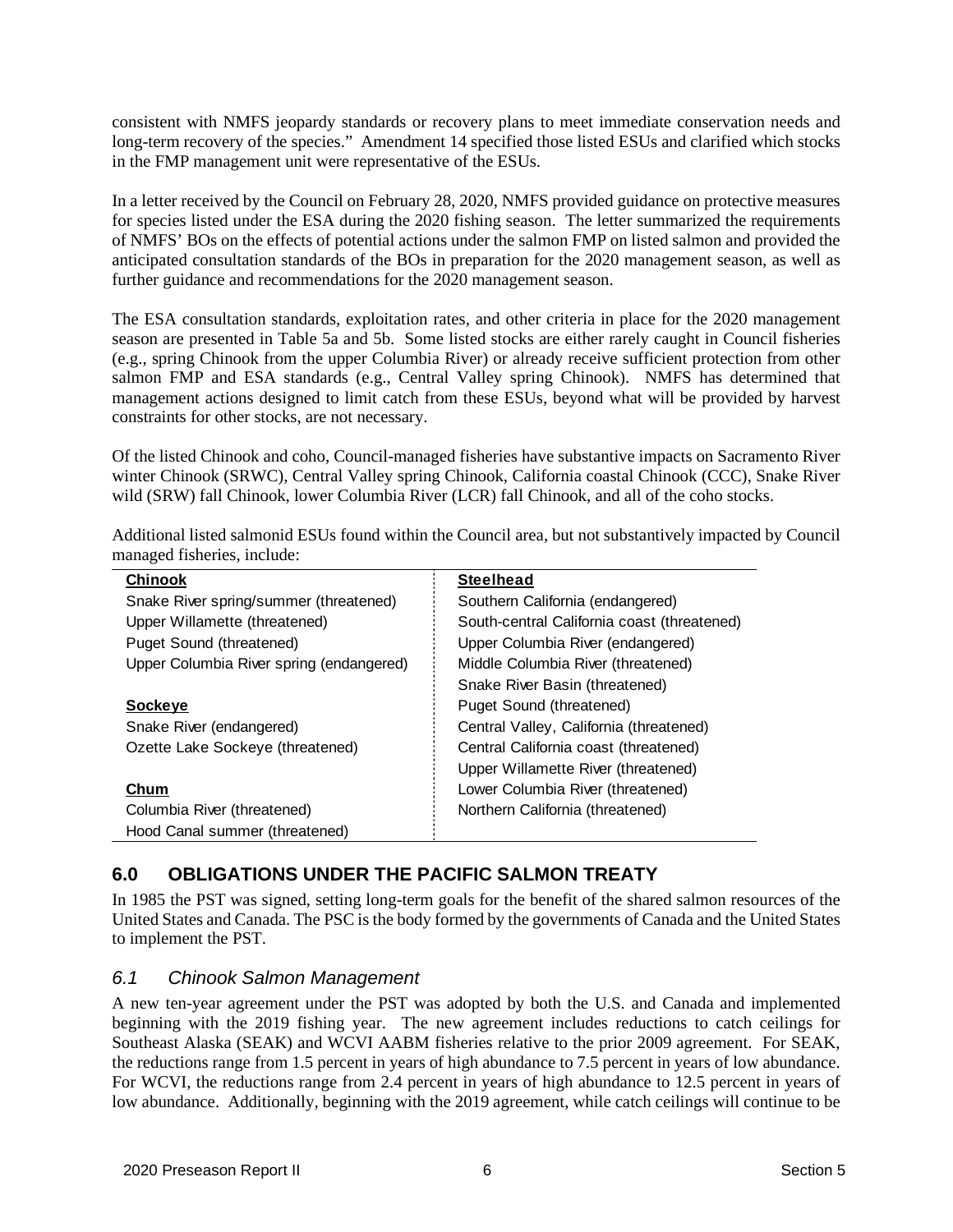determined using the AI from the PSC Chinook Model for Northern British Columbia and WCVI AABM fisheries, the allowable catches for SEAK fisheries will be set using a catch-per-unit-effort (CPUE) estimate from the early winter power troll fishery (see Tables 1 and 2 in Chapter 3 of the 2019 Agreement for specifics).

Fisheries not subject to AABM regimes, including Council-area fisheries, are subject to a new set of ISBM obligations under the 2019 agreement. These provisions require the calendar year exploitation rate (CYER) by all U.S. fisheries south of the U.S./Canada border on specific indicator stocks to be below some level of the average 2009 – 2015 CYER if they do not achieve their management objectives (see Attachment I in Chapter 3 of the 2019 Agreement for specifics). Similar to previous ISBM obligations, these limits are taken into account during preseason planning processes, however, relative to meeting the provisions of the PST, the CYER limits are evaluated on a postseason basis only. Canadian fisheries that are not included in AABM complexes are managed under ISBM constraints, which, similar to U.S. ISBM fisheries, require the CYER by Canadian ISBM fisheries on specific indicator stocks to be below some level of the average 2009 – 2015 CYER if they do not achieve their management objectives. Expectations for Canadian and Alaskan fisheries harvest and stock abundance forecasts are incorporated into the Chinook FRAM to estimate total exploitation rate impacts from all marine fisheries (Tables 5a and 5b).

Key considerations for Canadian domestic fishery management for Chinook in 2020 include: (1) meeting domestic conservation obligations for WCVI, Lower Strait of Georgia, Fraser River Spring 4.2 and 5.2, Fraser Summer 5.2, Fraser Summer 4.1 and Fraser Fall 4.1 (Harrison River) stocks; (2) meeting First Nations Food, Social and Ceremonial and treaty obligations for Chinook harvests in native fisheries; and (3) monitoring of incidental impacts during commercial and native fisheries directed at sockeye, and chum salmon. It is anticipated that the details of the fishery regulatory package off WCVI and in the Juan de Fuca-Strait of Georgia areas will be driven by levels of allowable impact on WCVI, Lower Strait of Georgia and Fraser River Chinook stocks, in addition to Interior Fraser (Thompson River) coho, and potentially Thompson and/or Chilcotin River Steelhead (depending on a listing decision under Canada's Species at Risk Act). Increasing the availability of Chinook salmon in key foraging areas of Southern Resident Killer Whales in the southern BC region is an additional consideration which will be supported through conservation actions implemented for Fraser River and other Chinook salmon.

#### *6.2 Coho Salmon Management*

In 2002, the PSC adopted a management plan for coho salmon originating in Washington and Southern British Columbia river systems. The plan is directed at the conservation of key management units, four from Southern British Columbia (Interior Fraser, Lower Fraser, Strait of Georgia Mainland, and Strait of Georgia Vancouver Island) and nine from Washington (Skagit, Stillaguamish, Snohomish, Hood Canal, Strait of Juan de Fuca, Quillayute, Hoh, Queets, and Grays Harbor). Exploitation rate limits for intercepting fisheries are established for individual management units through formulas specified in the 2019 PST Southern Coho Management Plan, and are based on total allowable fishery exploitation rates.

The categorical status of U.S. coho management units is reported to comply with obligations pursuant to the 2019 PST Southern Coho Management Plan. Categorical status is employed by the PSC under the 2019 PST Southern Coho Management Plan to indicate general ranges of allowable total exploitation rates for U.S. and Canadian coho management units. Three categories are employed: low (total exploitation rate less than 20 percent), moderate (total exploitation rate 20 percent to 40 percent), and abundant (total exploitation rate greater than 40 percent). For the Puget Sound management units, the 2019 PST Southern Coho Management Plan uses the thresholds and stepped harvest rate goals from the Comprehensive Coho Agreement, developed by Washington and the Puget Sound tribes, and adopted by the Council as FMP conservation objectives in November 2009. Actual exploitation rate constraints for Canadian fisheries on U.S. coho management units are determined by formulas that specify sharing of allowable exploitation rates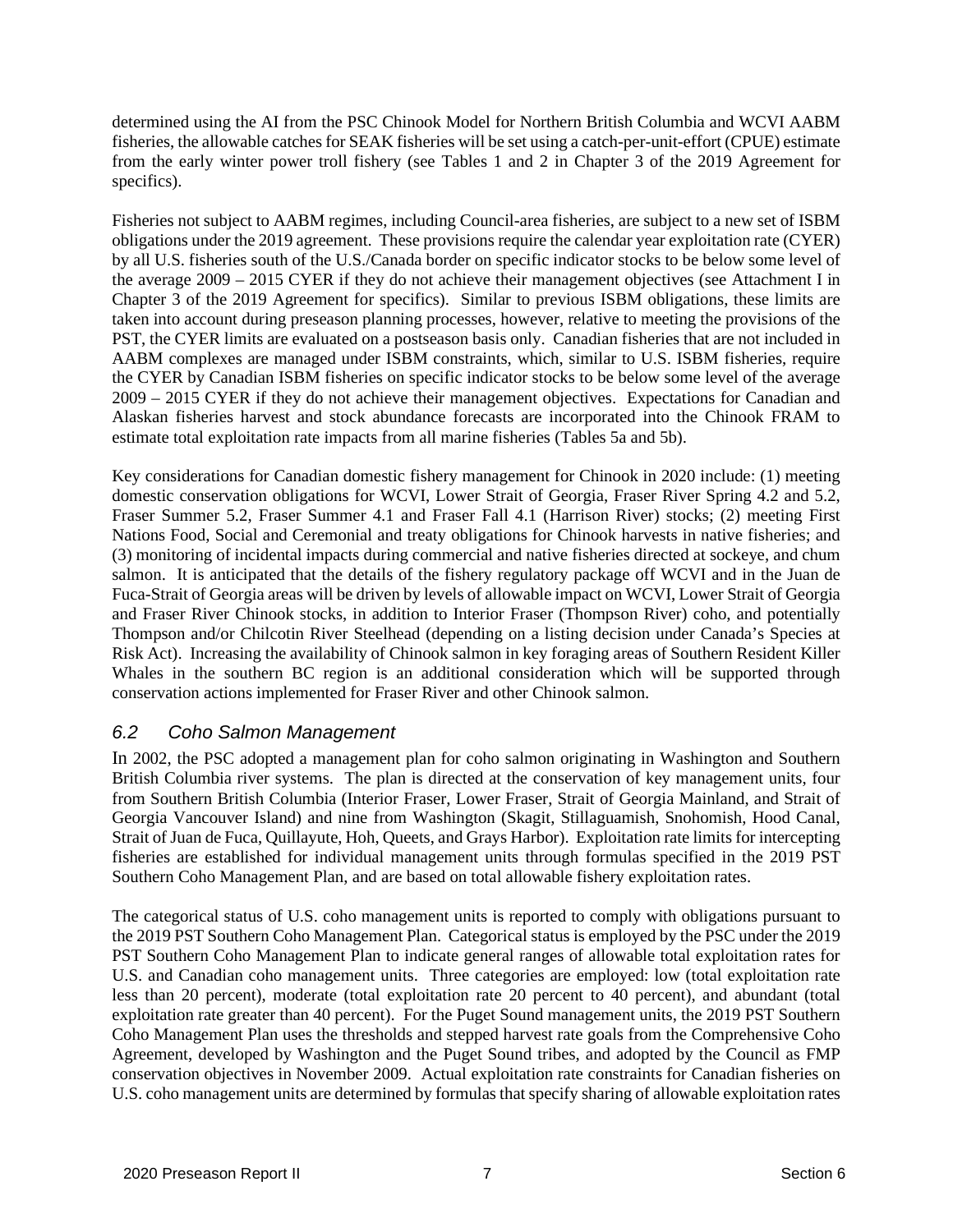and a "composite rule." The composite rule adjusts constraints for Canadian fishery exploitation rates based on the number of U.S. management units which fall in a given category. For example, if only one Washington coastal or Puget Sound coho management unit is in low status, Canadian fisheries are constrained to a total exploitation rate on that unit of 12 percent; if two or more Washington coastal management units are in low status, the constraint becomes 10 percent. The most restrictive exploitation rate limit for Canadian fishery impacts on U.S. coho management units is 10 percent.

For several Washington coastal coho management units, management objectives are expressed as a range of spawning escapements expected to produce MSY. Allowable exploitation rates are calculated from the forecast abundance and the lower end of the escapement range and used to classify the categorical status of the management units. This rate is the maximum allowed under the PST when the management unit is in the moderate or abundant status, but exploitation rates up to 20 percent are allowed if the management unit is in the low abundance status.

| <b>FMP</b>             |                                                  |                                  |
|------------------------|--------------------------------------------------|----------------------------------|
| <b>FMP Stock</b>       | Total Exploitation Rate Constraint <sup>a/</sup> | Categorical Status <sup>a/</sup> |
| Skagit                 | 35%                                              | Low                              |
| Stillaguamish          | 35%                                              | Low                              |
| Snohomish              | 20%                                              | Critical                         |
| <b>Hood Canal</b>      | 45%                                              | Low                              |
| Strait of Juan de Fuca | 20%                                              | Critical                         |
| Quillayute Fall        | 59%                                              |                                  |
| <b>Hoh</b>             | 65%                                              |                                  |
| Queets                 | 65%                                              |                                  |
| Grays Harbor           | 65%                                              |                                  |

#### **PST Southern Coho Management Plan**

| U.S. Management Unit          | Total Exploitation Rate Constraint <sup>b/</sup> | Categorical Status <sup>c/</sup> |  |
|-------------------------------|--------------------------------------------------|----------------------------------|--|
| Skagit                        | 35%                                              | Moderate                         |  |
| Stillaguamish                 | 35%                                              | Moderate                         |  |
| Snohomish                     | 20%                                              | Low                              |  |
| <b>Hood Canal</b>             | 45%                                              | Moderate                         |  |
| Strait of Juan de Fuca        | 20%                                              | Low                              |  |
| Quillayute Fall <sup>c/</sup> | 31%                                              | Moderate                         |  |
| $H$ oh <sup>c/</sup>          | 52%                                              | Abundant                         |  |
| Queets <sup>c/</sup>          | 26%                                              | Moderate                         |  |
| Grays Harbor                  | 29%                                              | Moderate                         |  |

a/ Preliminary. For Puget Sound stocks, the exploitation rate constraints and categorical status (Normal, Low , Critical) reflect application of Comprehensive Coho Agreement rules, as adopted in the FMP. For Washington Coast stocks, exploitation rate constraints represent MFMT. Note that under *U.S. v. Washington* and *Hoh v. Baldrige* case law , the management objectives can differ from FMP objectives provided there is an annual agreement among the state and tribal comanagers; therefore, the exploitation rates used to report categorical status do not necessarily represent maximum allow able rates for these stocks.

b/ Preliminary. For Puget Sound and Washington Coast management units, the exploitation rate constraints reflect application of the 2019 PST Southern Coho Management Plan.

c/ Categories (Abundant, Moderate, Low ) correspond to the general exploitation rate ranges depicted in paragraph 8(b)(iii) of the 2019 PST Southern Coho Management Plan. For Washington Coast stocks, categorical status is determined by the exploitation rate associated w ith meeting the escapement goal (or the low er end of the escapement goal range). This also becomes the maximum allow able rate unless the stock is in the "Low " status. In that case, an ER of up to 20% is allow ed.

Key considerations for Canadian fishery management for coho in 2020 are expected to include: (1) meeting domestic conservation obligations for Interior Fraser (including Thompson River) coho; (2) coho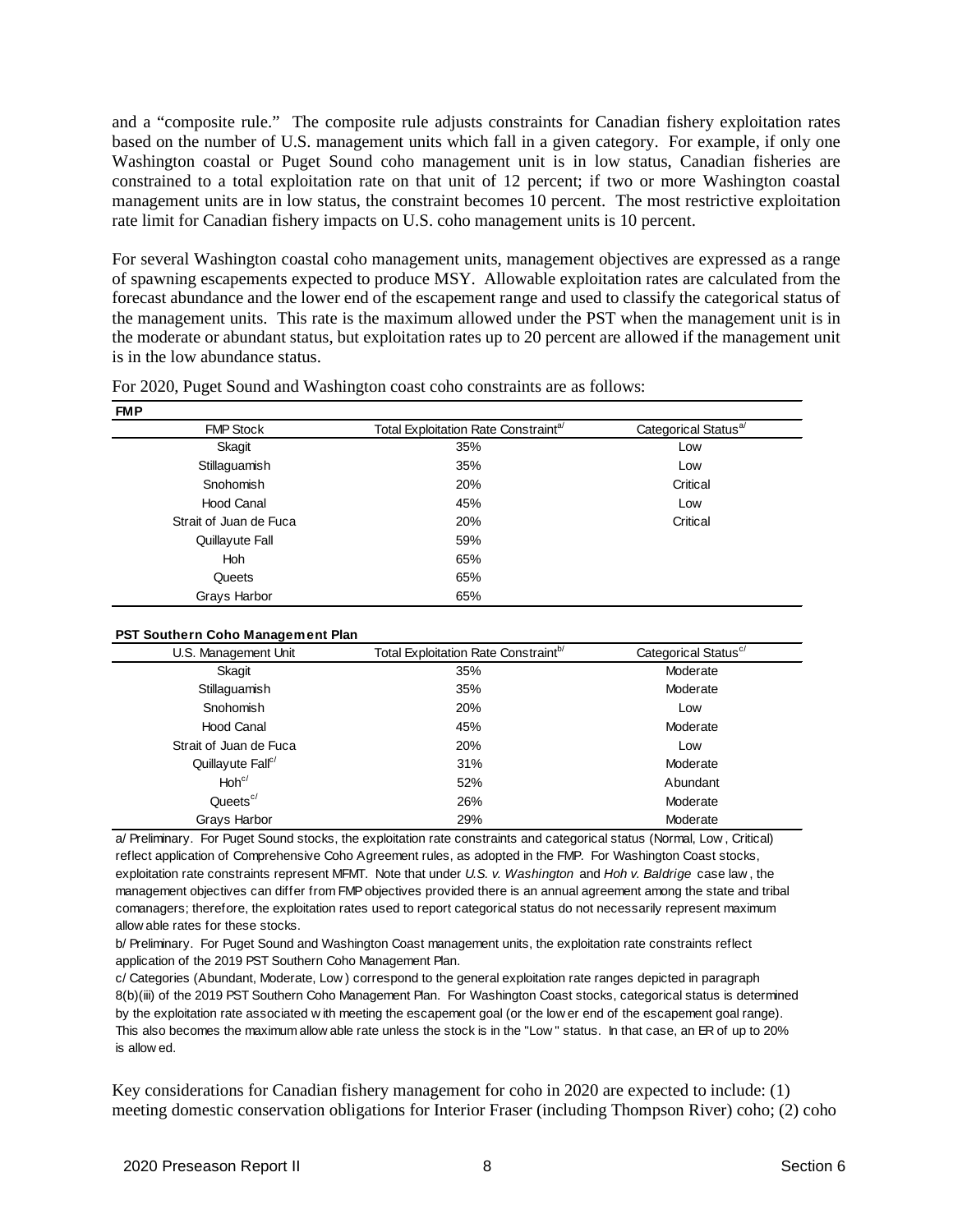harvests by First Nations fisheries; (3) incidental impacts during commercial and First Nations fisheries directed at pink, Chinook, sockeye, and chum salmon; and (4) the desire to provide increased opportunity for sport fisheries through mark-selective retention regulations. The Canadian fishery regimes affecting coho are expected to be driven by Canadian domestic allowable impacts on the Thompson River component of the Interior Fraser management unit.

In years prior to 2014, Canadian fisheries were managed so as not to exceed a three percent maximum exploitation rate. In May 2014, Canada decided to permit up to a 16% exploitation rate on upper Fraser coho in Canadian fisheries to allow for impacts in fisheries directed at a record Fraser sockeye forecast. Since 2015, upper Fraser coho in Canadian fisheries have been managed per low status limitations. The projected status of Canadian coho management units in 2020 indicates continuing concerns for the condition of Interior Fraser coho. The Interior Fraser coho management unit is anticipated to remain in low abundance status, resulting in a requirement to constrain the total mortality fishery exploitation rate for 2020 Southern U.S. fisheries to a maximum of 10.0 percent.

## **7.0 DESCRIPTION OF THE ALTERNATIVES**

Detailed information on the proposed ocean salmon regulation Alternatives are presented in Tables 1 (non-Indian commercial), 2 (recreational), and 3 (treaty Indian). Notable changes from recent seasons are highlighted below.

## *7.1 Commercial*

Alternatives for the area north of Cape Falcon reflect a similar total abundance of Chinook and decreased Columbia River hatchery and natural coho compared to 2019 forecasts. In 2020, allowable catch of Chinook will likely be similar to 2019 due to similar expected impacts in northern fisheries, and an identical total exploitation rate limit on LCR natural tule fall Chinook compared to 2019. Coho catch quotas will be less than 2019 due to a decreased harvestable surplus of Columbia River hatchery coho.

Alternative I north of Cape Falcon assigns 67 percent of the troll Chinook quota to the May-June Chinook directed fishery, Alternative II assigns 50 percent to the May-June Chinook directed fishery. In Alternative I, the May-June fishery opens May 6 seven days per week. Alternative II opens initially for the period of May 6 through May 12, then re-opens on May 15 five days per week (Friday - Tuesday). In Alternatives I and II, sub-quotas in the area north of the Queets River and in the area south of Leadbetter Point are in place during the May-June time period. The summer all-salmon fishery in Alternative I opens seven days per week; Alternative II opens five days per week (Friday - Tuesday). Alternative I includes a weekly landing and possession limit for Chinook in all areas, and both Alternatives I and II include, and a weekly coho landing and possession limit in all areas. In both Alternatives I and II, the fishery is scheduled to open in 2021 on May 1. In Alternative III the fishery is closed.

Commercial fisheries south of Cape Falcon will be constrained primarily by KRFC and SRWC. Sacramento River fall Chinook (SRFC) and KRFC were declared overfished in 2018 and remain overfished in 2020. The Council provided guidance to structure fisheries to achieve a KRFC natural area spawner escapement of 40,700 adults under Alternative III. This natural area adult spawner goal is higher than that required by both the FMP and the KRFC rebuilding plan. Alternatives I and II were structured to achieve the FMP guidance for KRFC under a *de minimis* fishing regime: a maximum allowable harvest rate of 25.0 percent or 36,206 natural area spawners.

For the area between Cape Falcon and Humbug Mountain, Alternative I would open on April 15 and run through the end of the month. The fishery re-opens on May 6 and is open for approximately three weeks in each of May through August. The entire months of September and October are open. The fishery under Alternative II is similar to Alternative I with small differences in days open in May and August. Under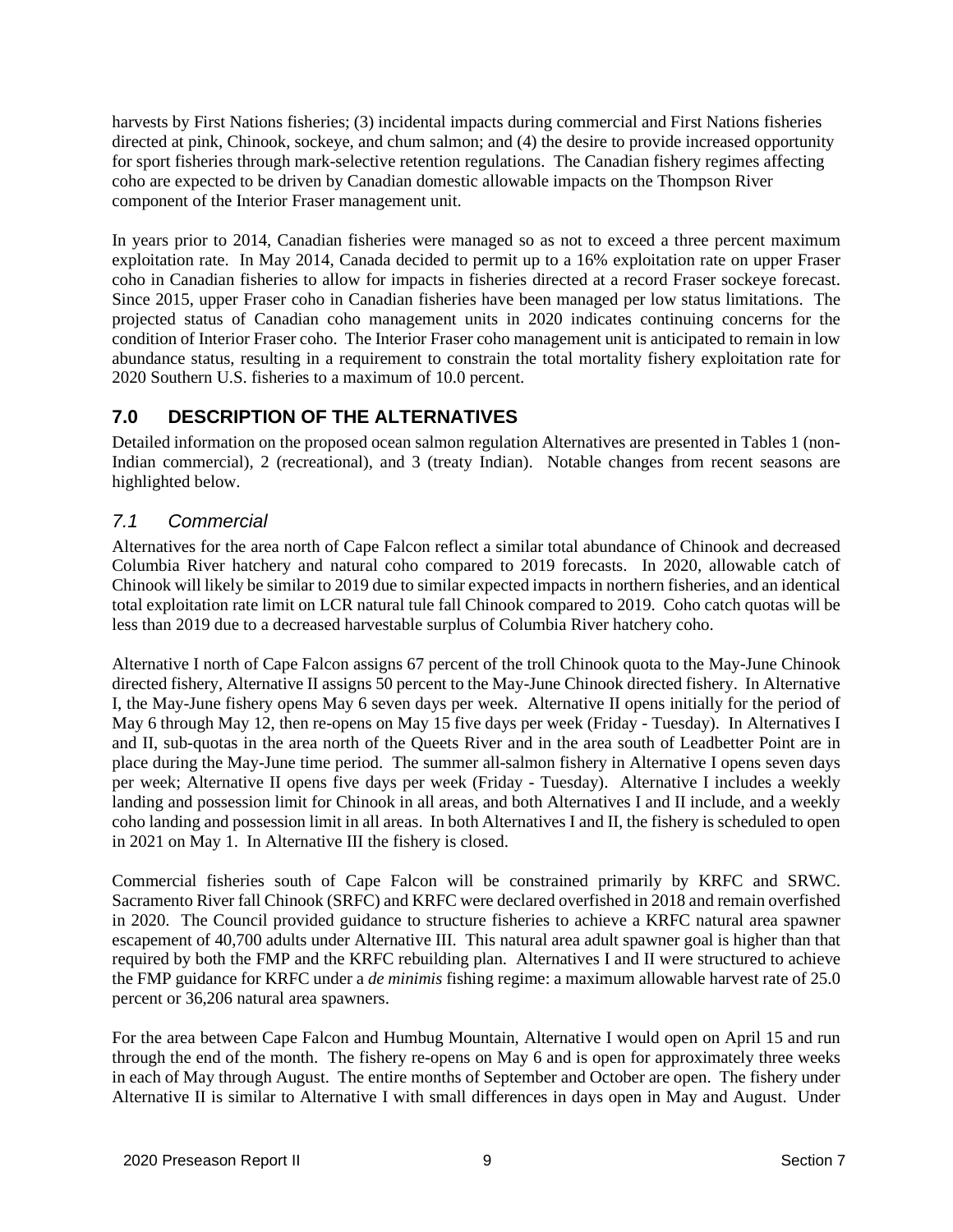Alternative III, the fishery would open on May 6 and be open for approximately three weeks in each of May, June, and July. In August, the area between Cape Falcon and Humbug Mountain will be open from August 1-6. The fishery would remain open only in the area between Cape Falcon and the south end of Heceta Bank from August 7-18. The entire month of September would be open between Cape Falcon and Humbug Mountain.

In the Oregon portion of the Klamath Management Zone (KMZ) under Alternative I, the season would be open for April 15-30. May, June, and July would be managed under monthly quotas of 500, 700, and 300 Chinook, respectively, with weekly landing and possession limits of 40 Chinook. Under Alternative II, the season would be open from April 15 through May 26, followed by a June quota of 500 Chinook with a weekly landing and possession limit of 40 Chinook. Under Alternative III, the fishery would be limited to May 6-31.

For the California portion of the KMZ, the fishery would be closed under Alternatives I and III. Alternative II allows for monthly Chinook quotas of 1,500 in June, 1,250 in July, and 1,000 in August. The fishery would be open five days per week with daily landing and possession limits and a minimum size limit of 28 inches.

In the Fort Bragg area under Alternative I the fishery would be open for most of August with a 28-inch minimum size limit and all of September under a 27-inch minimum size limit. Alternatives II and III are limited to the month of September with a 27-inch minimum size limit.

In the San Francisco area under Alternative I, the fishery would be open for portions of May, June, and July, nearly all of August, and the month of September. Alternative II has a similar structure as Alternative I but with additional days open in May, June, and July. Under Alternative III, the fishery would be open for portions of May, June, and August and all of September. The minimum size limit is 27 inches for each of the Alternatives through August, and 26 inches thereafter. The Fall Area Target Zone fishery between Point Reyes and Point San Pedro would also be open Monday through Friday in early October with a 26 inch minimum size limit under each of the Alternatives.

In the Monterey area under each of the Alternatives the fishery would be open for portions of each month between May and August with a 27-inch minimum size limit. Differences in the number of days open for each month can be found in Table 1.

#### *7.2 Recreational*

North of Cape Falcon: In Alternative I, all areas open June 14 for all salmon species except coho, seven days per week, with a daily limit of one salmon. Beginning June 29, all areas will open for all salmon species with a daily limit of two salmon, no more than one of which may be a Chinook. All areas will open seven days per week, except the area between Queets River and Leadbetter Point will open five days per week, Sunday – Thursday. The closing date in all areas is September 30.

In Alternative II, the areas north of the Queets River open for all salmon species seven days per week on June 27. The areas south of the Queets River open for all salmon species five days per week (Sunday – Thursday) on June 28. The closing date in all areas is September 13.

In Alternative III, all areas are closed.

In all Alternatives north of Cape Falcon, all retained coho must be marked with a healed adipose fin clip. In the Westport subarea, the Grays Harbor Control Zone is closed beginning August 10 in all Alternatives.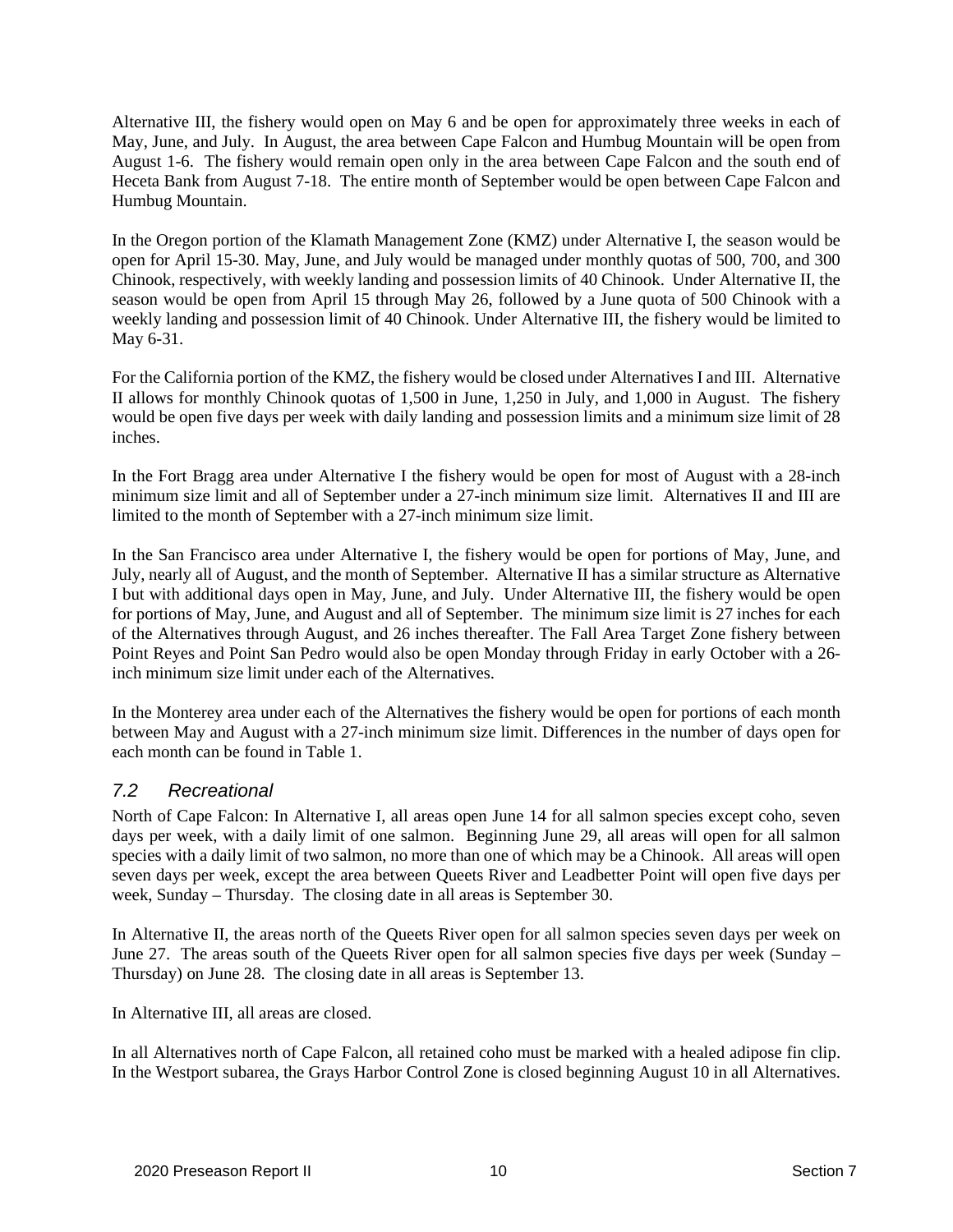South of Cape Falcon, for the North and Central Oregon coast, Chinook fisheries open March 15 and run through October 31 under each of the Alternatives. Each Alternative also includes a mark-selective coho quota fishery in the summer, with different quota sizes and closing dates. Alternatives I and II also include a non-mark-selective coho fishery from Cape Falcon to Humbug Mountain in late-summer/early fall, with open days and quotas sizes varying between the Alternatives.

In the Oregon KMZ, Alternatives I and II would open for Chinook fishing on May 16 and run into July with differing closing dates. Alternative III would allow for Chinook fishing from June 20 through July 5.

In the California KMZ, Alternatives I and II would open in early to mid-June and remain open until the end of July. Under Alternative III the fishery would be open from July 1-19. The minimum size limit is 20 inches under each of the Alternatives.

In the Fort Bragg area, the fishery would open on April 11 under each of the Alternatives and remain open until October 30 (Alternative III), October 31 (Alternative II), or November 1 (Alternative I). The minimum size limit is 20 inches under each of the Alternatives.

In the San Francisco area, the fishery would open on April 11 for each of the Alternatives. Under Alternative I, the fishery would run until November 1, with a 24-inch minimum size limit through April and a 20-inch minimum size limit for the remainder of the season. Alternative II is identical to Alternative I, except the season closes on October 31. For Alternative III, the fishery would have a two-week closure in early May and a season ending date of October 30. The minimum size limit would be 24 inches through June and 20 inches thereafter under Alternative III.

For the Monterey area, from Pigeon Point to the U.S./Mexico border, the fishery would open on April 4 and run continuously until October 4 (Alternative I), September 27 (Alternative II), or September 7 (Alternative III). The minimum size limit is 24 inches under each of the Alternatives.

#### *7.3 Treaty Indian*

Two sets of tribal troll Alternatives were proposed and will be evaluated during the North of Falcon process.

The Quinault Treaty Area (QTA) Tribes, which include the Quinault Indian Nation, Hoh Tribe and the Quileute Tribe, proposed Alternatives with a Chinook directed fishery in the May-June time period and an all-species fishery targeting coho and Chinook from July to August 31. Under the QTA proposal the Chinook Alternative would be split 60/40 between each fishing season.

The Makah Tribe (MT) proposed Alternatives with a Chinook directed fishery in the May-June time period and an all-species fishery targeting coho and Chinook from July to September 15. Under the MT proposal the Chinook Alternative would be split 50/50 between each fishing season.

For both proposals, any balance of fish remaining from the Chinook directed fishery may be transferred to the all-species fishery on an impact neutral basis.

## **8.0 AFFECTED ENVIRONMENT AND ANALYSIS OF IMPACTS**

Based on National Oceanic and Atmospheric Administration (NOAA) Administrative Order (NAO) 216-6 Section 6.02, the affected environment may consist of the following components:

- Target (FMP) species
- Social or economic environments
- Non-target species
- Essential Fish Habitat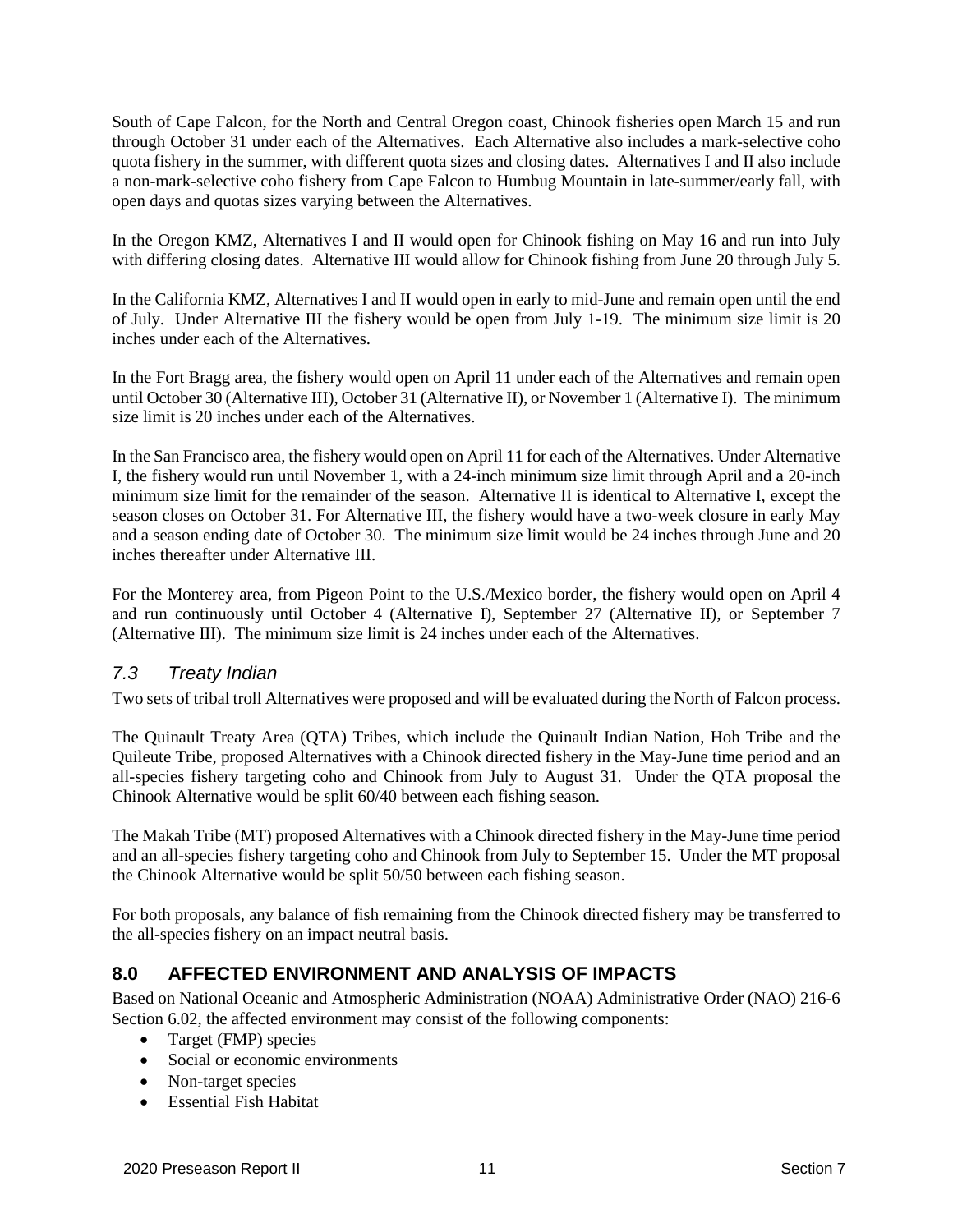- Public health or safety
- ESA listed (non-salmon) species or critical habitat
- Marine mammals
- Biodiversity or ecosystem function

#### *8.1 Salmon Stocks in the Fishery*

Target stocks include Chinook, coho, and pink salmon stocks identified in Appendix A, Table A-1 of Preseason Report I (Part 1 of this EA; PFMC 2020b), which includes several ESA listed Chinook and coho stocks. These ESA listed stocks are not targeted in Council area salmon fisheries, but will be included in the analysis of effects on target species because they are impacted coincidentally with targeted salmon stocks and frequently constrain access to targeted stocks. Environmental impacts to other ESA listed species (e.g., marine mammals) from the Alternatives will be analyzed in a later section of this EA.

A description of the historical baseline for this component of the affected environment is presented in the Review of 2019 Ocean Salmon Fisheries (PFMC 2020a). A more general description of salmon life history and population characteristics is presented in PFMC 2006. The current status (2020 ocean abundance forecasts) of the environmental components expected to be affected by the 2020 ocean salmon fisheries regulation Alternatives (FMP salmon stocks) are described in PFMC 2020b. The criteria used to evaluate whether there are significant effects from the Alternatives on target stocks are achievement of conservation objectives, ACLs, and rebuilding criteria. For ESA listed stocks impacted by the fishery, ESA consultation standards are applied to determine whether there are significant effects. The Salmon FMP conservation objectives are based on the best available science and are intended to prevent overfishing while achieving optimum yield from West Coast salmon fisheries as required by the MSA. The ESA consultation standards are likewise based on the best available science and are intended to ensure that fishery impacts do not appreciably reduce the likelihood of survival and recovery of listed species in the wild. FMP conservation objectives also include criteria for rebuilding overfished stocks. Therefore conservation objectives and consultation standards are appropriate indicators for determining the significance of fishery management actions referred to in NAO 216-6, Section 6.02.

## **8.1.1 Chinook Salmon**

Fishery quotas under the Alternatives are presented in Tables 4a and 4b. Stock-specific management criteria and their forecast values under the Alternatives are provided in Tables 5a and 5b. Projected fishery landings, bycatch, and bycatch mortality under the Alternatives are summarized in Tables 6a and 6b. Tables 7a and 7b provide a breakdown of impacts by fishery and area for LCR natural tule Chinook. Appendix A presents tables of adult SRFC impacts, KRFC impacts, and the SRWC age-3 impact rate, stratified by fishery/month/management area, under the three Alternatives.

## *8.1.1.1 North of Cape Falcon*

Abundance projections important to Chinook harvest management north of Cape Falcon in 2020 are:

• *Columbia River hatchery tules*. Combined production of Lower River Hatchery (LRH) and Spring Creek Hatchery (SCH) stocks returning to the Columbia River is forecasted to be 97,200, which is slightly lower than the 2019 preseason expectation of 100,500. The 2020 LRH forecast is 51,000, which is below the forecast of 54,500 in 2019. The 2020 SCH forecast is 46,200, which is similar to the 2019 forecast of 46,000.

The primary Chinook salmon management objective shaping the Alternatives north of Cape Falcon is: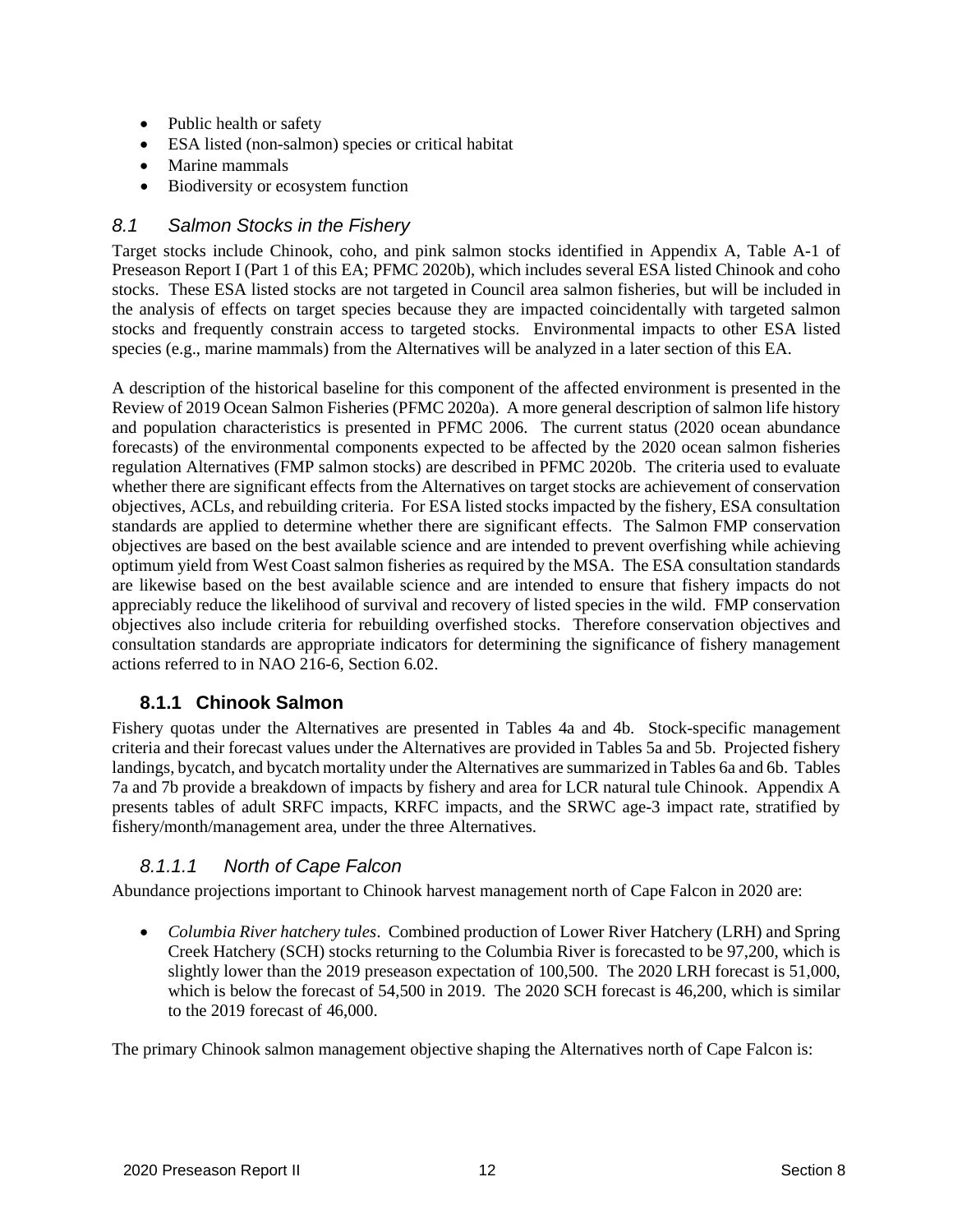• NMFS consultation standards and annual guidance for ESA listed stocks as provided in Section 5.0 above. Relevant stocks for the area north of Cape Falcon include LCR natural tule Chinook, Columbia Lower River Wild (LRW) fall Chinook, and SRW fall Chinook.

Descriptions pertaining to the achievement of key objectives for Chinook salmon management north of Cape Falcon are found below.

- *LCR natural tule fall Chinook*. The Alternatives have exploitation rates on LCR natural tule fall Chinook that range from 28.3 percent to 36.5 percent when assuming the same preseason river fishery harvest rates as last year, all below the 38.0 percent NMFS consultation standard maximum for 2020. Additional shaping of PSC and inriver fisheries prior to the April Council meeting may result in minor changes to the anticipated ERs presented in the Alternatives. LCR tules are a constraining Chinook stock for fisheries north of Cape Falcon in 2020.
- *LRW fall Chinook*. Alternatives have ocean escapement values ranging from 19,500 to 20,600, which exceeds the ESA consultation standard of 6,900 minimum ocean escapement. LRW Chinook will not constrain ocean fisheries north of Cape Falcon in 2020.
- *SRW fall Chinook*. Alternatives have ocean exploitation rates ranging from 27.3 percent to 54.1 percent of the base period exploitation rate, which is less than the ESA consultation standard of no more than 70 percent of the 1988-1993 base period exploitation rate for all ocean fisheries. SRW Chinook will not constrain ocean fisheries north of Cape Falcon in 2020.

All Alternatives for Chinook fisheries north of Cape Falcon satisfy NMFS ESA consultation standards and guidance, FMP conservation objectives, and all other objectives for relevant Chinook stocks (Tables 5a and 5b).

#### *8.1.1.2 South of Cape Falcon*

Status of Chinook stocks important to 2020 Chinook harvest management south of Cape Falcon are:

- *SRFC*. The Sacramento Index forecast is 473,183, which is higher than last year's preseason forecast of 379,632.
- *KRFC*. The ocean abundance forecast for this stock is 149,618 age-3, 36,241 age-4, and 739 age-5 fish. Last year's preseason forecast was 167,504 age-3, 106,119 age-4, and 599 age-5 fish.
- *SRWC*. The forecast of age-3 escapement absent fishing is 3,077, which is higher than last year's preseason forecast of 1,924.

Key Chinook salmon management objectives shaping the Alternatives south of Cape Falcon are:

- A KRFC natural area spawner escapement of at least 36,206 adults, which is produced, in expectation, by a maximum exploitation rate of 25.0 percent (FMP control rule). At their March 2020 meeting, the Council provided guidance to target a natural area escapement of 40,700 adults for one Alternative.
- A SRFC hatchery and natural area spawner escapement of at least 141,955 adults, which is produced, in expectation, by a maximum exploitation rate of 70.0 percent (FMP control rule).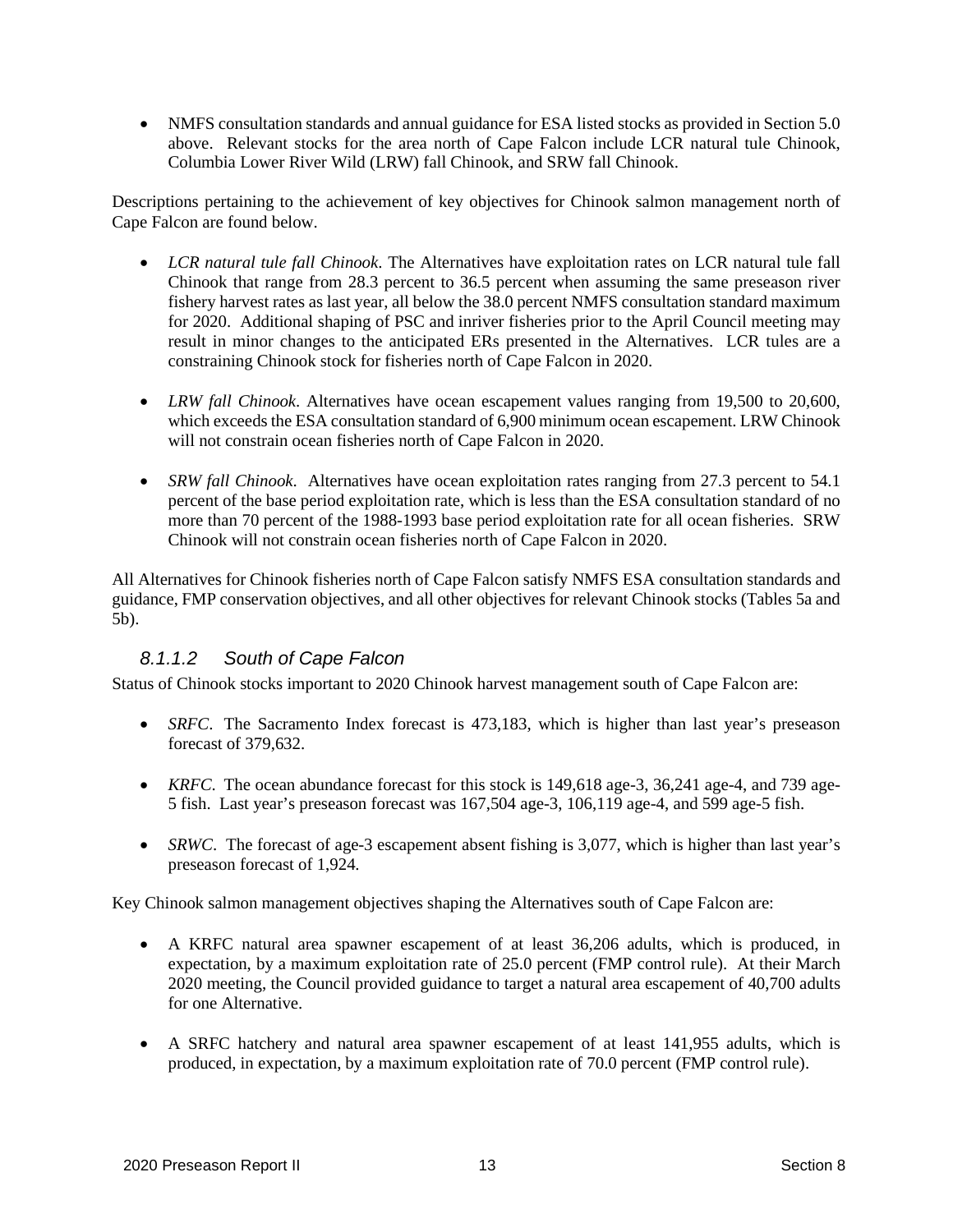• NMFS consultation standards and annual guidance for ESA listed stocks as provided in Section 5.0 above. Relevant stocks for the area south of Cape Falcon include SRWC, California coastal Chinook, SRW fall Chinook, and LCR natural tule Chinook.

For 2020, the KRFC harvest control rule specifies a *de minimis* maximum allowable exploitation rate of 25.0 percent. The FMP requires consideration of several factors when recommending *de minimis*  exploitation rates. From the FMP:

"When recommending an allowable *de minimis* exploitation rate in a given year, the Council shall also consider the following circumstances:

• The potential for critically low natural spawner abundance, including considerations for substocks that may fall below crucial genetic thresholds;

- Spawner abundance levels in recent years;
- The status of co-mingled stocks;
- Indicators of marine and freshwater environmental conditions;
- Minimal needs for tribal fisheries;
- Whether the stock is currently in an approaching overfished condition;
- Whether the stock is currently overfished;
- Other considerations as appropriate."

The Salmon Technical Team assessed each of these circumstances, with the exception of minimal needs for Tribal fisheries.

The potential for critically low natural spawner abundance and substocks that may fall below crucial genetic thresholds is expected to be relatively low (18%) given the natural-area spawner projection of 36,206 produced by the 25.0 percent *de minimis* exploitation rate. The projected risk is lower under scenarios with lower exploitation rates.

The forecast of natural area spawners in the absence of additional fishing is 48,237, which is above  $S_{MST}$ (40,700). If fishing seasons are structured such that the maximum allowable exploitation rate of 25.0 percent is met, the natural area adult spawner expectation is 36,206, which is greater than the Minimum Stock Size Threshold (MSST) of 30,525 natural area spawners but below S<sub>MSY</sub>. The natural area spawner abundance has been lower than 36,206 in four of the last five years.

With regard to co-mingled stocks, SRFC have a relatively large abundance forecast and are unlikely to be a constraining stock this year. The 2020 abundance forecast for this stock is the second largest over the past five years.

Indicators of marine and freshwater conditions provided in the California Current Integrated Ecosystem Assessment (CCIEA) California Current Ecosystem Status Report for 2020 suggest a mixed assessment of marine conditions. Several ecological indicators implied average to above-average productivity in 2019. However, there were also indicators of poor conditions such as low krill densities in California and Oregon, and low abundance of juvenile rockfish. In their summary, the CCIEA concludes that "Indicators are consistent with average to below-average salmon returns in 2020". Regarding freshwater conditions, the CCIEA report identifies above average snow-water equivalent values in northern California as of February 1, 2020. However, annual measurements taken on April 1 are considered the best indicator of snow-water equivalent.

The KRFC stock currently meets the criteria for being at risk of approaching an overfished condition. However, KRFC is currently overfished.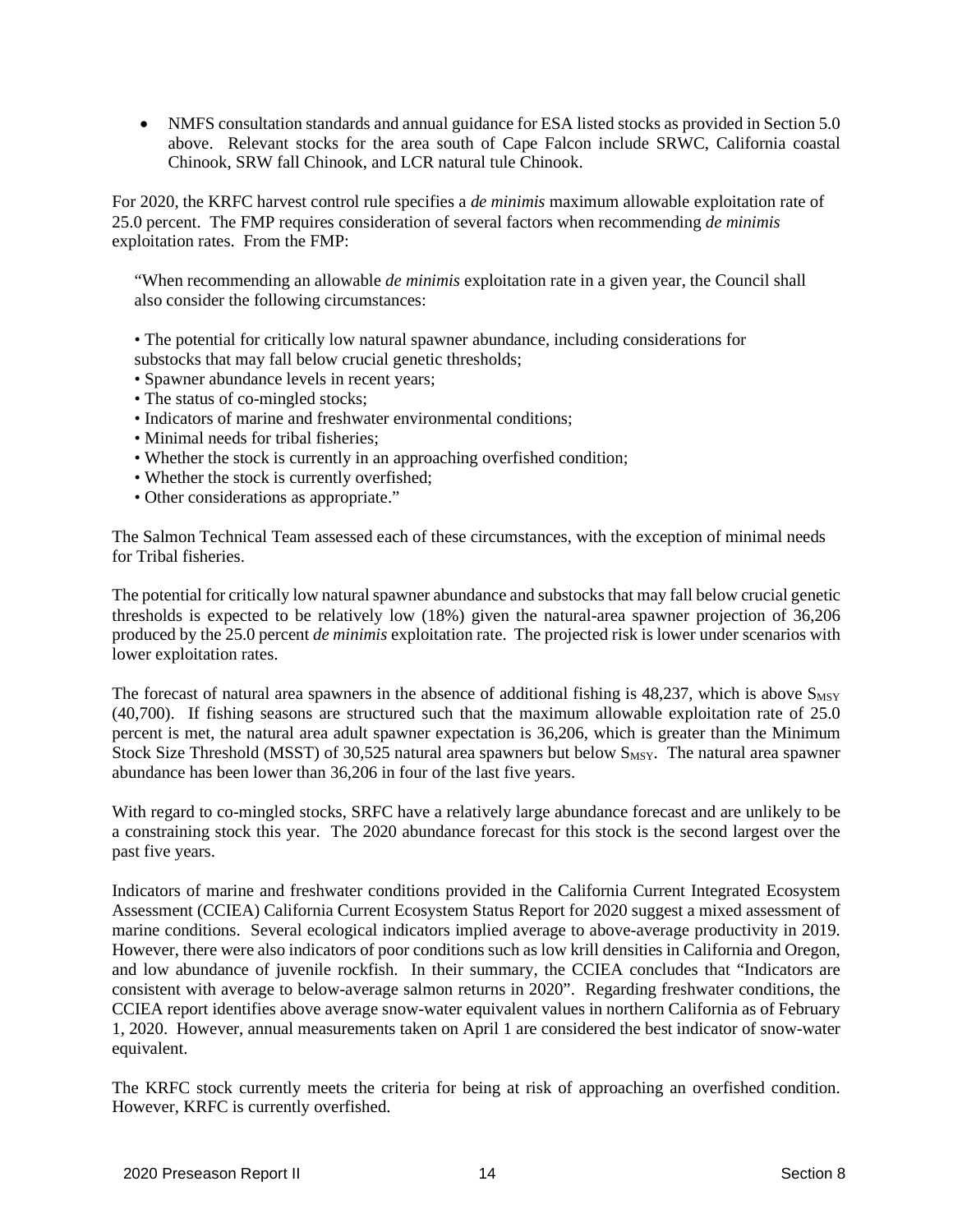Descriptions pertaining to the achievement of key objectives for Chinook salmon management south of Cape Falcon are found below.

- *SRFC*. The control rule-defined minimum of 141,955 hatchery and natural area adult spawners is met by each of the Alternatives.
- *KRFC*. The control rule-defined minimum of 36,206 natural area adult spawners is met by each of the Alternatives. Alternative III meets Council guidance specifying a minimum of 40,700 natural area adult spawners.
- *SRWC*. The ESA consultation standard that (1) limits the forecast age-3 impact rate in 2020 fisheries south of Point Arena to a maximum of 20.0 percent and (2) specifies time/area closures and minimum size limit constraints south of Point Arena, is met by each of the Alternatives.
- *California coastal Chinook*. The ESA consultation standard that limits the forecast KRFC age-4 ocean harvest rate to a maximum of 16.0 percent is met by each of the Alternatives.
- *SRW fall Chinook*. SRW Chinook will not constrain ocean fisheries south of Cape Falcon in 2020.

Each of the Alternatives for Chinook fisheries south of Cape Falcon satisfies NMFS ESA consultation standards and guidance, FMP conservation objectives, and all other objectives for relevant Chinook stocks (Tables 5a and 5b).

#### **8.1.2 Coho Salmon**

Fishery quotas under the Alternatives are presented in Tables 4a and 4b. Stock-specific management criteria and their forecast values under the Alternatives are provided in Tables 5a and 5b. Projected fishery landings, bycatch, and bycatch mortality under the Alternatives are summarized in Tables 6a and 6b. Tables 7a and 7b provide a breakdown of impacts by fishery and area for LCN, OCN, and RK coho. Table 8 provides expected coho mark rates for west coast fisheries by month.

Abundance projections important to coho harvest management in Council area fisheries are:

- *Oregon Production Index (OPI) Hatchery coho.* The 2020 forecast for hatchery coho from the Columbia River and the coast south of Cape Falcon of 185,700 is substantially lower than the 2019 forecast of 933,500. The Columbia River early coho forecast is 130,700 compared to the 2019 forecast of 545,000 and the Columbia River late coho forecast is 50,300, compared to the 2019 forecast of 360,600.
- *Oregon Coast natural (OCN) coho.* The 2020 OCN forecast is 83,000 compared to the 2019 forecast of 76,100.
- *Lower Columbia Natural (LCN) coho.* The 2020 LCN forecast is 24,600 compared to the 2019 forecast of 36,900.
- *Puget Sound coho.* Among Puget Sound natural stocks, Snohomish and Strait of Juan de Fuca coho are in the critical category in 2020. Skagit, Stillaguamish, and Hood Canal coho are in the low category*.*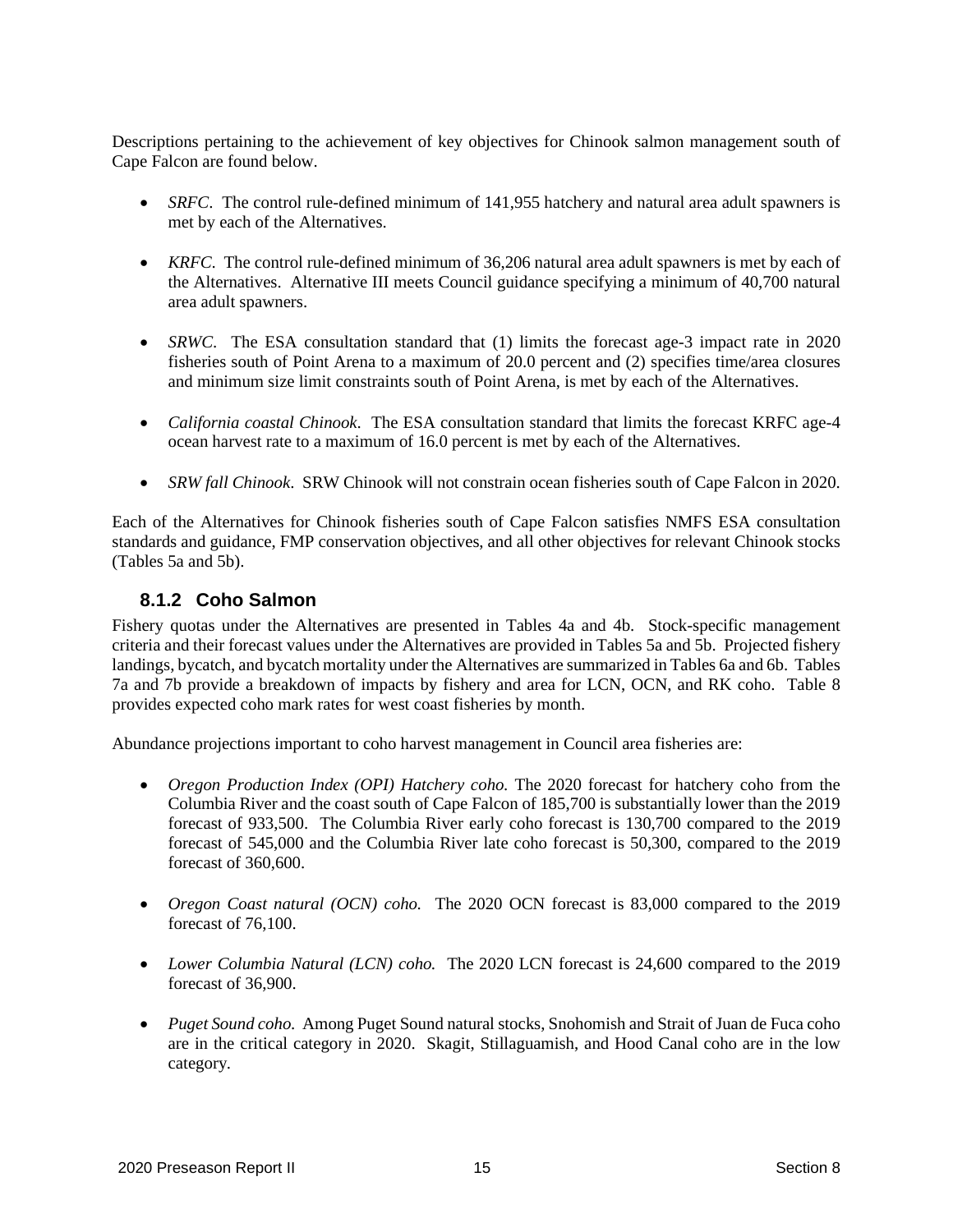- *Interior Fraser (Thompson River) coho.* This Canadian stock continues to be depressed, and will continue to constrain ocean coho fisheries north of Cape Falcon in 2020.
- *Washington coastal coho.* Forecasts for most Washington coastal coho stocks are lower than in 2019. Quillayute fall, Queets, and Grays Harbor coho are in the moderate category while Hoh is classified as abundant under the PST Southern Coho Management Plan.

Key coho salmon management objectives shaping the Alternatives are:

- NMFS consultation standards and annual guidance for ESA listed stocks as provided in Section 5.0 above. Relevant stocks include Central California Coast coho (south of the Oregon/California border), Southern Oregon/Northern California Coastal (SONCC) coho, OCN coho, and LCN coho. The maximum allowable exploitation rates for 2020 are: (1) a combined marine/freshwater exploitation rate not to exceed 15.0 percent for OCN coho, (2) a combined exploitation rate in marine-area and mainstem Columbia River fisheries not to exceed 18.0 percent for LCN coho, and (3) a marine exploitation rate not to exceed 13.0 percent for Rogue/Klamath (RK) hatchery coho, used as a surrogate for the SONCC coho ESU. Furthermore, coho retention is prohibited in all California ocean fisheries.
- Salmon FMP conservation objectives and obligations under the PST Southern Coho Management Plan for stocks originating along the Washington coast, Puget Sound, and British Columbia as provided in Section 6.2 above. The forecasts for several Puget Sound and Interior Fraser coho stocks in 2020 are low; however, the majority of the exploitation on these stocks occurs in Puget Sound and will be addressed in development of fishing seasons for inside waters during the North of Falcon co-management process by the state and tribes of Washington prior to the April Council meeting. Because of their abundance status, Interior Fraser coho are subject to an exploitation rate ceiling of 10.0 percent in southern U.S. fisheries under the PST Southern Coho Management Plan.

Descriptions pertaining to the achievement of key objectives for coho salmon management are found below.

- *LCN coho.* All Alternatives satisfy the maximum 18.0 percent exploitation rate when 2020 projected marine impacts are combined with preliminary 2020 preseason modeled impacts for mainstem Columbia River fisheries. Total exploitation rates projected for the 2020 Alternatives range from 16.7 percent to 9.7 percent.
- *Queets wild coho.* The FMP MSY adult spawner objective for Queets wild coho is 5,800; projected ocean escapement values for the 2020 Alternatives range from 6,500 to 7,100.
- *Interior Fraser coho*. The Southern U.S. exploitation rate is less than the 10.0 percent limit required by the PST Southern Coho Management Plan in all Alternatives when 2020 projected marine impacts are combined with the 2019 preseason modeled impacts for Puget Sound fisheries. Shaping of the State and Tribal inside fisheries will occur during the North of Falcon process, and ocean fisheries may require further shaping before final management measures are adopted in order to comply with the PST limit.
- *Puget Sound coho*. Total exploitation rates for all Puget Sound stocks except Skagit and Snohomish coho are less than the maximum required by the FMP matrix in all Alternatives when 2020 projected marine impacts are combined with the 2019 preseason modeled impacts for Puget Sound fisheries. In Alternative I under the MT treaty troll quotas, the Skagit coho total exploitation rate of 35.5 percent exceeds the 35 percent limit required by the FMP matrix. The Snohomish total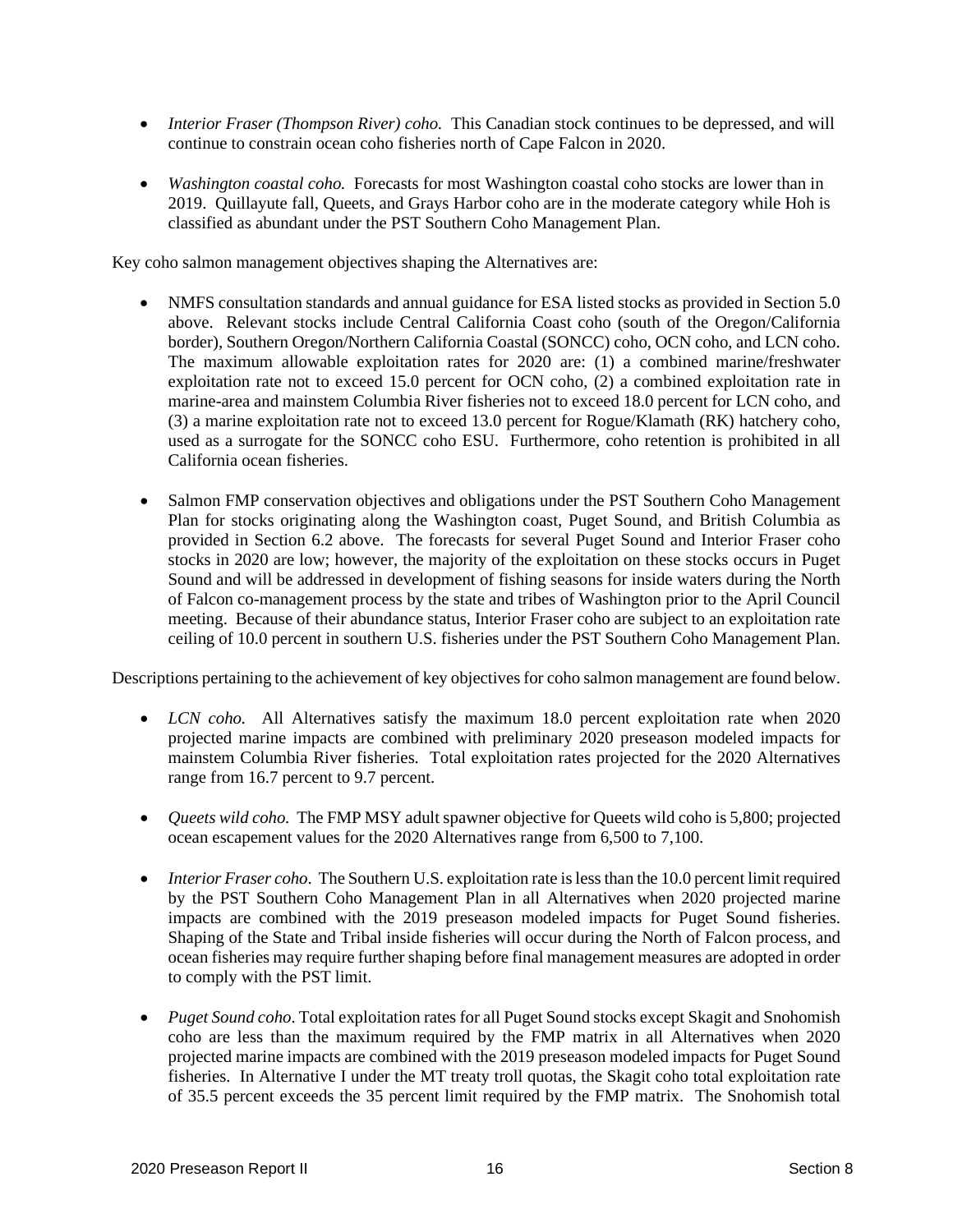exploitation rate ranges from 22.9 percent to 25.1 percent, exceeding the 20 percent limit required by the FMP in all Alternatives. Exploitation rates on Snohomish coho in Council Area fisheries range from 3.0 percent to 0.4 percent across each of the Alternatives. Snohomish coho, recently designated as overfished, currently meets the criteria for 'not overfished/rebuilding' status. As part of the rebuilding plan, a buffered  $S_{MSY}$  is in place, however, for 2020 the abundance forecast is below the critical/low breakpoint, limiting the allowable total exploitation rate to 20 percent. Shaping of the State and Tribal inside fisheries will occur during the North of Falcon process, and ocean fisheries may require further shaping before final management measures are adopted in order to comply with the FMP limits.

All of the Alternatives for coho fisheries satisfy NMFS ESA consultation standards and guidance, FMP conservation objectives, and all other objectives for relevant coho stocks other than those listed above (Tables 5a and 5b).

#### **8.1.3 Pink Salmon**

Pink salmon runs occur in odd-numbered years in waters under Council jurisdiction and will not be an important management consideration in 2020.

#### **8.1.4 Summary of Environmental Impacts on Target Stocks**

Stock forecasts for some Canadian Chinook and coho stocks, Oregon Coast Chinook stocks, and the actual PST limits on Canadian AABM Chinook fisheries are not known at this time, and preliminary values have been used in the analyses presented in this report. These forecasts and limits are expected to be available prior to the April Council meeting. Negotiations in the North of Falcon process will not be completed until the April Council meeting. These negotiations affect allocation of stock impacts primarily among inside fisheries (State, Tribal, recreational, various commercial sectors, etc.) but also between inside and ocean fisheries.

Environmental impacts on salmon stocks are assessed based on compliance with conservation objectives, ACLs, rebuilding plans, and ESA consultation standards. As noted in the description of the Alternatives (Tables 1, 2, and 3), if analyses using the updated values and the results of these negotiations do not result in compliance with FMP conservation objectives or ESA consultation standards, some Alternatives will not be viable and impacts in Council-area fisheries will need to be modified to comply with all applicable objectives and standards. If updated values and negotiations result in compliance with applicable objectives and standards, Council area fishery impacts would not increase; therefore, the analysis of effects would include the upper bound of a reasonable range of effects under the Alternatives considered for 2020 Council area ocean salmon fisheries.

#### *8.1.4.1 Targeted Salmon Stocks*

Based on current assumptions regarding Canadian, Alaskan, and inside fishery impacts, all target salmon stocks (non-ESA listed) meet their FMP conservation objectives under Alternatives I, II, and III with the exception of Snohomish coho in all Alternatives and Skagit coho in Alternative I under the MT treaty troll quotas (Tables 5a and 5b). Impacts on these stocks in Council area fisheries range from 4.1 percent to 0.6 percent for Skagit coho and from 3.0 percent to 0.4 percent for Snohomish coho, and there appears to be sufficient flexibility within Council and inside area fisheries as a whole to comply with requirements of the FMP.

## *8.1.4.2 ESA Listed Salmon Stocks*

Based on current assumptions regarding Canadian and inside fishery impacts, all ESA listed salmon stocks meet their ESA consultation standards under Alternatives II and III (Tables 5a and 5b).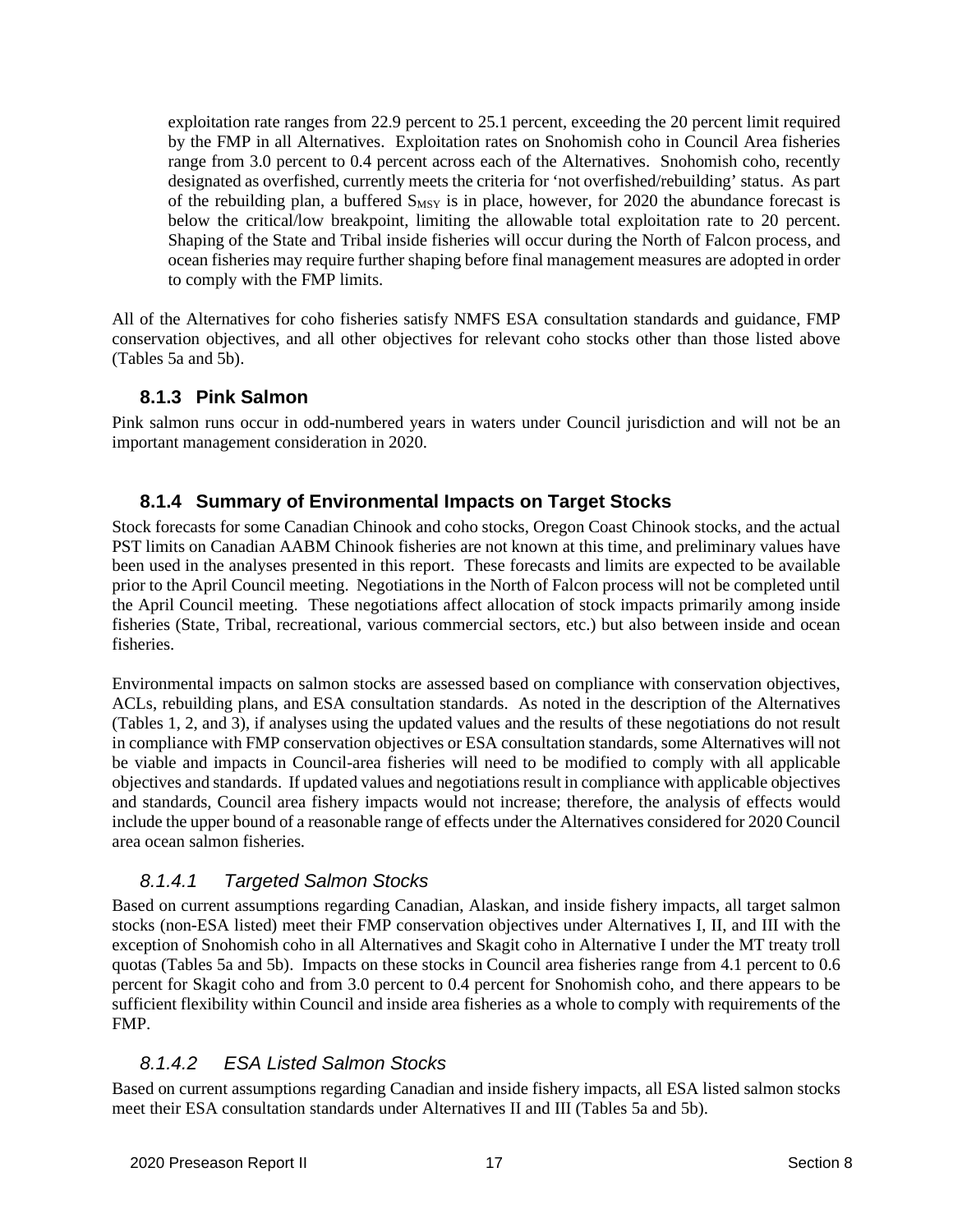Council-area fisheries have a minor impact on ESA-listed Puget Sound Chinook and on most Chinook stocks subject to the 2019 PST Agreement. At this point there appears to be sufficient flexibility within Council and inside area fisheries as a whole to achieve protection for the Puget Sound Chinook ESU.

#### *8.2 Socioeconomics*

In general, Council-area ocean salmon fisheries are managed to meet conservation objectives for stocks that are expected to achieve optimum yields while minimizing impacts on depressed stocks. While analysis of biological impacts is organized around salmon stocks that spawn in particular rivers, socioeconomic impacts under the regulatory alternatives are analyzed by ocean fishery management areas as described in the Salmon FMP. Although most stocks range across several areas, the abundance of individual stocks varies by time and area, thus the use of management areas facilitates more optimal management of each stock than would be possible with coastwide regulations. From north to south, the fishery management areas are: (1) from the U.S./Canada border to Cape Falcon (45°46' N. lat.), which is on the Oregon coast south of the Columbia River mouth; (2) between Cape Falcon and Humbug Mountain (42°40' N. lat.) on Oregon's southern coast; (3) the Oregon KMZ, which covers ocean waters from Humbug Mountain in southern Oregon to the Oregon/California border (42° N. lat.); (4) the California KMZ, which includes the area from the Oregon/California border to Horse Mountain (40°05' N. lat.) in northern California; (5) from Horse Mountain to Point Arena (38°57' N. lat.) in Mendocino County; (6) from Point Arena to Pigeon Point (37°11' N. lat.) north of Santa Cruz; and (7) from Pigeon Point to the U.S./Mexico border. There are also numerous subdivisions within these areas that are used to further balance stock conservation and harvest allocation needs. The following analysis of impacts on users of the resource and fishing communities is organized around the seven broad management areas. Figure 3 provides a map of the boundaries of these areas, also showing the main salmon ports.

Tribal ocean fisheries (including Washington State statistical area 4B) occur only in the area north of Cape Falcon. The Lower Elwha Klallam, Jamestown S'Klallam, Port Gamble S'Kallam, Makah, Quileute, Hoh, and Quinault Tribes all have fishery areas in the northern part of the area north of Cape Falcon (Tables 3a and 3b). Other federally-recognized tribes participate in in-river fisheries.

The Review of 2019 Ocean Salmon Fisheries (PFMC 2020a) provides an historical description of the salmon fishery affected environment. In addition to stock status assessments, the document reports socioeconomic impacts of historical fisheries and analyzes the current socioeconomic status of West Coast salmon fisheries. For the purpose of characterizing the socioeconomic impact of non-tribal Council-area ocean salmon fisheries, commercial exvessel value, recreational fishing trips, and community level personal income impacts resulting from both commercial and recreational fishing activities are used.

The short-term economic effects of the regulatory Alternatives for non-Indian fisheries are shown in Tables 9a, 9b, 10a and 10b. Tables 9a and 9b show projected commercial troll impacts expressed in terms of estimated potential exvessel value by catch area. Tables 10a and 10b show projected recreational fisheries impacts in terms of the number of projected angler-trips and community personal income impacts associated with those activities by port area. Note that exvessel values shown under the Alternatives for the commercial troll fishery in Tables 9a and 9b and income impact values shown for the recreational fishery in Tables 10a and 10b are not directly comparable. More directly comparable measures of shortterm economic impacts from commercial and recreational salmon fisheries appear in Figures 1a, 1b, 2a, and 2b, which show estimated community income impacts under the respective sets of commercial troll and recreational fishery Alternatives, compared to historical impacts in real (inflation-adjusted) dollars. Both commercial and recreational estimates provided in these figures are based on landing ports. In general, income impacts are estimates of the amount of income generated by the economic linkages associated with a particular activity (see Chapter IV of the Review of 2019 Ocean Salmon Fisheries for additional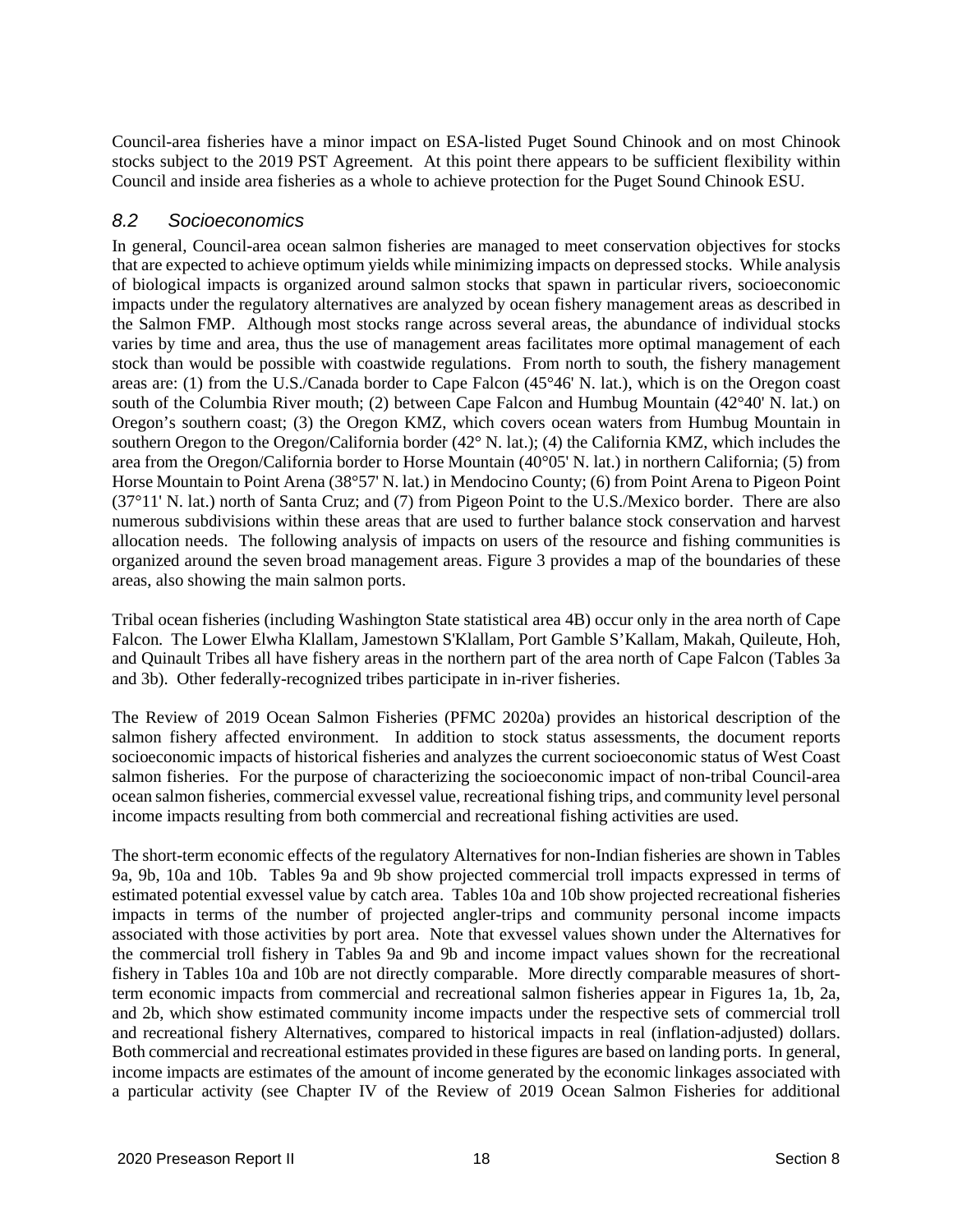description of income impact estimates). Income impacts are a measure of relative economic activity. Differences in income impacts between an Alternative and the value for the 2019 fishery indicate the expected impact of the Alternative compared with not taking action, (i.e., if 2019 regulations were to remain in place). While reductions in income impacts associated with an activity may not necessarily reflect net losses, they are likely to indicate losses to businesses and individuals in a community that depends on that activity for their livelihood.

Total economic effects for non-Indian fisheries under the Alternatives may vary more or less than is indicated by the short-term impacts on ocean fisheries reported below. Salmon that are not harvested in the ocean do not necessarily result in an economic loss, as they may become available for additional inside harvest in non-Indian commercial, tribal, and recreational fisheries or may provide additional spawning escapement. Thus, Alternatives that restrict ocean harvests may increase opportunities for inside harvesters (e.g., higher commercial revenue or more angler trips) or contribute to higher inside CPUE (i.e., lower costs for commercial harvesters and/or higher success rates for recreational fishers). Additionally, harvest forgone by both ocean fisheries and inside fisheries may impact future production, although the magnitude of that effect is uncertain depending on the resulting escapement level compared to MSY escapement and the nature of the spawner-recruit relationship, both of which are influenced by habitat conditions in the ocean and in the spawning grounds.

Exvessel revenues in Tables 9a and 9b are based on estimated harvest by catch area while commercial income impacts in Figures 1a and 1b are based on projected deliveries by landing area. Historically, there has been a divergence between these two measures. The difference is due to salmon caught in certain catch areas being delivered to ports in neighboring catch areas. In an attempt to account for this effect and assign income impacts to the "correct" landing area, adjustments are made based on historical patterns. The patterns are typically inferred from the most recent year's catch and landings data. For example, 2019 data shows there were deliveries of salmon: (1) caught north of Cape Falcon to landing ports between Cape Falcon and Humbug Mountain, (2) caught between Cape Falcon and Humbug Mountain to landing ports in the Oregon KMZ region, (3) caught between Point Arena and Pigeon Point to landing ports in the Fort Bragg region, and (4) caught south of Pigeon Point to landing ports in the San Francisco region, among others.

The expected harvest levels used to model commercial fishery impacts are taken from Tables 6a and 6b. Estimated harvests do not include relatively small amounts occurring in SWO fisheries off central and southern Oregon as these fisheries are not expected to be prosecuted in 2020. These total harvest estimates combined with the prior year's average Chinook weights per fish and exvessel prices per pound were assumed to be the best indicators of expected revenues in the coming season. Coastwide average Chinook weight per fish in 2019 was approximately 15 percent below the prior year and the recent five-year average; while coastwide average Chinook exvessel prices in 2019 were 21 percent lower than the prior year and the lowest in inflation-adjusted terms since 2014. If this year's actual average weight per fish or exvessel prices diverge significantly from what was observed last year, then salmon exvessel revenues and resulting commercial fisheries income impacts projected in this document may prove to be correspondingly biased.

Fishing effort estimates for the recreational fishery south of Cape Falcon are based on measures developed by the STT for modeling biological impacts. STT estimates for south of Cape Falcon use multi-year averages to predict effort for the coming year. Consequently, if the multi-year average for a particular time period and area happens to be higher than last year's effort level, then the model may forecast an increase in effort for the coming year even though management measures may actually be relatively more constraining, or *vice-versa*. Estimated recreational effort does not include the relatively small amounts that often occur in state waters only (SWO) fisheries off central and southern Oregon as these fisheries are not expected to be prosecuted in 2020. Recreational fishery effort north of Cape Falcon was estimated using historical CPUE estimates ("success rates") applied to salmon quotas and expected harvest levels under the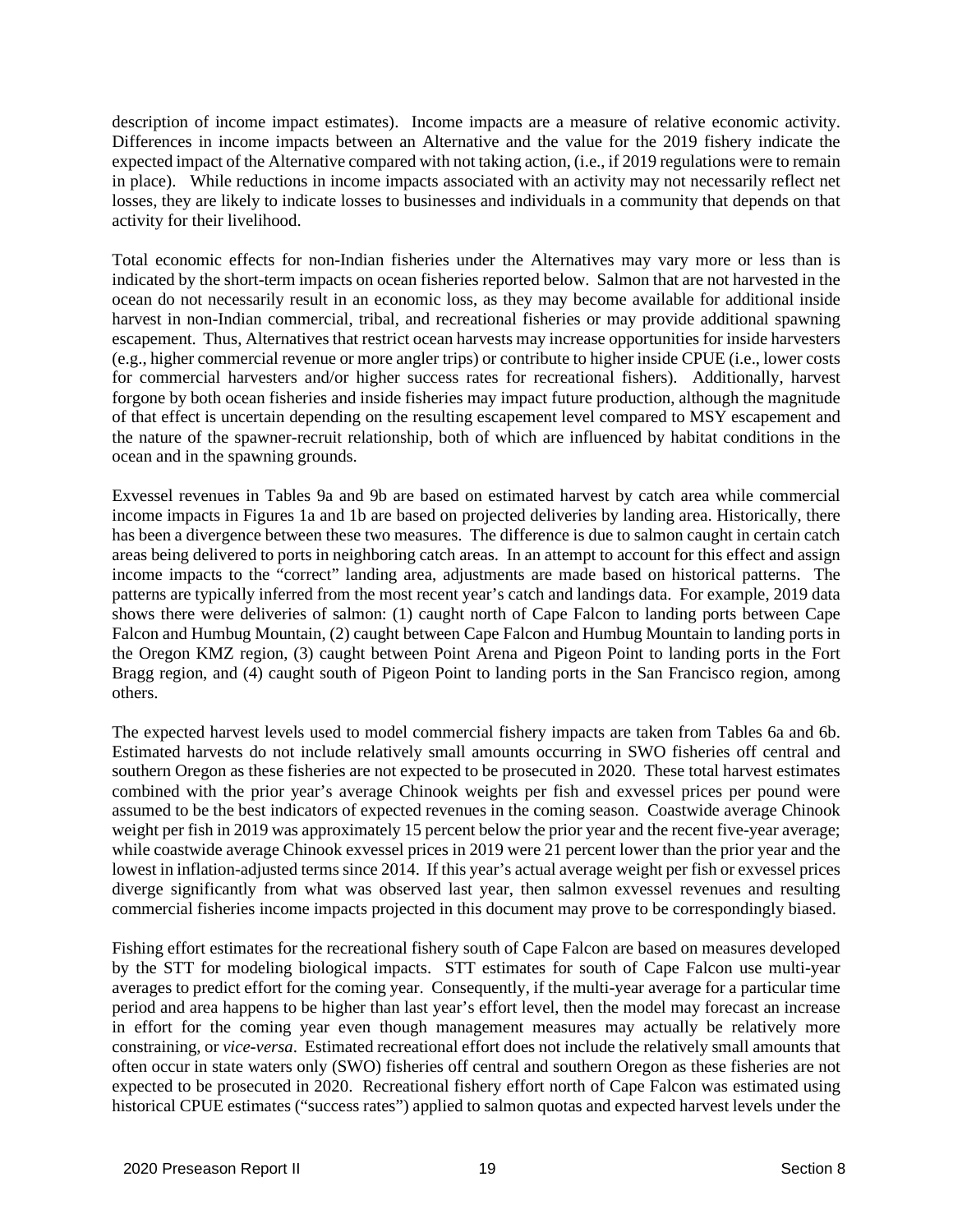Alternatives. Projections of recreational catch north of Cape Falcon were made by multiplying the proposed quotas for the two species under each Alternative by the historic ratios of actual catch to the actual quotas. Effort and economic impacts were then estimated by summing recent year weighted average coho and Chinook angler success rates multiplied by the projected coho and Chinook catch under each Alternative. Unless otherwise noted, the economic effects of the commercial and recreational fisheries Alternatives summarized below are compared in terms of estimated community income impacts.

#### **8.2.1 Alternative I**

Under Alternative I, overall coastwide community personal income impacts from commercial salmon fisheries are projected to be 31 percent below last year's (2019) level and one percent below the recent (2015-2019) inflation-adjusted average. Coastwide income impacts from recreational fishing are projected to be 10 percent below last year's level but eight percent above the 2015-2019 inflation-adjusted average.

Commercial fishery income impacts north of Cape Falcon are projected to be 25 percent above last year but 16 percent below the 2015-2019 inflation-adjusted average.

South of Cape Falcon, overall commercial fishery income impacts are projected to fall below last year's level by 36 percent but exceed the 2015-2019 inflation-adjusted average by three percent.

A mix of effects is projected for areas south of Cape Falcon, with areas between Cape Falcon and Humbug Mountain, between Humbug Mountain and the Oregon/California border, and between Horse Mountain and Point Arena projected to see increases of 69 percent, 20 percent and 86 percent, respectively, compared with last year's levels. However, areas between Point Arena and Pigeon Point and south of Pigeon Point would see projected decreases of 48 percent and 60 percent, respectively, compared with last year; and areas between the Oregon/California border and Horse Mountain would be closed, i.e., a decrease of 100 percent. The areas south of Cape Falcon would see projected changes in commercial fishery income impacts compared to the 2015-2019 inflation-adjusted average ranging from an increase of 12 percent (Point Arena to Pigeon Point) to a decrease of 100 percent (Oregon/California border to Horse Mountain).

Projected income impacts from recreational fisheries north of Cape Falcon are 59 percent below last year and 56 percent below the 2015-2019 inflation-adjusted average.

Overall recreational fishery income impacts south of Cape Falcon are projected to be 11 percent above last year's and 38 percent above the 2015-2019 inflation-adjusted average. Recreational income impacts are projected be above last year's levels in four of the six areas south of Cape Falcon, i.e., except between Cape Falcon and Humbug Mountain and between Point Arena and Pigeon Point. Recreational fishery income impacts are projected to be above the 2015-2019 inflation-adjusted average in all areas south of Cape Falcon, with increases ranging from four percent for areas between Point Arena and Pigeon Point to 222 percent for areas south of Pigeon Point.

Under Alternative I overall coastwide income impacts for combined non-Indian commercial and recreational salmon fisheries are projected to be 20 percent below last year's level but four percent above the 2015-2019 inflation-adjusted average. Combined income impacts north of Cape Falcon are projected to be 41 percent below last year's level and 44 percent below the 2015-2019 inflation-adjusted average. In aggregate, combined income impacts south of Cape Falcon are projected to be 15 percent below last year's level but 21 percent above the 2015-2019 inflation-adjusted average.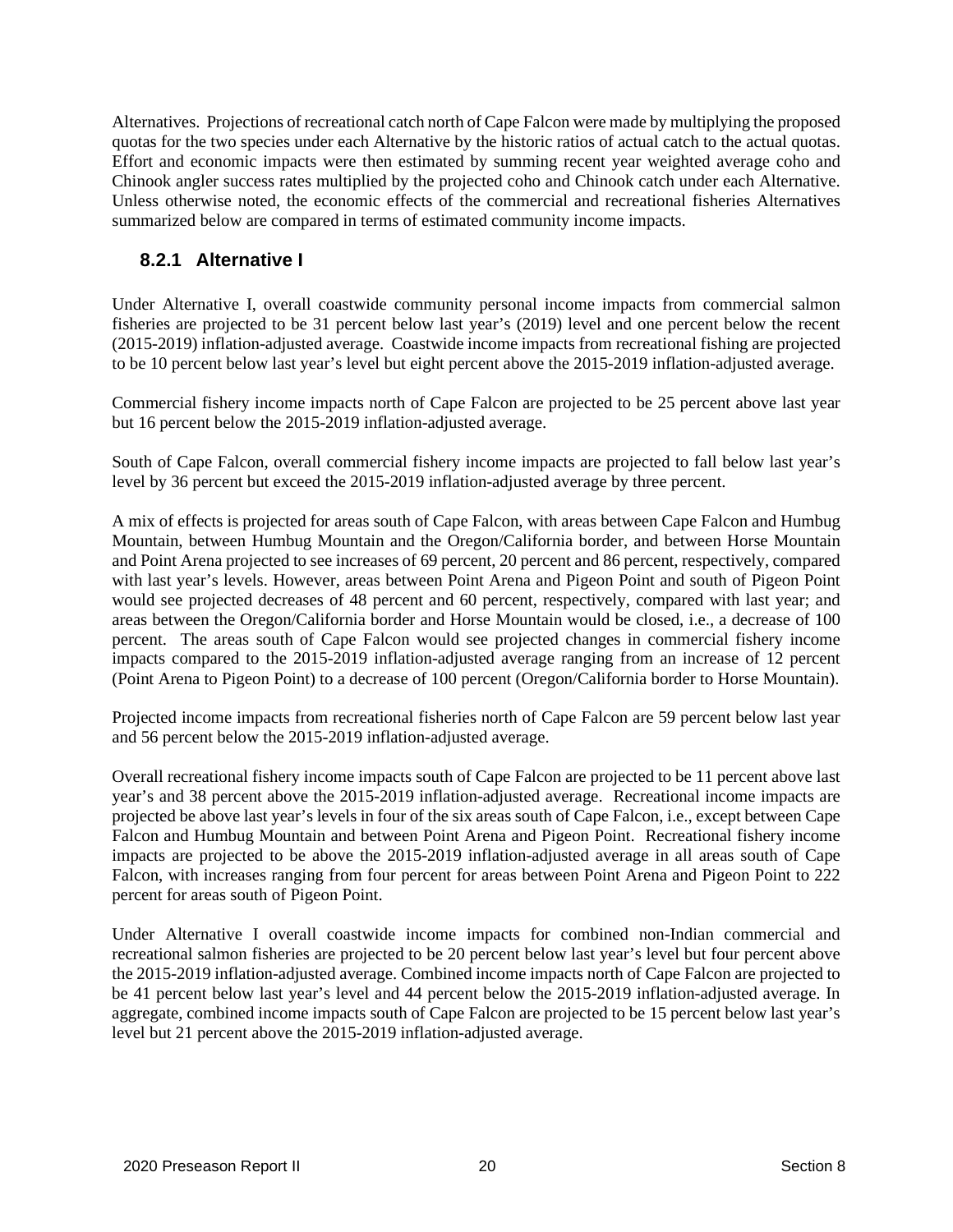Tribal ocean fisheries north of Cape Falcon would be allocated 30,000 Chinook and 12,500 coho for ocean area harvest under the QTA alternative, versus 45,000 chinook and 30,000 coho under the MT alternative. These compare with the 2019 actual allocation of 35,000 Chinook and 55,000 coho.

## **8.2.2 Alternative II**

Under Alternative II, overall coastwide community personal income impacts from commercial salmon fisheries are projected to be 32 percent below last year's (2019) level and two percent below the recent (2015-2019) inflation-adjusted average. Coastwide income impacts from recreational fishing are projected to be 13 percent below last year's level but three percent above the 2015-2019 inflation-adjusted average.

Commercial fishery income impacts north of Cape Falcon are projected to be six percent below last year and 37 percent below the 2015-2019 inflation-adjusted average.

South of Cape Falcon, overall commercial fishery income impacts are projected to fall below last year's level by 34 percent but exceed the 2015-2019 inflation-adjusted average by six percent.

Mostly negative commercial fisheries income impacts compared with last year's levels are projected for areas south of Cape Falcon, i.e., except for the areas between Cape Falcon and Humbug Mountain and between Humbug Mountain and the Oregon/California border, where increases of 71 percent and six percent, respectively, are projected. The other four areas south of Cape Falcon would see projected decreases in commercial fisheries income impacts compared with last year ranging from 89 percent (Horse Mountain to Point Arena) to 36 percent (Oregon/California border to Horse Mountain). Three of the six areas south of Cape Falcon would see projected decreases in commercial fishery income impacts compared to the 2015-2019 inflation-adjusted average, ranging from a 30 percent decrease (Humbug Mountain to Oregon/California border) to 95 percent (Horse Mountain to Point Arena). The other three areas south of Cape Falcon would see projected increases in commercial fishery income impacts compared to the 2015- 2019 inflation-adjusted average ranging from three percent (Cape Falcon to Humbug Mountain) to 28 percent (Point Arena to Pigeon Point).

Projected income impacts from recreational fisheries north of Cape Falcon are 69 percent below last year and 67 percent below the 2015-2019 inflation-adjusted average.

Overall recreational fishery income impacts south of Cape Falcon are projected to be 10 percent above last year and 37 percent above the 2015-2019 inflation-adjusted average. Recreational income impacts are projected be above last year's level in three of the six areas south of Cape Falcon, with increases of 35 percent for areas between Humbug Mountain to Oregon/California border, 137 percent for areas from Horse Mountain to Point Arena, and 72 percent for areas south of Pigeon Point. In the other three areas south of Cape Falcon, projected declines from the 2015-2019 inflation-adjusted average range from three percent (Oregon/California border to Horse Mountain) to 27 percent (Cape Falcon to Humbug Mountain). Recreational income impacts are projected be above the 2015-2019 inflation-adjusted average in all six areas south of Cape Falcon, with increases ranging from four percent for areas between Point Arena and Pigeon Point to 220 percent for areas south of Pigeon Point.

Under Alternative II overall coastwide income impacts for combined non-Indian commercial and recreational salmon fisheries are projected to be 22 percent below last year's level but one percent above the 2015-2019 inflation-adjusted average. Combined income impacts north of Cape Falcon are projected to be 56 percent below last year's level and 58 percent below the 2015-2019 inflation-adjusted average. In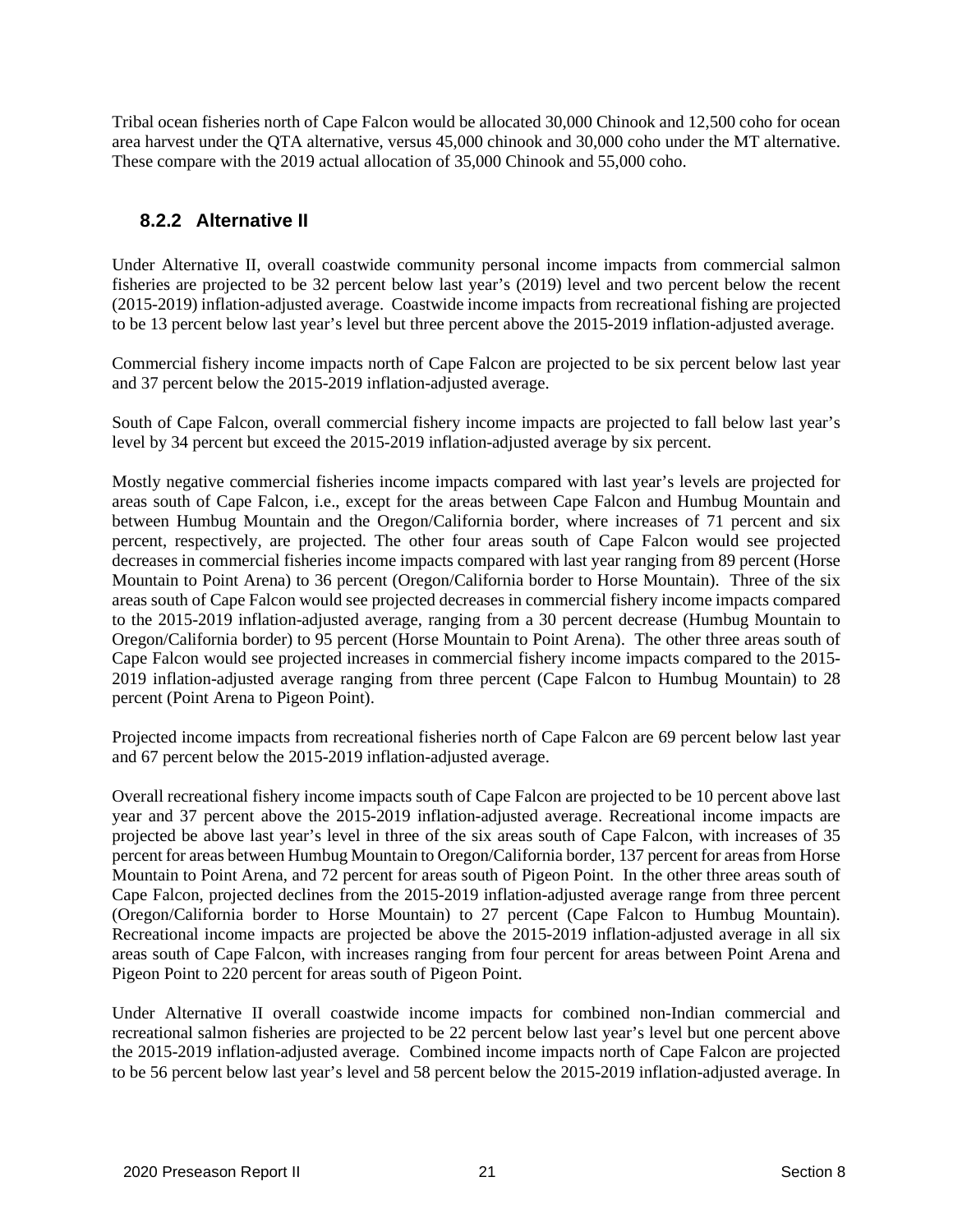aggregate, combined income impacts south of Cape Falcon are projected to be 14 percent below last year's level but 22 percent above the 2015-2019 inflation-adjusted average.

Tribal ocean fisheries north of Cape Falcon would be allocated 25,000 Chinook and 10,000 coho for ocean area harvest under the QTA alternative, versus 35,000 chinook and 22,500 coho under the MT alternative. These compare with the 2019 actual allocation of 35,000 Chinook and 55,000 coho.

#### **8.2.3 Alternative III**

Under Alternative III, overall coastwide community personal income impacts from commercial salmon fisheries are projected to be 49 percent below last year's (2019) level and 27 percent below the recent (2015- 2019) inflation-adjusted average. Coastwide income impacts from recreational fishing are projected to be 25 percent below last year's level and 11 percent below the 2015-2019 inflation-adjusted average.

South of Cape Falcon, overall commercial fishery income impacts are projected to fall below last year's level by 45 percent and below the 2015-2019 inflation-adjusted average by 11 percent.

The commercial fishery north of Cape Falcon would be closed thus the associated commercial fishery income impacts north of Cape Falcon are projected to be 100 percent below last year and the 2015-2019 inflation-adjusted average.

Compared with last year's levels, negative commercial fisheries income impact effects are projected for the areas south of Cape Falcon, except for the area between Cape Falcon and Humbug Mountain, where an increase of 30 percent is projected. The other five areas south of Cape Falcon would see projected decreases in commercial fisheries income impacts compared with last year ranging from 26 percent (Humbug Mountain to Oregon/California border) to 100 percent (Oregon/California border to Horse Mountain). One area south of Cape Falcon, the area south of Pigeon Point, would see a projected increase in commercial fishery income impacts of 76 percent compared to the 2015-2019 inflation-adjusted average. The other five areas south of Cape Falcon would see projected decreases in commercial fishery income impacts compared to the 2015-2019 inflation-adjusted average ranging from three percent (Point Arena to Pigeon Point) to 100 percent (Oregon/California border to Horse Mountain).

The recreational fishery north of Cape Falcon would also be closed; thus the associated income impacts from recreational fisheries north of Cape Falcon are projected to be 100 percent below last year the 2015- 2019 inflation-adjusted average.

Overall recreational fishery income impacts south of Cape Falcon are projected to be five percent above last year and 31 percent above the 2015-2019 inflation-adjusted average. Recreational income impacts are projected be above last year's level in two areas south of Cape Falcon, with increases of 137 percent for areas from Horse Mountain to Point Arena, and 71 percent for areas south of Pigeon Point. Projected declines from last year's level in the other four areas south of Cape Falcon range from 10 percent (Point Arena to Pigeon Point) to 61 percent (Oregon/California border to Horse Mountain). Recreational income impacts are projected be above the 2015-2019 inflation-adjusted average in three of six areas south of Cape Falcon, with increases ranging from 30 percent for Cape Falcon to Humbug Mountain to 218 percent for areas south of Pigeon Point; and decreases ranging from two percent for Point Arena to Pigeon Point to 62 percent for areas between Humbug Mountain and the Oregon/California border.

Under Alternative III, overall coastwide income impacts for combined non-Indian commercial and recreational salmon fisheries are projected to be 37 percent below last year's level and 18 percent below the 2015-2019 inflation-adjusted average. Combined income impacts north of Cape Falcon are projected to be 100 percent below last year's level and the 2015-2019 inflation-adjusted average. In aggregate,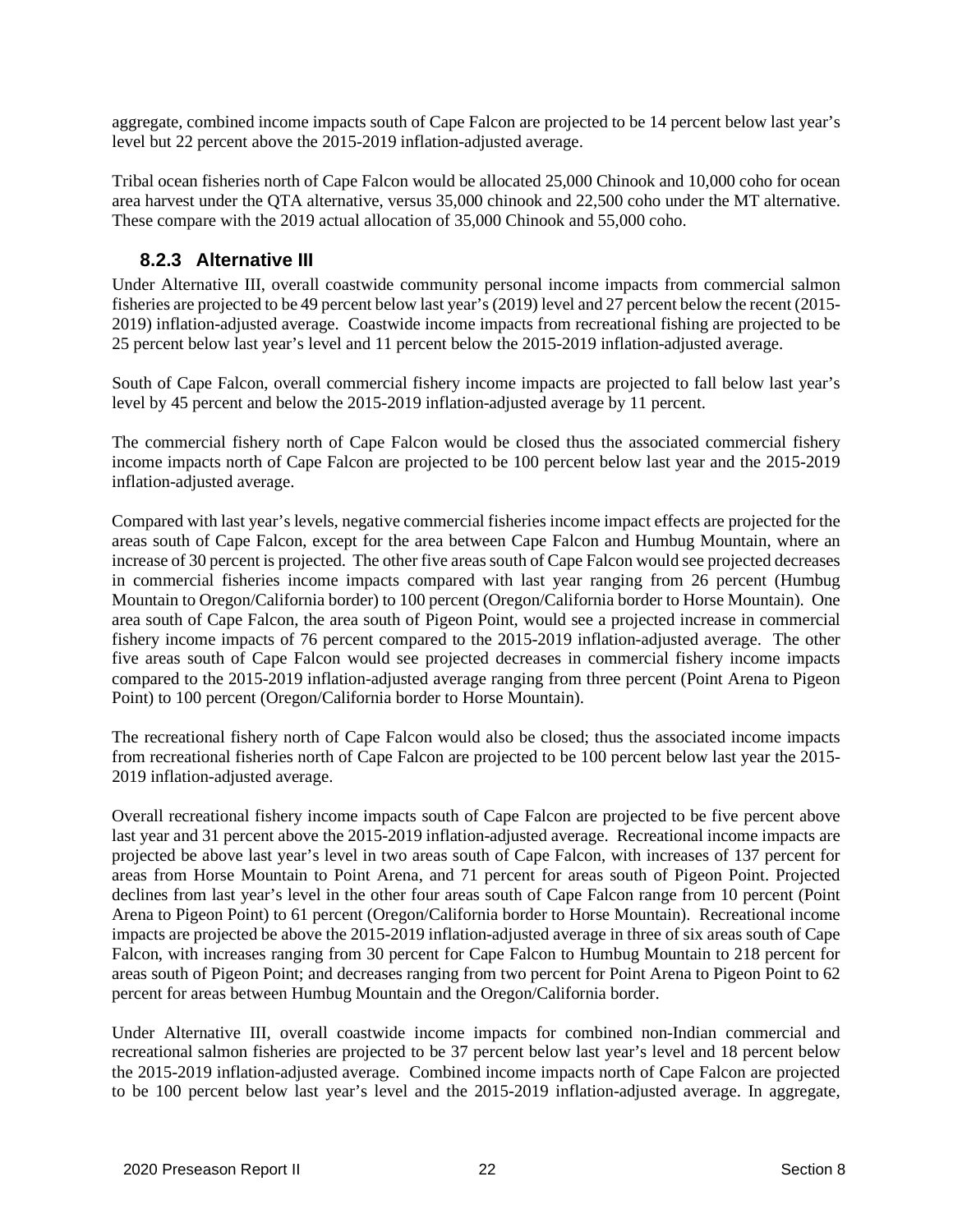combined income impacts south of Cape Falcon are projected to be 22 percent below last year's level but 11 percent above the 2015-2019 inflation-adjusted average.

Tribal ocean fisheries north of Cape Falcon would be allocated 20,000 Chinook and zero coho for ocean area harvest under the QTA alternative, versus 25,000 chinook and 15,000 coho under the MT alternative. These compare with the 2019 actual allocation of 35,000 Chinook and 55,000 coho..

#### **8.2.4 Summary of Impacts on the Socioeconomic Environment**

The commercial salmon fishery Alternatives are projected to generate coastwide income impacts ranging from 31 percent below (Alternative I) to 49 percent below (Alternative III) last year's levels. These levels also represent corresponding declines ranging from one percent to 27 percent below the recent (2015-2019) inflation-adjusted averages.

North of Cape Falcon, commercial salmon fisheries income impacts are projected to be above last year under Alternative I but below last year under Alternative II and Alternative III, and below the 2015-2019 inflation-adjusted average under all three alternatives. Compared with last year, areas south of Point Arena and the area from the Oregon/California border to Horse Mountain would see decreases under all three alternatives, while the area between Cape Falcon and Humbug Mountain would see increases under all three Alternatives. The remaining areas would see increase or decreases in commercial salmon fishery income impacts depending on the Alternative. The area north of Cape Falcon would be closed to commercial fishing under Alternative III, and Oregon/California border to Horse Mountain would be closed to commercial fishing under Alternative I and Alternative III.

Relative to the other alternatives, projections for Alternative III show the most negative commercial fisheries income impacts overall and for six of the seven management areas, i.e., for all areas except south of Pigeon Point. Projections for Alternative I show the most negative commercial fisheries income impacts for two of the seven management areas: south of Pigeon Point and Oregon/California border to Horse Mountain (tie with Alternative III). Projections show Alternative II with the most negative commercial fisheries income impacts for one area: Horse Mountain to Point Arena (tie with Alternative III).

Total coastwide income impacts from recreational salmon fisheries are projected to be lower than last year under all three alternatives, with decreases of 10 percent under Alternative I, 13 percent under Alternative II, and 25 percent under Alternative III. Compared with the 2015-2019 inflation-adjusted average, a decrease in coastwide recreational fishery income impacts is projected under Alternative III (11 percent), but relative increases are projected under Alternative I (eight percent) and Alternative II (three percent). Compared with last year, three management areas would see projected decreases in recreational fishery income impacts under all three alternatives: north of Cape Falcon, Cape Falcon to Humbug Mountain, and Point Arena to Pigeon Point. Compared with the 2015-2019 inflation-adjusted average, six of seven areas (i.e., all areas except north of Cape Falcon) are projected to see increases in recreational fishery income impacts under Alternative I and Alternative II. Under Alternative III, three areas would see projected increases in recreational fishery income impacts relative to the 2015-2019 inflation-adjusted average: Cape Falcon to Humbug Mountain, Horse Mountain to Point Arena, and south of Pigeon Point.

Total coastwide income impacts from combined non-Indian commercial and recreational salmon fisheries are projected to be lower than last year under all three alternatives, i.e., lower by 20 percent under Alternative I, 22 percent under Alternative II, and 37 percent under Alternative III. Combined coastwide income impacts are projected to be lower than the 2015-2019 inflation-adjusted average by 18 percent under Alternative III, but slightly above the 2015-2019 inflation-adjusted average under Alternative I (four percent) and Alternative II (one percent). Three of seven management areas (Cape Falcon to Humbug Mountain, Humbug Mountain to the Oregon/California border, and Horse Mountain to Point Arena) would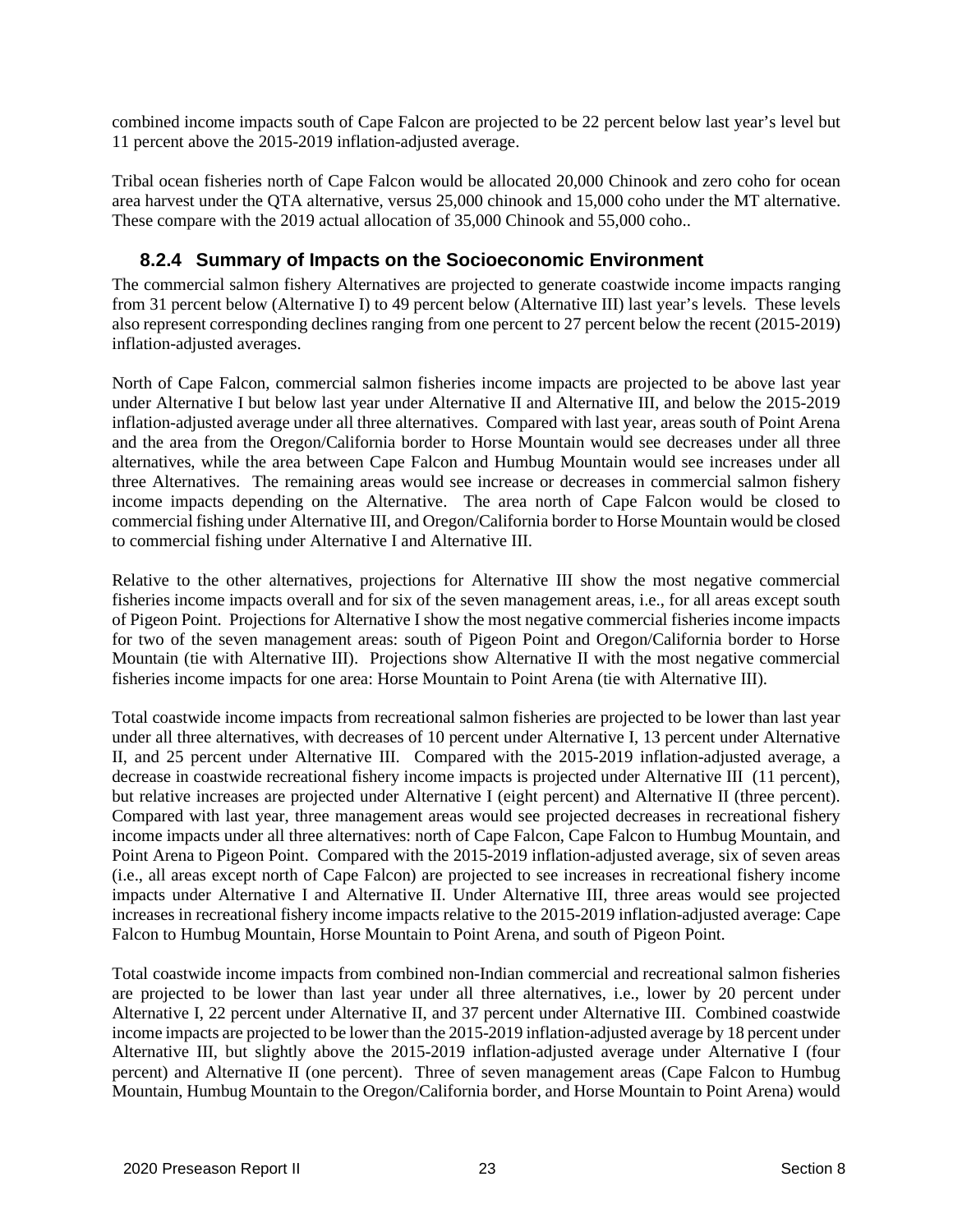see projected increases in combined commercial and recreational salmon fishery income impacts compared with last year under both Alternative I and Alternative II, and two of seven management areas are projected to see increases compared to last year under Alternative III (Horse Mountain to Point Arena, and south of Pigeon Point).

Compared with the 2015-2019 inflation-adjusted average, five of seven management areas are projected to see increases in combined commercial and recreational salmon fishery income impacts under Alternative I (Cape Falcon to Humbug Mountain, Humbug Mountain to the Oregon/California border, Horse Mountain to Point Arena, Point Arena to Pigeon Point, and south of Pigeon Point), three areas under Alternative II (Cape Falcon to Humbug Mountain, Point Arena to Pigeon Point, and south of Pigeon Point), and two areas under Alternative III (Cape Falcon to Humbug Mountain, and south of Pigeon Point).

Under the QTA alternatives, ocean tribal fisheries occurring north of Cape Falcon would be allocated a maximum of 30,000 Chinook and 12,500 coho under Alternative I, and a minimum of 20,000 Chinook and zero coho under Alternative III. Under the MT alternatives, ocean tribal fisheries occurring north of Cape Falcon would be allocated a maximum of 45,000 Chinook and 30,000 coho under Alternative I, and a minimum of 25,000 Chinook and 15,000 coho under Alternative III.

## *8.3 Non-target Fish Species*

Prior NEPA analyses have considered the effects of the ocean salmon fisheries on non-target fish species. Since then, ocean salmon fisheries have not changed substantially in terms of season length, areas, depth, bag limits, etc. Nor is there any new information to suggest that the incidental nature of encounters of nontarget species in ocean salmon fisheries has changed. Therefore, conclusions from previous environmental analyses indicating that effects on non-target fish species are low and not significant are still applicable, as discussed below. The differences between the Alternatives for the 2020 salmon fishery are not discernible with respect to their effect on non-target fish species.

Impacts to groundfish stocks from salmon troll fisheries continue to be managed as part of the open access groundfish fishery sector, and are at similar levels compared to recent years. Previous environmental analysis concluded that the amount of groundfish taken incidentally in the salmon fishery is very low and is not substantially altered by changes in the salmon fishery. (NMFS 2003; Appendix B). The 2020 ocean salmon regulation Alternatives are not expected to differ substantially from fisheries analyzed previously with respect to groundfish impacts; therefore, effects from the Alternatives to groundfish stocks are not significant.

Impacts to Pacific halibut from salmon troll fisheries continue to be managed under limits established through the International Pacific Halibut Commission (IPHC) process and under the Area 2A (Council area) catch sharing plan. Previous environmental analysis stated that data on the commercial segment of salmon fisheries show the co-occurrence rates for salmon and halibut, coastal pelagic species, highly migratory species, and non-Council managed fish species are low (NMFS 2003; Appendix B). The 2020 ocean salmon regulation Alternatives include Pacific halibut landing restrictions within the range enacted in the past, and are not expected to differ substantially from earlier analyses with respect to Pacific halibut impacts; therefore, effects from the Alternatives to Pacific halibut are not significant. Likewise, there are no changes to the salmon fishery for 2020 that would change impacts to other non-salmon fish species compared to previous analyses, therefore, effects from the Alternatives to these species are not expected to be significant.

#### *8.4 Marine Mammals*

The commercial salmon troll fisheries off the coasts of Washington, Oregon, and California are classified as Category III fisheries, indicating a remote or no likelihood of causing incidental mortality or serious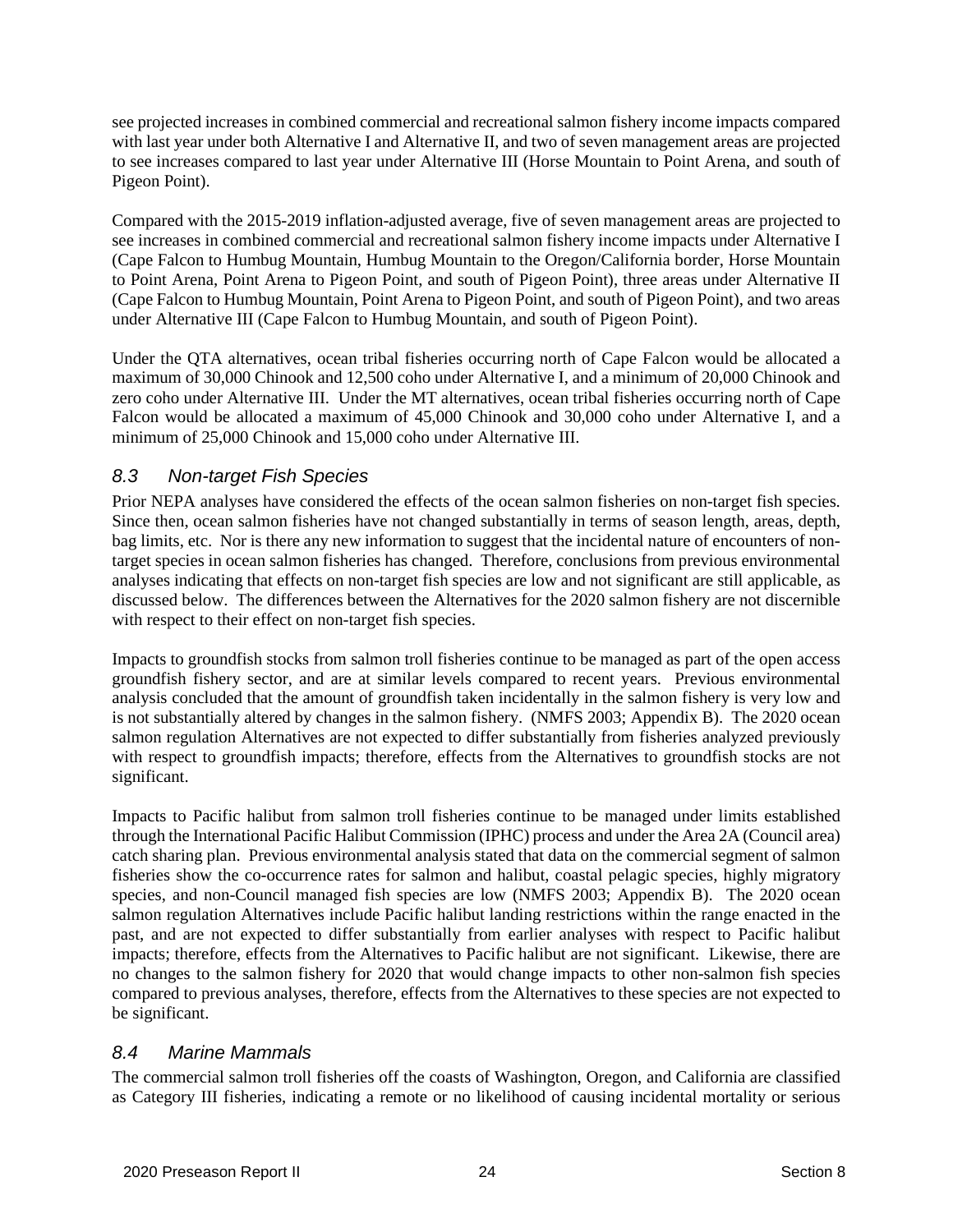injury to marine mammals (83 FR 5349). Recreational salmon fisheries use similar gear and techniques as the commercial fisheries and are assumed to have similar encounter rates and impacts. The non-ESA listed marine mammal species that are known to interact with ocean salmon fisheries are California sea lion and harbor seals. Populations of both these species are at stable and historically high levels. There is no new information to suggest that the nature of interactions between California sea lions or harbor seals in ocean salmon fisheries has changed since the Category III determination. Therefore, the impacts from the 2020 salmon regulation Alternatives to non-ESA listed marine mammals are not expected to be significant, and there is no discernible difference between the effects of the Alternatives on these resources.

## *8.5 ESA Listed Species*

There is no record of injury or mortality of Guadalupe fur seals in Pacific Coast salmon fisheries (NMFS 2003; Appendix B). No sea turtles have been reported taken by the ocean salmon fisheries off Washington, Oregon, or California, and NMFS has determined that commercial fishing by Pacific Coast salmon fisheries would pose a negligible threat to Pacific turtle species (NMFS 2003; Appendix B). There is no discernible difference between the effects of the alternatives on these resources.

Salmon fisheries have the potential to affect Southern Resident killer whales by removing Chinook salmon, an important prey species for the whales. NMFS issued a biological opinion evaluating the effects of the Pacific Coast salmon fisheries on the Southern Resident killer whale distinct population segment in 2009 (NMFS 2009; Appendix B); this opinion concluded that ocean salmon fisheries were not likely to jeopardize the continued existence of the Southern Resident killer whales or adversely modify their critical habitat. NMFS completed a five-year review of the Southern Resident killer whale ESA listing in September 2016. There is new information that indicates Chinook salmon abundance may be related to Southern Resident killer whale population trends. NMFS is reassessing the effects of salmon fisheries in light of this new information, and reinitiated consultation on the effects of Council fisheries in 2019. At the March 2020 Council meeting, NMFS outlined the process for consultation and guidance under [Agenda Item E.5.b,](https://www.pcouncil.org/documents/2020/03/e-5-b-supplemental-nmfs-report-1-guidance-letter.pdf/)  [NMFS Report 1.](https://www.pcouncil.org/documents/2020/03/e-5-b-supplemental-nmfs-report-1-guidance-letter.pdf/)

Other ESA listed salmonid species present in Council area waters include sockeye and chum salmon, and steelhead trout. These species are rarely encountered in ocean salmon fisheries, and the Alternatives for Council area ocean salmon fisheries are in compliance with applicable BOs for listed ESUs of these species as listed in Chapter 5 of this document. Because anticipated impacts are negligible, there are no significant impacts expected on listed sockeye or chum salmon or steelhead trout from the Alternatives analyzed in this EA, and there is no discernible difference between the effects of the Alternatives on these resources.

#### *8.6 Seabirds*

The types of vessels used in ocean salmon fisheries and the conduct of the vessels are not conducive to collisions or the introduction of rats or other non-indigenous species to seabird breeding colonies. Other types of accidental bird encounters are a rare event for commercial and recreational ocean salmon fisheries (NMFS 2003; Appendix B). Therefore, there are no significant impacts expected on seabirds from the Alternatives analyzed in this EA, and there is no discernible difference between the effects of the Alternatives on seabirds.

## *8.7 Biodiversity and Ecosystem Function*

The removal of adult salmon by the ocean fisheries is not considered to significantly affect the lower trophic levels or the overall marine ecosystem because salmon are not the only or primary predator in the marine environment (NMFS 2003; Appendix B). Therefore, no significant impacts are expected on biodiversity or ecosystem function from the Alternatives analyzed in this EA, and there is no discernible difference between the effects of the Alternatives on these resources.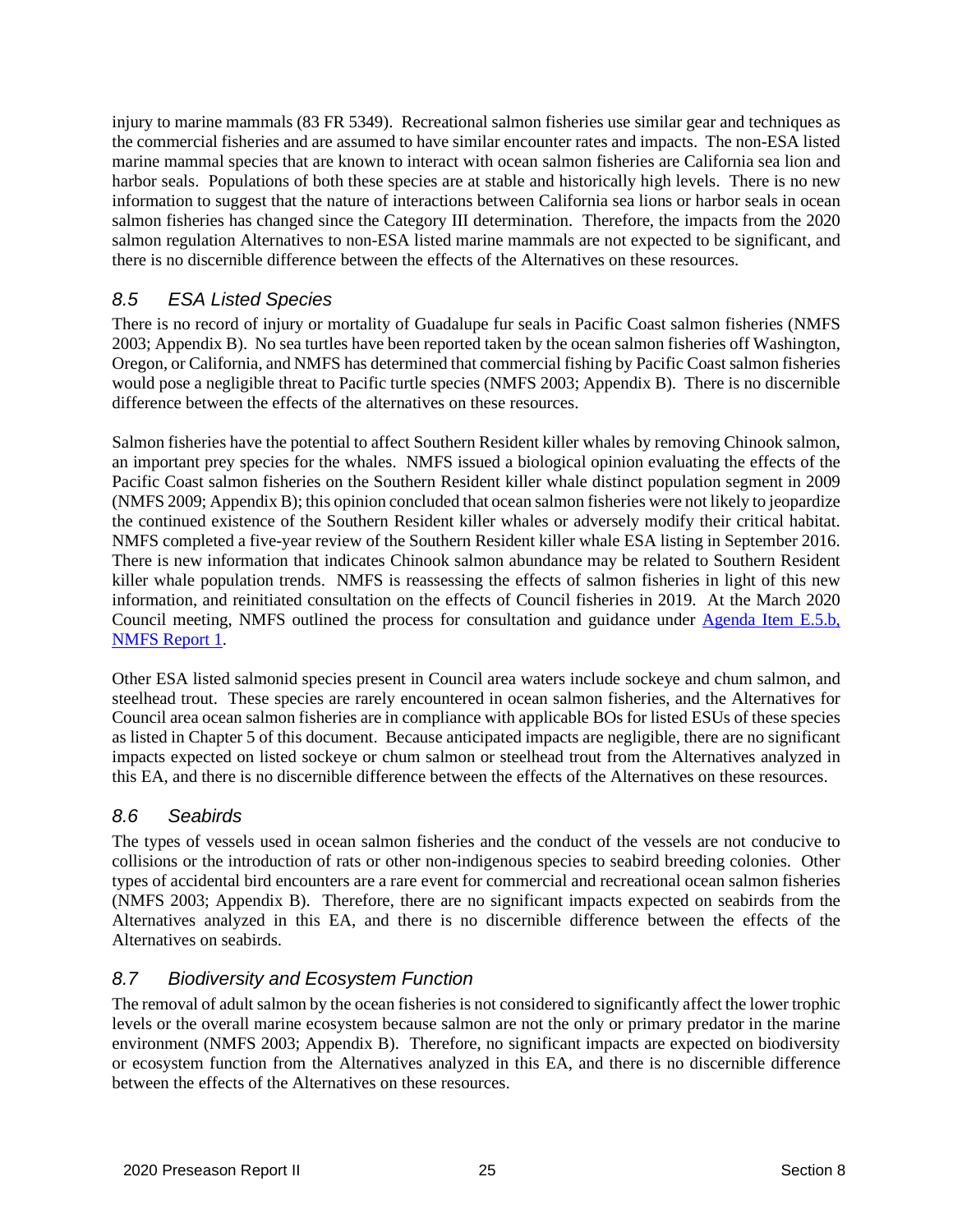#### *8.8 Ocean and Coastal Habitats*

Council Area salmon fisheries do not employ bottom contact gear, and there is no evidence of direct gear effects on fish habitat from Council-managed salmon fisheries on essential fish habitat (EFH) for salmon or other managed species (PFMC 2006; Appendix B). Critical habitat for ESA listed salmon does not include Council area ocean water. Because Council area salmon fisheries are conducted at sea and without bottom contact gear, there is no interaction with unique geographic characteristics or other cultural, scientific, or historical resources such as those that might be listed on the National Register of Historical Places.

#### *8.9 Public Health and Safety*

Fisheries management can affect safety if, for example, season openings make it more likely that fishermen will have to go out in bad weather because fishing opportunities are limited. The Salmon FMP, however, has provisions to adjust management measures if unsafe weather affected fishery access. The Alternatives for 2020 ocean salmon regulations have season structures similar to those employed in previous salmon seasons and are not expected to result in any significant increase in the risk to human health or safety at sea (PFMC 2006; Appendix B). There are also no discernible differences between the effects of the Alternatives on the risk to human health or safety at sea.

#### *8.10 Cumulative Impacts*

A cumulative effects analysis is required by the Council on Environmental Quality (CEQ) (40 CFR part 1508.7). The purpose of a cumulative effects analysis is to consider the combined effects of many actions on the human environment over time that would be missed if each action were evaluated separately. CEQ guidelines recognize that it is not practical to analyze the cumulative effects of an action from every conceivable perspective, but rather, the intent is to focus on those effects that are truly meaningful. A formal cumulative impact assessment is not necessarily required as part of an EA under NEPA as long as the significance of cumulative impacts has been considered (U.S. EPA 1999). The following addresses the significance of the expected cumulative impacts as they relate to the Pacific Coast salmon fishery.

## **8.10.1 Consideration of the Effected Resource**

The affected resources that relate to the Pacific Coast salmon fishery are described in the Affected Environment sections of Preseason I and in Section 8.0 of this report. The significance of the cumulative effects will be discussed in relation to these affected resources listed below.

- Fishery and Fish Resources.
- Protected Resources,
- Biodiversity/Ecosystem Function and Habitats,
- Socioeconomics.

#### **8.10.2 Geographic Boundaries**

The analysis focuses on actions related to Council-managed ocean salmon commercial and recreational fisheries. Council-managed ocean fisheries occur in the exclusive economic zone (EEZ), from three to 200 miles offshore, off the coasts of the states of Washington, Oregon, and California as well as the ports in these states that receive landings from the ocean salmon fisheries. Since salmon are anadromous and spend part of their lifecycle in fresh water, the geographic scope also includes internal waters (e.g., Puget Sound) and rivers that salmon use to migrate towards their spawning grounds.

#### **8.10.3 Temporal Boundaries**

The temporal scope of past and present actions for the affected resources is primarily focused on actions that have occurred after framework FMP implementation (1984). The temporal scope of future actions for all affected resources extends about five years into the future. This period was chosen because the dynamic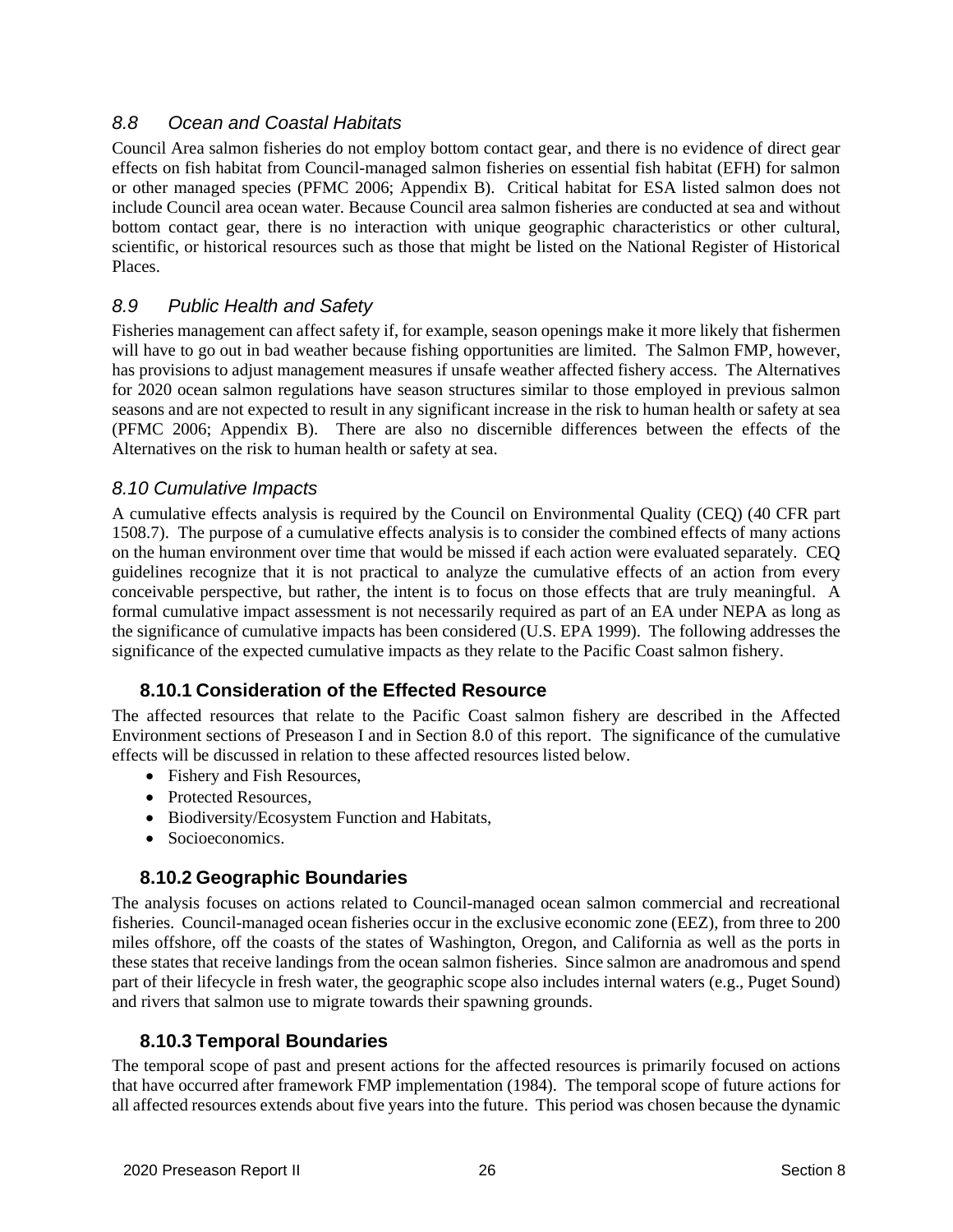nature of resource management and lack of information on future projects make it very difficult to predict impacts beyond this timeframe with any certainty.

#### **8.10.4 Past, Present, and Reasonably Foreseeable Future Actions**

#### *Fishery Actions*

The Council sets management measures for ocean salmon fisheries annually based on stock forecasts and in accordance with conservation objectives set in the FMP and guidance provided by NMFS for managing impacts to ESA listed stocks. The Council manages ocean salmon fisheries through an intensive preseason analysis process to shape salmon fisheries impacts on salmon stocks within the parameters of the FMP conservation measures and ESA requirements.

Fisheries outside of the Council's jurisdiction also impact the Council-area salmon fishery. The Council considers fisheries managed by the states and treaty Indian tribes in the North of Falcon management process and Columbia River fisheries managed under U.S. v. Oregon Management Plan, as well as obligations for fisheries off Alaska and Canada under the Pacific Salmon Treaty (PFMC and NMFS 2014). Additionally, the Council and NMFS manage ocean salmon fisheries inseason to keep fisheries impacts within the constraints set preseason. The Council also conducts annual methodology reviews to improve models and other tools for assessing salmon stocks.

#### *Non-Fishing Related Actions*

Because salmon spend part of their lifecycle in fresh water, they are more vulnerable to a broad range of human activities (since humans spend most of their time on land) that affect the quantity and quality of these freshwater environments. These effects are generally well known and diverse. They include physical barriers to migration (dams), changes in water flow and temperature (often a secondary effect of dams or water diversion projects), and degradation of spawning environments (such as increased silt in the water from adjacent land use). Non-fishing activities in the marine environment can introduce chemical pollutants and sewage; and result in changes in water temperature, salinity, dissolved oxygen, and suspended sediment which poses a risk to the affected resources. Human-induced non-fishing activities tend to be localized in nearshore areas and marine project areas. When these activities co-occur, they are likely to work additively or synergistically to decrease habitat quality and may indirectly constrain the sustainability of the managed resources, non-target species, and protected resources. Decreased habitat suitability tends to reduce the tolerance of affected species to the impacts of fishing effort. Mitigation through regulations that would reduce fishing effort could negatively impact human communities. The overall impact to the affected species and their habitats on a population level is unknown, but likely neutral to low negative, since a large portion of these species have a limited or minor exposure to the localized non-fishing perturbations.

For many of the proposed non-fishing activities to be permitted by other Federal agencies, those agencies would examine the potential impacts on the affected resources. The Magnuson-Stevens Act (50 CFR 600.930) imposes an obligation on other Federal agencies to consult with the Secretary of Commerce on actions that may adversely affect EFH. The eight fishery management councils engage in the review process by making comments and recommendations on any Federal or state action that may affect habitat, including EFH, for their managed species and by commenting on actions likely to substantially affect habitat, including EFH. In addition, under the Fish and Wildlife Coordination Act (Section 662), "whenever the waters of any stream or other body of water are proposed or authorized to be impounded, diverted, the channel deepened, or the stream or other body of water otherwise controlled or modified for any purpose whatever, including navigation and drainage, by any department or agency of the U.S., or by any public or private agency under Federal permit or license, such department or agency first shall consult with the U.S. Fish and Wildlife Service (USFWS), Department of the Interior, and with the head of the agency exercising administration over the wildlife resources of the particular state wherein the" activity is taking place. This act provides another avenue for review of actions by other Federal and state agencies that may impact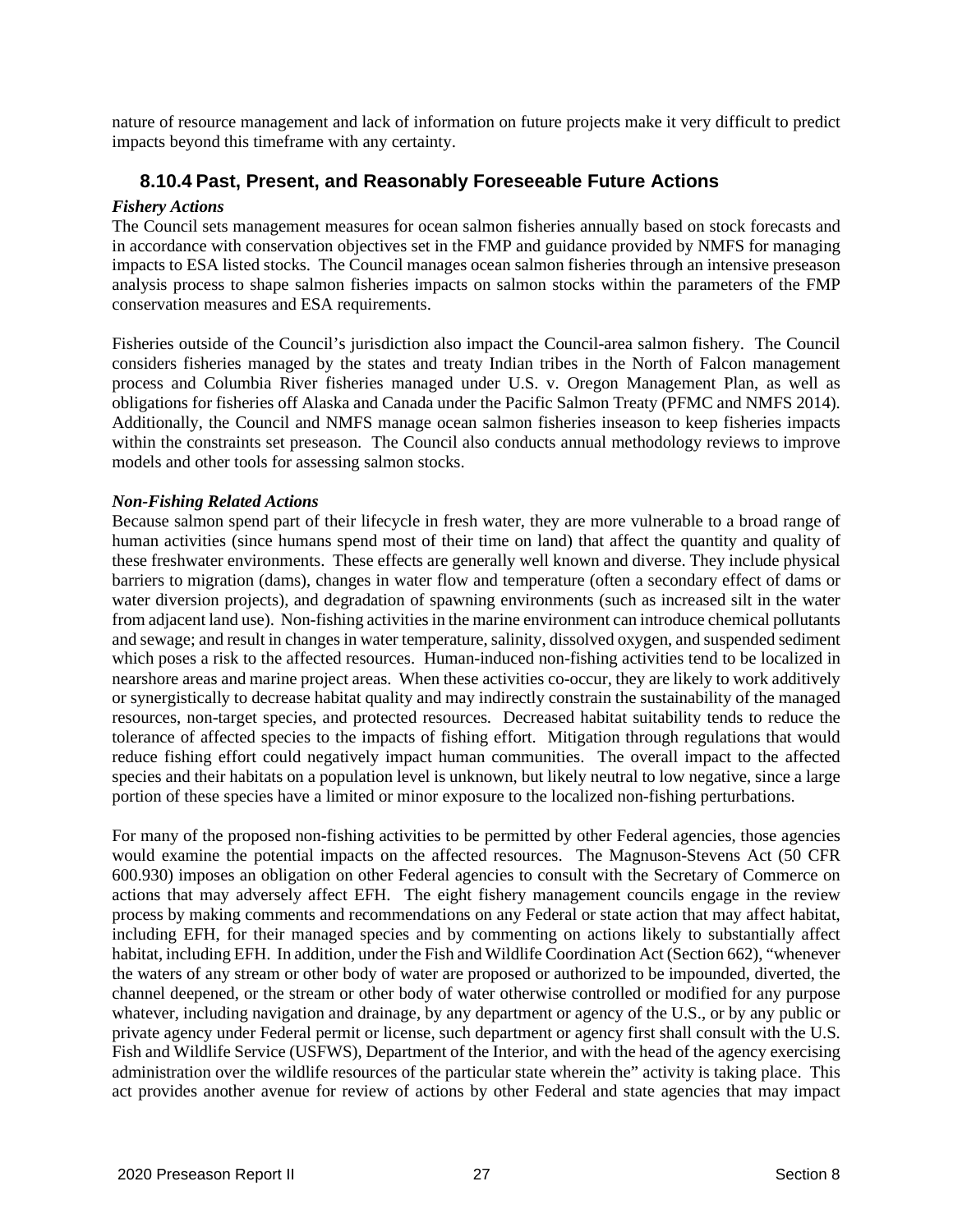resources that NMFS manages in the reasonably foreseeable future. In addition, NMFS and the USFWS share responsibility for implementing the ESA. ESA requires NMFS to designate "critical habitat" for any species it lists under the ESA (i.e., areas that contain physical or biological features essential to conservation, which may require special management considerations or protection) and to develop and implement recovery plans for threatened and endangered species. The ESA provides another avenue for NMFS to review actions by other entities that may impact endangered and protected resources whose management units are under NMFS' jurisdiction.

The effects of climate on the biota of the California Current ecosystem have been recognized for some time. The El Niño-Southern Oscillation (ENSO) is widely recognized to be the dominant mode of inter-annual variability in the equatorial Pacific, with impacts throughout the rest of the Pacific basin and the globe. During the negative (El Niño) phase of the ENSO cycle, jet stream winds are typically diverted northward, often resulting in increased exposure of the Pacific Coast of the U.S. to subtropical weather systems. The impacts of these events to the coastal ocean generally include reduced upwelling winds, deepening of the thermocline, intrusion of offshore (subtropical) waters, dramatic declines in primary and secondary production, poor recruitment, reduced growth and survival of many resident species (such as salmon and groundfish), and northward extensions in the range of many tropical species. Concurrently, top predators such as seabirds and pinnipeds often exhibit reproductive failure. In addition to inter-annual variability in ocean conditions, the North Pacific seems to exhibit substantial inter-decadal variability, which is referred to as the Pacific (inter) Decadal Oscillation (PDO).

Anomalously warm sea surface temperatures in the northeast Pacific Ocean developed in 2013 and continued to persist through much of 2015; this phenomenon was termed "the Blob." During the persistence of the Blob, distribution of marine species was affected (e.g., tropical and subtropical species were documented far north of their usual ranges), marine mammals and seabirds starved, and a coastwide algal bloom that developed in the summer of 2015 resulted in domoic acid poisoning of animals at various trophic levels, from crustaceans to marine mammals. In 2015-2016, a very strong El Niño event disrupted the Blob, which was declared "dead" by climatologists in December 2015. The extent of the impact of The Blob on salmon and salmon fisheries has not yet been fully determined. It is also uncertain if or when environmental conditions would cause a repeat of this event, although evidence of resurgent blob-like conditions emerged in late 2019. NMFS' Northwest and Southwest Fisheries Science Centers presented information to the Council indicating that the broods that will contribute to 2020 harvest and escapement encountered generally poor to intermediate ocean conditions in the California Current Ecosystem.

Within the California Current itself, Mendelssohn et al (2003) described long-term warming trends in the upper 50 to 75 meters of the water column. Recent paleoecological studies from marine sediments have indicated that 20th century warming trends in the California Current have exceeded natural variability in ocean temperatures over the last 1,400 years. Statistical analyses of past climate data have improved our understanding of how climate has affected North Pacific ecosystems and associated marine species productivities.

In addition, changes in river flows and flow variability may affect population growth of anadromous fishes. Ward et al. (2015) found that increases in variability in freshwater flows may have a more negative effect than any other climate signal included in their model. Some climate change models predict that in the Pacific Northwest, there will be warmer winters and more variable river flows, which may affect the ability of anadromous fishes to recover in the future (Ward et al. 2015). However, our ability to predict future impacts on a large-scale ecosystem stemming from climate forcing events remains uncertain.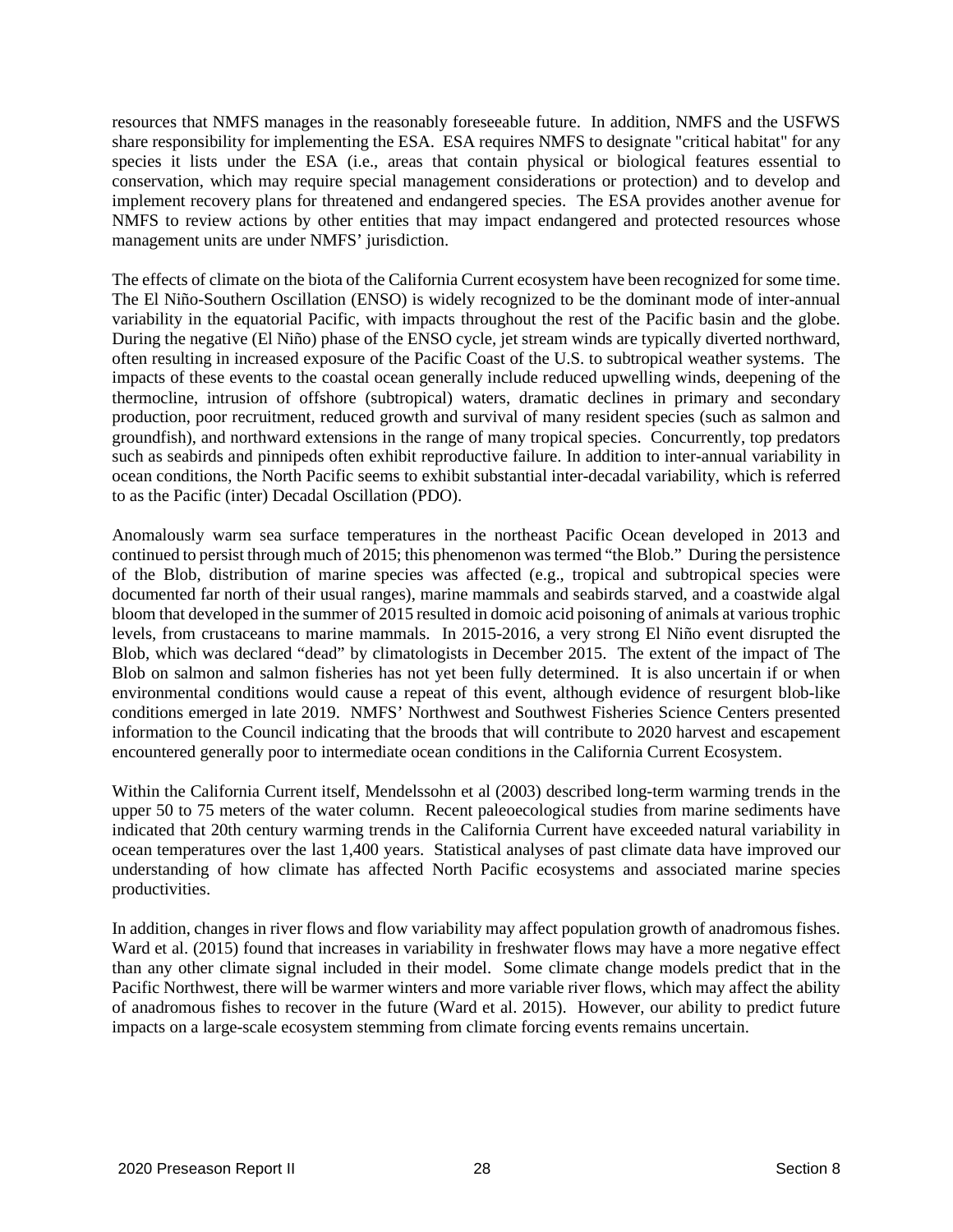#### **8.10.5 Magnitude and Significance of Proposed Action**

In determining the magnitude and significance of the cumulative effects, the additive and synergistic effects of the proposed action, as well as past, present, and future actions, must be taken into account. The following section presents the efects of past, present, and reasonably foreseeable future actions on each of the managed resources. This is followed by a discussion on the synergistic effects of the proposed action, as well as past, present, and reasonably foreseeable future actions.

#### *8.10.5.1 Fishery and Fish Resources*

Past, present, and reasonably foreseeable future actions that affect the salmon fishery and fish resources are considered annually when the Council sets management measures for ocean salmon fisheries based on stock forecasts and in accordance with conservation objectives set in the FMP and guidance provided by NMFS for managing impacts to ESA-listed stocks. The Council also considers fisheries managed by the states and treaty Indian tribes in the North of Falcon management process and Columbia River fisheries managed under *U.S. v. Oregon* Management Plan, as well as obligations under the Pacific Salmon Treaty (PFMC and NMFS 2014). Additionally, the Council and NMFS manage ocean salmon fisheries inseason to keep fisheries impacts within the constraints set preseason. The Council also conducts annual methodology reviews to improve models and other tools for assessing salmon stocks. Therefore, the magnitude and significance of cumulative effects, including the proposed action, on the salmon fishery and fish resources are expected to be low positive and not significant.

#### *8.10.5.2 Protected Resources*

Past, present, and foreseeable future actions that affect ESA-listed salmon are considered annually when the Council sets management measures for ocean salmon fisheries; NMFS provides guidance for managing impacts to ESA-listed stocks based on biological opinions and stock productivity information provided by the states and analyzed by the STT. Fishery management actions have been taken to manage impacts on ESA-listed salmon, and the states have developed information to better inform fishery management decisions. Therefore, the magnitude and significance of cumulative effects, including the proposed action on ESA-listed salmon are expected to be low positive and not significant.

#### *8.10.5.3 Biodiversity/Ecosystem Function and Habitats*

Past, present, and foreseeable future actions that affect biodiversity/ecosystem function and habitats are considered to the extent practicable annually. When considering the proposed action's removal of adult salmon by the ocean fisheries in addition to past, present, and reasonably foreseeable future actions, such removal of these salmon is not considered to significantly affect the lower trophic levels or the overall marine ecosystem because salmon are not the only primary predator. In addition, Council-area salmon fisheries are conducted at sea with hook-and-line gear and thus, there is no to negligible interactions expected with EFH for salmon or other managed species.

Salmon escapement to fresh water provides for spawning and for carrying marine derived nutrients to freshwater habitats. The importance of salmon carcasses in the transport of marine derived nutrients to freshwater habitats is described in Appendix A of the FMP and the related EA (see Final Environmental Assessment and Regulatory Impact Review; Pacific Coast Salmon Plan Amendment 18: Incorporating Revisions to Pacific Salmon Essential Fish Habitat, available on the Council's website: www.pcouncil.org) and also in the EIS for Puget Sound Chinook Harvest Resource Management Plan (Puget Sound Chinook Harvest Resource Management Plan FEIS. NMFS Northwest Region with Assistance from the Puget Sound Treaty Tribes and Washington Department of Fish and Wildlife. December 2004. 2 volumes, available on the NMFS West Coast Region website: http://www.westcoast.fisheries.noaa.gov/); these documents are incorporated herein by reference. Council fisheries are designed to provide escapement of salmon to provide for natural spawning and transport of marine derived nutrients.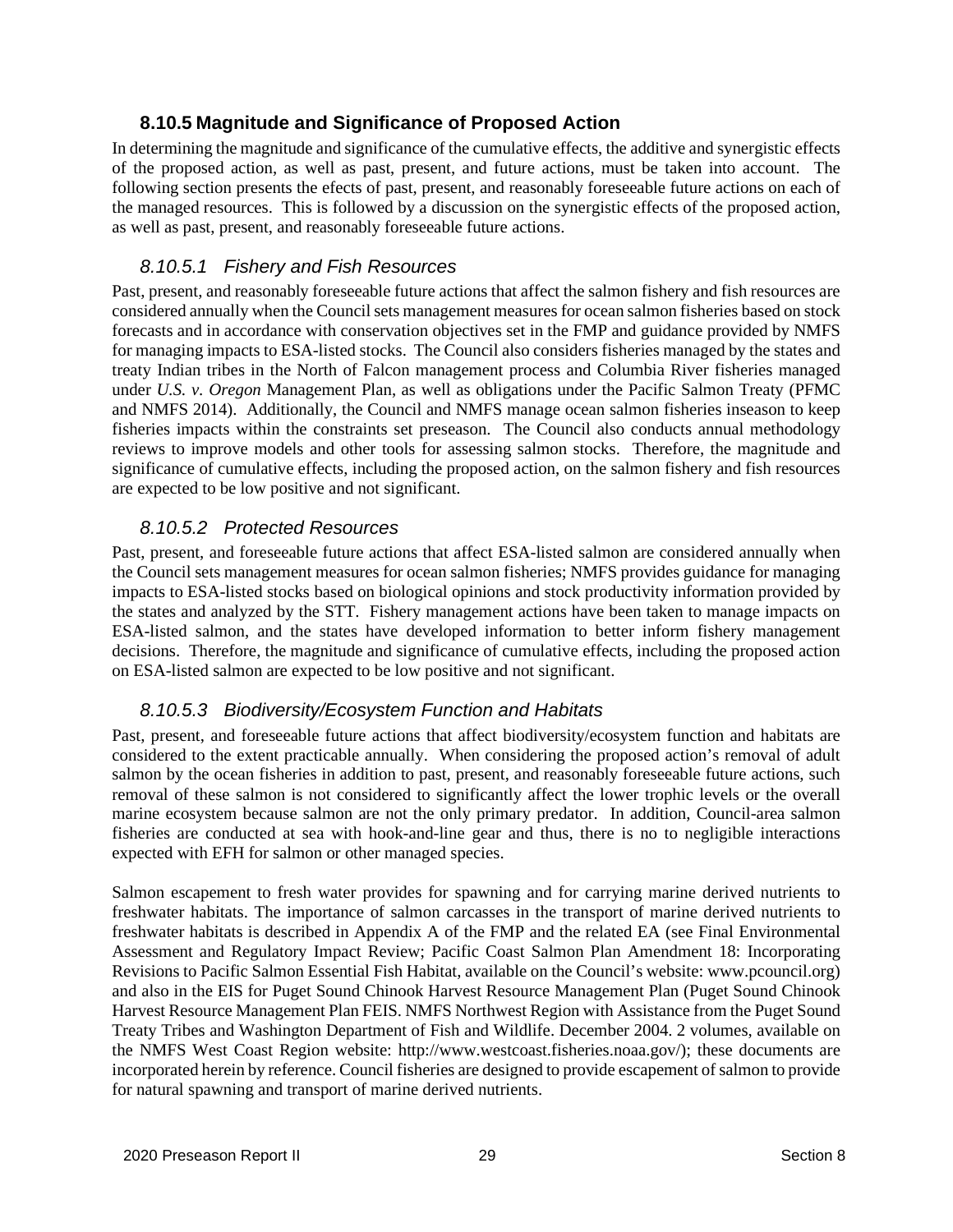# *8.10.5.4 Socioeconomic Environment*

Each year the Council evaluates the socioeconomic impact of past salmon fisheries in the stock assessment and fishery evaluation document (e.g., PFMC 2020a) and also evaluates foreseeable future impacts in the annual preseason reports; these documents are also used as the basis for the NEPA analysis for the annual management measures. The magnitude and significance of cumulative effects, including the proposed action on the socioeconomic environment, is expected to be low positive, and not significant.

# **9.0 CONCLUSION**

This analysis has identified no significant environmental impacts that would result from the 2020 ocean salmon regulation Alternatives, from final regulations selected from within the range presented in these Alternatives.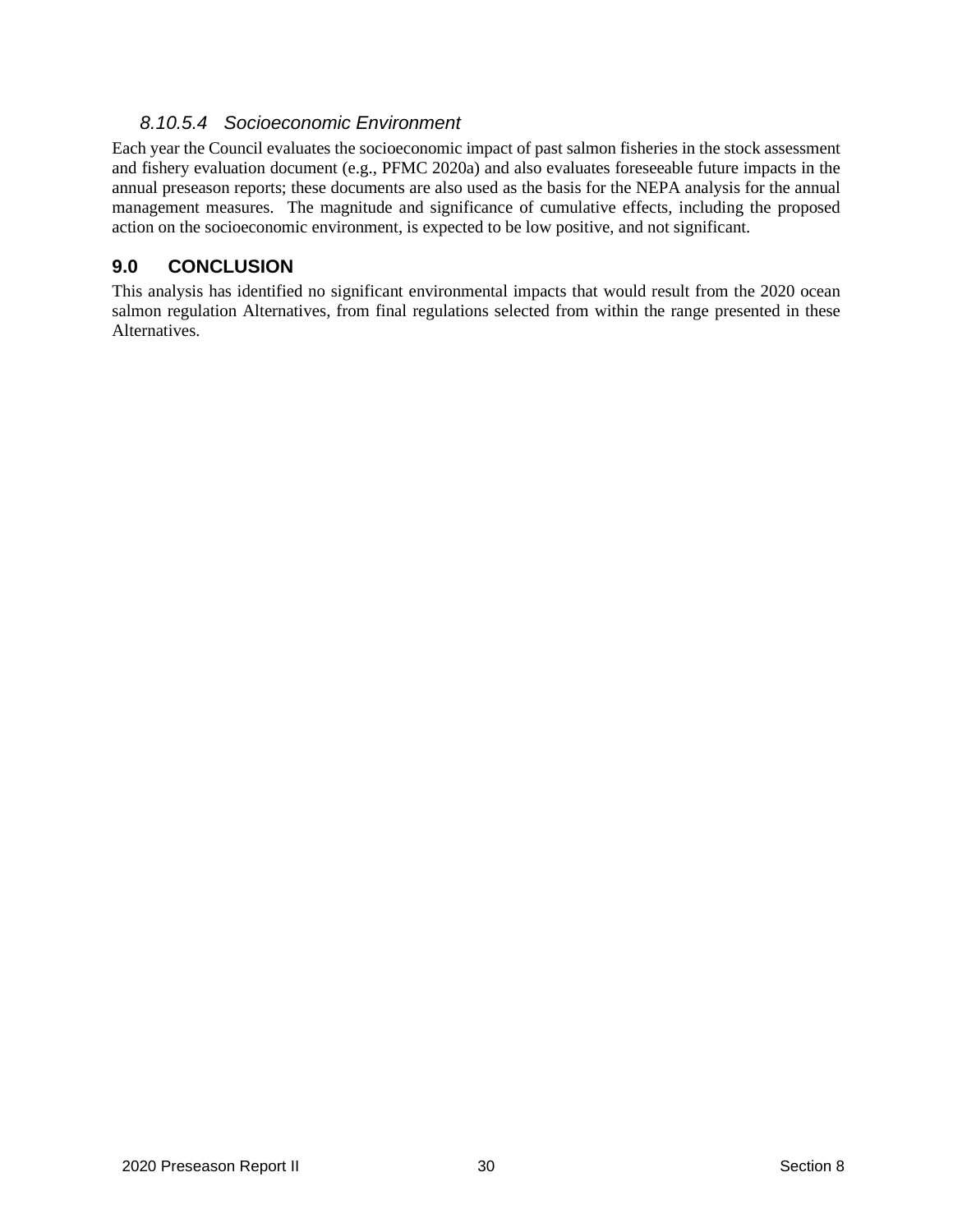# **10.0 LIST OF AGENCIES AND PERSONS CONSULTED**

The following public meetings were held as part of the salmon management process (Council-sponsored meetings in bold):

|                     | November 14-20, 2019: Pacific Fishery Management Council meeting, Costa Mesa, California.                                                                                                                                                                     |
|---------------------|---------------------------------------------------------------------------------------------------------------------------------------------------------------------------------------------------------------------------------------------------------------|
| January 21-24, 2020 | Salmon Technical Team (Review preparation), Portland, Oregon.                                                                                                                                                                                                 |
| February 18-21:     | Salmon Technical Team (Preseason Report I preparation), Portland, Oregon.                                                                                                                                                                                     |
| February 21:        | California Fish and Game Commission meeting, Sacramento, California.                                                                                                                                                                                          |
| February 27:        | California Department of Fish and Wildlife public meeting, Santa Rosa,<br>California.                                                                                                                                                                         |
| February 27:        | Oregon Ocean Salmon Industry Group meeting, Newport, Oregon.                                                                                                                                                                                                  |
| February 28:        | Washington Department of Fish and Wildlife public meeting, Olympia,<br>Washington.                                                                                                                                                                            |
| <b>March 4-10:</b>  | Pacific Fishery Management Council meeting, Rohnert Park, California.                                                                                                                                                                                         |
| March 20:           | Oregon Fish and Wildlife Commission meeting, Salem, Oregon.                                                                                                                                                                                                   |
| March 16:           | North of Falcon, Discussion of management objectives and preliminary fishery<br>proposals for sport and commercial fisheries in Puget Sound and coastal<br>Washington, with limited discussion of the Columbia River and ocean fisheries<br>(on-line meeting) |
| March 23-24:        | Public hearings on management options (on-line meetings with focused<br>discussions in Washington; Oregon; California).                                                                                                                                       |
| March 31            | North of Falcon, Puget Sound forum (on-line meeting).                                                                                                                                                                                                         |
| April 1:            | North of Falcon, Ocean fisheries and Columbia River fisheries, TBD Ridgefield,<br>Washington or on-line meeting.                                                                                                                                              |
| April 4-10:         | <b>Pacific Fishery Management Council meeting, (on-line meeting)</b>                                                                                                                                                                                          |
| April 15-16:        | California Fish and Game Commission meeting, Sacramento, California.                                                                                                                                                                                          |
| April 17            | Oregon Fish and Wildlife Commission meeting, Reedsport, Oregon.                                                                                                                                                                                               |
| April 24:           | Washington Fish and Wildlife Commission meeting, teleconference.                                                                                                                                                                                              |

The following organizations were consulted and/or participated in preparation of supporting documents:

Northwest Indian Fisheries Commission Columbia River Intertribal Fish Commission West Coast Indian Tribes

National Marine Fisheries Service, West Coast Region, Sustainable Fisheries Division National Marine Fisheries Service, Northwest Fisheries Science Center National Marine Fisheries Service, Southwest Fisheries Science Center U.S. Fish and Wildlife Service, Columbia River Fisheries Program Office United States Coast Guard

California Department of Fish and Wildlife Oregon Department of Fish and Wildlife Washington Department of Fish and Wildlife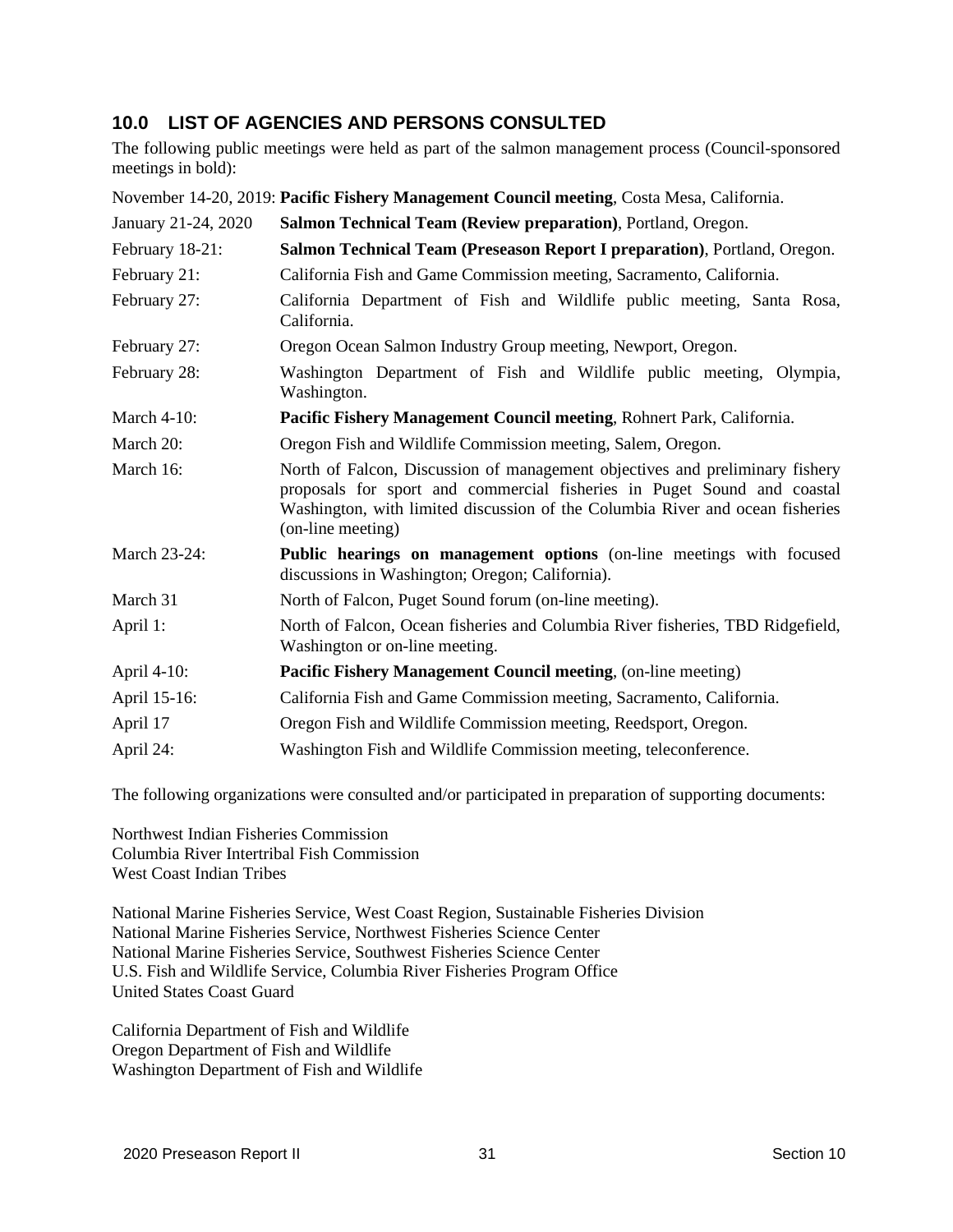## **11.0 REFERENCES**

- Mendelssohn, R., F. B. Schwing, and S. J. Bograd. 2003. Spatial structure of subsurface temperature variability in the California Current, 1950-1993. Journal of Geophysical Research 108: doi:10.1029/2002JC001568.
- National Marine Fisheries Service (NMFS). 2003. Final Programmatic environmental impact statement for Pacific salmon fisheries management off the coasts of Southeast Alaska, Washington, Oregon, and California, and in the Columbia River basin. National Marine Fisheries Service Northwest Region, Seattle.
- NMFS. 2009. Endangered Species Act Section 7(a)(2) consultation biological opinion: Effects of the Pacific Coast salmon plan on the southern resident killer whale (*Orcinus orca*) distinct population segment. National Marine Fisheries Service Northwest Region, Seattle.
- Pacific Fishery Management Council (PFMC). 2006. Environmental assessment for the proposed 2006 management measures for the ocean salmon fishery managed under the Pacific Coast salmon plan. Pacific Fishery Management Council, Portland, Oregon.
- PFMC and NMFS. 2014. Harvest Specifications and Management Measures for 2015-2016 and Biennial Periods Thereafter; Includes the Reorganization of Groundfish Stock Complexes, Designation of Ecosystem Component Species and Amendment 24 to the Pacific Coast Groundfish Fishery Management Plan to Establish a Process for Determining Default Harvest Specifications. Draft Environmental Impact Statement dated October 2014.
- PFMC. 2020a. Review of 2019 ocean salmon fisheries. Pacific Fishery Management Council, Portland, Oregon.
- PFMC. 2020b. Preseason Report I: Stock abundance analysis and environmental assessment part 1 for 2020 ocean salmon fishery management measures. Pacific Fishery Management Council, Portland, Oregon.

PFMC. 2020c. Ad-Hoc Southern Resident Killer Whale Workgroup FINAL DRAFT Risk Assessment. February 2020. 164 p. Available: [https://www.pcouncil.org/documents/2020/02/e-3-a-srkw-workgroup-report-1-electronic](https://www.pcouncil.org/documents/2020/02/e-3-a-srkw-workgroup-report-1-electronic-only.pdf/)[only.pdf/](https://www.pcouncil.org/documents/2020/02/e-3-a-srkw-workgroup-report-1-electronic-only.pdf/) (website accessed March 17, 2020).

- U.S. Environmental Protection Agency. 1999. Consideration of Cumulative Impacts in EPA Review of NEPA Documents. Office of Federal Activities (2252A). EPA 315-R-99-002/May 1999.
- Ward, E.J., J.H. Anderson, T.J. Beechie, G.R. Pess, and M.J. Ford. 2015. Increasing hydrologic variability threatens depleted anadromous fish populations. Global Change Biology DOI: 10.1111/gcb.12847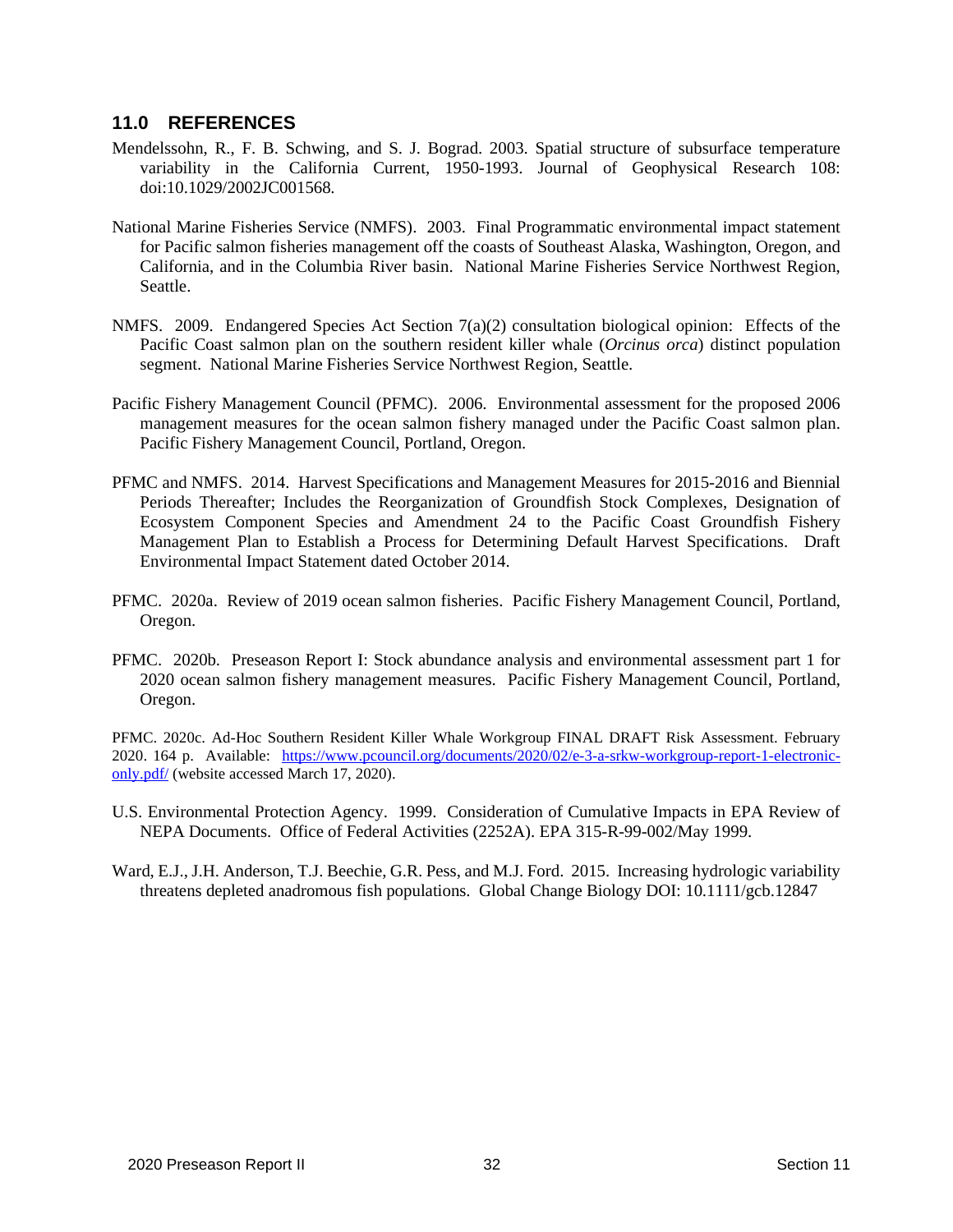| A. SEASON ALTERNATIVE DESCRIPTIONS                                                                                                                                                                                                                                                                                                                                                                                                                                                                                                                                        |                                                                                                                                                                                                                                                                                                                                                                                                                                                                                                                                                                                                                                                                                                           |                                               |  |  |
|---------------------------------------------------------------------------------------------------------------------------------------------------------------------------------------------------------------------------------------------------------------------------------------------------------------------------------------------------------------------------------------------------------------------------------------------------------------------------------------------------------------------------------------------------------------------------|-----------------------------------------------------------------------------------------------------------------------------------------------------------------------------------------------------------------------------------------------------------------------------------------------------------------------------------------------------------------------------------------------------------------------------------------------------------------------------------------------------------------------------------------------------------------------------------------------------------------------------------------------------------------------------------------------------------|-----------------------------------------------|--|--|
| <b>ALTERNATIVE I</b>                                                                                                                                                                                                                                                                                                                                                                                                                                                                                                                                                      | <b>ALTERNATIVE II</b>                                                                                                                                                                                                                                                                                                                                                                                                                                                                                                                                                                                                                                                                                     | <b>ALTERNATIVE III</b>                        |  |  |
| <b>North of Cape Falcon</b><br><b>North of Cape Falcon</b>                                                                                                                                                                                                                                                                                                                                                                                                                                                                                                                |                                                                                                                                                                                                                                                                                                                                                                                                                                                                                                                                                                                                                                                                                                           | <b>North of Cape Falcon</b>                   |  |  |
| <b>Supplemental Management Information</b>                                                                                                                                                                                                                                                                                                                                                                                                                                                                                                                                | <b>Supplemental Management Information</b>                                                                                                                                                                                                                                                                                                                                                                                                                                                                                                                                                                                                                                                                | <b>Supplemental Management Information</b>    |  |  |
| Model #: Coho2012, Chinook1020                                                                                                                                                                                                                                                                                                                                                                                                                                                                                                                                            | Model #: Coho2013, Chinook1120                                                                                                                                                                                                                                                                                                                                                                                                                                                                                                                                                                                                                                                                            | Model #: Coho2014, Chinook1220                |  |  |
| 1. Overall non-Indian TAC: 60,000 Chinook and 35,000<br>coho marked with a healed adipose fin clip (marked).<br>2. Non-Indian commercial troll TAC: 30,000 Chinook and<br>5.600 marked coho.<br>3. Trade: May be considered at the April Council meeting.<br>4. Overall Chinook and/or coho TACs may need to be<br>reduced or fisheries adjusted to meet NMFS ESA<br>guidance, FMP requirements, upon conclusion of<br>negotiations in the North of Falcon forum, or upon<br>receipt of preseason catch and abundance expectations<br>for Canadian and Alaskan fisheries. | 1. Overall non-Indian TAC: 45,000 Chinook and 25,000<br>coho marked with a healed adipose fin clip (marked).<br>2. Non-Indian commercial troll TAC: 22,875 Chinook and<br>2,500 marked coho.<br>3. Trade: Commercial troll traded 1,500 marked coho to<br>the recreational fishery for 375 Chinook.<br>4. Same as Alternative 1                                                                                                                                                                                                                                                                                                                                                                           | Closed                                        |  |  |
|                                                                                                                                                                                                                                                                                                                                                                                                                                                                                                                                                                           |                                                                                                                                                                                                                                                                                                                                                                                                                                                                                                                                                                                                                                                                                                           |                                               |  |  |
| U.S./Canada Border to Cape Falcon<br>• May 6 through the earlier of June 28, or 20,000 Chinook.<br>No more than 7,390 of which may be caught in the area<br>between the U.S./Canada border and the Queets River,<br>and no more than 5,450 of which may be caught in the<br>area between Leadbetter Pt. and Cape Falcon (C.8).<br>Open seven days per week (C.1).<br>In the area between the U.S./Canada border and the<br>Queets River, the landing and possession limit is 75<br>Chinook per vessel per landing week (Thurs.-Wed.) (C.1,<br>$C.6$ ).                    | <b>U.S./Canada Border to Cape Falcon</b><br>• May 6 through the earlier of June 30, or 11,500 Chinook.<br>No more than 4,250 of which may be caught in the area<br>between the U.S./Canada border and the Queets River,<br>and no more than 3,140 of which may be caught in the<br>area between Leadbetter Pt. and Cape Falcon (C.8).<br>During May 6-12 the following applies:<br>In the area between the U.S./Canada border and the<br>Queets River, the landing and possession limit is 100<br>Chinook per vessel per open period (C.1, C.6).<br>In the area between the Queets River and Leadbetter Pt.,<br>the landing and possession limit is 200 Chinook per vessel<br>per open period (C.1, C.6). | U.S./Canada Border to Cape Falcon<br>• Closed |  |  |
| In the area between Leadbetter Pt. and Cape Falcon, the<br>landing and possession limit is 75 Chinook per vessel per<br>landing week (Thurs.-Wed.) (C.1, C.6).                                                                                                                                                                                                                                                                                                                                                                                                            | In the area between Leadbetter Pt. and Cape Falcon, the<br>landing and possession limit is 100 Chinook per vessel per<br>open period (C.1, C.6).                                                                                                                                                                                                                                                                                                                                                                                                                                                                                                                                                          |                                               |  |  |
| (Continued next page)                                                                                                                                                                                                                                                                                                                                                                                                                                                                                                                                                     | (Continued next page)                                                                                                                                                                                                                                                                                                                                                                                                                                                                                                                                                                                                                                                                                     | (Continued next page)                         |  |  |

TABLE 1. 2020 Commercial troll management Alternatives for non-Indian ocean salmon fisheries - Council adopted. **(**Page 1 of 13)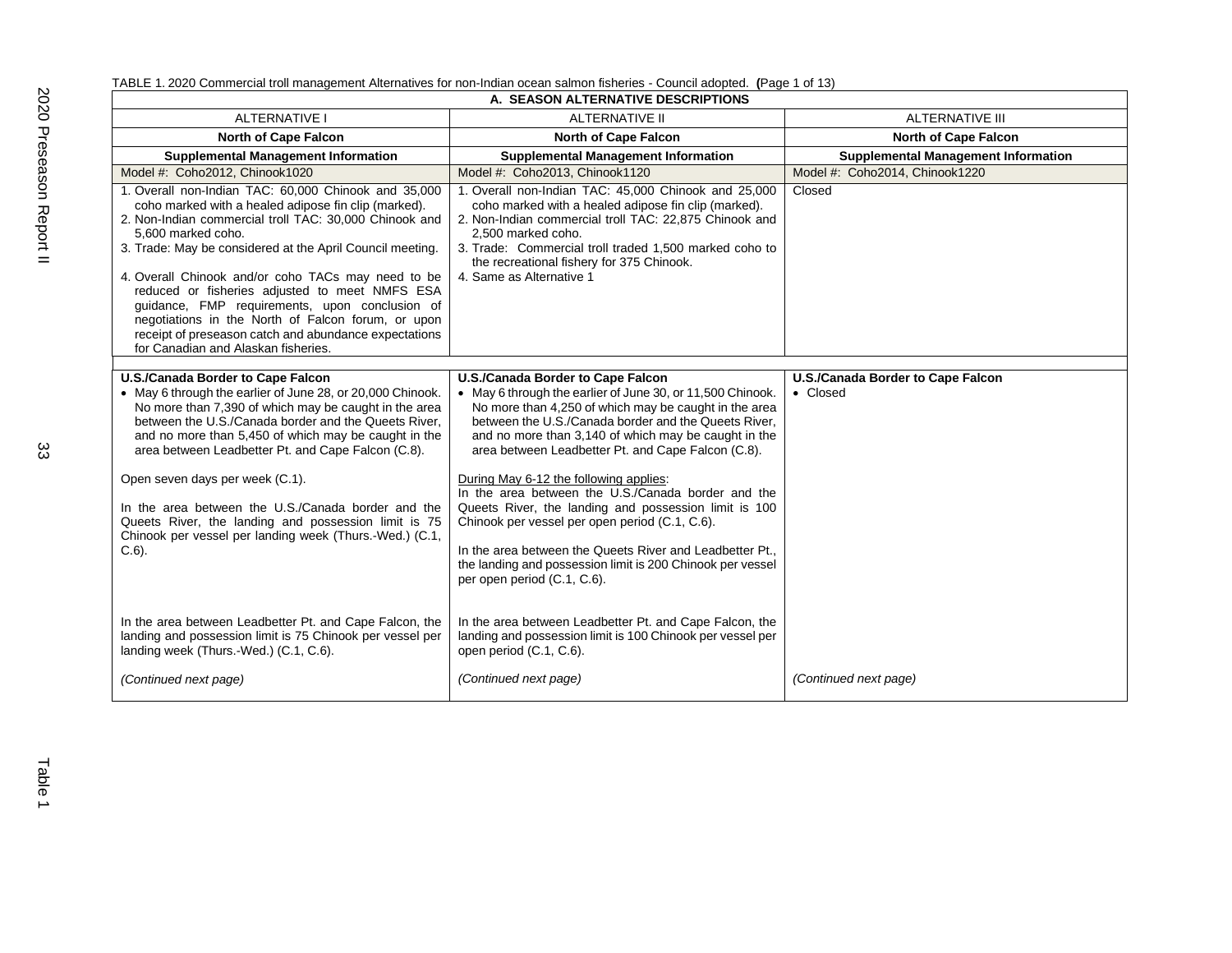|                                                                                                                                                                                                                                                                                                                                                                                                                                                                                                                                               | A. SEASON ALTERNATIVE DESCRIPTIONS                                                                                                                                                                                                                                               |                                               |  |  |  |
|-----------------------------------------------------------------------------------------------------------------------------------------------------------------------------------------------------------------------------------------------------------------------------------------------------------------------------------------------------------------------------------------------------------------------------------------------------------------------------------------------------------------------------------------------|----------------------------------------------------------------------------------------------------------------------------------------------------------------------------------------------------------------------------------------------------------------------------------|-----------------------------------------------|--|--|--|
| <b>ALTERNATIVE I</b><br><b>ALTERNATIVE II</b><br><b>ALTERNATIVE III</b>                                                                                                                                                                                                                                                                                                                                                                                                                                                                       |                                                                                                                                                                                                                                                                                  |                                               |  |  |  |
| U.S./Canada Border to Cape Falcon (continued)                                                                                                                                                                                                                                                                                                                                                                                                                                                                                                 | U.S./Canada Border to Cape Falcon (continued)<br>During May 15-June 30 the following applies:                                                                                                                                                                                    | U.S./Canada Border to Cape Falcon (continued) |  |  |  |
|                                                                                                                                                                                                                                                                                                                                                                                                                                                                                                                                               | Open five days per week (Fri.-Tue.) (C.1).                                                                                                                                                                                                                                       |                                               |  |  |  |
|                                                                                                                                                                                                                                                                                                                                                                                                                                                                                                                                               | In the area between the U.S./Canada border and the<br>Queets River, the landing and possession limit is 50<br>Chinook per vessel per open period (Fri.-Tue.) (C.1, C.6).                                                                                                         |                                               |  |  |  |
|                                                                                                                                                                                                                                                                                                                                                                                                                                                                                                                                               | In the area between the Queets River and Leadbetter Pt.,<br>the landing and possession limit is 200 Chinook per open<br>period (Fri.-Tue.) (C.1, C.6).                                                                                                                           |                                               |  |  |  |
|                                                                                                                                                                                                                                                                                                                                                                                                                                                                                                                                               | In the area between Leadbetter Pt. and Cape Falcon, the<br>landing and possession limit is 50 Chinook per vessel per<br>open period (Fri.-Tue.) (C.1, C.6).                                                                                                                      |                                               |  |  |  |
| All salmon, except coho (C.4, C.7). Chinook minimum size<br>limit of 28 inches total length (B). See compliance<br>requirements (C.1) and gear restrictions and definitions<br>$(C.2, C.3)$ .                                                                                                                                                                                                                                                                                                                                                 | For all open periods (May 6-June 30): All salmon, except<br>coho (C.4, C.7). Chinook minimum size limit of 28 inches<br>total length (B). See compliance requirements (C.1) and<br>gear restrictions and definitions (C.2, C.3).                                                 |                                               |  |  |  |
| When it is projected that approximately 75% of the overall<br>Chinook guideline has been landed, or approximately 75%<br>of any of the individual Chinook subarea guidelines have<br>been landed, inseason action will be considered to ensure<br>the guideline is not exceeded.                                                                                                                                                                                                                                                              | When it is projected that approximately 50% of the overall<br>Chinook guideline has been landed, or approximately 50%<br>of any of the individual Chinook subarea guidelines have<br>been landed, inseason action will be considered to ensure<br>the guideline is not exceeded. |                                               |  |  |  |
| In 2021, the season will open May 1 for all salmon except<br>coho consistent with preseason regulations as described<br>for this area and subareas for May 6-June 30, 2020,<br>including subarea salmon guidelines and weekly vessel<br>limits. These regulations would apply from the opening of<br>the fishery on May 1, 2021, until modified following Council<br>review at its March and/or April 2021 meetings. Catch<br>during this opening will be counted towards quotas set for<br>this area and subareas at the April 2021 meeting. | In 2021, same as Alternative 1                                                                                                                                                                                                                                                   |                                               |  |  |  |
|                                                                                                                                                                                                                                                                                                                                                                                                                                                                                                                                               |                                                                                                                                                                                                                                                                                  |                                               |  |  |  |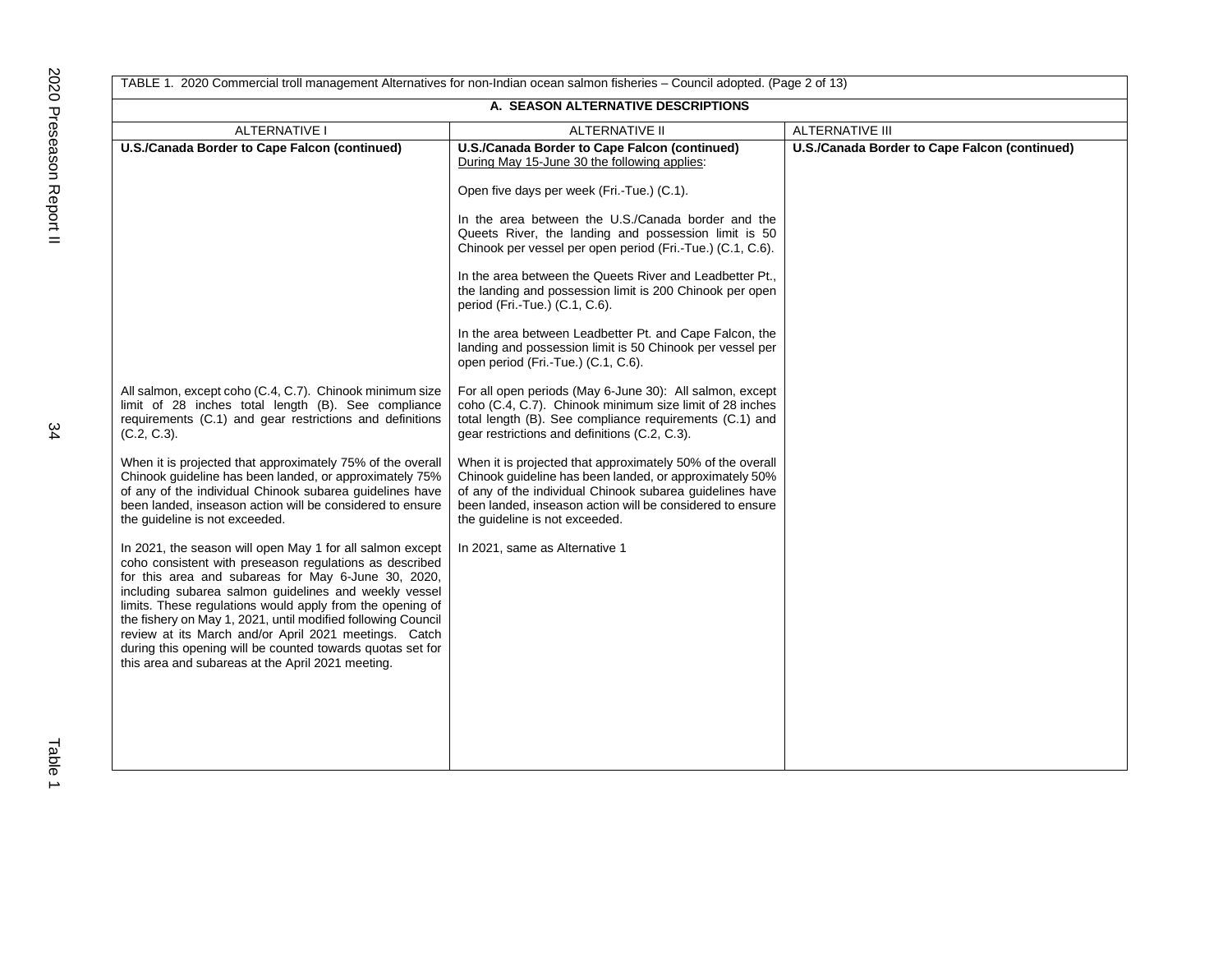| TABLE 1. 2020 Commercial troll management Alternatives for non-Indian ocean salmon fisheries - Council adopted. (Page 3 of 13)                                                                                                                                                                                                                                                                                                                                                                                                                                                                                                                                                                                   |                                                                                                                                                                                                                                                                                                                                                                                                                                |                                   |  |  |
|------------------------------------------------------------------------------------------------------------------------------------------------------------------------------------------------------------------------------------------------------------------------------------------------------------------------------------------------------------------------------------------------------------------------------------------------------------------------------------------------------------------------------------------------------------------------------------------------------------------------------------------------------------------------------------------------------------------|--------------------------------------------------------------------------------------------------------------------------------------------------------------------------------------------------------------------------------------------------------------------------------------------------------------------------------------------------------------------------------------------------------------------------------|-----------------------------------|--|--|
| A. SEASON ALTERNATIVE DESCRIPTIONS                                                                                                                                                                                                                                                                                                                                                                                                                                                                                                                                                                                                                                                                               |                                                                                                                                                                                                                                                                                                                                                                                                                                |                                   |  |  |
| <b>ALTERNATIVE I</b>                                                                                                                                                                                                                                                                                                                                                                                                                                                                                                                                                                                                                                                                                             | <b>ALTERNATIVE II</b>                                                                                                                                                                                                                                                                                                                                                                                                          | <b>ALTERNATIVE III</b>            |  |  |
| <b>U.S./Canada Border to Cape Falcon</b>                                                                                                                                                                                                                                                                                                                                                                                                                                                                                                                                                                                                                                                                         | U.S./Canada Border to Cape Falcon                                                                                                                                                                                                                                                                                                                                                                                              | U.S./Canada Border to Cape Falcon |  |  |
| • July 1 through the earlier of September 30, or 10,000<br>Chinook or 5,600 coho (C.8).                                                                                                                                                                                                                                                                                                                                                                                                                                                                                                                                                                                                                          | • July 3 through the earlier of September 29, or 11,375<br>Chinook or 2,500 coho (C.8).                                                                                                                                                                                                                                                                                                                                        | • Closed                          |  |  |
| Open seven days per week. All salmon. Chinook minimum<br>size limit of 28 inches total length. Coho minimum size limit of<br>16 inches total length (B, C.1). All coho must be marked with<br>a healed adipose fin clip (C.8.d). No chum retention north of<br>Cape Alava, Washington in August and September (C.4, C.7).<br>See compliance requirements (C.1) and gear restrictions and<br>definitions (C.2, C.3).                                                                                                                                                                                                                                                                                              | Open five days per week (Fri.-Tue.). All salmon. Chinook<br>minimum size limit of 28 inches total length. Coho minimum<br>size limit of 16 inches total length (B, C.1). All coho must<br>be marked with a healed adipose fin clip (C.8.d). No chum<br>retention north of Cape Alava, Washington in August and<br>September (C.4, C.7). See compliance requirements (C.1)<br>and gear restrictions and definitions (C.2, C.3). |                                   |  |  |
| In the area between the U.S./Canada border and the Queets<br>River, the landing and possession limit is 75 Chinook per<br>vessel per landing week (Thurs.-Wed.) (C.1, C.6).<br>In the area between the Queets River and Leadbetter Pt., the<br>landing and possession limit is 75 Chinook per vessel per<br>landing week (Thurs.-Wed.) (C.1, C.6).                                                                                                                                                                                                                                                                                                                                                               |                                                                                                                                                                                                                                                                                                                                                                                                                                |                                   |  |  |
| In the area between Leadbetter Pt. and Cape Falcon, the<br>landing and possession limit is 75 Chinook per vessel per<br>landing week (Thurs.-Wed.) (C.1, C.6).                                                                                                                                                                                                                                                                                                                                                                                                                                                                                                                                                   |                                                                                                                                                                                                                                                                                                                                                                                                                                |                                   |  |  |
| Landing and possession limit of 20 marked coho per vessel<br>per landing week (Thurs.-Wed.) (C.1).                                                                                                                                                                                                                                                                                                                                                                                                                                                                                                                                                                                                               | Landing and possession limit of 10 marked coho per vessel<br>per open period (Fri.-Tue.) (C.1).                                                                                                                                                                                                                                                                                                                                |                                   |  |  |
| For all commercial troll fisheries north of Cape Falcon:                                                                                                                                                                                                                                                                                                                                                                                                                                                                                                                                                                                                                                                         |                                                                                                                                                                                                                                                                                                                                                                                                                                |                                   |  |  |
| Mandatory closed areas include: Salmon troll Yelloweye Rockfish Conservation Area, Cape Flattery, and Columbia Control Zones, and beginning August 10, the Grays Harbor Control<br>Zone (C.5). Vessels must land and deliver their salmon within 24 hours of any closure of this fishery.                                                                                                                                                                                                                                                                                                                                                                                                                        |                                                                                                                                                                                                                                                                                                                                                                                                                                |                                   |  |  |
| Vessels fishing or in possession of salmon north of Leadbetter Point must land and deliver all species of fish in a Washington port and must possess a Washington troll and/or salmon<br>delivery license. Vessels may not land fish east of the Sekiu River or east of the Megler-Astoria bridge. For delivery to Washington ports south of Leadbetter Point, vessels must notify the<br>Washington Department of Fish and Wildlife at 360-249-1215 prior to crossing the Leadbetter Point line with area fished, total Chinook, coho, and halibut catch aboard, and destination<br>with approximate time of delivery. During any single trip, only one side of the Leadbetter Point line may be fished (C.11). |                                                                                                                                                                                                                                                                                                                                                                                                                                |                                   |  |  |

Vessels fishing or in possession of salmon while fishing south of Leadbetter Point must land and deliver all species of fish within the area and south of Leadbetter Point, except that Oregon permitted vessels may also land all species of fish in Garibaldi. Oregon. Under state law, vessels must report their catch on a state fish receiving ticket. Oregon State regulations require all fishers landing salmon into Oregon from any fishery between Leadbetter Point, Washington and Cape Falcon, Oregon to notify ODFW within one hour of delivery or prior to transport away from the port of landing by either calling 541-867-0300 ext. 271 or sending notification via e-mail to nfalcon.trollreport@state.or.us. Notification shall include vessel name and number, number of salmon by species, port of landing and location of delivery, and estimated time of delivery. Inseason actions may modify harvest guidelines in later fisheries to achieve or prevent exceeding the overall allowable troll harvest impacts (C.8).

Vessels in possession of salmon north of the Queets River may not cross the Queets River line without first notifying WDFW at 360-249-1215 with area fished, total Chinook, coho, and halibut catch aboard and destination. Vessels in possession of salmon south of the Queets River may not cross the Queets River line without first notifying WDFW at 360-249-1215 with area fished, total Chinook, coho, and halibut catch aboard, and destination (C.11).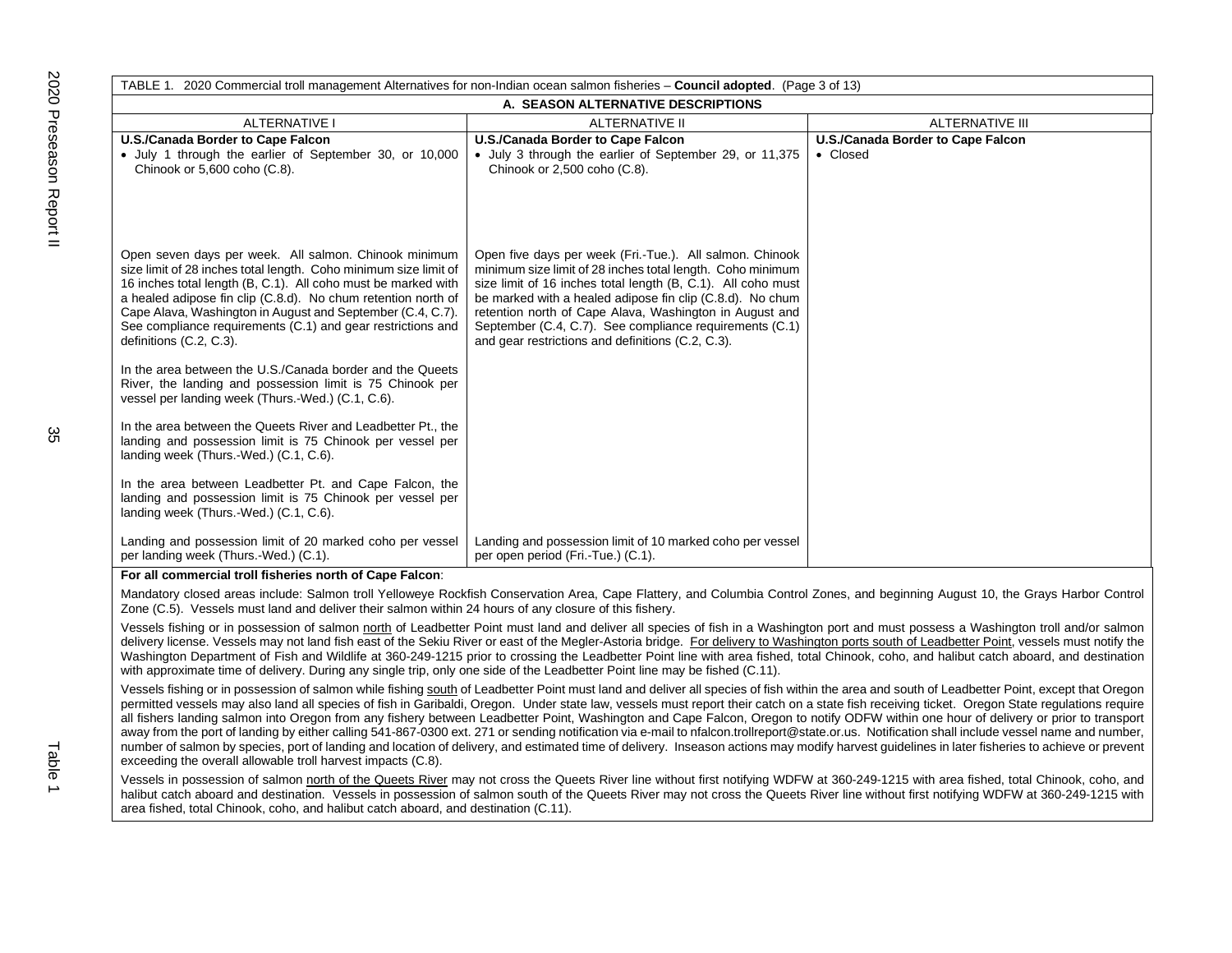| TABLE 1.<br>2020 Commercial troll management Alternatives for non-Indian ocean salmon fisheries - Council adopted. (Page 4 of 13)                                                                                                                                                                                                                                                                                                                                                                                                                                                                                                                                                                           |                                                                                                                                                                                                                                                                                                                                                                                                                                                                                                                                                                                                                                                                                                     |                                                                                                                                                                                                                                                                                                                                                                                                                                                                                                                                                                                                                                                                                                          |  |  |  |
|-------------------------------------------------------------------------------------------------------------------------------------------------------------------------------------------------------------------------------------------------------------------------------------------------------------------------------------------------------------------------------------------------------------------------------------------------------------------------------------------------------------------------------------------------------------------------------------------------------------------------------------------------------------------------------------------------------------|-----------------------------------------------------------------------------------------------------------------------------------------------------------------------------------------------------------------------------------------------------------------------------------------------------------------------------------------------------------------------------------------------------------------------------------------------------------------------------------------------------------------------------------------------------------------------------------------------------------------------------------------------------------------------------------------------------|----------------------------------------------------------------------------------------------------------------------------------------------------------------------------------------------------------------------------------------------------------------------------------------------------------------------------------------------------------------------------------------------------------------------------------------------------------------------------------------------------------------------------------------------------------------------------------------------------------------------------------------------------------------------------------------------------------|--|--|--|
|                                                                                                                                                                                                                                                                                                                                                                                                                                                                                                                                                                                                                                                                                                             | A. SEASON ALTERNATIVE DESCRIPTIONS                                                                                                                                                                                                                                                                                                                                                                                                                                                                                                                                                                                                                                                                  |                                                                                                                                                                                                                                                                                                                                                                                                                                                                                                                                                                                                                                                                                                          |  |  |  |
| <b>ALTERNATIVE I</b>                                                                                                                                                                                                                                                                                                                                                                                                                                                                                                                                                                                                                                                                                        | <b>ALTERNATIVE II</b>                                                                                                                                                                                                                                                                                                                                                                                                                                                                                                                                                                                                                                                                               | <b>ALTERNATIVE III</b>                                                                                                                                                                                                                                                                                                                                                                                                                                                                                                                                                                                                                                                                                   |  |  |  |
| South of Cape Falcon<br><b>South of Cape Falcon</b>                                                                                                                                                                                                                                                                                                                                                                                                                                                                                                                                                                                                                                                         |                                                                                                                                                                                                                                                                                                                                                                                                                                                                                                                                                                                                                                                                                                     | <b>South of Cape Falcon</b>                                                                                                                                                                                                                                                                                                                                                                                                                                                                                                                                                                                                                                                                              |  |  |  |
| <b>Supplemental Management Information</b>                                                                                                                                                                                                                                                                                                                                                                                                                                                                                                                                                                                                                                                                  | <b>Supplemental Management Information</b>                                                                                                                                                                                                                                                                                                                                                                                                                                                                                                                                                                                                                                                          | <b>Supplemental Management Information</b>                                                                                                                                                                                                                                                                                                                                                                                                                                                                                                                                                                                                                                                               |  |  |  |
| 1. Sacramento River fall Chinook spawning escapement of<br>228,346 hatchery and natural area adults.<br>2. Sacramento Index exploitation rate of 51.7%.<br>3. Klamath River recreational fishery allocation: 1,291 adult<br>Klamath River fall Chinook.<br>4. Klamath tribal allocation: 8,606 adult Klamath River fall<br>Chinook.<br>5. CA/OR share of Klamath River fall Chinook commercial<br>ocean harvest: 60% / 40%.<br>6. Fisheries may need to be adjusted to meet NMFS ESA<br>consultation standards, FMP requirements, other<br>management objectives, or upon receipt of new<br>allocation recommendations from the California Fish<br>and Game Commission.<br><b>Cape Falcon to Humbug Mt.</b> | 1. Sacramento River fall Chinook spawning escapement<br>of 222,636 hatchery and natural area adults.<br>2. Sacramento Index exploitation rate of 52.9%.<br>3. Klamath River recreational fishery allocation: 1,285 adult<br>Klamath River fall Chinook.<br>4. Klamath tribal allocation: 8,568 adult Klamath River<br>fall Chinook.<br>5. CA/OR share of Klamath River fall Chinook<br>commercial ocean harvest: 61% / 39%.<br>6. Fisheries may need to be adjusted to meet NMFS ESA<br>consultation standards, FMP requirements, other<br>management objectives, or upon receipt of new<br>allocation recommendations from the California Fish<br>and Game Commission<br>Cape Falcon to Humbug Mt. | 1. Sacramento River fall Chinook spawning escapement of<br>234,075 hatchery and natural area adults.<br>2. Sacramento Index exploitation rate of 50.5%.<br>3. Klamath River recreational fishery allocation: 801 adult<br>Klamath River fall Chinook.<br>4. Klamath tribal allocation: 5,342 adult Klamath River fall<br>Chinook.<br>5. CA/OR share of Klamath River fall Chinook commercial<br>ocean harvest: 58% / 42%.<br>6. Fisheries may need to be adjusted to meet NMFS ESA<br>consultation standards, FMP requirements, other<br>management objectives, or upon receipt of new<br>allocation recommendations from the California Fish<br>and Game Commission<br><b>Cape Falcon to Humbug Mt.</b> |  |  |  |
| • April 15-30;<br>• May 6-31;<br>• June 6-30;<br>$\bullet$ July 6-31;<br>$\bullet$ August 1-24;<br>• September 1-October 31 (C.9.a).<br>Open seven days per week. All salmon except coho (C.4,                                                                                                                                                                                                                                                                                                                                                                                                                                                                                                              | • April 15-30;<br>• May 1-26;<br>• June 6-30;<br>$\bullet$ July 6-31;<br>$\bullet$ August 1-25;<br>• September 1-October 31 (C.9.a).<br>Same as Alternative 1                                                                                                                                                                                                                                                                                                                                                                                                                                                                                                                                       | • May 6-31;<br>• June 6-30;<br>$\bullet$ July 6-31;<br>$\bullet$ August 1-6;<br>• August 7-18 only open from Cape Falcon to the south<br>end of Heceta Bank (43°58'00" N lat.). Closed from the<br>south end of Heceta Bank to Humbug Mt.<br>• September $1-30$ (C.9.a).<br>Same as Alternative 1                                                                                                                                                                                                                                                                                                                                                                                                        |  |  |  |
| C.7). Chinook minimum size limit of 28 inches total length<br>(B, C.1). All vessels fishing in the area must land their<br>salmon in the State of Oregon. See gear restrictions and<br>definitions (C.2, C.3).<br>Beginning September 1, no more than 75 Chinook allowed                                                                                                                                                                                                                                                                                                                                                                                                                                    | Same as Alternative 1                                                                                                                                                                                                                                                                                                                                                                                                                                                                                                                                                                                                                                                                               | Same as Alternative 1                                                                                                                                                                                                                                                                                                                                                                                                                                                                                                                                                                                                                                                                                    |  |  |  |
| per vessel per landing week (Thurs.-Wed.).<br>In 2021, the season will open March 15 for all salmon<br>except coho. Chinook minimum size limit of 28 inches total<br>length (B, C.1). Gear and other restrictions same as in<br>2020 (C.2, C.3, C.4). This opening could be modified<br>following Council review at its March 2021 meetings (C.8).                                                                                                                                                                                                                                                                                                                                                          | In 2021, same as Alternative 1                                                                                                                                                                                                                                                                                                                                                                                                                                                                                                                                                                                                                                                                      | In 2021, same as Alternative 1                                                                                                                                                                                                                                                                                                                                                                                                                                                                                                                                                                                                                                                                           |  |  |  |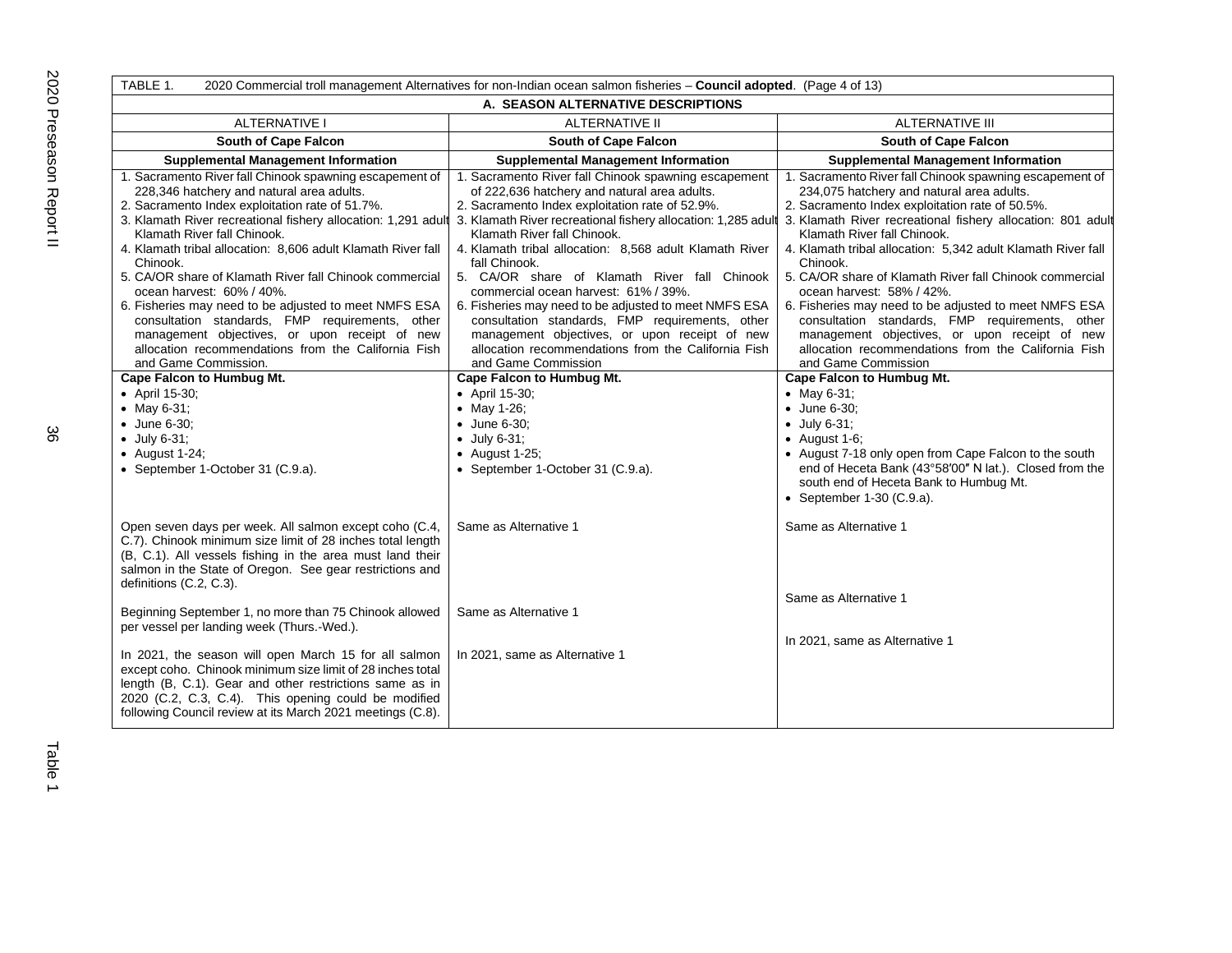TABLE 1. 2020 Commercial troll management Alternatives for non-Indian ocean salmon fisheries – **Council adopted**. (Page 5 of 13) **A. SEASON ALTERNATIVE DESCRIPTIONS** ALTERNATIVE I ALTERNATIVE II ALTERNATIVE III **Humbug Mt. to OR/CA Border (Oregon KMZ)** • April 15-30; • May 6 through the earlier of May 31, or a 500 Chinook quota; • June 6 through the earlier of June 30, or a 700 Chinook quota; • July 6 through the earlier of July 31, or a 300 Chinook quota (C.9.a). Open seven days per week. All salmon except coho (C.4, C.7). Chinook minimum size limit of 28 inches total length (B, C.1). See compliance requirements (C.1) and gear restrictions and definitions (C.2, C.3). Prior to May 1, all salmon caught in this area must be landed and delivered in the State of Oregon. May 6-July 31 weekly landing and possession limit of 40 Chinook per vessel per landing week (Thurs.-Wed.). Any remaining portion of Chinook quotas may be transferred inseason on an impact neutral basis to the next open quota period (C.8.b). All vessels fishing in this area during May, June, and July, must land and deliver all salmon within this area or into Port Orford within 24 hours of any closure of this fishery and prior to fishing outside of this area. For all quota managed seasons (May, June, and July), Oregon state regulations require fishers to notify ODFW within one hour of landing and prior to transport away from the port of landing by calling 541-867-0300 Ext. 252 or sending notification via e-mail to kmzor.trollreport@state.or.us, with vessel name and number, number of salmon by species, location of delivery, and estimated time of delivery. In 2021, the season will open March 15 for all salmon except coho. Chinook minimum size limit of 28 inches total length (B; C.1). Gear restrictions same as in 2020 (C.2; C.3; C.4). This season would open without quota or weekly landing limits unless modified following Council review at its March **Humbug Mt. to OR/CA Border (Oregon KMZ)** • April 15-30; • May 1-26; • June 6 through the earlier of June 30, or a 500 Chinook quota (C.9.a). Same as Alternative 1 June 6-30 weekly landing and possession limit of 40 Chinook per vessel per landing week (Thurs.-Wed.). All vessels fishing in this area during June must land and deliver all salmon within this area or into Port Orford within 24 hours of any closure of this fishery and prior to fishing outside of this area For the June quota managed season, Oregon state regulations require fishers to notify ODFW within one hour of landing and prior to transport away from the port of landing by calling 541-867-0300 Ext. 252 or sending notification via e-mail to kmzor.trollreport@state.or.us, with vessel name and number, number of salmon by species, location of delivery, and estimated time of delivery. In 2021, same as Alternative 1 **Humbug Mt. to OR/CA Border (Oregon KMZ)** • May 6-31 (C.9.a). Same as Alternative 1 Same as Alternative 1 Same as Alternative 1 In 2021, same as Alternative 1

2021 meeting (C.8).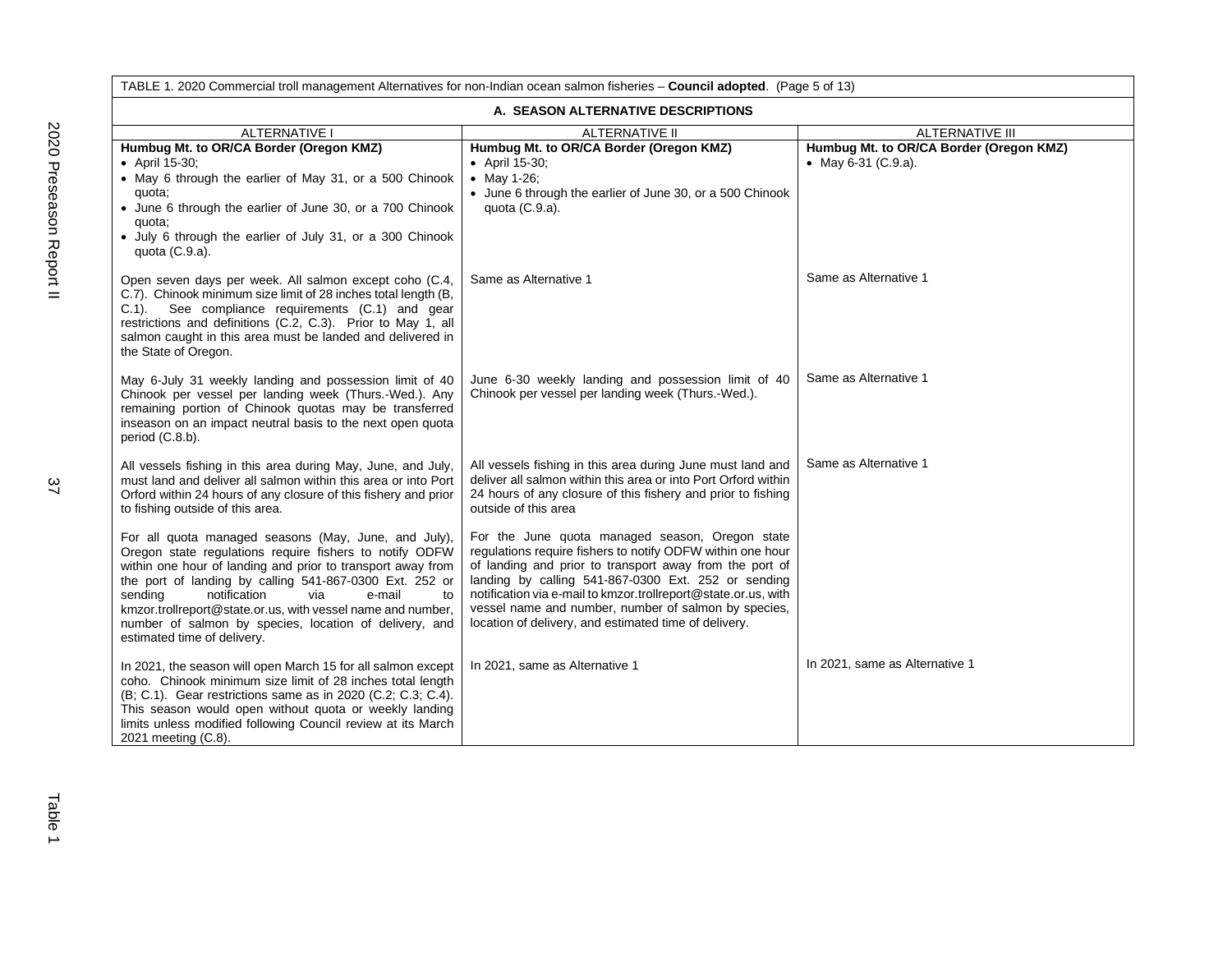| TABLE 1. 2020 Commercial troll management Alternatives for non-Indian ocean salmon fisheries - Council adopted. (Page 6 of 13)                                                                                                                                                                                                                      |                                                                                                                                                                                                                                                                                                                                                                                                                                                                                                                                                                                                                                                      |                                                                                           |  |  |
|-----------------------------------------------------------------------------------------------------------------------------------------------------------------------------------------------------------------------------------------------------------------------------------------------------------------------------------------------------|------------------------------------------------------------------------------------------------------------------------------------------------------------------------------------------------------------------------------------------------------------------------------------------------------------------------------------------------------------------------------------------------------------------------------------------------------------------------------------------------------------------------------------------------------------------------------------------------------------------------------------------------------|-------------------------------------------------------------------------------------------|--|--|
| A. SEASON ALTERNATIVE DESCRIPTIONS                                                                                                                                                                                                                                                                                                                  |                                                                                                                                                                                                                                                                                                                                                                                                                                                                                                                                                                                                                                                      |                                                                                           |  |  |
| <b>ALTERNATIVE I</b>                                                                                                                                                                                                                                                                                                                                | ALTERNATIVE II                                                                                                                                                                                                                                                                                                                                                                                                                                                                                                                                                                                                                                       | <b>ALTERNATIVE III</b>                                                                    |  |  |
| <b>OR/CA Border to Humboldt South Jetty (California KMZ)</b><br>$\bullet$ Closed (C.9.b).                                                                                                                                                                                                                                                           | OR/CA Border to Humboldt South Jetty (California KMZ)<br>• June 1 through the earlier of June 30, or a 1,500 Chinook<br>quota;<br>• July 1 through the earlier of July 30, or a 1,250 Chinook<br>quota:<br>• August 1 through the earlier of August 29, or a 1,000<br>Chinook quota (C.9.b).<br>Landing and possession limit of 20 Chinook per vessel per                                                                                                                                                                                                                                                                                            | <b>OR/CA Border to Humboldt South Jetty (California KMZ)</b><br>$\bullet$ Closed (C.9.b). |  |  |
|                                                                                                                                                                                                                                                                                                                                                     | day $(C.8.f)$ .<br>Open five days per week (Fri.-Tue.). All salmon except coho<br>(C.4, C.7). Chinook minimum size limit of 28 inches total<br>length $(B, C.1)$ .<br>Any remaining portion of Chinook quotas may be transferred<br>inseason on an impact neutral basis to the next open quota<br>period (C.8.b).<br>All fish caught in this area must be landed within the area,<br>within 24 hours of any closure of the fishery, and prior to<br>fishing outside the area (C.10). See compliance requirements<br>(C.1) and gear restrictions and definitions (C.2, C.3). Klamath<br>Control Zone closed (C.5.e). See California State regulations |                                                                                           |  |  |
| In 2021, the season will open May 1 through the earlier of May<br>31, or a 3,000 Chinook quota. Chinook minimum size limit of<br>27 inches total length. Compliance requirements, open<br>periods, gear restrictions and definitions, and landing and                                                                                               | for additional closures adjacent to the Smith and Klamath<br>rivers.<br>In 2021, same as Alternative 1                                                                                                                                                                                                                                                                                                                                                                                                                                                                                                                                               | In 2021, same as Alternative 1                                                            |  |  |
| possession limits the same as 2020 Alternative II. Klamath<br>Control Zone closed (C.5.e). See California State regulations<br>for additional closures adjacent to the Smith and Klamath<br>rivers. This opening could be modified following Council review<br>at its March or April 2021 meetings.<br>Humboldt South Jetty to Horse Mt.<br>Closed. | Humboldt South Jetty to Horse Mt.<br>Closed.                                                                                                                                                                                                                                                                                                                                                                                                                                                                                                                                                                                                         | Humboldt South Jetty to Horse Mt.<br>Closed.                                              |  |  |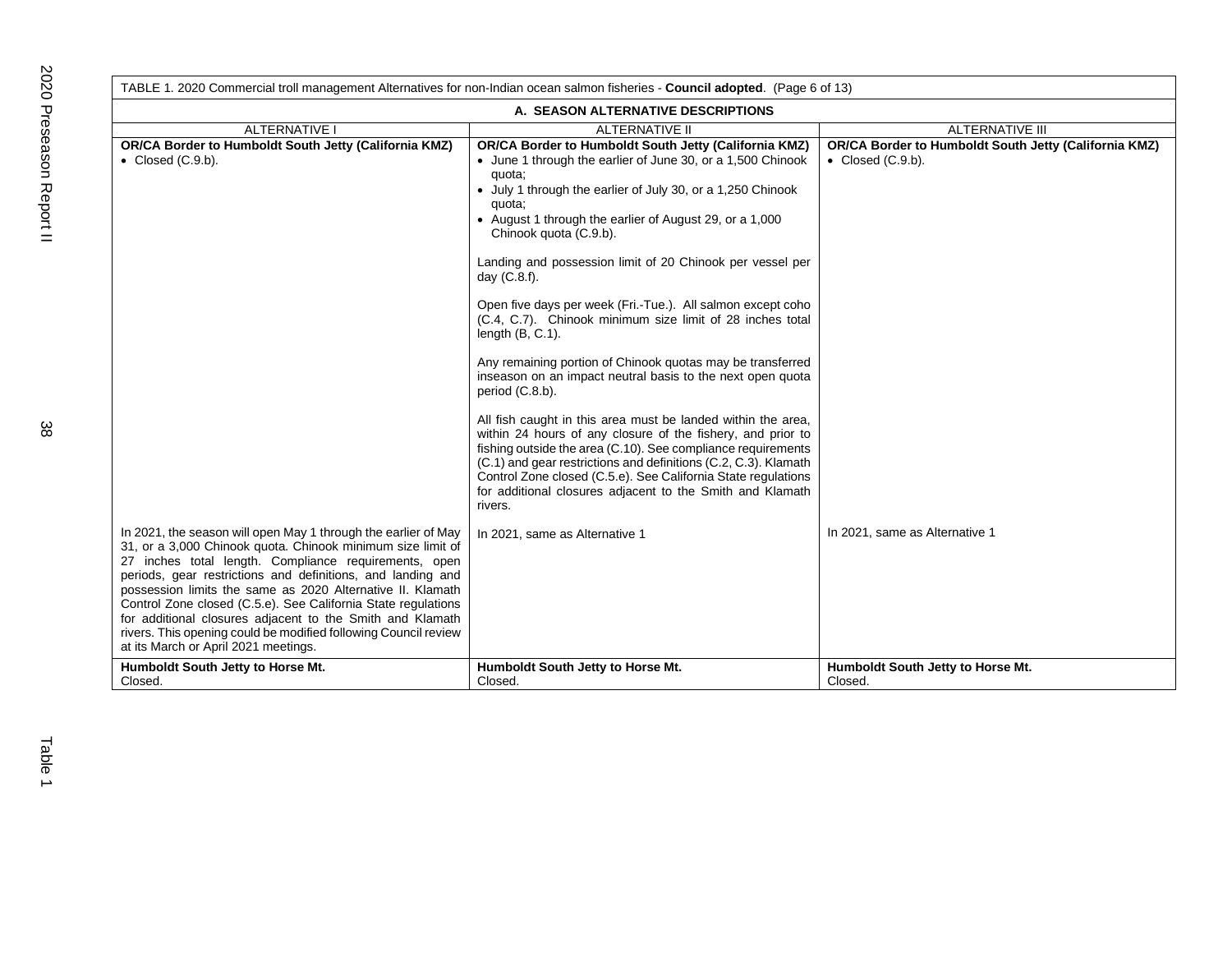| TABLE 1. 2020 Commercial troll management Alternatives for non-Indian ocean salmon fisheries - Council adopted. (Page 7 of 13)<br>A. SEASON ALTERNATIVE DESCRIPTIONS                                                                                                 |                                                                      |                                                                                                                                                                                                                                                                                                                                                                                      |  |
|----------------------------------------------------------------------------------------------------------------------------------------------------------------------------------------------------------------------------------------------------------------------|----------------------------------------------------------------------|--------------------------------------------------------------------------------------------------------------------------------------------------------------------------------------------------------------------------------------------------------------------------------------------------------------------------------------------------------------------------------------|--|
| ALTERNATIVE I                                                                                                                                                                                                                                                        | <b>ALTERNATIVE II</b>                                                | <b>ALTERNATIVE III</b>                                                                                                                                                                                                                                                                                                                                                               |  |
| Horse Mt. to Point Arena (Fort Bragg)<br>• August 1-28;<br>• September $1-30$ (C.9.b).                                                                                                                                                                               | Horse Mt. to Point Arena (Fort Bragg)<br>• September $1-30$ (C.9.b). | Horse Mt. to Point Arena (Fort Bragg)<br>• September $1-30$ (C.9.b).                                                                                                                                                                                                                                                                                                                 |  |
| Open seven days per week. All salmon except coho (C.4,<br>C.7). See compliance requirements (C.1) and gear restrictions<br>and definitions (C.2, C.3). All salmon must be landed in<br>California and north of Point Arena (C.6).                                    | Same as Alternative 1                                                | Same as Alternative 1                                                                                                                                                                                                                                                                                                                                                                |  |
| Chinook minimum size limit of 28 inches total length through<br>August, then 27 inches total length thereafter (B, C.1).                                                                                                                                             | Chinook minimum size limit of 27 inches total length (B, C.1).       | Chinook minimum size limit of 27 inches total length (B, C.1).                                                                                                                                                                                                                                                                                                                       |  |
| All salmon caught in the area prior to September 1 must be<br>landed and off-loaded no later than 11:59 p.m., August 30<br>$(C.6)$ .                                                                                                                                 |                                                                      |                                                                                                                                                                                                                                                                                                                                                                                      |  |
| In 2021, the season will open April 15 for all salmon except<br>coho. Chinook minimum size limit of 27 inches total length.<br>Gear restrictions same as in 2020. This opening could be<br>modified following Council review at its March or April 2021<br>meetings. | In 2021, same as Alternative 1                                       | In 2021, same as Alternative 1                                                                                                                                                                                                                                                                                                                                                       |  |
| provide the vessel name, number of fish on board, and estimated time of arrival (C.6).                                                                                                                                                                               |                                                                      | When the fishery is closed between the OR/CA border and Humbug Mountain and open to the south, vessels with fish on board caught in the open area off California may seek temporary<br>mooring in Brookings, Oregon prior to landing in California only if such vessels first notify the Chetco River Coast Guard Station via VHF channel 22A between the hours of 0500 and 2200 and |  |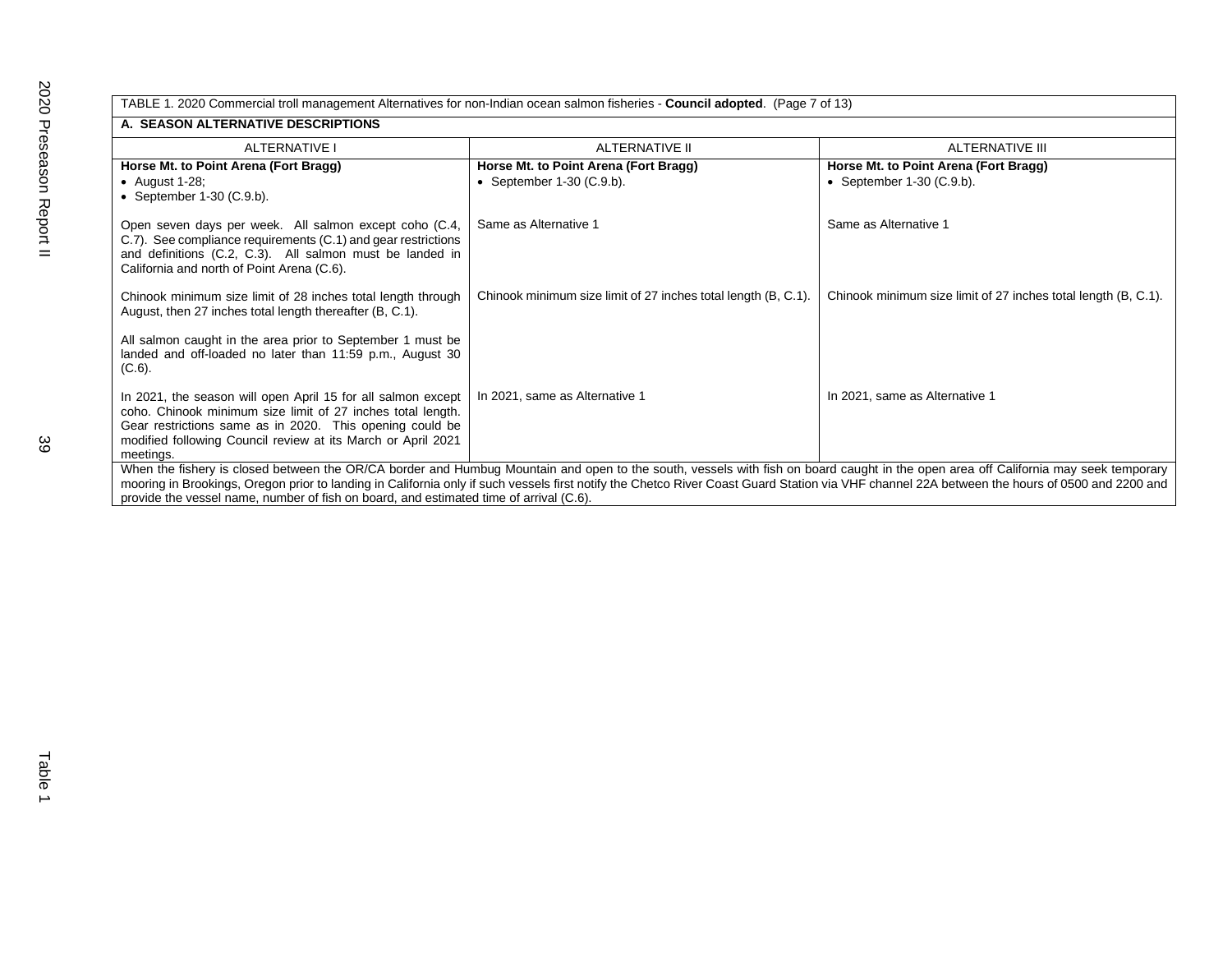| TABLE 1. 2020 Commercial troll management Alternatives for non-Indian ocean salmon fisheries - Council adopted. (Page 8 of 13) |                                                          |                                                  |  |  |  |
|--------------------------------------------------------------------------------------------------------------------------------|----------------------------------------------------------|--------------------------------------------------|--|--|--|
| A. SEASON ALTERNATIVE DESCRIPTIONS                                                                                             |                                                          |                                                  |  |  |  |
| <b>ALTERNATIVE I</b>                                                                                                           | <b>ALTERNATIVE II</b><br><b>ALTERNATIVE III</b>          |                                                  |  |  |  |
| Pt. Arena to Pigeon Pt. (San Francisco)                                                                                        | Pt. Arena to Pigeon Pt. (San Francisco)                  | Pt. Arena to Pigeon Pt. (San Francisco)          |  |  |  |
| • May $7-29$ ;                                                                                                                 | • May 6-28;                                              | • May 6-31;                                      |  |  |  |
| • June 10-30;                                                                                                                  | • June 4-30;                                             | • June 12-30;                                    |  |  |  |
| • July 15-28;                                                                                                                  | • July 11-22;                                            | $\bullet$ August 1-20;                           |  |  |  |
| $\bullet$ August 1-28;                                                                                                         | $\bullet$ August 1-28;                                   | • September 1-30 $(C.9.b)$ .                     |  |  |  |
| • September $1-30$ (C.9.b).                                                                                                    | • September 1-30 (C.9.b).                                |                                                  |  |  |  |
|                                                                                                                                |                                                          | Same as Alternative 1                            |  |  |  |
| Open seven days per week. All salmon except coho (C.4,                                                                         | Same as Alternative 1                                    |                                                  |  |  |  |
| C.7). Chinook minimum size limit of 27 inches total length                                                                     |                                                          |                                                  |  |  |  |
| through August, then 26 inches thereafter (B, C.1). See                                                                        |                                                          |                                                  |  |  |  |
| compliance requirements (C.1) and gear restrictions and                                                                        |                                                          |                                                  |  |  |  |
| definitions (C.2, C.3). All salmon must be landed in                                                                           |                                                          |                                                  |  |  |  |
| California.                                                                                                                    |                                                          |                                                  |  |  |  |
|                                                                                                                                | Same as Alternative 1                                    | Same as Alternative 1                            |  |  |  |
| All salmon caught in the area prior to September 1 must be<br>landed and offloaded no later than 11:59 p.m., August 30         |                                                          |                                                  |  |  |  |
| (C.6). During September, all salmon must be landed south                                                                       |                                                          |                                                  |  |  |  |
| of Point Arena (C.6).                                                                                                          |                                                          |                                                  |  |  |  |
|                                                                                                                                |                                                          |                                                  |  |  |  |
|                                                                                                                                | When the CA KMZ fishery is open, all fish caught in the  |                                                  |  |  |  |
|                                                                                                                                | area must be landed south of Horse Mountain until the CA |                                                  |  |  |  |
|                                                                                                                                | KMZ fishery has been closed for at least 48 hours (C.6). |                                                  |  |  |  |
|                                                                                                                                |                                                          |                                                  |  |  |  |
|                                                                                                                                |                                                          |                                                  |  |  |  |
| In 2021, the season will open May 1 for all salmon except                                                                      | In 2021, same as Alternative 1                           | In 2021, same as Alternative 1                   |  |  |  |
| coho. Chinook minimum size limit of 27 inches total length.                                                                    |                                                          |                                                  |  |  |  |
| Gear restrictions same as in 2020. This opening could be                                                                       |                                                          |                                                  |  |  |  |
| modified following Council review at its March or April 2021                                                                   |                                                          |                                                  |  |  |  |
| meetings.                                                                                                                      |                                                          |                                                  |  |  |  |
| Point Reyes to Point San Pedro (Fall Area Target                                                                               | Point Reyes to Point San Pedro (Fall Area Target         | Point Reyes to Point San Pedro (Fall Area Target |  |  |  |
| Zone)                                                                                                                          | Zone)                                                    | Zone)                                            |  |  |  |
| • October 1-2, 5-9, 12-15.                                                                                                     | • Same as Alternative 1                                  | • Same as Alternative 1                          |  |  |  |
| Open five days per week (Mon.-Fri.). All salmon except                                                                         |                                                          |                                                  |  |  |  |
| coho (C.4, C.7). Chinook minimum size limit of 26 inches                                                                       |                                                          |                                                  |  |  |  |
| total length (B, C.1). All salmon caught in this area must be                                                                  |                                                          |                                                  |  |  |  |
| landed between Point Arena and Pigeon Point (C.6). See                                                                         |                                                          |                                                  |  |  |  |
| compliance requirements (C.1) and gear restrictions and                                                                        |                                                          |                                                  |  |  |  |
| definitions (C.2, C.3).                                                                                                        |                                                          |                                                  |  |  |  |
|                                                                                                                                |                                                          |                                                  |  |  |  |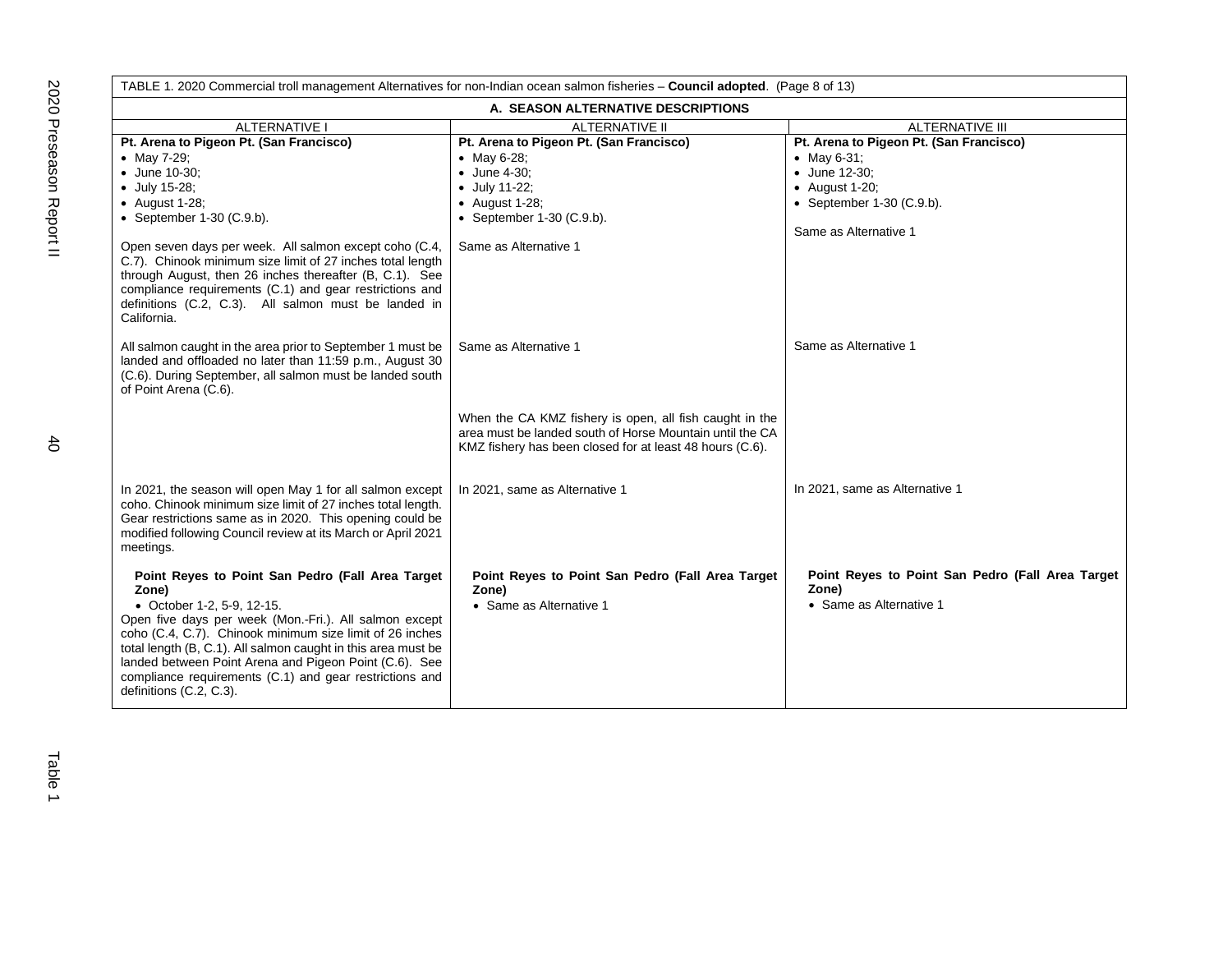|                                                                                                                                                                                                                                                                      | TABLE 1. 2020 Commercial troll management Alternatives for non-Indian ocean salmon fisheries - Council adopted. (Page 9 of 13)                                                                                                                                                                                                                                           |                                                                                                                                         |
|----------------------------------------------------------------------------------------------------------------------------------------------------------------------------------------------------------------------------------------------------------------------|--------------------------------------------------------------------------------------------------------------------------------------------------------------------------------------------------------------------------------------------------------------------------------------------------------------------------------------------------------------------------|-----------------------------------------------------------------------------------------------------------------------------------------|
|                                                                                                                                                                                                                                                                      | A. SEASON ALTERNATIVE DESCRIPTIONS                                                                                                                                                                                                                                                                                                                                       |                                                                                                                                         |
| <b>ALTERNATIVE I</b>                                                                                                                                                                                                                                                 | <b>ALTERNATIVE II</b>                                                                                                                                                                                                                                                                                                                                                    | <b>ALTERNATIVE III</b>                                                                                                                  |
| Pigeon Point to U.S./Mexico Border (Monterey)<br>• May 1-29;<br>• June 10-30:<br>• July 15-28;<br>• August 1-28 (C.9.b).                                                                                                                                             | Pigeon Point to U.S./Mexico Border (Monterey)<br>• May 1-28;<br>• June 1-30:<br>$\bullet$ July 11-22;<br>• August 1-28 (C.9.b).                                                                                                                                                                                                                                          | Pigeon Point to U.S./Mexico Border (Monterey)<br>• May 1-28;<br>$\bullet$ June 1-30:<br>$\bullet$ July 12-31;<br>• August 1-28 (C.9.b). |
| Open seven days per week. All salmon except coho (C.4,<br>C.7). Chinook minimum size limit of 27 inches total length<br>(B, C.1). See compliance requirements (C.1) and gear<br>restrictions and definitions (C.2, C.3). All salmon must be<br>landed in California. | Same as Alternative 1<br>When the CA KMZ fishery is open, all fish caught in the<br>area must be landed south of Horse Mountain until the CA<br>KMZ fishery has been closed for at least 48 hours (C.6).                                                                                                                                                                 | Same as Alternative 1                                                                                                                   |
| All salmon caught in the area prior to September 1 must be<br>landed and offloaded no later than 11:59 p.m., August 30<br>$(C.6)$ .                                                                                                                                  | Same as Alternative 1                                                                                                                                                                                                                                                                                                                                                    | Same as Alternative 1                                                                                                                   |
| In 2021, the season will open May 1 for all salmon except<br>coho. Chinook minimum size limit of 27 inches total length.<br>Gear restrictions same as in 2020. This opening could be<br>modified following Council review at its March or April 2021<br>meeting.     | In 2021, same as Alternative 1                                                                                                                                                                                                                                                                                                                                           | In 2021, same as Alternative 1                                                                                                          |
| $$8226$ ).                                                                                                                                                                                                                                                           | California State regulations require all salmon be made available to a CDFW representative for sampling immediately at port of landing. Any person in possession of a salmon with a<br>missing adipose fin, upon request by an authorized agent or employee of the CDFW, shall immediately relinguish the head of the salmon to the State (California Fish and Game Code |                                                                                                                                         |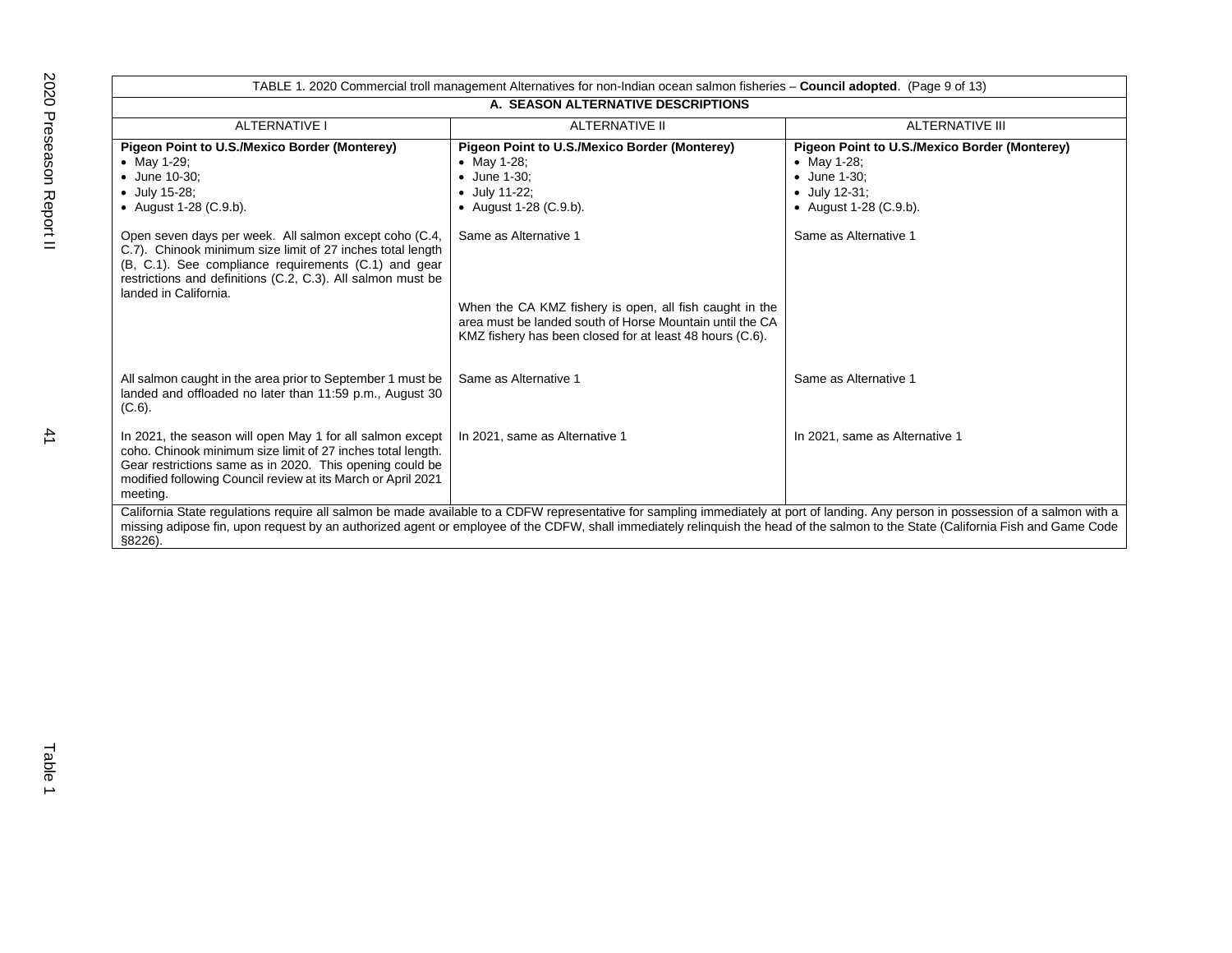|                                                                        | Chinook         |          | Coho                     |          |      |
|------------------------------------------------------------------------|-----------------|----------|--------------------------|----------|------|
| Area (when open)                                                       | Total<br>Length | Head-off | <b>Total Length</b>      | Head-off | Pink |
| North of Cape Falcon                                                   | 28              | 21.5     | 16                       | 12       | None |
| Cape Falcon to Humbug Mt.                                              | 28              | 21.5     | $\overline{\phantom{a}}$ |          | None |
| Humbug Mt. to OR/CA Border                                             | 28              | 21.5     |                          |          | None |
| OR/CA Border to Humboldt South Jetty (Alt. II)                         | 28              | 21.5     |                          |          | 28   |
| Horse Mt. to Pt. Arena through August (Alt. I)                         | 28              | 21.5     |                          |          | 28   |
| Horse Mt. to Pt. Arena (Alt. II, Alt. III), and after August in Alt I. | 27              | 20.5     |                          |          | 27   |
| Pt. Arena to Pigeon Pt. through August                                 | 27              | 20.5     |                          |          | 27   |
| Pt. Arena to Pigeon Pt. September-October                              | 26              | 19.5     |                          |          | 26   |
| Pigeon Pt. to U.S./Mexico Border                                       | 27              | 20.5     |                          |          | 27   |

## **B. MINIMUM SIZE (Inches) (See C.1)**

### **C. REQUIREMENTS, DEFINITIONS, RESTRICTIONS, OR EXCEPTIONS**

C.1. Compliance with Minimum Size or Other Special Restrictions: All salmon on board a vessel must meet the minimum size, landing/possession limit, or other special requirements for the area being fished and the area in which they are landed if the area is open or has been closed less than 48 hours for that species of salmon. Salmon may be landed in an area that has been closed for a species of salmon more than 48 hours only if they meet the minimum size, landing/possession limit, or other special requirements for the area in which they were caught. Salmon may not be filleted prior to landing.

Any person who is required to report a salmon landing by applicable state law must include on the state landing receipt for that landing both the number and weight of salmon landed by species. States may require fish landing/receiving tickets be kept on board the vessel for 90 days or more after landing to account for all previous salmon landings.

### C.2. Gear Restrictions:

- a. Salmon may be taken only by hook and line using single point, single shank, barbless hooks.
- b. Cape Falcon, Oregon, to the OR/CA border: No more than 4 spreads are allowed per line.
- c. OR/CA border to U.S./Mexico border: No more than 6 lines are allowed per vessel, and barbless circle hooks are required when fishing with bait by any means other than trolling.

## C.3. Gear Definitions:

*Trolling defined*: Fishing from a boat or floating device that is making way by means of a source of power, other than drifting by means of the prevailing water current or weather conditions.

*Troll fishing gear defined*: One or more lines that drag hooks behind a moving fishing vessel engaged in trolling. In that portion of the fishery management area off Oregon and Washington, the line or lines must be affixed to the vessel and must not be intentionally disengaged from the vessel at any time during the fishing operation. *Spread defined*: A single leader connected to an individual lure and/or bait.

*Circle hook defined*: A hook with a generally circular shape and a point which turns inward, pointing directly to the shank at a 90º angle.

## C.4. Vessel Operation in Closed Areas with Salmon on Board:

- a. Except as provided under C.4.b below, it is unlawful for a vessel to have troll or recreational gear in the water while in any area closed to fishing for a certain species of salmon, while possessing that species of salmon; however, fishing for species other than salmon is not prohibited if the area is open for such species, and no salmon are in possession.
- b. When Genetic Stock Identification (GSI) samples will be collected in an area closed to commercial salmon fishing, the scientific research permit holder shall notify NOAA OLE, USCG, CDFW, WDFW, ODFW and OSP at least 24 hours prior to sampling and provide the following information: the vessel name, date, location and time collection activities will be done. Any vessel collecting GSI samples in a closed area shall not possess any salmon other than those from which GSI samples are being collected. Salmon caught for collection of GSI samples must be immediately released in good condition after collection of samples. .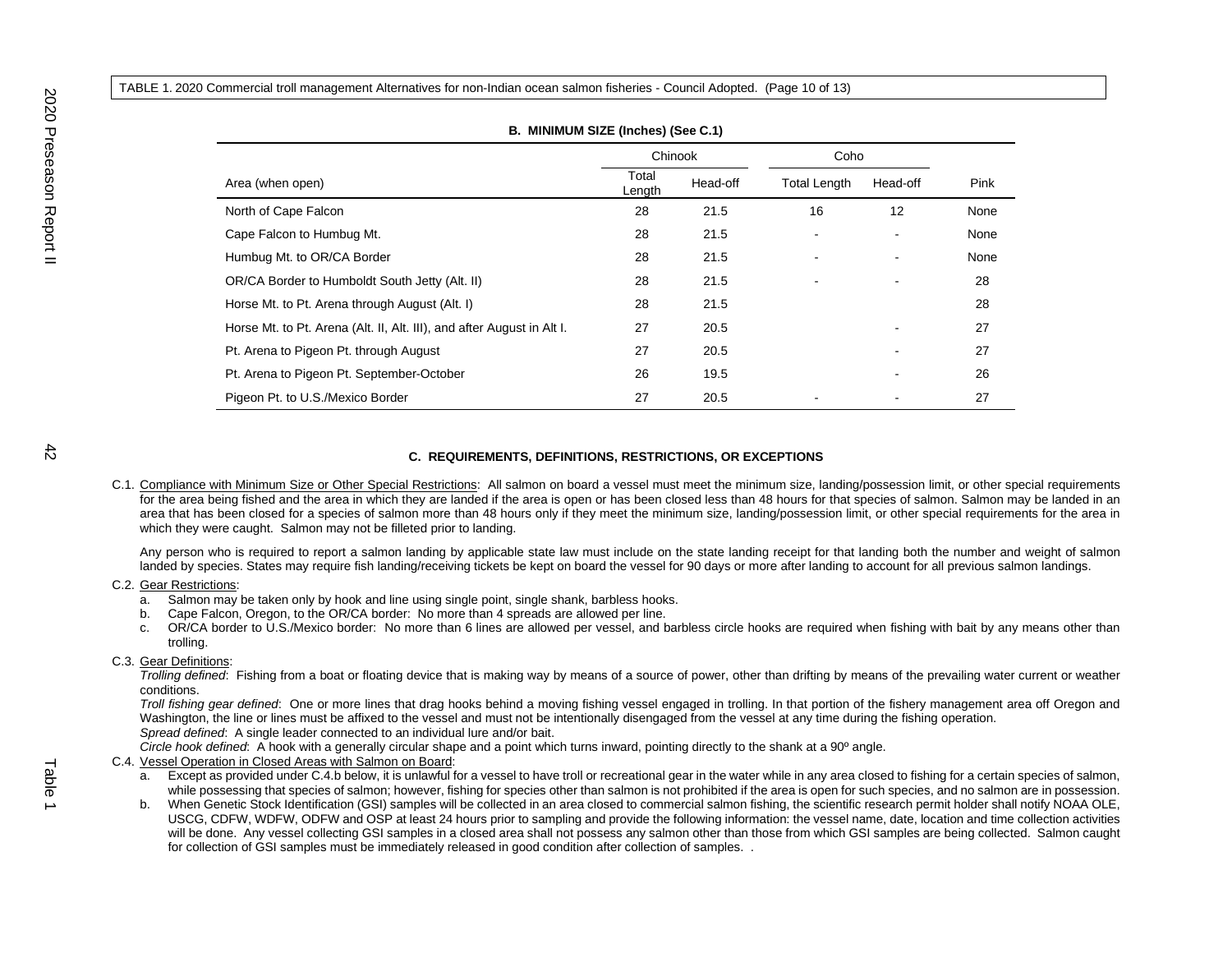TABLE 1. 2020 Commercial troll management Alternatives for non-Indian ocean salmon fisheries - Council adopted. (Page 11 of 13)

#### **C. REQUIREMENTS, DEFINITIONS, RESTRICTIONS, OR EXCEPTIONS** (Continued)

#### C.5.Control Zone Definitions:

- a. *Cape Flattery Control Zone*  The area from Cape Flattery (48º23'00" N. lat.) to the northern boundary of the U.S. EEZ; and the area from Cape Flattery south to Cape Alava (48º10'00" N. lat.) and east of 125º05'00" W. long.
- b. *Mandatory Yelloweye Rockfish Conservation Area* The area in Washington Marine Catch Area 3 from 48°00.00' N. lat.; 125°14.00' W. long. to 48°02.00' N. lat.; 125°14.00' W. long. to 48°02.00' N. lat.; 125°16.50' W. long. to 48°00.00' N. lat.; 125°16.50' W. long. and connecting back to 48°00.00' N. lat.; 125°14.00' W. long.
- c. *Grays Harbor Control Zone* The area defined by a line drawn from the Westport Lighthouse (46° 53'18" N. lat., 124° 07'01" W. long.) to Buoy #2 (46° 52'42" N. lat., 124°12'42" W. long.) to Buoy #3 (46° 55'00" N. lat., 124°14'48" W. long.) to the Grays Harbor north jetty (46° 55'36" N. lat., 124°10'51" W. long.).
- d. *Columbia Control Zone* An area at the Columbia River mouth, bounded on the west by a line running northeast/southwest between the red lighted Buoy #4 (46°13'35" N. lat., 124°06'50" W. long.) and the green lighted Buoy #7 (46°15'09' N. lat., 124°06'16" W. long.); on the east, by the Buoy #10 line which bears north/south at 357° true from the south jetty at 46°14'00" N. lat.,124°03'07" W. long. to its intersection with the north jetty; on the north, by a line running northeast/southwest between the green lighted Buoy #7 to the tip of the north jetty (46°15'48" N. lat., 124°05'20" W. long.), and then along the north jetty to the point of intersection with the Buoy #10 line; and, on the south, by a line running northeast/southwest between the red lighted Buoy #4 and tip of the south jetty (46°14'03" N. lat., 124°04'05" W. long.), and then along the south jetty to the point of intersection with the Buoy #10 line.
- e. *Klamath Control Zone* The ocean area at the Klamath River mouth bounded on the north by 41°38'48" N. lat. (approximately 6 nautical miles north of the Klamath River mouth); on the west by 124°23'00" W. long. (approximately 12 nautical miles off shore); and on the south by 41°26'48" N. lat. (approximately 6 nautical miles south of the Klamath River mouth).
- f. Waypoints for the 40 fathom regulatory line from Cape Falcon to Humbug Mt. (50 CFR 660.71 (k) (12)-(70)..

| 45°46.00' N. lat., 124°04.49' W. long.;                    | 44°51.28' N. lat., 124°10.21' W. long.; | 44°08.30' N. lat., 124°16.75' W. long.; | 43°10.96' N. lat., 124°32.33' W. long.; |
|------------------------------------------------------------|-----------------------------------------|-----------------------------------------|-----------------------------------------|
| 45°44.34′ N. lat., 124°05.09′ W. long.;                    | 44°49.49' N. lat., 124°10.90' W. long.; | 44°01.18′ N. lat., 124°15.42′ W. long.; | 43°05.65' N. lat., 124°31.52' W. long.; |
| 45°40.64' N. lat., 124°04.90' W. long.;                    | 44°44.96' N. lat., 124°14.39' W. long.; | 43°51.61′ N. lat., 124°14.68′ W. long.; | 42°59.66' N. lat., 124°32.58' W. long.; |
| 45°33.00' N. lat., 124°04.46' W. long.;                    | 44°43.44' N. lat., 124°14.78' W. long.; | 43°42.66' N. lat., 124°15.46' W. long.; | 42°54.97' N. lat., 124°36.99' W. long.; |
| 45°32.27' N. lat., 124°04.74' W. long.;                    | 44°42.26' N. lat., 124°13.81' W. long.; | 43°40.49′ N. lat., 124°15.74′ W. long.; | 42°53.81' N. lat., 124°38.57' W. long.; |
| 45°29.26' N. lat., 124°04.22' W. long.;                    | 44°41.68' N. lat., 124°15.38' W. long.; | 43°38.77' N. lat., 124°15.64' W. long.; | 42°50.00' N. lat., 124°39.68' W. long.; |
| 45°20.25' N. lat., 124°04.67' W. long.;                    | 44°34.87' N. lat., 124°15.80' W. long.; | 43°34.52′ N. lat., 124°16.73′ W. long.; | 42°49.13' N. lat., 124°39.70' W. long.; |
| 45°19.99' N. lat., 124°04.62' W. long.;                    | 44°33.74' N. lat., 124°14.44' W. long.; | 43°28.82′ N. lat., 124°19.52′ W. long.; | 42°46.47' N. lat., 124°38.89' W. long.; |
| 45°17.50' N. lat., 124°04.91' W. long.;                    | 44°27.66' N. lat., 124°16.99' W. long.; | 43°23.91′ N. lat., 124°24.28′ W. long.; | 42°45.74' N. lat., 124°38.86' W. long.; |
| 45°11.29' N. lat., 124°05.20' W. long.;                    | 44°19.13' N. lat., 124°19.22' W. long.; | 43°20.83' N. lat., 124°26.63' W. long.; | 42°44.79' N. lat., 124°37.96' W. long.; |
| 45°05.80' N. lat., 124°05.40' W. long.;                    | 44°15.35' N. lat., 124°17.38' W. long.; | 43°17.96' N. lat., 124°28.81' W. long.; | 42°45.01' N. lat., 124°36.39' W. long.; |
| 45°05.08' N. lat., 124°05.93' W. long.;                    | 44°14.38' N. lat., 124°17.78' W. long.; | 43°16.75' N. lat., 124°28.42' W. long.; | 42°44.14' N. lat., 124°35.17' W. long.; |
| $45^{\circ}03.83'$ N. lat., 124 $^{\circ}06.47'$ W. long.; | 44°12.80' N. lat., 124°17.18' W. long.; | 43°13.97' N. lat., 124°31.99' W. long.; | 42°42.14' N. lat., 124°32.82' W. long.; |
| 45°01.70' N. lat., 124°06.53' W. long.;                    | 44°09.23' N. lat., 124°15.96' W. long.; | 43°13.72′ N. lat., 124°33.25′ W. long.; | 42°40.50' N. lat., 124°31.98' W. long.  |
| 44°58.75' N. lat., 124°07.14' W. long.;                    | 44°08.38' N. lat., 124°16.79' W. long.; | 43°12.26' N. lat., 124°34.16' W. long.; |                                         |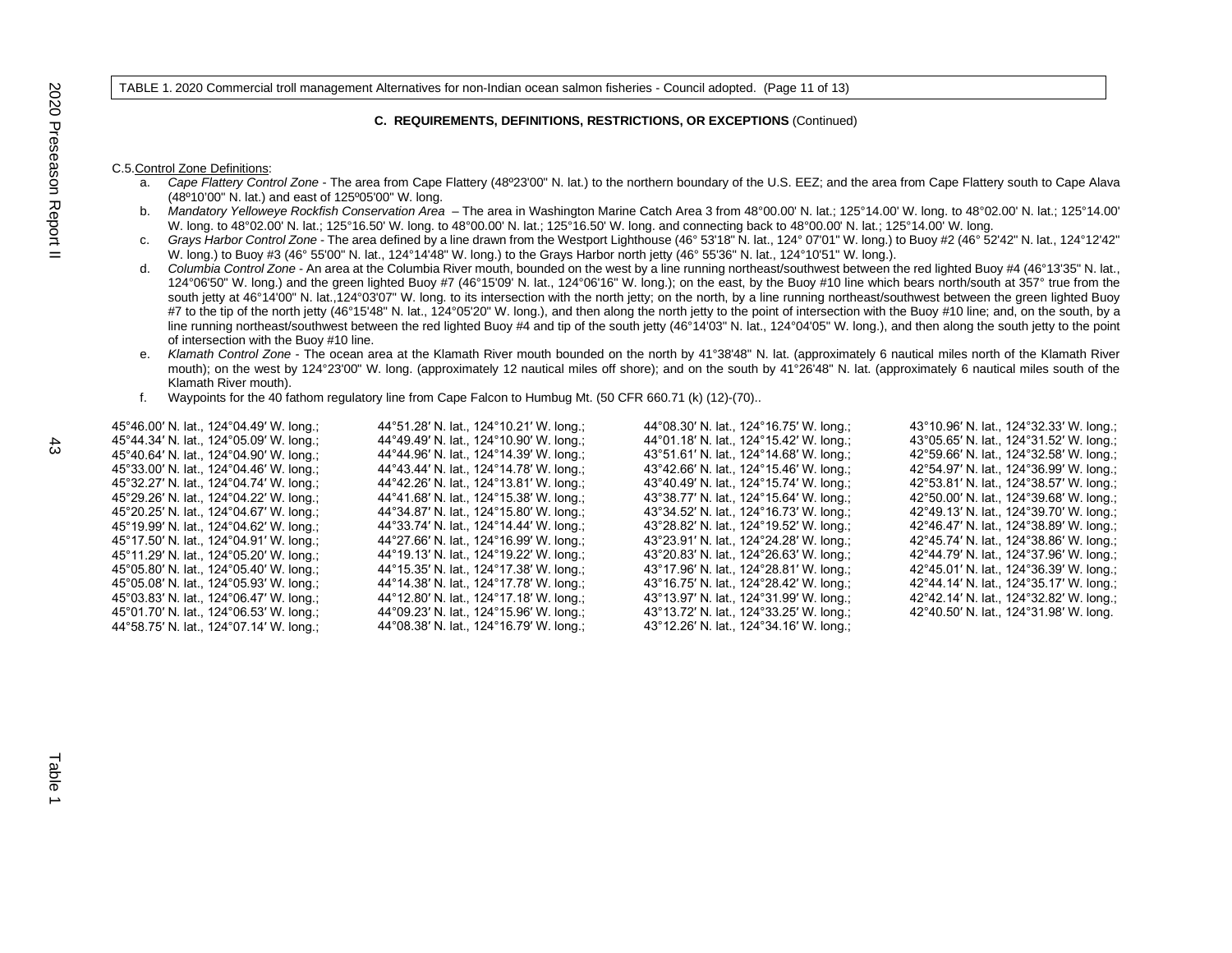TABLE 1. 2020 Commercial troll management Alternatives for non-Indian ocean salmon fisheries - Council adopted. (Page 12 of 13)

### **C. REQUIREMENTS, DEFINITIONS, RESTRICTIONS, OR EXCEPTIONS (continued)**

C.6. Notification When Unsafe Conditions Prevent Compliance with Regulations: If prevented by unsafe weather conditions or mechanical problems from meeting special management area landing restrictions, vessels must notify the U.S. Coast Guard and receive acknowledgment of such notification prior to leaving the area. This notification shall include the name of the vessel, port where delivery will be made, approximate number of salmon (by species) on board, the estimated time of arrival, and the specific reason the vessel is not able to meet special management area landing restrictions.

In addition to contacting the U.S. Coast Guard, vessels fishing south of the Oregon/California border must notify CDFW within one hour of leaving the management area by calling 800-889-8346 and providing the same information as reported to the U.S. Coast Guard. All salmon must be offloaded within 24 hours of reaching port.

C.7. Incidental Halibut Harvest: During authorized periods, the operator of a vessel that has been issued an incidental halibut harvest license may retain Pacific halibut caught incidentally in Area 2A while trolling for salmon. Halibut retained must be no less than 32 inches in total length, measured from the tip of the lower jaw with the mouth closed to the extreme end of the middle of the tail, and must be landed with the head on. When halibut are caught and landed incidental to commercial salmon fishing by an IPHC license holder, any person who is required to report the salmon landing by applicable state law must include on the state landing receipt for that landing both the number of halibut landed, and the total dressed, head-on weight of halibut landed, in pounds, as well as the number and species of salmon landed.

License applications for incidental harvest must be obtained from the International Pacific Halibut Commission (phone: 206-634-1838). Applicants must apply prior to mid-March 2020 for 2020 permits (*exact date to be set by the IPHC in early 2020*). Incidental harvest is authorized only during April, May, and June of the 2020 troll seasons, and after June 30 in 2020 if quota remains and if announced on the NMFS hotline (phone: 800-662-9825 or 206-526-6667). WDFW, ODFW, and CDFW will monitor landings. If the landings are projected to exceed the IPHC's 44,899 pound preseason allocation or the total Area 2A non-Indian commercial halibut allocation, NMFS will take inseason action to prohibit retention of halibut in the non-Indian salmon troll fishery.

All alternatives are for the time period of May 1, 2020 through the end of the 2020 salmon troll fishery, and April 1-30, 2021 with the exception that the alternatives would be in place until modified through inseason action or superseded by the 2021 management measures.

Alternative I – (status quo) license holders may land no more than one Pacific halibut per each two Chinook, except one Pacific halibut may be landed without meeting the ratio requirement, and no more than 35 halibut landed per trip.

Alternative II – license holders may land no more than one Pacific halibut per each two Chinook, except one Pacific halibut may be landed without meeting the ratio requirement, and no more than 30 halibut landed per trip.

Alternative III - license holders may land no more than one Pacific halibut per each two Chinook, except one Pacific halibut may be landed without meeting the ratio requirement, and no more than 25 halibut landed per trip.

Incidental Pacific halibut catch regulations in the commercial salmon troll fishery adopted for 2020, prior to any 2020 inseason action, will be in effect when incidental Pacific halibut retention opens on April 1, 2021 unless otherwise modified by inseason action at the March 2021 Council meeting.

a. "C-shaped" yelloweye rockfish conservation area is an area to be voluntarily avoided for salmon trolling. NMFS and the Council request salmon trollers voluntarily avoid this area in order to protect yelloweye rockfish. The area is defined in the Pacific Council Halibut Catch Sharing Plan in the North Coast subarea (Washington marine area 3), with the following coordinates in the order listed:

48°18' N. lat.; 125°18' W. long.; 48°18' N. lat.; 124°59' W. long.; 48°11' N. lat.; 124°59' W. long.; 48°11' N. lat.; 125°11' W. long.; 48°04' N. lat.; 125°11' W. long.; 48°04' N. lat.; 124°59' W. long.; 48°00' N. lat.; 124°59' W. long.; 48°00' N. lat.; 125°18' W. long.; and connecting back to 48°18' N. lat.; 125°18' W. long.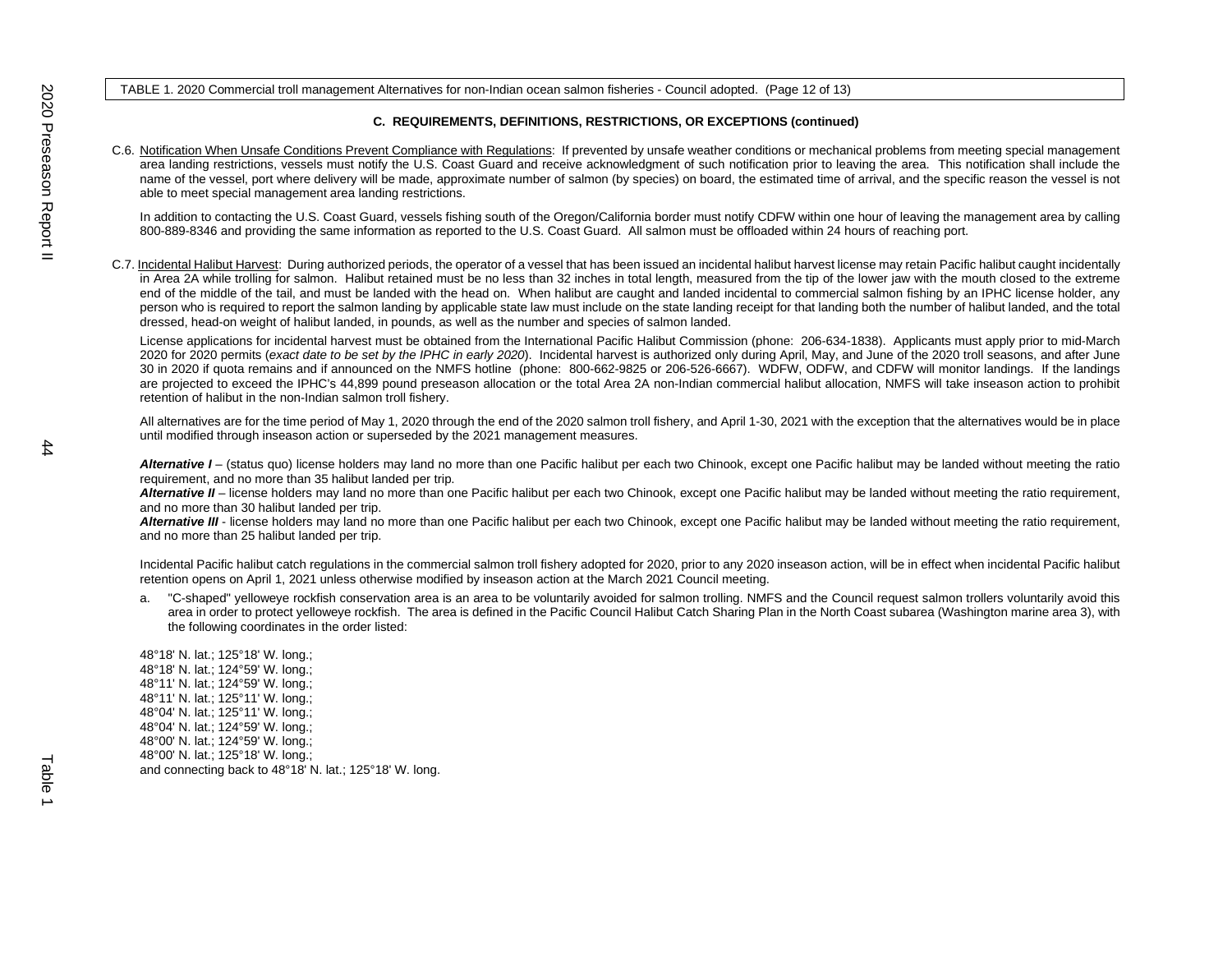TABLE 1.2020 Commercial troll management Alternatives for non-Indian ocean salmon fisheries - Council adopted. (Page 13 of 13)

## **C. REQUIREMENTS, DEFINITIONS, RESTRICTIONS, OR EXCEPTIONS (continued)**

C.8. Inseason Management: In addition to standard inseason actions or modifications already noted under the season description, the following inseason guidance is provided to NMFS:

- a. Chinook remaining from the May through June non-Indian commercial troll harvest guideline north of Cape Falcon may be transferred to the July through September harvest guideline if the transfer would not result in exceeding preseason impact expectations on any stocks.
- b. Chinook remaining from May, June, and /or July non-Indian commercial troll quotas in the Oregon or California KMZ may be transferred to the Chinook quota for the next open period if the transfer would not result in exceeding preseason impact expectations on any stocks.
- c. NMFS may transfer salmon between the recreational and commercial fisheries north of Cape Falcon if there is agreement among the areas' representatives on the Salmon Advisory Subpanel (SAS), and if the transfer would not result in exceeding preseason impact expectations on any stocks.
- d. At the March 2021 meeting, the Council will consider inseason recommendations for special regulations for any experimental fisheries (proposals must meet Council protocol and be received in November 2020).
- e. If retention of unmarked coho (adipose fin intact) is permitted by inseason action, the allowable coho quota will be adjusted to ensure preseason projected impacts on all stocks is not exceeded.
- f. Landing limits may be modified inseason to sustain season length and keep harvest within overall quotas.
- C.9. State Waters Fisheries: Consistent with Council management objectives:
	- a. The State of Oregon may establish additional late-season fisheries in state waters.
	- b. The State of California may establish limited fisheries in selected state waters.
	- c. Check state regulations for details.
- C.10. For the purposes of California Fish and Game Code, Section 8232.5, the definition of the Klamath Management Zone (KMZ) for the ocean salmon season shall be that area from Humbug Mountain, Oregon, to Horse Mountain, California.
- C.11.Latitudes for geographical reference of major landmarks along the west coast. Source: 2018 West Coast federal salmon regulations. <https://www.govinfo.gov/content/pkg/FR-2018-05-01/pdf/2018-09164.pdf>

| Cape Flattery, WA              | 48°23'00" N lat.            | Humboldt South Jetty, CA. | 40°45'53" N lat.           |
|--------------------------------|-----------------------------|---------------------------|----------------------------|
| Cape Alava, WA                 | 48°10'00" N lat.            | Horse Mountain, CA        | $40^{\circ}05'00''$ N lat. |
| Queets River, WA               | 47°31'42" N lat.            | Point Arena, CA           | 38°57'30" N lat.           |
| Leadbetter Point, WA           | 46°38'10" N lat.            | Point Reyes, CA           | 37°59'44" N lat.           |
| Cape Falcon, OR                | 45°46'00" N lat.            | Point San Pedro, CA       | 37°35'40" N lat.           |
| Florence South Jetty, OR       | 44°00'54" N lat.            | Pigeon Point, CA          | 37°11'00" N lat.           |
| South end Hecata Bank line, OR | 44 $^{\circ}$ 00'54" N lat. | Point Sur, CA             | 36°18'00" N lat.           |
| Humbug Mountain, OR            | 43°58'00" N lat.            | Point Conception, CA      | 34°27'00" N lat.           |
| Oregon-California border       | 42°00'00" N lat.            |                           |                            |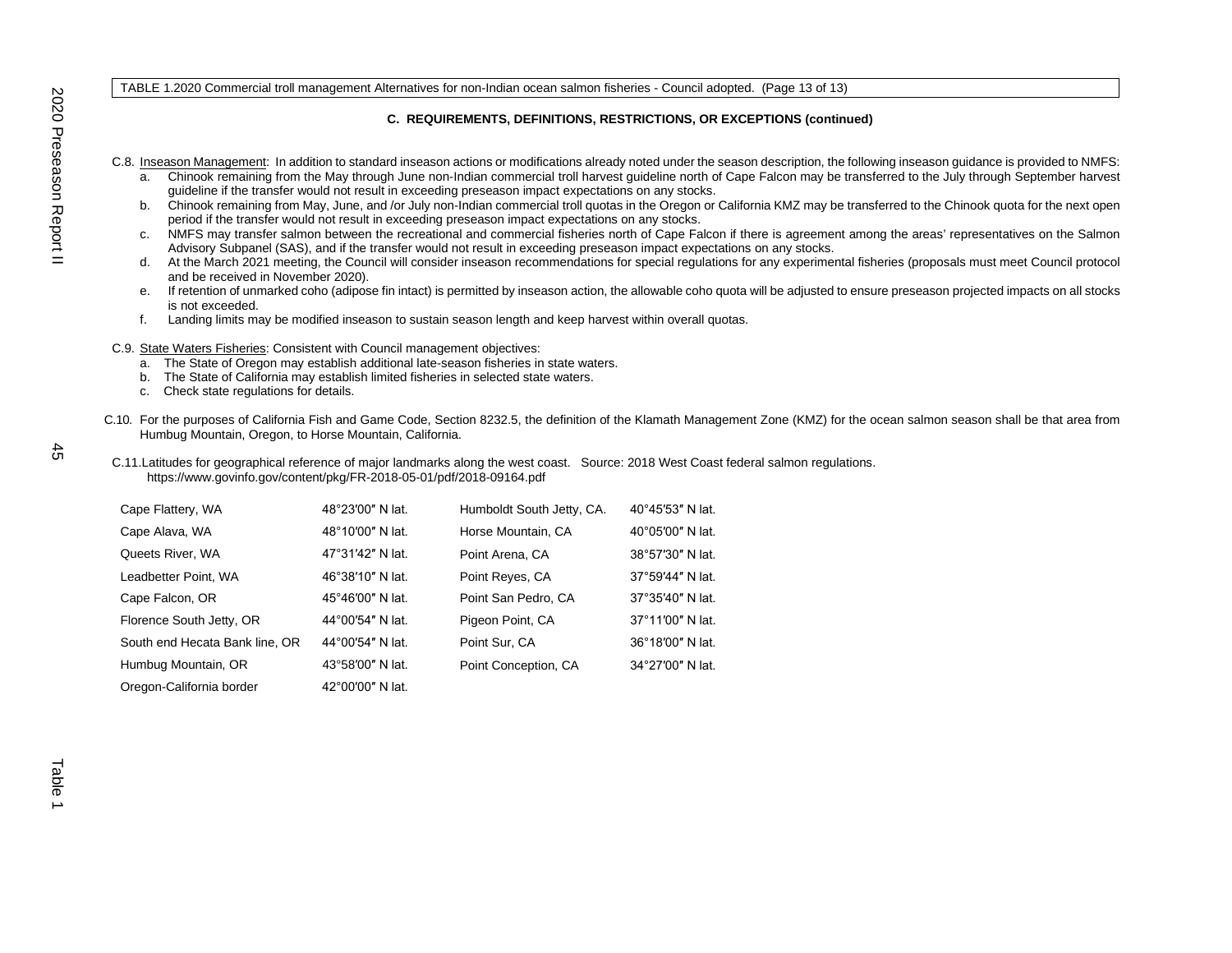| TABLE 2. 2020 Recreational management Alternatives for non-Indian ocean salmon fisheries - Council adopted. (Page 1 of 9) |  |  |
|---------------------------------------------------------------------------------------------------------------------------|--|--|
|---------------------------------------------------------------------------------------------------------------------------|--|--|

| A. SEASON ALTERNATIVE DESCRIPTIONS                                                                                                                                                                                                                                                                                                                                                                                                                                                                                                                                                                                                                                                                                                                                                                                                                                             |                                                                                                                                                                                                                                                                                                                                                                                                                                                                                                                                                                                                                                                                                                                                                                                                                            |                                                                                                                                    |
|--------------------------------------------------------------------------------------------------------------------------------------------------------------------------------------------------------------------------------------------------------------------------------------------------------------------------------------------------------------------------------------------------------------------------------------------------------------------------------------------------------------------------------------------------------------------------------------------------------------------------------------------------------------------------------------------------------------------------------------------------------------------------------------------------------------------------------------------------------------------------------|----------------------------------------------------------------------------------------------------------------------------------------------------------------------------------------------------------------------------------------------------------------------------------------------------------------------------------------------------------------------------------------------------------------------------------------------------------------------------------------------------------------------------------------------------------------------------------------------------------------------------------------------------------------------------------------------------------------------------------------------------------------------------------------------------------------------------|------------------------------------------------------------------------------------------------------------------------------------|
| <b>ALTERNATIVE I</b>                                                                                                                                                                                                                                                                                                                                                                                                                                                                                                                                                                                                                                                                                                                                                                                                                                                           | <b>ALTERNATIVE II</b>                                                                                                                                                                                                                                                                                                                                                                                                                                                                                                                                                                                                                                                                                                                                                                                                      | <b>ALTERNATIVE III</b>                                                                                                             |
| <b>North of Cape Falcon</b>                                                                                                                                                                                                                                                                                                                                                                                                                                                                                                                                                                                                                                                                                                                                                                                                                                                    | <b>North of Cape Falcon</b>                                                                                                                                                                                                                                                                                                                                                                                                                                                                                                                                                                                                                                                                                                                                                                                                | <b>North of Cape Falcon</b>                                                                                                        |
| <b>Supplemental Management Information</b>                                                                                                                                                                                                                                                                                                                                                                                                                                                                                                                                                                                                                                                                                                                                                                                                                                     | <b>Supplemental Management Information</b>                                                                                                                                                                                                                                                                                                                                                                                                                                                                                                                                                                                                                                                                                                                                                                                 | <b>Supplemental Management Information</b>                                                                                         |
| 1. Overall non-Indian TAC: 60,000 Chinook and 35,000<br>coho marked with a healed adipose fin clip (marked).<br>coho; all retained coho must be marked.<br>two salmon will be considered. Including one fish, two<br>fish only, one of which may be a Chinook, and two fish<br>only one of which may be a coho.<br>4. A trade with commercial troll may be considered in April.<br>5. No Area 4B add-on fishery.<br>6. Buoy 10 fishery opens August 1 with an expected landed<br>catch of 13,000 marked coho in August and September.<br>7. Overall Chinook and/or coho TACs may need to be<br>reduced or fisheries adjusted to meet NMFS ESA 7. Same as Alternative I<br>guidance, FMP requirements, upon conclusion of<br>negotiations in the North of Falcon forum, or upon receipt<br>of preseason catch and abundance expectations for<br>Canadian and Alaskan fisheries. | 1. Overall non-Indian TAC: 45,000 Chinook and 25,000<br>coho marked with a healed adipose fin clip (marked).<br>2. Recreational TAC: 30,000 Chinook and 29,400 marked   2. Recreational TAC: 22,125 Chinook and 22,500 marked<br>coho; all retained coho must be marked.<br>3. Various daily limits and species combinations of one and   3. Various daily limits and species combinations of one and<br>two salmon will be considered. Including one fish, two<br>fish only, one of which may be a Chinook, and two fish<br>only one of which may be a coho.<br>4. Trade: Commercial troll traded 1,500 marked coho to the<br>recreational fishery for 375 Chinook.<br>5. No Area 4B add-on fishery.<br>6. Buoy 10 fishery opens August 1 with an expected landed<br>catch of 15,000 marked coho in August and September. | <b>Closed</b><br>6. Buoy 10 fishery opens August 1 with an expected landed<br>catch of 17,000 marked coho in August and September. |
| U.S./Canada Border to Cape Alava (Neah Bay)<br>• June 14 through the earlier of September 30, or 3,060<br>marked coho subarea quota, with a subarea guideline<br>of 6,400 Chinook (C.5).<br>Open seven days a week. See minimum size limits (B).<br>During June 14-28: All salmon, except coho; one salmon<br>per day (C.1).<br>Beginning June 29: All salmon, except no chum beginning<br>August 1; two salmon per day, no more than one of which<br>may be a Chinook. All coho must be marked with a healed<br>adipose fin clip (C.1).<br>Beginning August 1, Chinook non-retention east of the<br>Bonilla-Tatoosh line (C.4.a) during Council managed<br>ocean fishery. See gear restrictions and definitions (C.2,<br>$C.3$ ).<br>Inseason management may be used to sustain season                                                                                        | U.S./Canada Border to Cape Alava (Neah Bay)<br>• June 27 through the earlier of September 13, or 2,340<br>marked coho subarea quota, with a subarea guideline<br>of 4,700 Chinook (C.5).<br>Open seven days per week. All salmon, except no chum<br>beginning August 1; two salmon per day. All coho must be<br>marked with a healed adipose fin clip (C.1). See minimum<br>size limits (B).<br>Same as Alternative 1<br>Same as Alternative 1                                                                                                                                                                                                                                                                                                                                                                             | U.S./Canada Border to Cape Alava (Neah Bay)<br>• Closed                                                                            |
| length and keep harvest within the overall Chinook and<br>coho recreational TACs for north of Cape Falcon (C.5).                                                                                                                                                                                                                                                                                                                                                                                                                                                                                                                                                                                                                                                                                                                                                               |                                                                                                                                                                                                                                                                                                                                                                                                                                                                                                                                                                                                                                                                                                                                                                                                                            |                                                                                                                                    |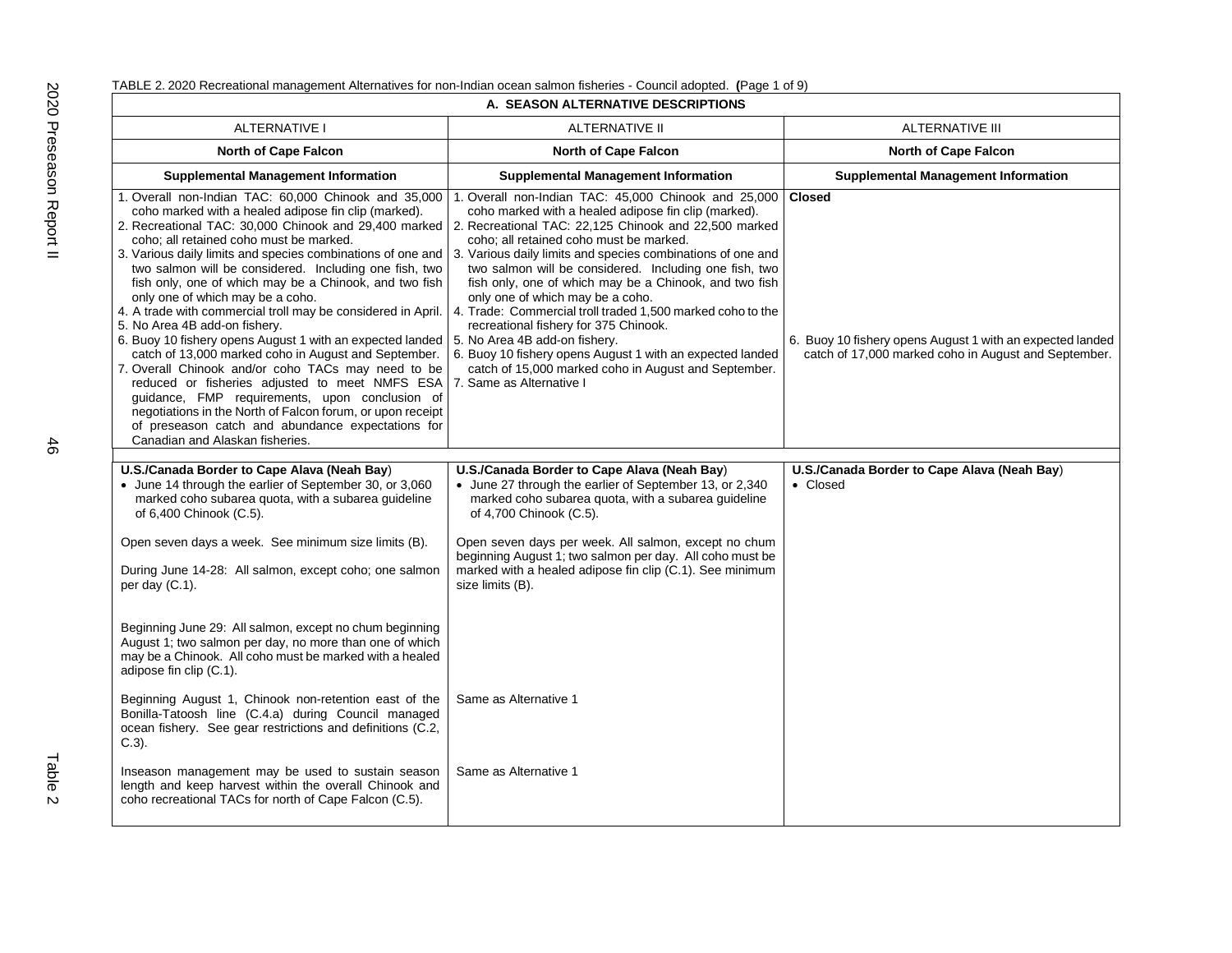|                                                                                                                                                                                                                                                                                                                   | TABLE 2. 2020 Recreational management Alternatives for non-Indian ocean salmon fisheries - Council adopted. (Page 2 of 9)                                                                                                     |                                                                  |
|-------------------------------------------------------------------------------------------------------------------------------------------------------------------------------------------------------------------------------------------------------------------------------------------------------------------|-------------------------------------------------------------------------------------------------------------------------------------------------------------------------------------------------------------------------------|------------------------------------------------------------------|
| A. SEASON ALTERNATIVE DESCRIPTIONS                                                                                                                                                                                                                                                                                |                                                                                                                                                                                                                               |                                                                  |
| <b>ALTERNATIVE I</b>                                                                                                                                                                                                                                                                                              | ALTERNATIVE II                                                                                                                                                                                                                | <b>ALTERNATIVE III</b>                                           |
| Cape Alava to Queets River (La Push Subarea)<br>• June 14 through the earlier of September 30, or 760<br>marked coho subarea quota, with a subarea quideline<br>of 1,400 Chinook (C.5).                                                                                                                           | Cape Alava to Queets River (La Push Subarea)<br>• June 27 through the earlier of September 13, or 580<br>marked coho subarea quota, with a subarea guideline<br>of 1,100 Chinook (C.5).                                       | Cape Alava to Queets River (La Push Subarea)<br>• Closed.        |
| Open seven days a week. See salmon minimum size limits<br>$(B)$ .<br>During June 14-28: All salmon, except coho; one salmon<br>per day $(C.1)$ .                                                                                                                                                                  | Open seven days per week. All salmon, except no chum<br>beginning August 1; two salmon per day. All coho must be<br>marked with a healed adipose fin clip (C.1) See salmon<br>minimum size limits (B).                        |                                                                  |
| Beginning June 29: All salmon, except no chum beginning<br>August 1; two salmon per day, no more than one of which<br>may be a Chinook. All coho must be marked with a healed<br>adipose fin clip (C.1).                                                                                                          |                                                                                                                                                                                                                               |                                                                  |
| Inseason management may be used to sustain season<br>length and keep harvest within the overall Chinook and<br>coho recreational TACs for north of Cape Falcon (C.5).                                                                                                                                             | Same as Alternative 1                                                                                                                                                                                                         |                                                                  |
| Queets River to Leadbetter Point (Westport Subarea)<br>• June 14 through the earlier of September 30, or 10,880<br>marked coho subarea quota, with a subarea guideline of<br>14,200 Chinook (C.5).                                                                                                                | Queets River to Leadbetter Point (Westport Subarea)<br>• June 28 through the earlier of September 13, or 8,330<br>marked coho subarea quota, with a subarea guideline of<br>10,500 Chinook (C.5).                             | Queets River to Leadbetter Point (Westport Subarea)<br>• Closed. |
| During June 14-28: Open seven days per week. All salmon<br>except coho; one salmon per day (C.1). Chinook minimum<br>size limit of 22 inches total length (B).                                                                                                                                                    | Open five days per week (Sun.-Thurs.). All salmon; two<br>salmon per day, no more than one of which may be a<br>Chinook. All coho must be marked with a healed adipose<br>fin clip (C.1). See salmon minimum size limits (B). |                                                                  |
| Beginning June 29: Open five days per week (Sun.-Thurs.).<br>All salmon; two salmon per day, no more than one of which<br>may be a Chinook. All coho must be marked with a healed<br>adipose fin clip (C.1). Coho minimum size limit of 16 inches<br>total length (B).                                            |                                                                                                                                                                                                                               |                                                                  |
| Chinook minimum size limit of 22 inches total length (B).                                                                                                                                                                                                                                                         |                                                                                                                                                                                                                               |                                                                  |
| See gear restrictions and definitions (C.2, C.3). Grays Same as Alternative 1<br>Harbor Control Zone closed beginning August 10 (C.4.b).<br>Inseason management may be used to sustain season<br>length and keep harvest within the overall Chinook and<br>coho recreational TACs for north of Cape Falcon (C.5). |                                                                                                                                                                                                                               |                                                                  |
|                                                                                                                                                                                                                                                                                                                   |                                                                                                                                                                                                                               |                                                                  |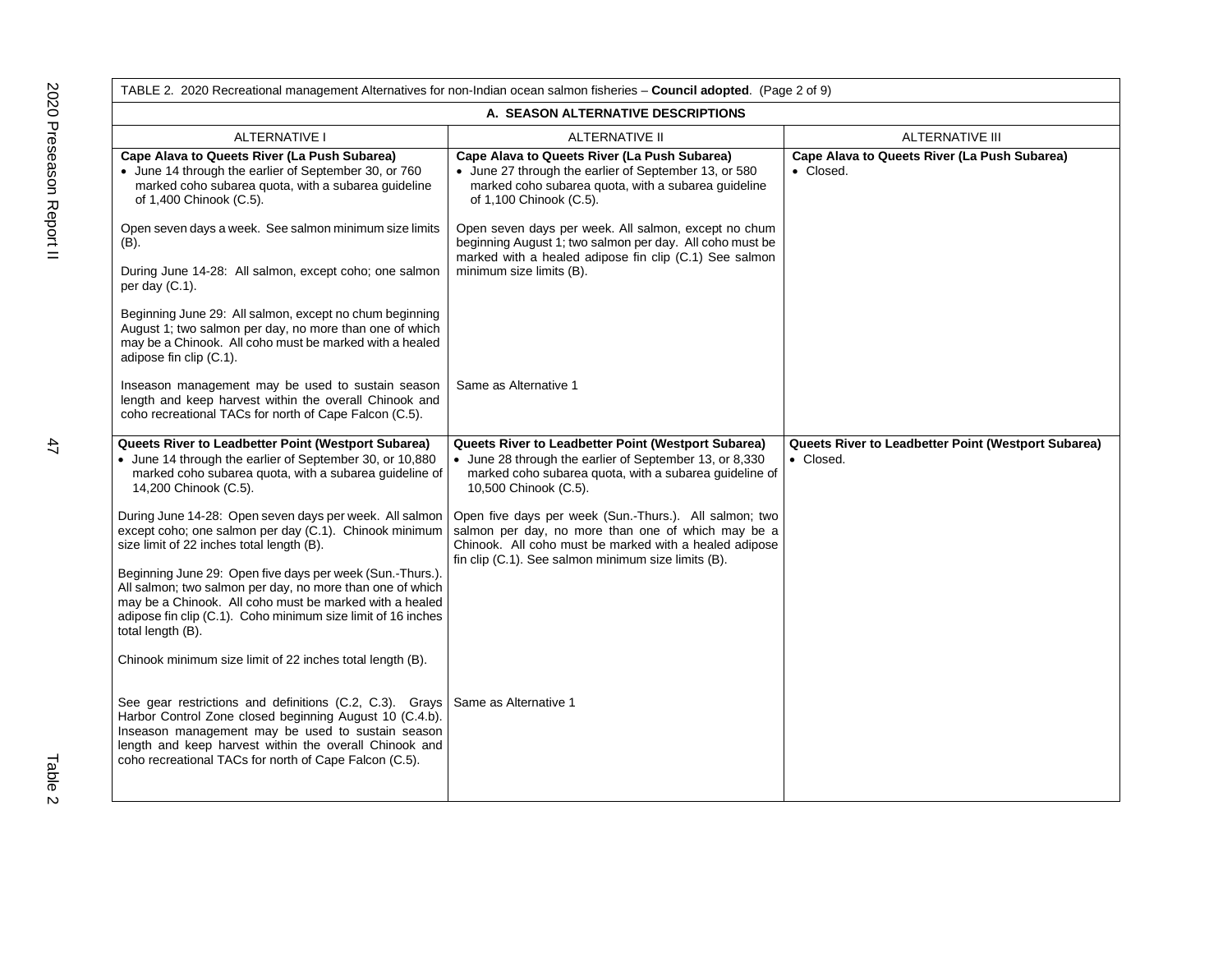|                                                                                                                                                                                                                                                                                                                                                                                                                             | TABLE 2. 2020 Recreational management Alternatives for non-Indian ocean salmon fisheries – <b>Council adopted</b> . (Page 3 of 9)                                                                                             |                                                                                 |
|-----------------------------------------------------------------------------------------------------------------------------------------------------------------------------------------------------------------------------------------------------------------------------------------------------------------------------------------------------------------------------------------------------------------------------|-------------------------------------------------------------------------------------------------------------------------------------------------------------------------------------------------------------------------------|---------------------------------------------------------------------------------|
| A. SEASON ALTERNATIVE DESCRIPTIONS                                                                                                                                                                                                                                                                                                                                                                                          |                                                                                                                                                                                                                               |                                                                                 |
| ALTERNATIVE I                                                                                                                                                                                                                                                                                                                                                                                                               | ALTERNATIVE II                                                                                                                                                                                                                | ALTERNATIVE III                                                                 |
| <b>Leadbetter Point to Cape Falcon</b><br>(Columbia River Subarea)<br>• June 14 through the earlier of September 30, or 14,700<br>marked coho subarea quota, with a subarea guideline<br>of 8,000 Chinook (C.5).                                                                                                                                                                                                            | <b>Leadbetter Point to Cape Falcon</b><br>(Columbia River Subarea)<br>• June 28 through the earlier of September 13, or 11,250<br>marked coho subarea quota, with a subarea guideline of<br>5,800 Chinook (C.5).              | <b>Leadbetter Point to Cape Falcon</b><br>(Columbia River Subarea)<br>• Closed. |
| During June 14-28: Open seven days per week. All<br>salmon except coho; one salmon per day (C.1). Chinook<br>minimum size limit of 22 inches total length (B).<br>Beginning June 29, open seven days per week. All<br>salmon; two salmon per day, no more than one of which<br>may be a Chinook. All coho must be marked with a healed<br>adipose fin clip (C.1). Coho minimum size limit of 16<br>inches total length (B). | Open five days per week (Sun.-Thurs.). All salmon; two<br>salmon per day, no more than one of which may be a<br>Chinook. All coho must be marked with a healed adipose<br>fin clip (C.1). See salmon minimum size limits (B). |                                                                                 |
| Chinook minimum size limit of 22 inches total length (B).<br>Columbia Control Zone closed (C.4.c).<br>Inseason<br>management may be used to sustain season length and<br>keep harvest within the overall Chinook and coho<br>recreational TACs for north of Cape Falcon (C.5).                                                                                                                                              | Same as Alternative 1                                                                                                                                                                                                         |                                                                                 |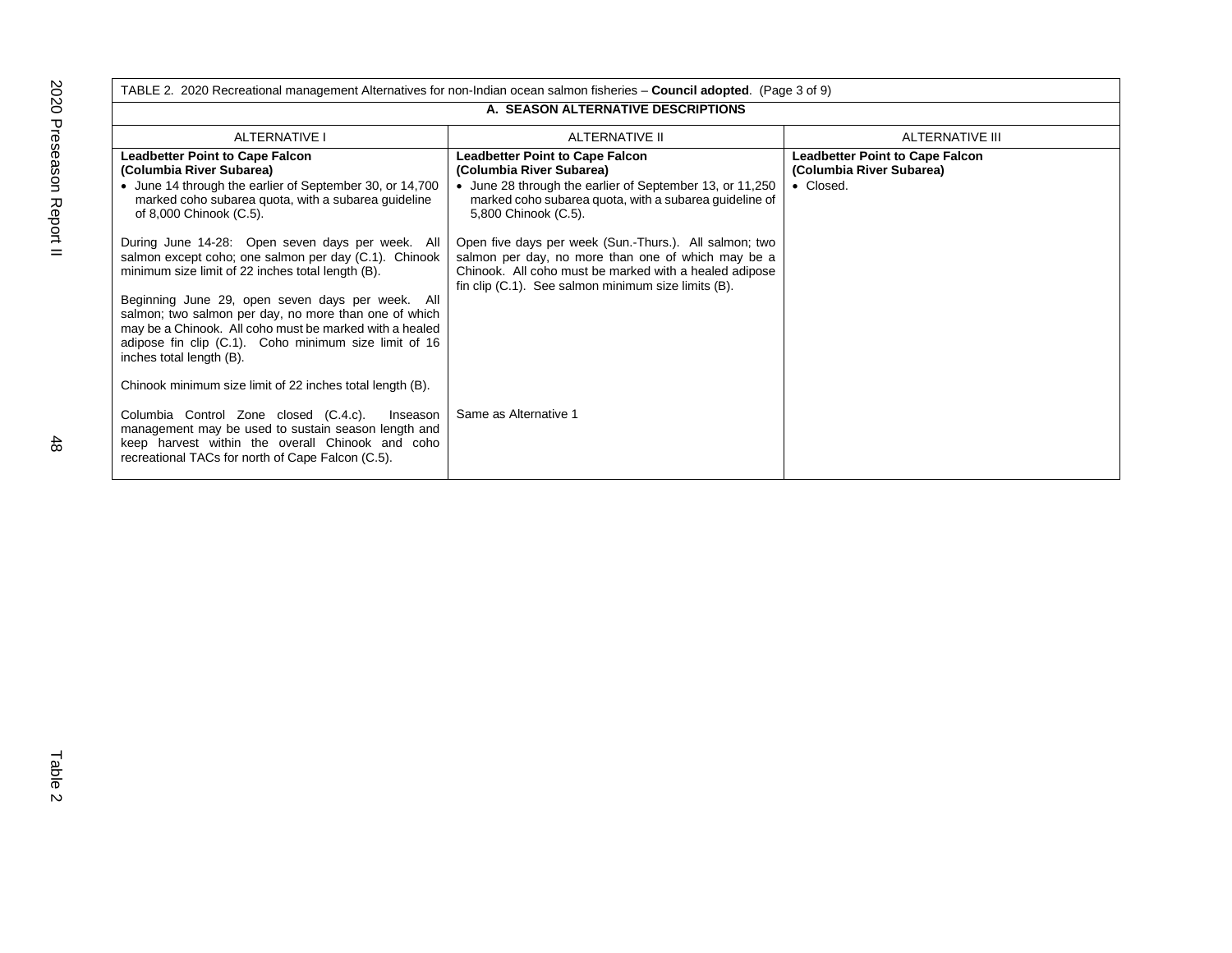| A. SEASON ALTERNATIVE DESCRIPTIONS                                                                                                                                                                                                                                                                                                                                                                                                                                                                                                                                                                                                                                                                                                                   |                                                                                                                                                                                                                                                                                                                                                                                                                                                                                                                                                                                                                                                                                                             |                                                                                                                                                                                                                                                                                                                                                                                                                                                                                                                                                                                                                                                                                                       |
|------------------------------------------------------------------------------------------------------------------------------------------------------------------------------------------------------------------------------------------------------------------------------------------------------------------------------------------------------------------------------------------------------------------------------------------------------------------------------------------------------------------------------------------------------------------------------------------------------------------------------------------------------------------------------------------------------------------------------------------------------|-------------------------------------------------------------------------------------------------------------------------------------------------------------------------------------------------------------------------------------------------------------------------------------------------------------------------------------------------------------------------------------------------------------------------------------------------------------------------------------------------------------------------------------------------------------------------------------------------------------------------------------------------------------------------------------------------------------|-------------------------------------------------------------------------------------------------------------------------------------------------------------------------------------------------------------------------------------------------------------------------------------------------------------------------------------------------------------------------------------------------------------------------------------------------------------------------------------------------------------------------------------------------------------------------------------------------------------------------------------------------------------------------------------------------------|
| South of Cape Falcon                                                                                                                                                                                                                                                                                                                                                                                                                                                                                                                                                                                                                                                                                                                                 | South of Cape Falcon                                                                                                                                                                                                                                                                                                                                                                                                                                                                                                                                                                                                                                                                                        | South of Cape Falcon                                                                                                                                                                                                                                                                                                                                                                                                                                                                                                                                                                                                                                                                                  |
| <b>ALTERNATIVE I</b>                                                                                                                                                                                                                                                                                                                                                                                                                                                                                                                                                                                                                                                                                                                                 | <b>ALTERNATIVE II</b>                                                                                                                                                                                                                                                                                                                                                                                                                                                                                                                                                                                                                                                                                       | <b>ALTERNATIVE III</b>                                                                                                                                                                                                                                                                                                                                                                                                                                                                                                                                                                                                                                                                                |
| <b>Supplemental Management Information</b>                                                                                                                                                                                                                                                                                                                                                                                                                                                                                                                                                                                                                                                                                                           | <b>Supplemental Management Information</b>                                                                                                                                                                                                                                                                                                                                                                                                                                                                                                                                                                                                                                                                  | <b>Supplemental Management Information</b>                                                                                                                                                                                                                                                                                                                                                                                                                                                                                                                                                                                                                                                            |
| 1. Sacramento River fall Chinook spawning escapement of<br>228,346 hatchery and natural area adults.<br>2. Sacramento Index exploitation rate of 51.7%.<br>3. Klamath River recreational fishery allocation: 1,291 adult<br>Klamath River fall Chinook.<br>4. Klamath tribal allocation: 8,606 adult Klamath River fall<br>Chinook.<br>5. Overall recreational coho TAC: 22,000 coho marked with<br>a healed adipose fin clip (marked), and 3,000 coho in the<br>non-mark-selective coho fishery.<br>6. Fisheries may need to be adjusted to meet NMFS ESA<br>consultation standards, FMP requirements, other<br>management objectives, or upon receipt of new<br>allocation recommendations from the California Fish and<br>Game Commission (CFGC). | 1. Sacramento River fall Chinook spawning escapement of<br>222,636 hatchery and natural area adults.<br>2. Sacramento Index exploitation rate of 52.9%.<br>3. Klamath River recreational fishery allocation: 1,285 adult<br>Klamath River fall Chinook.<br>4. Klamath tribal allocation: 8,568 adult Klamath River fall<br>Chinook.<br>5. Overall recreational coho TAC: 18,000 coho marked<br>with a healed adipose fin clip (marked), and 4,000 coho<br>in the non-mark-selective coho fishery.<br>6. Fisheries may need to be adjusted to meet NMFS ESA<br>consultation standards, FMP requirements, other<br>management objectives, or upon receipt of new<br>allocation recommendations from the CFGC. | 1. Sacramento River fall Chinook spawning escapement of<br>234,075 hatchery and natural area adults.<br>2. Sacramento Index exploitation rate of 50.5%.<br>3. Klamath River recreational fishery allocation: 801 adult<br>Klamath River fall Chinook.<br>4. Klamath tribal allocation: 5,342 adult Klamath River fall<br>Chinook.<br>5. Overall recreational coho TAC: 30,000 coho marked with<br>a healed adipose fin clip (marked), and 0 coho in the<br>non-mark-selective coho fishery.<br>6. Fisheries may need to be adjusted to meet NMFS ESA<br>consultation standards, FMP requirements, other<br>management objectives, or upon receipt of new<br>allocation recommendations from the CFGC. |
| Cape Falcon to Humbug Mt.<br>• March 15-October 31 (C.6), except as provided below<br>during the all-salmon mark-selective fishery and the<br>non-mark-selective coho fishery (C.5).                                                                                                                                                                                                                                                                                                                                                                                                                                                                                                                                                                 | Cape Falcon to Humbug Mt.<br>• March 15-October 31 (C.6), except as provided below<br>during the all-salmon mark-selective fishery and the<br>non-mark-selective coho fishery (C.5).                                                                                                                                                                                                                                                                                                                                                                                                                                                                                                                        | Cape Falcon to Humbug Mt.<br>• March 15-October 31 (C.6), except as provided below<br>during the all-salmon mark-selective fishery (C.5).                                                                                                                                                                                                                                                                                                                                                                                                                                                                                                                                                             |
| Open seven days per week. All salmon except coho, two<br>fish per day (C.1). Chinook minimum size limit of 24 inches<br>total length (B). See gear restrictions and definitions (C.2,<br>$C.3$ ).                                                                                                                                                                                                                                                                                                                                                                                                                                                                                                                                                    | Same as Alternative 1                                                                                                                                                                                                                                                                                                                                                                                                                                                                                                                                                                                                                                                                                       | Same as Alternative 1                                                                                                                                                                                                                                                                                                                                                                                                                                                                                                                                                                                                                                                                                 |
| In 2021, the season will open March 15 for all salmon<br>except coho, two salmon per day (C.1). Chinook minimum<br>size limit of 24 inches total length (B), and the same gear<br>restrictions as in 2020 (C.2, C.3). This opening could be<br>modified following Council review at its March 2021<br>meeting (C.5).                                                                                                                                                                                                                                                                                                                                                                                                                                 | In 2021, same as Alternative 1                                                                                                                                                                                                                                                                                                                                                                                                                                                                                                                                                                                                                                                                              | In 2021, same as Alternative 1                                                                                                                                                                                                                                                                                                                                                                                                                                                                                                                                                                                                                                                                        |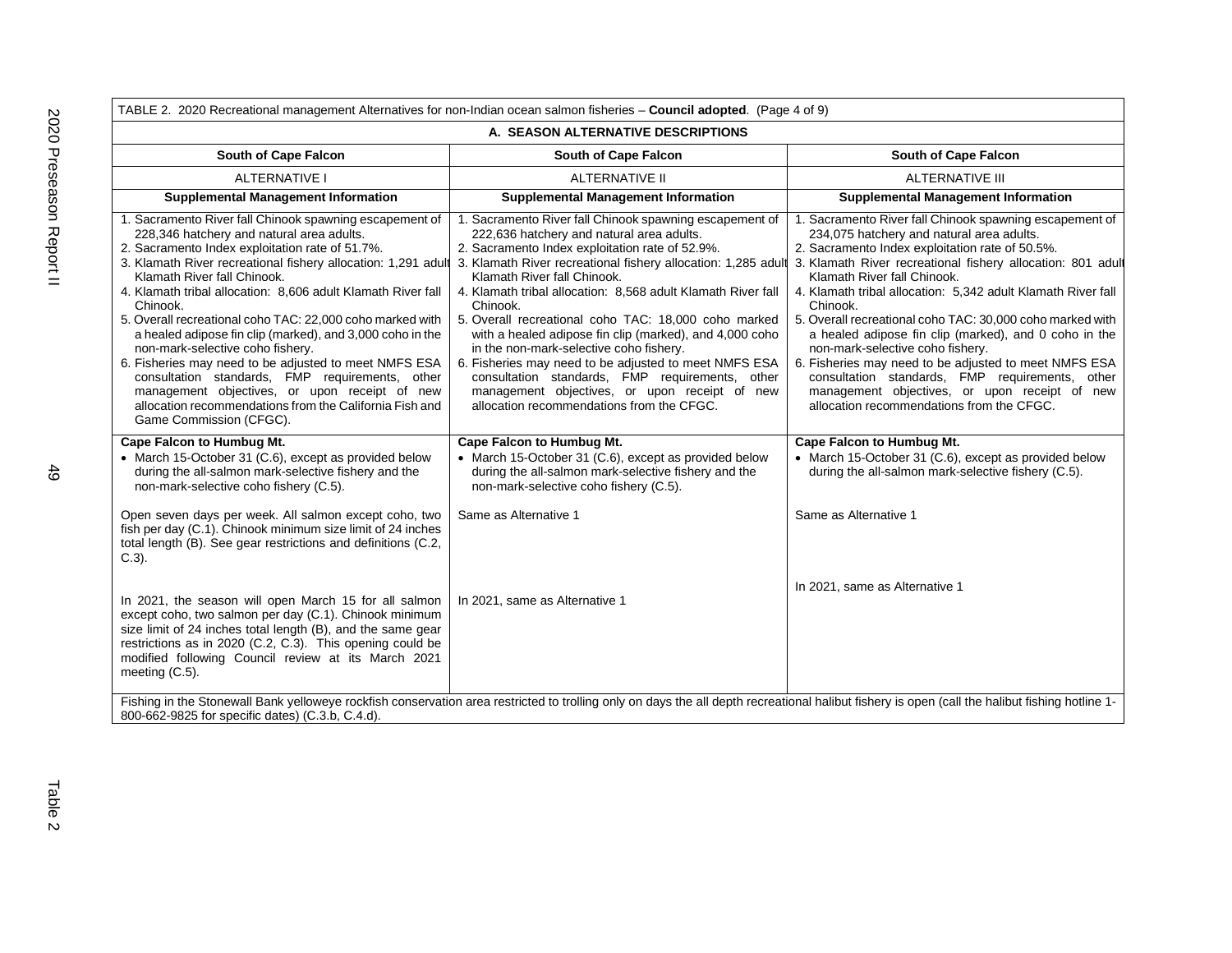|                                                                                                                                                                                                                           | TABLE 2. 2020 Recreational management Alternatives for non-Indian ocean salmon fisheries - Council adopted. (Page 5 of 9)                                                                                                               |                                                                                                                                                                  |  |
|---------------------------------------------------------------------------------------------------------------------------------------------------------------------------------------------------------------------------|-----------------------------------------------------------------------------------------------------------------------------------------------------------------------------------------------------------------------------------------|------------------------------------------------------------------------------------------------------------------------------------------------------------------|--|
| A. SEASON ALTERNATIVE DESCRIPTIONS                                                                                                                                                                                        |                                                                                                                                                                                                                                         |                                                                                                                                                                  |  |
| <b>ALTERNATIVE I</b>                                                                                                                                                                                                      | <b>ALTERNATIVE II</b>                                                                                                                                                                                                                   | ALTERNATIVE III                                                                                                                                                  |  |
| Cape Falcon to Humbug Mt.<br>All-salmon mark-selective coho fishery:<br>• June 27 through the earlier of August 2, or 22,000<br>marked coho quota (C.6).                                                                  | <b>Cape Falcon to Humbug Mt.</b><br>All-salmon mark-selective coho fishery:<br>• June 27 through the earlier of August 2, or 18,000<br>marked coho quota (C.6).                                                                         | <b>Cape Falcon to Humbug Mt.</b><br>All-salmon mark-selective coho fishery:<br>• June 27 through the earlier of August 16, or 30,000<br>marked coho quota (C.6). |  |
| Open seven days per week. All salmon, two salmon per<br>day. All retained coho must be marked with a healed<br>adipose fin clip (C.1). See minimum size limits (B). See<br>gear restrictions and definitions (C.2, C.3).  | Same as Alternative 1                                                                                                                                                                                                                   | Same as Alternative 1                                                                                                                                            |  |
| Any remainder of the mark-selective coho quota may be<br>transferred inseason on an impact neutral basis to the non-<br>selective coho quota from Cape Falcon to Humbug<br>Mountain (C.5).                                | Same as Alternative 1                                                                                                                                                                                                                   |                                                                                                                                                                  |  |
| Non-mark-selective coho fishery:<br>• September 4-5, and open each Friday and Saturday<br>through the earlier of September 30, or 3,000 non-mark-<br>selective coho quota (C.6). Open days may be modified<br>inseason.   | Non-mark-selective coho fishery:<br>• August 28-30, September 11-13, and open each Friday<br>through Sunday through the earlier of September 30, or<br>4,000 non-mark-selective coho quota (C.6). Open days<br>may be modified inseason | Non-mark-selective coho fishery:<br>• No season                                                                                                                  |  |
| All salmon, two salmon per day (C.1). See minimum size<br>limits (B). See gear restrictions and definitions (C.2, C.3).                                                                                                   | All salmon, two salmon per day, but no more than one coho<br>(C.1). See minimum size limits (B). See gear restrictions<br>and definitions (C.2, C.3).                                                                                   |                                                                                                                                                                  |  |
| 800-662-9825 for specific dates) (C.3.b, C.4.d).                                                                                                                                                                          | Fishing in the Stonewall Bank yelloweye rockfish conservation area restricted to trolling only on days the all depth recreational halibut fishery is open (call the halibut fishing hotline 1-                                          |                                                                                                                                                                  |  |
| Humbug Mt. to OR/CA Border (Oregon KMZ)<br>• May 16-July 31 (C.6).                                                                                                                                                        | Humbug Mt. to OR/CA Border (Oregon KMZ)<br>• May 16-July 9 (C.6).                                                                                                                                                                       | Humbug Mt. to OR/CA Border (Oregon KMZ)<br>• June 20-July 5 $(C.6)$ .                                                                                            |  |
| Open seven days per week. All salmon except coho, two Same as Alternative 1<br>salmon per day (C.1). Chinook minimum size limit of 24<br>inches total length (B). See gear restrictions and definitions<br>$(C.2, C.3)$ . |                                                                                                                                                                                                                                         | Same as Alternative 1                                                                                                                                            |  |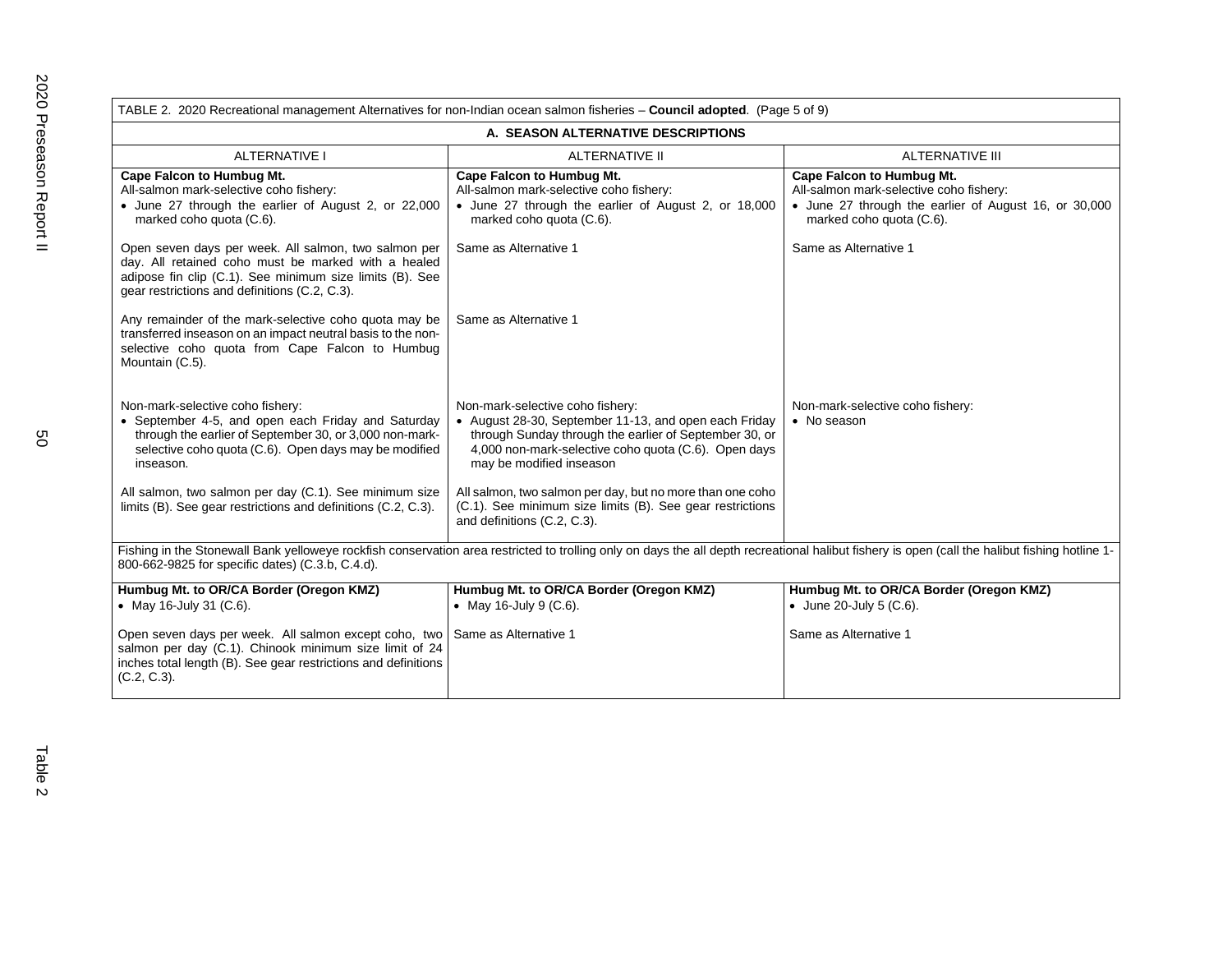| TABLE 2. 2020 Recreational management Alternatives for non-Indian ocean salmon fisheries - Council adopted. (Page 6 of 9)                                                                                                                                                                                                         |                                            |                                            |  |
|-----------------------------------------------------------------------------------------------------------------------------------------------------------------------------------------------------------------------------------------------------------------------------------------------------------------------------------|--------------------------------------------|--------------------------------------------|--|
| A. SEASON ALTERNATIVE DESCRIPTIONS                                                                                                                                                                                                                                                                                                |                                            |                                            |  |
| <b>ALTERNATIVE I</b>                                                                                                                                                                                                                                                                                                              | <b>ALTERNATIVE II</b>                      | <b>ALTERNATIVE III</b>                     |  |
| OR/CA Border to Horse Mt. (California KMZ)                                                                                                                                                                                                                                                                                        | OR/CA Border to Horse Mt. (California KMZ) | OR/CA Border to Horse Mt. (California KMZ) |  |
| $\bullet$ June 6-July 31 (C.6).                                                                                                                                                                                                                                                                                                   | • June 11-July 31 $(C.6)$ .                | $\bullet$ July 1-19 (C.6).                 |  |
| Open seven days per week. All salmon except coho, two Same as Alternative 1<br>salmon per day (C.1). Chinook minimum size limit of 20<br>inches total length (B). See gear restrictions and definitions<br>$(C.2, C.3)$ .                                                                                                         |                                            | Same as Alternative 1                      |  |
| Klamath Control Zone closed in August (C.4.e). See Same as Alternative 1<br>California State regulations for additional closures adjacent<br>to the Smith, Eel, and Klamath Rivers.                                                                                                                                               |                                            | Same as Alternative 1                      |  |
| In 2021, season opens May 1 for all salmon except coho,   In 2021, same as Alternative 1<br>two salmon per day (C.1). Chinook minimum size limit of 20<br>inches total length (B); and the same gear restrictions as in<br>2020 (C.2, C.3). This opening could be modified following<br>Council review at its March 2021 meeting. |                                            | In 2021, same as Alternative 1             |  |
| Horse Mt. to Point Arena (Fort Bragg)                                                                                                                                                                                                                                                                                             | Horse Mt. to Point Arena (Fort Bragg)      | Horse Mt. to Point Arena (Fort Bragg)      |  |
| • April 11-30;                                                                                                                                                                                                                                                                                                                    | • April 11-30;                             | • April 11-30;                             |  |
| • May 1-November 1 $(C.6)$ .                                                                                                                                                                                                                                                                                                      | • May 1-October 31 $(C.6)$ .               | • May 1-October 30 $(C.6)$ .               |  |
| Open seven days per week. All salmon except coho, two   Same as Alternative 1<br>salmon per day (C.1). Chinook minimum size limit of 20<br>inches total length (B). See gear restrictions and definitions<br>$(C.2, C.3)$ .                                                                                                       |                                            | Same as Alternative 1                      |  |
| In 2021, season opens April 3 for all salmon except coho,<br>two salmon per day (C.1). Chinook minimum size limit of 20<br>inches total length (B); and the same gear restrictions as in<br>2020 (C.2, C.3). This opening could be modified following<br>Council review at its March 2021 meeting.                                | In 2021, same as Alternative 1             | In 2021, same as Alternative 1             |  |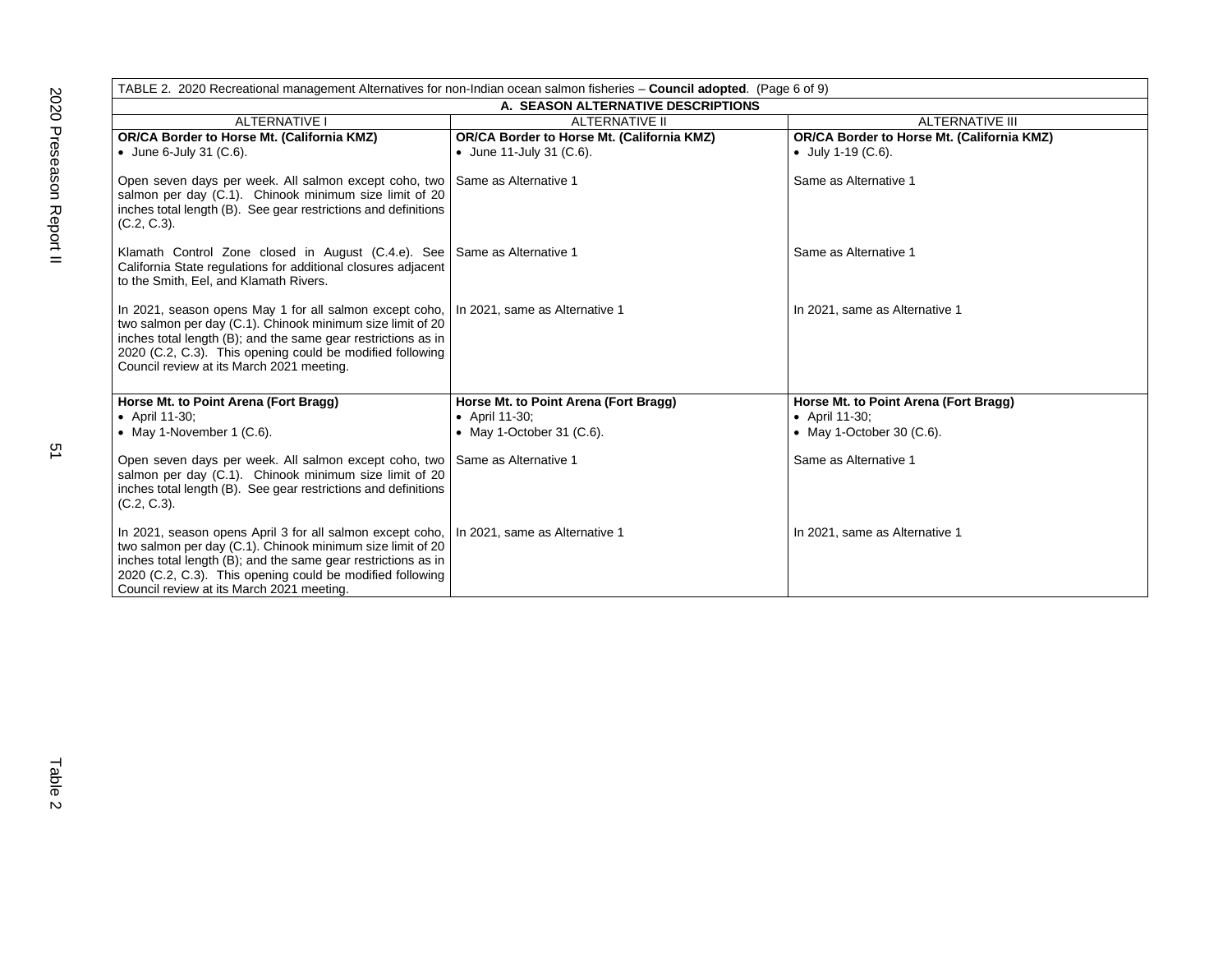| TABLE 2. 2020 Recreational management Alternatives for non-Indian ocean salmon fisheries - Council adopted. (Page 7 of 9)                                                                                                                                                                                                                                                                               |                                                                                            |                                                                                                                                                                                                                                                       |
|---------------------------------------------------------------------------------------------------------------------------------------------------------------------------------------------------------------------------------------------------------------------------------------------------------------------------------------------------------------------------------------------------------|--------------------------------------------------------------------------------------------|-------------------------------------------------------------------------------------------------------------------------------------------------------------------------------------------------------------------------------------------------------|
| A. SEASON ALTERNATIVE DESCRIPTIONS                                                                                                                                                                                                                                                                                                                                                                      |                                                                                            |                                                                                                                                                                                                                                                       |
| <b>ALTERNATIVE I</b>                                                                                                                                                                                                                                                                                                                                                                                    | ALTERNATIVE II                                                                             | ALTERNATIVE III                                                                                                                                                                                                                                       |
| Point Arena to Pigeon Point (San Francisco)<br>• April 11-30;<br>• May 1-November 1 (C.6).                                                                                                                                                                                                                                                                                                              | Point Arena to Pigeon Point (San Francisco)<br>• April 11-30;<br>• May 1-October 31 (C.6). | Point Arena to Pigeon Point (San Francisco)<br>• April 11-30;<br>• May 16-June 30;<br>$\bullet$ July 1-October 30 (C.6).                                                                                                                              |
| Open seven days per week. All salmon except coho, two Same as Alternative 1<br>salmon per day (C.1). Chinook minimum size limit of 24<br>inches total length through April, then 20 inches total length<br>thereafter (B). See gear restrictions and definitions (C.2,<br>$C.3$ ).                                                                                                                      |                                                                                            | Open seven days per week. All salmon except coho, two salmon<br>per day (C.1). Chinook minimum size limit of 24 inches total<br>length through June, then 20 inches total length thereafter (B).<br>See gear restrictions and definitions (C.2, C.3). |
| In 2021, season opens April 3 for all salmon except coho,   In 2021, same as Alternative 1<br>two salmon per day (C.1). Chinook minimum size limit of 24<br>inches total length (B); and the same gear restrictions as in<br>2020 (C.2, C.3). This opening could be modified following<br>Council review at its March 2021 meeting.                                                                     |                                                                                            | In 2021, same as Alternative 1                                                                                                                                                                                                                        |
| Pigeon Point to U.S./Mexico Border (Monterey)<br>• April 4-October $4(C.6)$ .                                                                                                                                                                                                                                                                                                                           | Pigeon Point to U.S./Mexico Border (Monterey)<br>• April 4-September 27 (C.6).             | Pigeon Point to U.S./Mexico Border (Monterey)<br>• April 4-September 7 (C.6).                                                                                                                                                                         |
| Open seven days per week. All salmon except coho, two   Same as Alternative 1<br>salmon per day (C.1). See gear restrictions and definitions<br>(C.2, C.3). Chinook minimum size limit of 24 inches total<br>length (B).                                                                                                                                                                                |                                                                                            | Same as Alternative 1                                                                                                                                                                                                                                 |
| In 2021, season opens April 3 for all salmon except coho,   In 2021, same as Alternative 1<br>two salmon per day (C.1). Chinook minimum size limit of 24<br>inches total length (B); and the same gear restrictions as in<br>2020 (C.2, C.3). This opening could be modified following<br>Council review at its March 2021 meeting.                                                                     |                                                                                            | In 2021, same as Alternative 1                                                                                                                                                                                                                        |
| California State regulations require all salmon be made available to a CDFW representative for sampling immediately at port of landing. Any person in possession of a salmon with a missing<br>adipose fin, upon request by an authorized agent or employee of the CDFW, shall immediately relinquish the head of the salmon to the State (California Code of Regulations Title 14 Section<br>$1.73$ ). |                                                                                            |                                                                                                                                                                                                                                                       |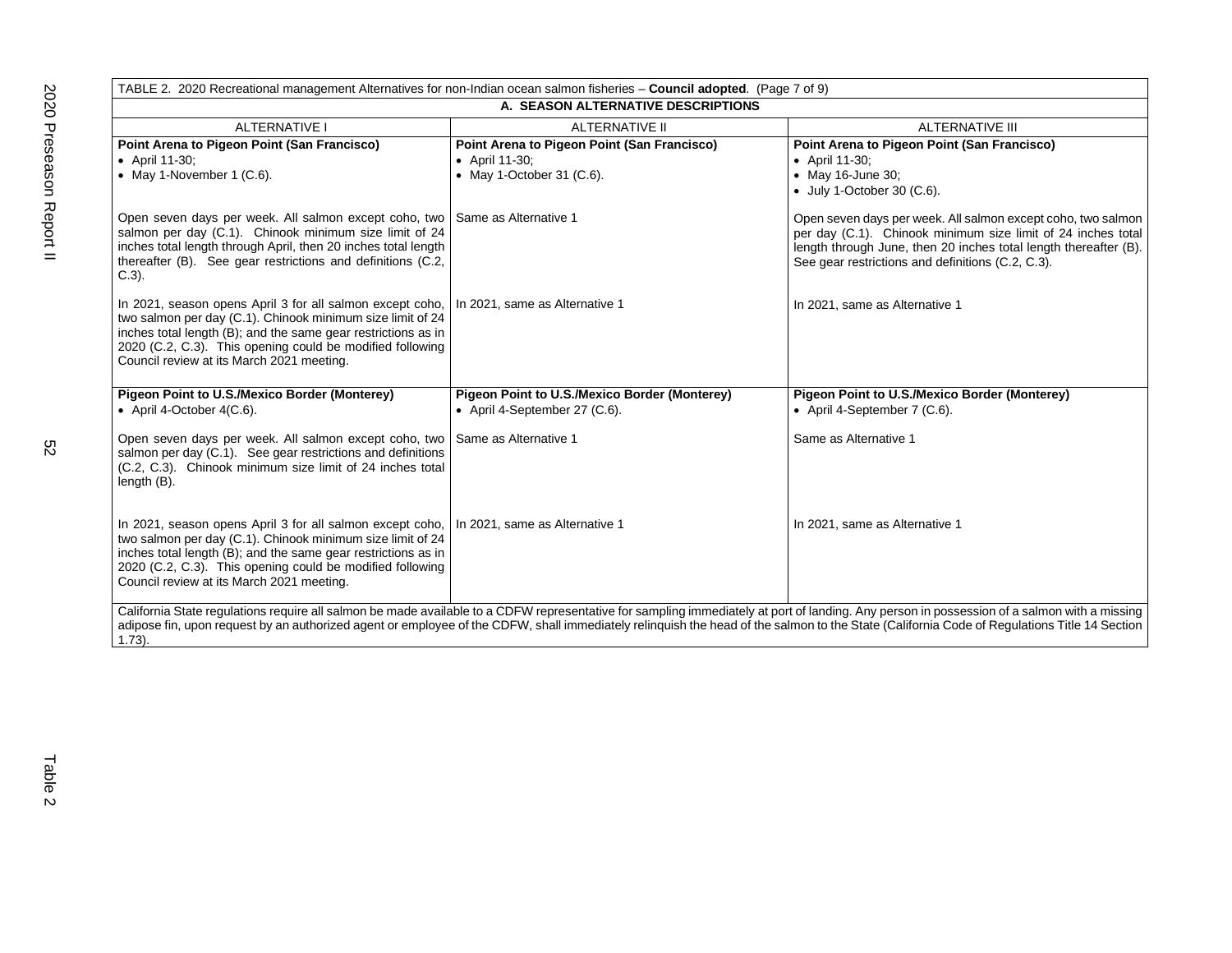TABLE 2. 2020 Recreational management Alternatives for non-Indian ocean salmon fisheries - Council Adopted. (Page 8 of 9)

| Area (when open)                                                       | Chinook | Coho | Pink |
|------------------------------------------------------------------------|---------|------|------|
| North of Cape Falcon (Alt 1 Westport and Col R)                        | 22      | 16   | None |
| North of Cape Falcon (Alt 1 Neah Bay and La Push,<br>Alt II all areas) | 24      | 16   | None |
| Cape Falcon to Humbug Mt.                                              | 24      | 16   | None |
| Humbug Mt. to OR/CA Border                                             | 24      | 16   | None |
| OR/CA Border to Horse Mt.                                              | 20      |      | 20   |
| Horse Mt. to Pt. Arena                                                 | 20      |      | 20   |
| Pt. Arena to Pigeon Pt. through April 30                               | 24      |      | 24   |
| Pt. Arena to Pigeon Pt. May 1-October 31 (Alt I, Alt II)               | 20      |      | 20   |
| Pt. Arena to Pigeon Pt. May 23-June 30 (Alt III)                       | 24      |      | 24   |
| Pt. Arena to Pigeon Pt. July 1-October 31 (Alt III)                    | 20      |      | 20   |
| Pigeon Pt. to U.S./Mexico Border                                       | 24      |      | 24   |

## **B. MINIMUM SIZE (Inches) (See C.1)**

#### **C. REQUIREMENTS, DEFINITIONS, RESTRICTIONS, OR EXCEPTIONS**

C.1. Compliance with Minimum Size and Other Special Restrictions: All salmon on board a vessel must meet the minimum size or other special requirements for the area being fished and the area in which they are landed if that area is open. Salmon may be landed in an area that is closed only if they meet the minimum size or other special requirements for the area in which they were caught. Salmon may not be filleted prior to landing.

*Ocean Boat Limits*: Off the coast of Washington, Oregon, and California, each fisher aboard a vessel may continue to use angling gear until the combined daily limits of Chinook and coho salmon for all licensed and juvenile anglers aboard have been attained (additional state restrictions may apply).

- C.2. Gear Restrictions: Salmon may be taken only by hook and line using barbless hooks. All persons fishing for salmon, and all persons fishing from a boat with salmon on board must meet the gear restrictions listed below for specific areas or seasons.
	- a. *U.S./Canada Border to Pt. Conception, California*: No more than one rod may be used per angler; and no more than two single point, single shank, barbless hooks are required for all fishing gear.
	- b. *Horse Mt., California, to Pt. Conception, California:* Single point, single shank, barbless circle hooks (see gear definitions below) are required when fishing with bait by any means other than trolling, and no more than two such hooks shall be used. When angling with two hooks, the distance between the hooks must not exceed five inches when measured from the top of the eye of the top hook to the inner base of the curve of the lower hook, and both hooks must be permanently tied in place (hard tied). Circle hooks are not required when artificial lures are used without bait.

C.3. Gear Definitions:

- a. *Recreational fishing gear defined*: Off Oregon and Washington, angling tackle consists of a single line that must be attached to a rod and reel held by hand or closely attended; the rod and reel must be held by hand while playing a hooked fish. No person may use more than one rod and line while fishing off Oregon or Washington. Off California, the line must be attached to a rod and reel held by hand or closely attended; weights directly attached to a line may not exceed four pounds (1.8 kg). While fishing off California north of Pt. Conception, no person fishing for salmon, and no person fishing from a boat with salmon on board, may use more than one rod and line. Fishing includes any activity which can reasonably be expected to result in the catching, taking, or harvesting of fish.
- b. *Trolling defined*: Angling from a boat or floating device that is making way by means of a source of power, other than drifting by means of the prevailing water current or weather conditions.
- c. *Circle hook defined*: A hook with a generally circular shape and a point which turns inward, pointing directly to the shank at a 90° angle.

.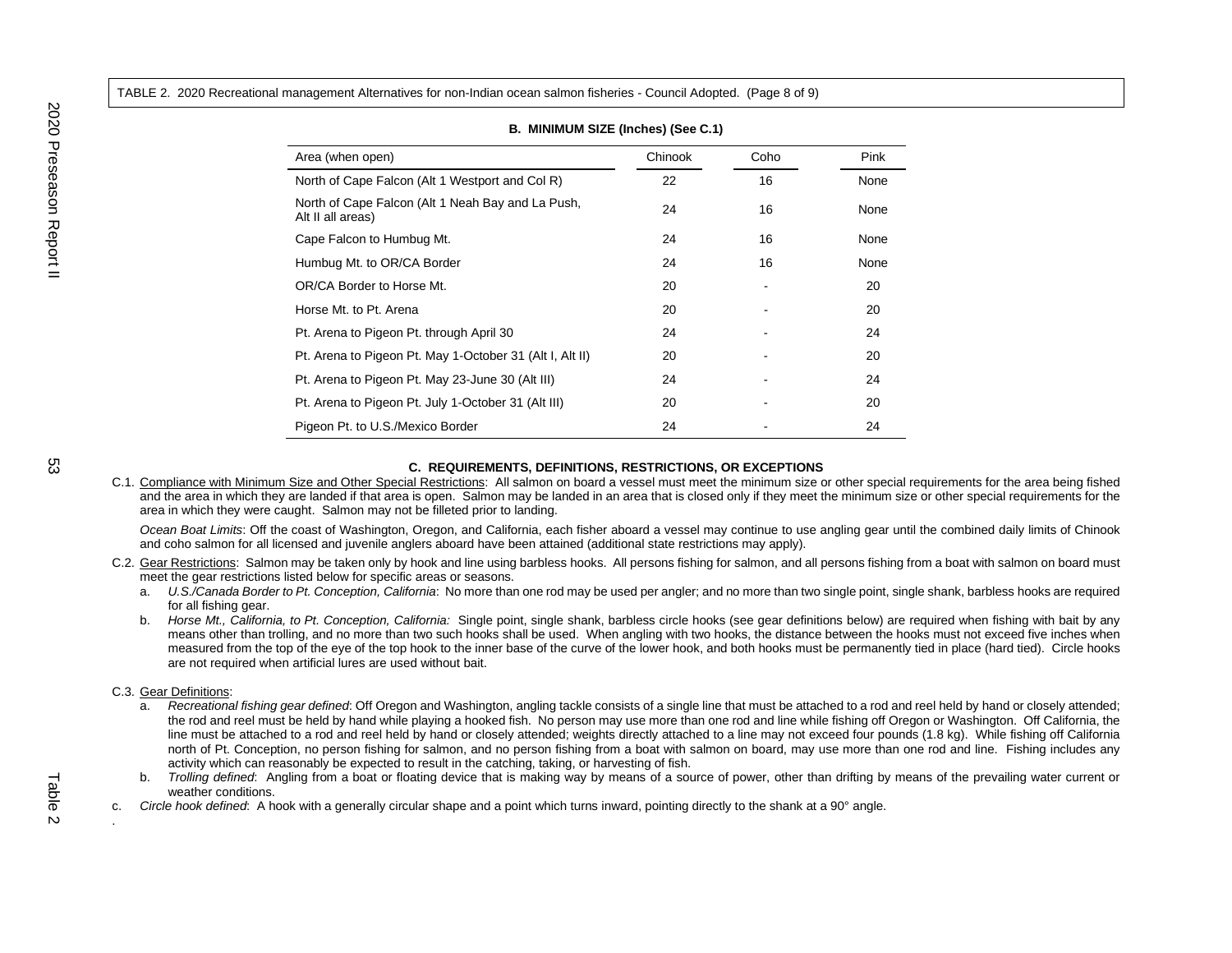#### TABLE 2. 2020 Recreational management Alternatives for non-Indian ocean salmon fisheries - Council adopted. (Page 9 of 9)

## **C. REQUIREMENTS, DEFINITIONS, RESTRICTIONS, OR EXCEPTIONS (continued)**

#### C.4. Control Zone Definitions:

- a. *The Bonilla-Tatoosh Line*: A line running from the western end of Cape Flattery to Tatoosh Island Lighthouse (48°23'30" N. lat., 124°44'12" W. long.) to the buoy adjacent to Duntze Rock (48°24'37" N. lat., 124°44'37" W. long.), then in a straight line to Bonilla Pt. (48°35'39" N. lat., 124°42'58" W. long.) on Vancouver Island, British Columbia.
- b. *Grays Harbor Control Zone* The area defined by a line drawn from the Westport Lighthouse (46° 53'18" N. lat., 124° 07'01" W. long.) to Buoy #2 (46° 52'42" N. lat., 124°12'42" W. long.) to Buoy #3 (46° 55'00" N. lat., 124°14'48" W. long.) to the Grays Harbor north jetty (46° 55'36" N. lat., 124°10'51" W. long.).
- c. *Columbia Control Zone*: An area at the Columbia River mouth, bounded on the west by a line running northeast/southwest between the red lighted Buoy #4 (46°13'35" N. lat., 124°06'50" W. long.) and the green lighted Buoy #7 (46°15'09' N. lat., 124°06'16" W. long.); on the east, by the Buoy #10 line which bears north/south at 357° true from the south jetty at 46°14'00" N. lat., 124°03'07" W. long. to its intersection with the north jetty; on the north, by a line running northeast/southwest between the green lighted Buoy #7 to the tip of the north jetty (46°15'48" N. lat., 124°05'20" W. long. and then along the north jetty to the point of intersection with the Buoy #10 line; and on the south, by a line running northeast/southwest between the red lighted Buoy #4 and tip of the south jetty (46°14'03" N. lat., 124°04'05" W. long.), and then along the south jetty to the point of intersection with the Buoy #10 line.
- d. *Stonewall Bank Yelloweye Rockfish Conservation Area*: The area defined by the following coordinates in the order listed:

44°37.46' N. lat.; 124°24.92' W. long. 44°37.46' N. lat.; 124°23.63' W. long. 44°28.71' N. lat.; 124°21.80' W. long. 44°28.71' N. lat.; 124°24.10' W. long. 44°31.42' N. lat.; 124°25.47' W. long. and connecting back to 44°37.46' N. lat.; 124°24.92' W. long.

- e. *Klamath Control Zone*: The ocean area at the Klamath River mouth bounded on the north by 41°38'48" N. lat. (approximately 6 nautical miles north of the Klamath River mouth); on the west by 124°23'00" W. long. (approximately 12 nautical miles off shore); and, on the south by 41°26'48" N. lat. (approximately 6 nautical miles south of the Klamath River mouth).
- C.5. Inseason Management: Regulatory modifications may become necessary inseason to meet preseason management objectives such as quotas, harvest guidelines, and season duration. In addition to standard inseason actions or modifications already noted under the season description, the following inseason guidance is provided to NMFS:
	- a. Actions could include modifications to bag limits, or days open to fishing, and extensions or reductions in areas open to fishing.
	- b. Coho may be transferred inseason among recreational subareas north of Cape Falcon to help meet the recreational season duration objectives (for each subarea) after conferring with representatives of the affected ports and the Council's SAS recreational representatives north of Cape Falcon, and if the transfer would not result in exceeding preseason impact expectations on any stocks.
	- c. Chinook and coho may be transferred between the recreational and commercial fisheries north of Cape Falcon if there is agreement among the representatives of the SAS, and if the transfer would not result in exceeding preseason impact expectations on any stocks.
	- d. Fishery managers may consider inseason action modifying regulations restricting retention of unmarked (adipose fin intact) coho. To remain consistent with preseason expectations, any inseason action shall consider, if significant, the difference between observed and preseason forecasted (adipose-clipped) mark rates. Such a consideration may also include a change in bag limit of two salmon, no more than one of which may be a coho.
	- e. Marked coho remaining from the Cape Falcon to Humbug Mt. recreational mark-selective coho quota may be transferred inseason to the Cape Falcon to Humbug Mt. nonmark-selective recreational fishery if the transfer would not result in exceeding preseason impact expectations on any stocks.
- C.6. Additional Seasons in State Territorial Waters: Consistent with Council management objectives, the States of Washington, Oregon, and California may establish limited seasons in state waters. Check state regulations for details.

.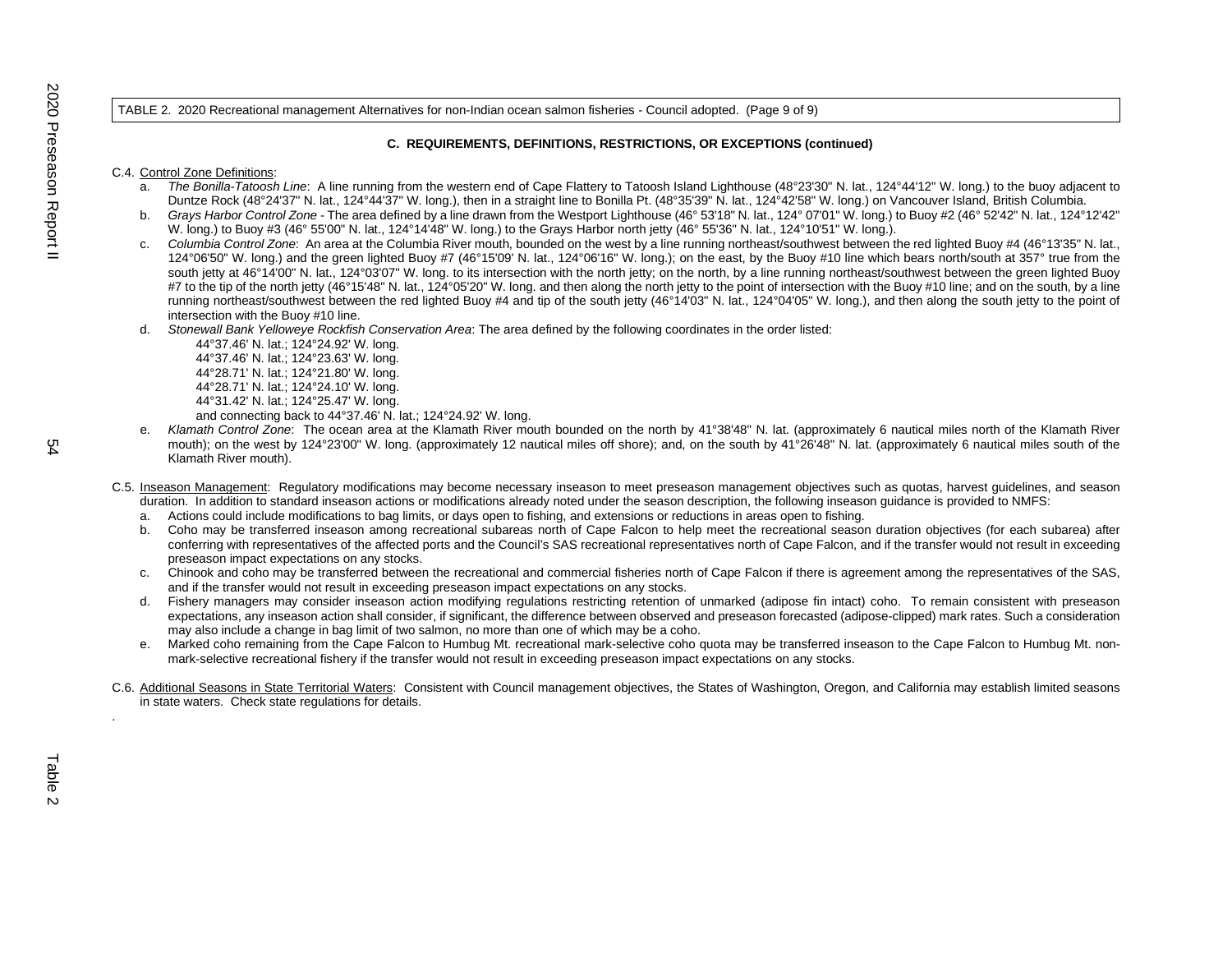TABLE 3a. 2020 Treaty Indian troll management Alternatives for ocean salmon fisheries - Council adopted. (QTA)<sup>a/</sup> (Page 1 of 3)

| A. SEASON ALTERNATIVE DESCRIPTIONS                                                                                                                                                                                                                                                                                                                                               |                                                                                                                                                                                                                                                                                                                                                                                  |                                                                                                                                                                                                                                                                                                                                                                         |
|----------------------------------------------------------------------------------------------------------------------------------------------------------------------------------------------------------------------------------------------------------------------------------------------------------------------------------------------------------------------------------|----------------------------------------------------------------------------------------------------------------------------------------------------------------------------------------------------------------------------------------------------------------------------------------------------------------------------------------------------------------------------------|-------------------------------------------------------------------------------------------------------------------------------------------------------------------------------------------------------------------------------------------------------------------------------------------------------------------------------------------------------------------------|
| QTA ALTERNATIVE I-a                                                                                                                                                                                                                                                                                                                                                              | <b>QTA ALTERNATIVE II-a</b>                                                                                                                                                                                                                                                                                                                                                      | QTA ALTERNATIVE III-a                                                                                                                                                                                                                                                                                                                                                   |
| <b>Supplemental Management Information</b>                                                                                                                                                                                                                                                                                                                                       | <b>Supplemental Management Information</b>                                                                                                                                                                                                                                                                                                                                       | <b>Supplemental Management Information</b>                                                                                                                                                                                                                                                                                                                              |
| 1. Overall Treaty-Indian TAC: 30,000 Chinook and 12,500<br>coho.<br>2. Overall Chinook and/or coho TACs may need to be<br>reduced or fisheries adjusted to meet NMFS ESA<br>guidance, FMP requirements, upon conclusion of<br>negotiations in the North of Falcon forum, or upon<br>receipt of preseason catch and abundance expectations<br>for Canadian and Alaskan fisheries. | 1. Overall Treaty-Indian TAC: 25,000 Chinook and 10,000<br>coho.<br>2. Overall Chinook and/or coho TACs may need to be<br>reduced or fisheries adjusted to meet NMFS ESA<br>guidance, FMP requirements, upon conclusion of<br>negotiations in the North of Falcon forum, or upon<br>receipt of preseason catch and abundance expectations<br>for Canadian and Alaskan fisheries. | 1. Overall Treaty-Indian TAC: 20,000 Chinook and 0 coho.<br>2. Overall Chinook and/or coho TAC may need to be<br>reduced or fisheries adjusted to meet NMFS ESA<br>guidance, FMP requirements, upon conclusion of<br>negotiations in the North of Falcon forum, or upon<br>receipt of preseason catch and abundance expectations<br>for Canadian and Alaskan fisheries. |
| • May 1 through the earlier of June 30 or 18,000 Chinook<br>quota.                                                                                                                                                                                                                                                                                                               | May 1 through the earlier of June 30 or 15,000 Chinook<br>quota.                                                                                                                                                                                                                                                                                                                 | May 1 through the earlier of June 30 or 12,000 Chinook<br>quota.                                                                                                                                                                                                                                                                                                        |
| All salmon may be retained except coho. If the Chinook<br>quota is exceeded, the excess will be deducted from the<br>later all-salmon season (C.5). See size limit (B) and other<br>restrictions (C).                                                                                                                                                                            | All salmon may be retained except coho. If the Chinook<br>quota is exceeded, the excess will be deducted from the<br>later all-salmon season (C.5). See size limit (B) and other<br>restrictions (C).                                                                                                                                                                            | All salmon may be retained except coho. If the Chinook<br>quota is exceeded, the excess will be deducted from the<br>later all-salmon season (C.5). See size limit (B) and other<br>restrictions (C).                                                                                                                                                                   |
| • July 1 through the earlier of August 31, or 12,000<br>Chinook quota, or 12,500 coho quota.                                                                                                                                                                                                                                                                                     | • July 1 through the earlier of August 31, or 10,000<br>Chinook quota or 10,000 coho quota                                                                                                                                                                                                                                                                                       | • July 1 through the earlier of August 31, or 8,000 Chinook<br>quota or 0 coho quota.                                                                                                                                                                                                                                                                                   |
| All Salmon. See size limit (B) and other restrictions (C).                                                                                                                                                                                                                                                                                                                       | All salmon. See size limit (B) and other restrictions (C).                                                                                                                                                                                                                                                                                                                       | All salmon. See size limit (B) and other restrictions (C).                                                                                                                                                                                                                                                                                                              |

a/ Quinault Tribal Area (QTA) proposed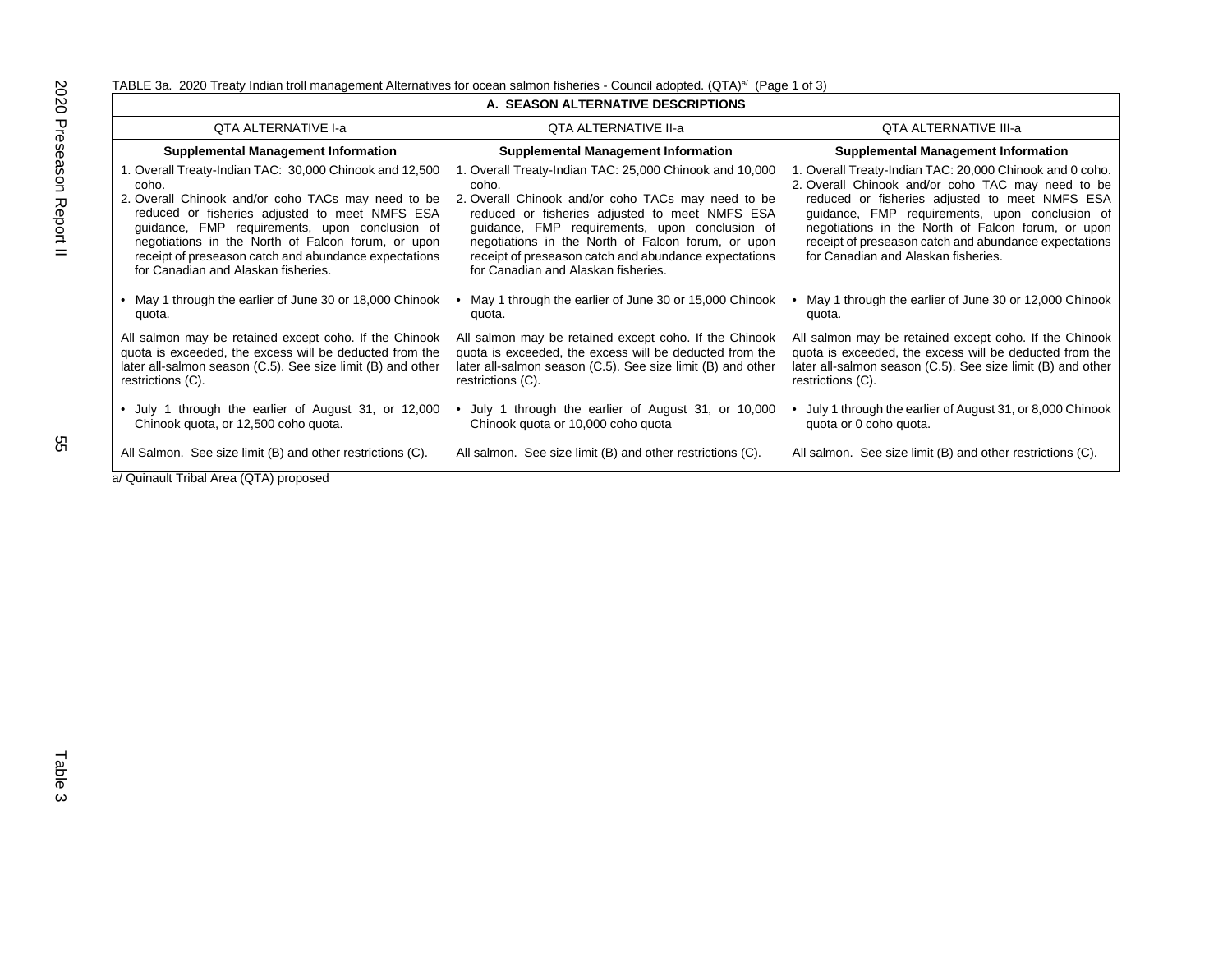TABLE 3b. 2020 Treaty Indian troll management Alternatives for ocean salmon fisheries - Council adopted. (MT)<sup>a/</sup> (Page 2 of 3)

| A. SEASON ALTERNATIVE DESCRIPTIONS                                                                                                                                                                                                                                                                      |                                                             |                                                             |
|---------------------------------------------------------------------------------------------------------------------------------------------------------------------------------------------------------------------------------------------------------------------------------------------------------|-------------------------------------------------------------|-------------------------------------------------------------|
| MT ALTERNATIVE I-b                                                                                                                                                                                                                                                                                      | MT ALTERNATIVE II-b                                         | MT ALTERNATIVE III-b                                        |
| <b>Supplemental Management Information</b>                                                                                                                                                                                                                                                              | <b>Supplemental Management Information</b>                  | <b>Supplemental Management Information</b>                  |
| 1. Overall Treaty-Indian TAC: 45,000 Chinook and 30,000                                                                                                                                                                                                                                                 | 1. Overall Treaty-Indian TAC: 35,000 Chinook and 22,500     | 1. Overall Treaty-Indian TAC: 25,000 Chinook and 15,000     |
| coho.                                                                                                                                                                                                                                                                                                   | coho.                                                       | coho.                                                       |
| 2. Overall Chinook and/or coho TACs may need to be                                                                                                                                                                                                                                                      | 2. Overall Chinook and/or coho TACs may need to be          | 2. Overall Chinook and/or coho TAC may need to be           |
| reduced or fisheries adjusted to meet NMFS ESA                                                                                                                                                                                                                                                          | reduced or fisheries adjusted to meet NMFS ESA              | reduced or fisheries adjusted to meet NMFS ESA              |
| guidance, FMP requirements, upon conclusion of                                                                                                                                                                                                                                                          | guidance, FMP requirements, upon conclusion of              | guidance, FMP requirements, upon conclusion of              |
| negotiations in the North of Falcon forum, or upon                                                                                                                                                                                                                                                      | negotiations in the North of Falcon forum, or upon          | negotiations in the North of Falcon forum, or upon          |
| receipt of preseason catch and abundance expectations                                                                                                                                                                                                                                                   | receipt of preseason catch and abundance expectations       | receipt of preseason catch and abundance expectations       |
| for Canadian and Alaskan fisheries.                                                                                                                                                                                                                                                                     | for Canadian and Alaskan fisheries.                         | for Canadian and Alaskan fisheries.                         |
| • May 1 through the earlier of June 30 or 22,500 Chinook                                                                                                                                                                                                                                                | May 1 through the earlier of June 30 or 17,500 Chinook      | May 1 through the earlier of June 30 or 12,500 Chinook      |
| quota.                                                                                                                                                                                                                                                                                                  | quota.                                                      | quota.                                                      |
| All salmon may be retained except coho. If the Chinook                                                                                                                                                                                                                                                  | All salmon may be retained except coho. If the Chinook      | All salmon may be retained except coho. If the Chinook      |
| quota is exceeded, the excess will be deducted from the                                                                                                                                                                                                                                                 | quota is exceeded, the excess will be deducted from the     | quota is exceeded, the excess will be deducted from the     |
| later all-salmon season (C.5). See size limit (B) and other                                                                                                                                                                                                                                             | later all-salmon season (C.5). See size limit (B) and other | later all-salmon season (C.5). See size limit (B) and other |
| restrictions (C).                                                                                                                                                                                                                                                                                       | restrictions (C).                                           | restrictions (C).                                           |
| • July 1 through the earlier of September 15, or 22,500                                                                                                                                                                                                                                                 | July 1 through the earlier of September 15, or 17,500       | • July 1 through the earlier of September 15, or 12,500     |
| Chinook quota, or 30,000 coho quota.                                                                                                                                                                                                                                                                    | Chinook quota or 22,500 coho quota                          | Chinook quota or 15,000 coho quota.                         |
| All Salmon. See size limit (B) and other restrictions (C).<br>$\overline{I}$ Modern Left $\overline{I}$ with a construction of the state of the state of the state of the state of the state of the state of the state of the state of the state of the state of the state of the state of the state of | All salmon. See size limit (B) and other restrictions (C).  | All salmon. See size limit (B) and other restrictions (C).  |

a/ Makah Tribe proposed.

|                      |                | Chinook        | Coho            |                |      |
|----------------------|----------------|----------------|-----------------|----------------|------|
| Area (when open)     | Total Length   | Head-off       | Total<br>Lenath | Head-off       | Pink |
| North of Cape Falcon | 24.0 (61.0 cm) | 18.0 (45.7 cm) | 16.0 (40.6 cm)  | 12.0 (30.5 cm) | None |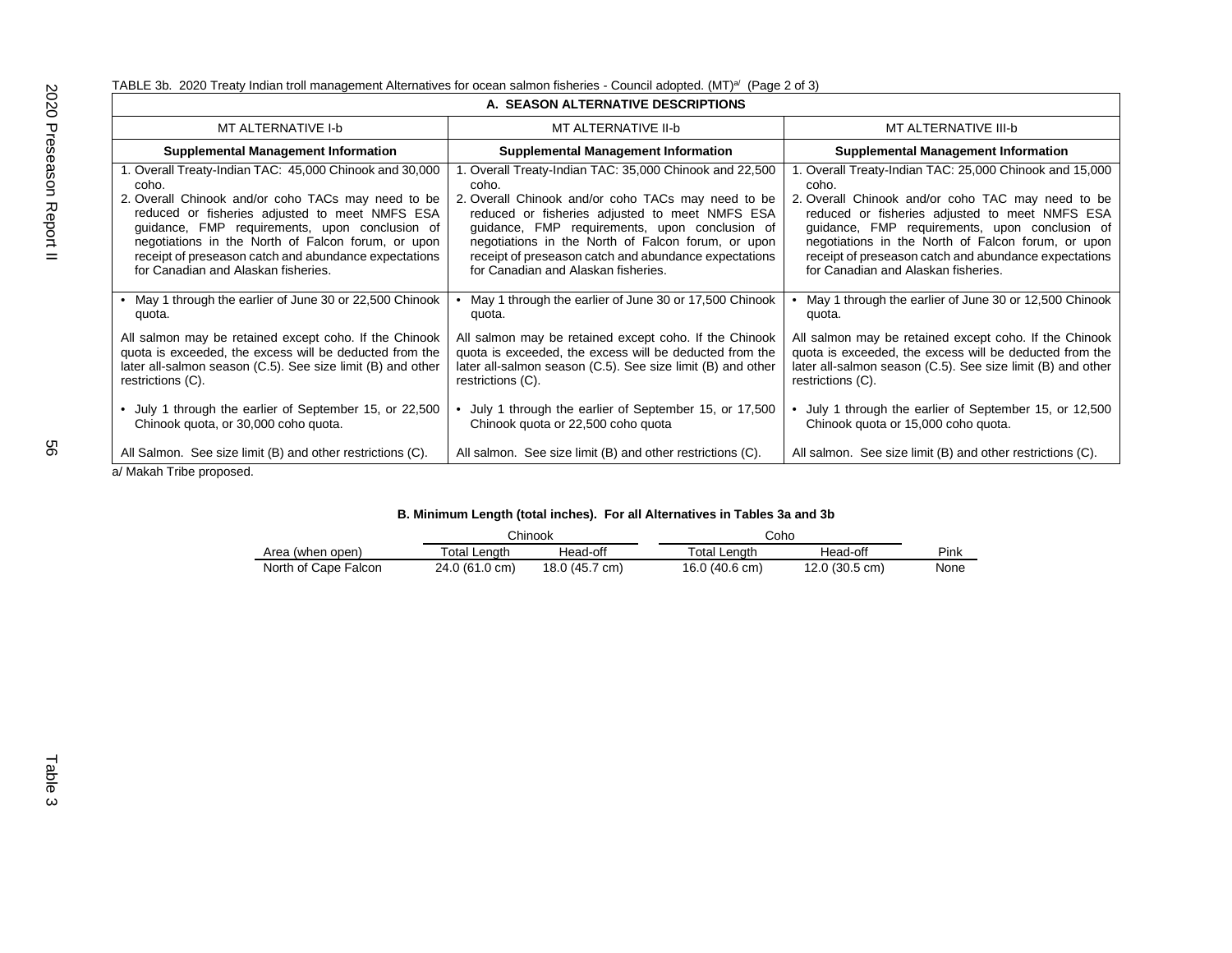### TABLE 3a/3b. 2020 Treaty Indian troll management Alternatives for ocean salmon fisheries - Council adopted**.** (Page 3 of 3)

## **C. REQUIREMENTS, DEFINITIONS, RESTRICTIONS, OR EXCEPTIONS**

C.1. Tribe and Area Boundaries. All boundaries may be changed to include such other areas as may hereafter be authorized by a Federal court for that tribe's treaty fishery.

S'KLALLAM - Washington State Statistical Area 4B (defined to include those waters of Puget Sound easterly of a line projected from the Bonilla Point light on Vancouver Island to the Tatoosh Island light, thence to the most westerly point on Cape Flattery and westerly of a line projected true north from the fishing boundary marker at the mouth of the Sekiu River [WAC 220-301-030]).

MAKAH - Washington State Statistical Area 4B and that portion of the FMA north of 48°02'15" N. lat. (Norwegian Memorial) and east of 125°44'00" W. long.

QUILEUTE - A polygon commencing at Cape Alava, located at latitude 48°10'00" north, longitude 124°43'56.9" west; then proceeding west approximately forty nautical miles at that latitude to a northwestern point located at latitude 48°10'00" north, longitude 125°44'00" west; then proceeding in a southeasterly direction mirroring the coastline at a distance no farther than forty nautical miles from the mainland Pacific coast shoreline at any line of latitude, to a southwestern point at latitude 47°31'42" north, longitude 125°20'26" west; then proceeding east along that line of latitude to the Pacific coast shoreline at latitude 47°31'42" north, longitude 124°21'9.0" west.

HOH - That portion of the FMA between 47°54'18" N. lat. (Quillayute River) and 47°21'00" N. lat. (Quinault River) and east of 125°44'00" W. long.

QUINAULT - A polygon commencing at the Pacific coast shoreline near Destruction Island, located at latitude 47°40'06" north, longitude 124°23'51.362" west; then proceeding west approximately thirty nautical miles at that latitude to a northwestern point located at latitude 47°40'06" north, longitude 125°08'30" west; then proceeding in a southeasterly direction mirroring the coastline no farther than thirty nautical miles from the mainland Pacific coast shoreline at any line of latitude, to a southwestern point at latitude 46°53'18" north, longitude 124°53'53" west; then proceeding east along that line of latitude to the pacific coast shoreline at latitude 46°53'18" north, longitude 124°7'36.6" west.

#### C.2. Gear restrictions

- a. Single point, single shank, barbless hooks are required in all fisheries.
- b. No more than eight fixed lines per boat.
- c. No more than four hand held lines per person in the Makah area fishery (Washington State Statistical Area 4B and that portion of the FMA north of 48°02'15" N. lat. (Norwegian Memorial) and east of 125°44'00" W. long.)

#### C.3. Quotas

- a. The quotas include troll catches by the S'Klallam and Makah Tribes in Washington State Statistical Area 4B from May 1 through September 15.
- b. The Quileute Tribe may continue a ceremonial and subsistence fishery during the time frame of October 1 through October 15 in the same manner as in 2004-2015. Fish taken during this fishery are to be counted against treaty troll quotas established for the 2020 season (estimated harvest during the October ceremonial and subsistence fishery: 20 Chinook; 40 coho).

#### C.4. Area Closures

- a. The area within a six nautical mile radius of the mouths of the Queets River (47°31'42" N. lat.) and the Hoh River (47°45'12" N. lat.) will be closed to commercial fishing.
- b. A closure within two nautical miles of the mouth of the Quinault River (47°21'00" N. lat.) may be enacted by the Quinault Nation and/or the State of Washington and will not adversely affect the Secretary of Commerce's management regime.
- C.5. Inseason Management: In addition to standard inseason actions or modifications already noted under the season description, the following inseason guidance is provided to NMFS:
	- a. Chinook remaining from the May through June treaty-Indian ocean troll harvest guideline north of Cape Falcon may be transferred to the July through September harvest guideline on a fishery impact equivalent basis.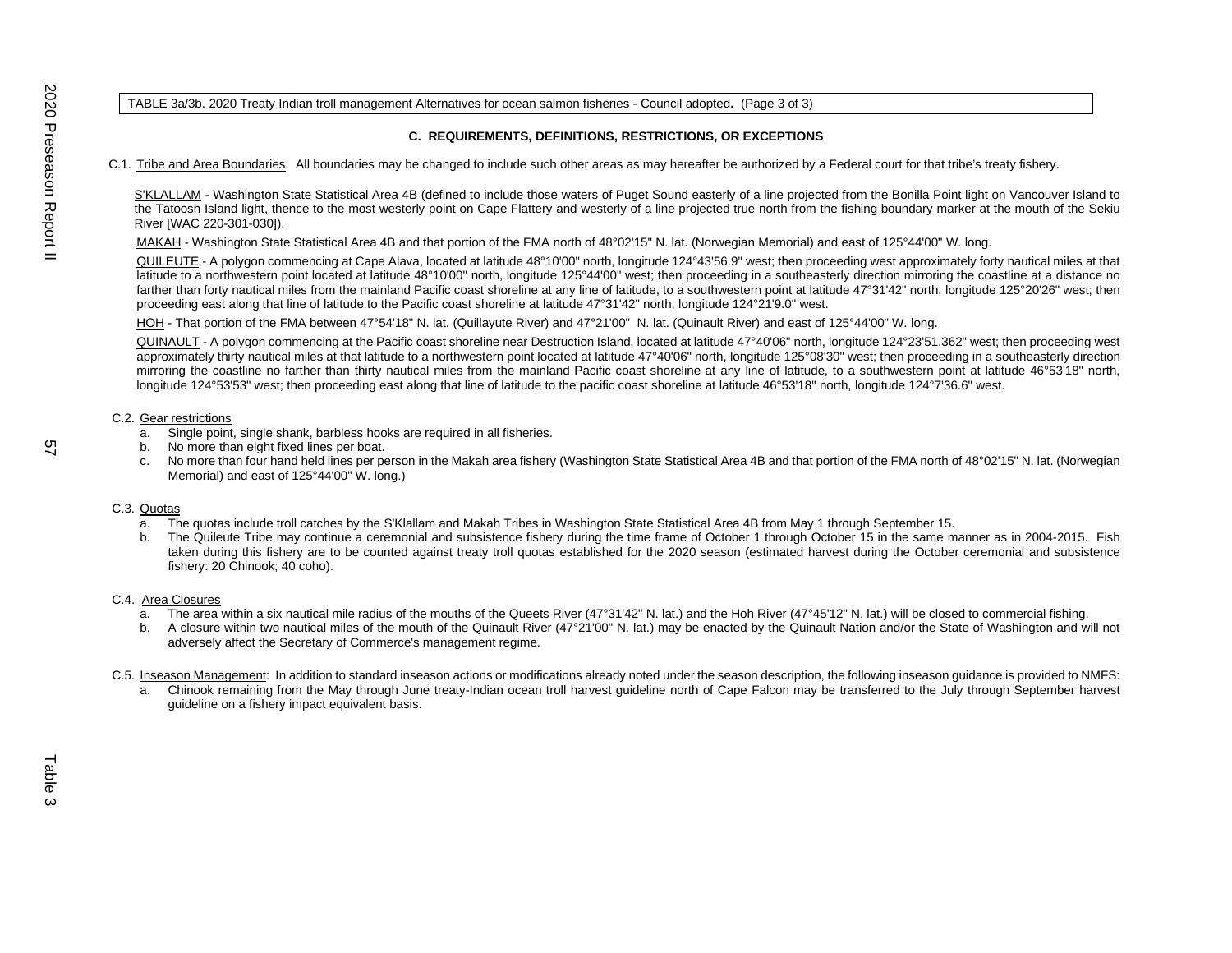| TABLE 4a. 2020 Chinook and coho harvest quotas and guidelines (*) for ocean salmon fishery management Alternatives - Council adopted (QTA) |           |                                |                             |             |                      |                      |  |
|--------------------------------------------------------------------------------------------------------------------------------------------|-----------|--------------------------------|-----------------------------|-------------|----------------------|----------------------|--|
|                                                                                                                                            |           | <b>Chinook for Alternative</b> |                             |             | Coho for Alternative |                      |  |
| Fishery or Quota Designation                                                                                                               |           | $\mathbf{I}$                   | Ш                           |             | Ш                    | Ш                    |  |
|                                                                                                                                            |           |                                | <b>NORTH OF CAPE FALCON</b> |             |                      |                      |  |
| TREATY INDIAN OCEAN TROLL <sup>a/</sup>                                                                                                    |           |                                |                             |             |                      |                      |  |
| U.S./Canada Border to Cape Falcon (All Except Coho)                                                                                        | 18,000    | 15,000                         | 12,000                      |             |                      |                      |  |
| U.S./Canada Border to Cape Falcon (All Species)                                                                                            | 12,000    | 10,000                         | 8.000                       | 12,500      | 10,000               | 0                    |  |
| Subtotal Treaty Indian Ocean Troll                                                                                                         | 30,000    | 25,000                         | 20,000                      | 12,500      | 10.000               | $\mathbf 0$          |  |
| NON-INDIAN COMMERCIAL TROLL <sup>b/</sup>                                                                                                  |           |                                |                             |             |                      |                      |  |
| U.S./Canada Border to Cape Falcon (All Except Coho)                                                                                        | 20,000    | 11,500                         | $\mathbf 0$                 |             |                      |                      |  |
| U.S./Canada Border to Cape Falcon (All Species)                                                                                            | 10,000    | 11,375                         | $\mathbf 0$                 | 5.600       | 2,500                | 0                    |  |
| Subtotal Non-Indian Commercial Troll                                                                                                       | 30,000    | 22,875                         | 0                           | 5,600       | 2,500                | $\Omega$             |  |
| <b>RECREATIONAL</b>                                                                                                                        |           |                                |                             |             |                      |                      |  |
| U.S./Canada Border to Cape Alava <sup>b/</sup>                                                                                             | 6,400 $*$ | 4,700 *                        | $\Omega$                    | 3,060       | 2,340                | $\Omega$             |  |
| Cape Alava to Queets River <sup>b/</sup>                                                                                                   | $1,400*$  | $1,100*$                       | 0                           | 760         | 580                  | $\Omega$             |  |
| Queets River to Leadbetter Pt. <sup>b/</sup>                                                                                               | 14,200 *  | 10,500 *                       | 0                           | 10,880      | 8,330                | 0                    |  |
| Leadbetter Pt. to Cape Falconblc/                                                                                                          | $8.000*$  | $5.800*$                       | $\Omega$                    | 14.700      | 11.250               | 0                    |  |
| <b>Subtotal Recreational</b>                                                                                                               | 30,000    | 22,125                         | 0                           | 29,400      | 22,500               | $\mathbf 0$          |  |
| TOTAL NORTH OF CAPE FALCON                                                                                                                 | 90,000    | 70,000                         | 20,000                      | 47,500      | 35,000               | 0                    |  |
|                                                                                                                                            |           |                                | <b>SOUTH OF CAPE FALCON</b> |             |                      |                      |  |
| COMMERCIAL TROLL <sup>a/</sup>                                                                                                             |           |                                |                             |             |                      |                      |  |
| Humbug Mt. to OR/CA Border                                                                                                                 | 1,500     | 500                            |                             |             |                      |                      |  |
| OR/CA Border to Humboldt South Jetty                                                                                                       |           | 3,750                          |                             |             |                      |                      |  |
| <b>Subtotal Commercial Troll</b>                                                                                                           | 1,500     | 4,250                          | $\Omega$                    |             |                      |                      |  |
| <b>RECREATIONAL</b>                                                                                                                        |           |                                |                             |             |                      |                      |  |
| Cape Falcon to OR/CA Border                                                                                                                |           |                                |                             | 25,000 $d/$ | 22,000 <sup>e/</sup> | 30,000 $\frac{f}{f}$ |  |
| TOTAL SOUTH OF CAPE FALCON                                                                                                                 | 1,500     | 4,250                          | $\Omega$                    | 25,000      | 22,000               | 30,000               |  |

a/ Quotas are non-mark selective for both Chinook and coho.

b/ Quotas are non-mark-selective for Chinook and mark-selective for coho.

c/ Does not include Buoy 10 fishery. Expected catch in August and September: Alternative I - 13,000 marked coho; Alternative II - 15,000 marked coho; Alternative III - 17,000 marked coho.

d/ The quota consists of both mark-selective and non-mark-selective coho quotas: 22,000 and 3,000 respectively.

e/ The quota consists of both mark-selective and non-mark-selective coho quotas: 18,000 and 4,000 respectively.

f/ Quota is mark-selective.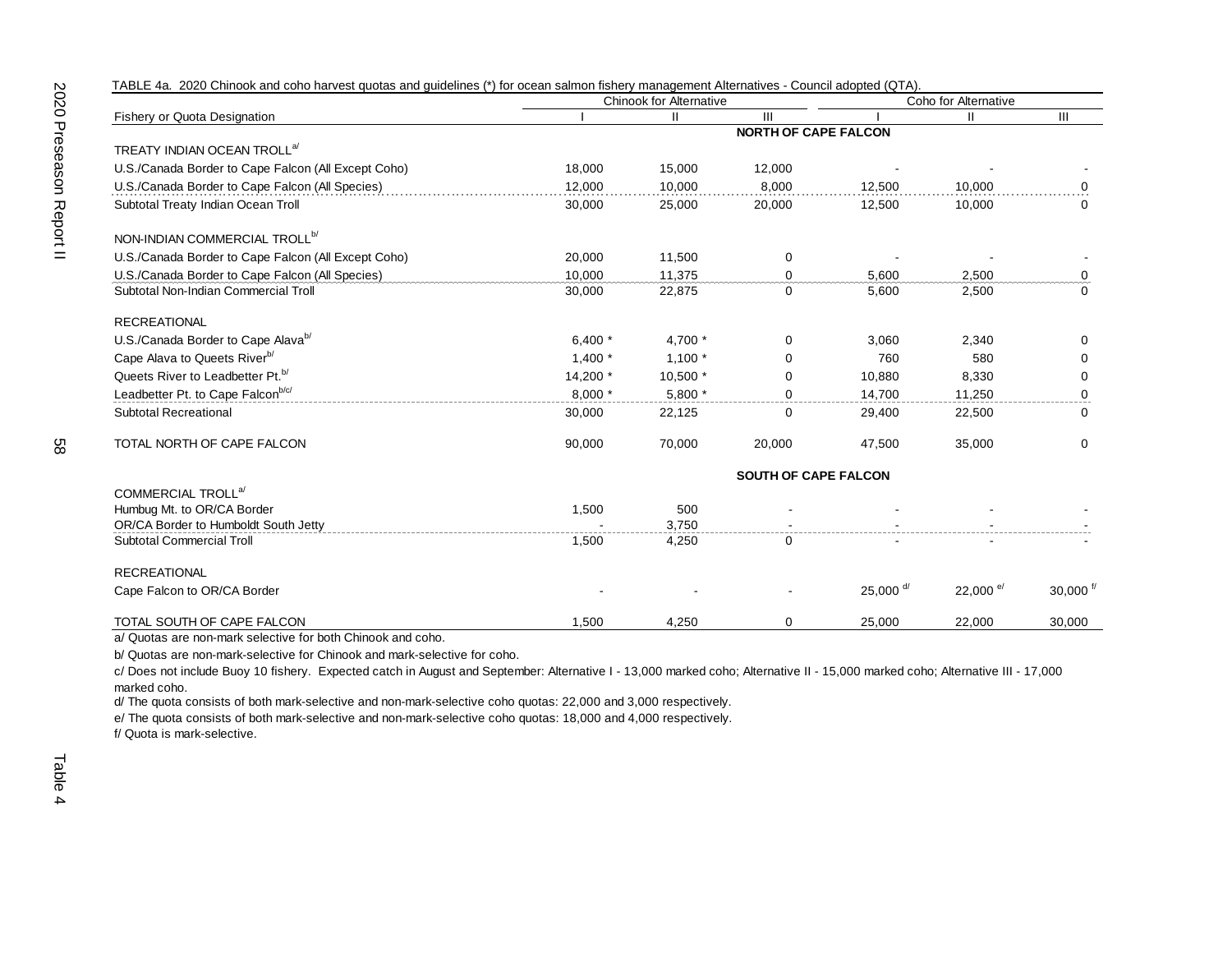| TABLE 4b. 2020 Chinook and coho harvest quotas and guidelines (*) for ocean salmon fishery management Alternatives - Council adopted (MT) |           |                                |                             |             |                      |                        |
|-------------------------------------------------------------------------------------------------------------------------------------------|-----------|--------------------------------|-----------------------------|-------------|----------------------|------------------------|
|                                                                                                                                           |           | <b>Chinook for Alternative</b> |                             |             | Coho for Alternative |                        |
| Fishery or Quota Designation                                                                                                              |           | $\mathbf{II}$                  | Ш                           |             | Ш                    | Ш                      |
|                                                                                                                                           |           |                                | <b>NORTH OF CAPE FALCON</b> |             |                      |                        |
| TREATY INDIAN OCEAN TROLL <sup>a/</sup>                                                                                                   |           |                                |                             |             |                      |                        |
| U.S./Canada Border to Cape Falcon (All Except Coho)                                                                                       | 22,500    | 17,500                         | 12,500                      |             |                      |                        |
| U.S./Canada Border to Cape Falcon (All Species)                                                                                           | 22,500    | 17.500                         | 12,500                      | 30,000      | 22,500               | 15,000                 |
| Subtotal Treaty Indian Ocean Troll                                                                                                        | 45,000    | 35,000                         | 25,000                      | 30,000      | 22,500               | 15,000                 |
| NON-INDIAN COMMERCIAL TROLL <sup>b/</sup>                                                                                                 |           |                                |                             |             |                      |                        |
| U.S./Canada Border to Cape Falcon (All Except Coho)                                                                                       | 20,000    | 11,500                         | $\mathbf 0$                 |             |                      |                        |
| U.S./Canada Border to Cape Falcon (All Species)                                                                                           | 10.000    | 11.375                         | $\Omega$                    | 5.600       | 2.500                | 0                      |
| Subtotal Non-Indian Commercial Troll                                                                                                      | 30,000    | 22,875                         | $\Omega$                    | 5,600       | 2,500                | $\Omega$               |
| <b>RECREATIONAL</b>                                                                                                                       |           |                                |                             |             |                      |                        |
| U.S./Canada Border to Cape Alava <sup>b/</sup>                                                                                            | 6,400 $*$ | 4,700 *                        | 0                           | 3,060       | 2,340                | 0                      |
| Cape Alava to Queets Riverb/                                                                                                              | $1.400*$  | $1.100*$                       | 0                           | 760         | 580                  | $\Omega$               |
| Queets River to Leadbetter Pt. <sup>b/</sup>                                                                                              | 14,200 *  | 10,500 *                       | $\Omega$                    | 10,880      | 8,330                | $\Omega$               |
| Leadbetter Pt. to Cape Falconb/c/                                                                                                         | $8.000*$  | $5.800*$                       | $\Omega$                    | 14.700      | 11.250               | 0                      |
| Subtotal Recreational                                                                                                                     | 30,000    | 22,125                         | 0                           | 29,400      | 22,500               | $\Omega$               |
| TOTAL NORTH OF CAPE FALCON                                                                                                                | 105,000   | 80,000                         | 25,000                      | 65,000      | 47,500               | 15,000                 |
|                                                                                                                                           |           |                                | <b>SOUTH OF CAPE FALCON</b> |             |                      |                        |
| COMMERCIAL TROLL <sup>a/</sup>                                                                                                            |           |                                |                             |             |                      |                        |
| Humbug Mt. to OR/CA Border                                                                                                                | 1,500     | 500                            |                             |             |                      |                        |
| OR/CA Border to Humboldt South Jetty                                                                                                      |           | 3,750                          |                             |             |                      |                        |
| <b>Subtotal Commercial Troll</b>                                                                                                          | 1,500     | 4,250                          | 0                           |             |                      |                        |
| <b>RECREATIONAL</b>                                                                                                                       |           |                                |                             |             |                      |                        |
| Cape Falcon to OR/CA Border                                                                                                               |           |                                |                             | 25,000 $d/$ | 22,000 <sup>e/</sup> | $30,000$ <sup>f/</sup> |
| TOTAL SOUTH OF CAPE FALCON                                                                                                                | 1,500     | 4,250                          | 0                           | 25,000      | 22,000               | 30,000                 |

a/ Quotas are non-mark selective for both Chinook and coho.

b/ Quotas are non-mark-selective for Chinook and mark-selective for coho.

c/ Does not include Buoy 10 fishery. Expected catch in August and September: Alternative I - 13,000 marked coho; Alternative II - 15,000 marked coho; Alternative III - 17,000 marked coho.

d/ The quota consists of both mark-selective and non-mark-selective coho quotas: 22,000 and 3,000 respectively.

e/ The quota consists of both mark-selective and non-mark-selective coho quotas: 18,000 and 4,000 respectively.

f/ Quota is mark-selective.

59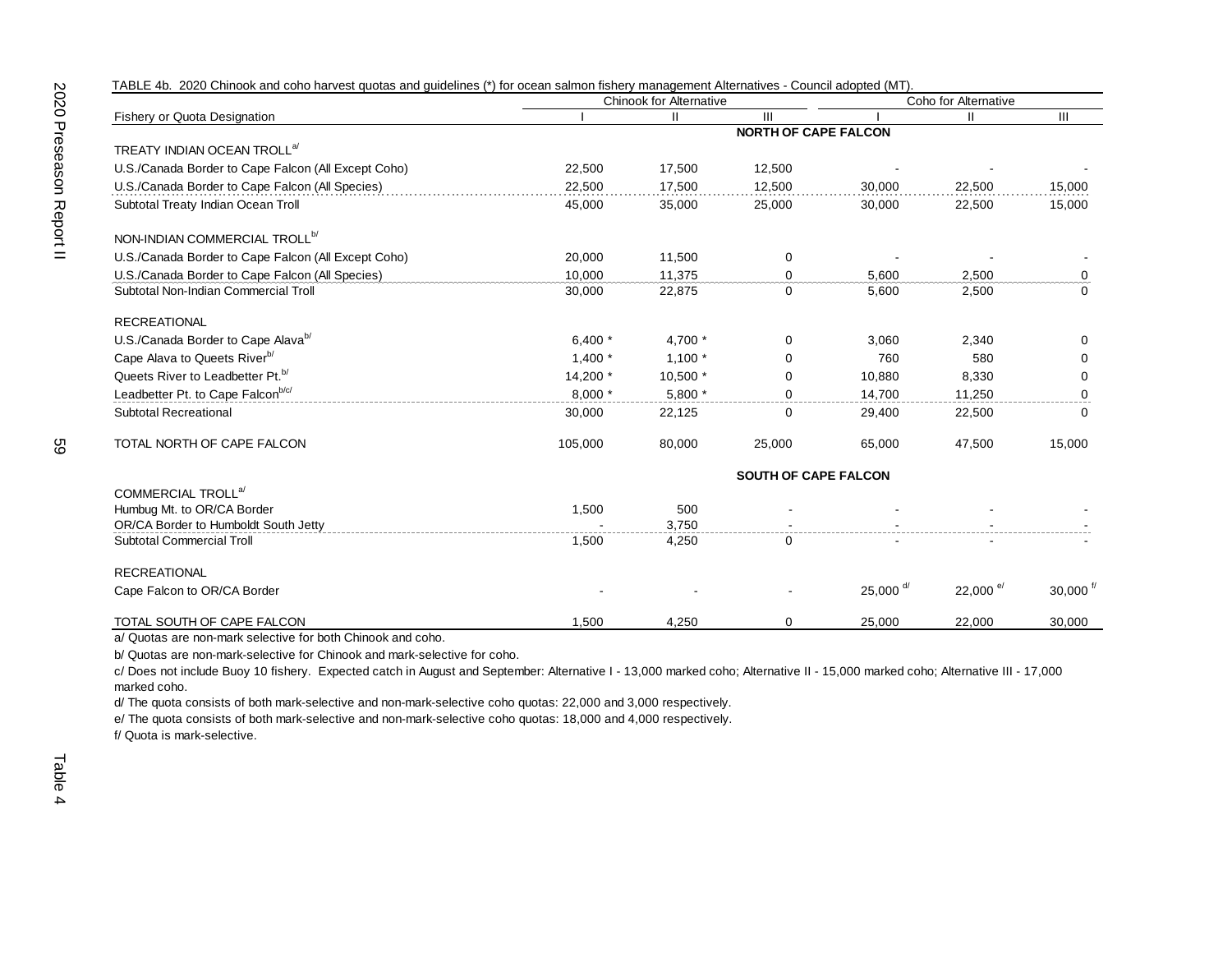|                                                                  |                | <b>PROJECTED</b> |                          | 2020                                                                                                                                                                                                                                                                                                                                                                                                                                                                                                                                                                                                                                         |  |
|------------------------------------------------------------------|----------------|------------------|--------------------------|----------------------------------------------------------------------------------------------------------------------------------------------------------------------------------------------------------------------------------------------------------------------------------------------------------------------------------------------------------------------------------------------------------------------------------------------------------------------------------------------------------------------------------------------------------------------------------------------------------------------------------------------|--|
| Key Stock/Criteria                                               | Alt I          | Alt II           | Alt III                  | Spawner Objective or Other Comparative Standard as Noted b/<br>Criteria                                                                                                                                                                                                                                                                                                                                                                                                                                                                                                                                                                      |  |
| <b>CHINOOK</b>                                                   |                |                  |                          | <b>CHINOOK</b>                                                                                                                                                                                                                                                                                                                                                                                                                                                                                                                                                                                                                               |  |
| Columbia Upriver Brights                                         | 230.4          | 231.8            | 239.3                    | 74.0 Minimum ocean escapement to attain 40.0 adults over McNary Dam, with normal distribution and no<br>mainstem harvest. The management goal has been increased to 60.0 by Columbia River managers.                                                                                                                                                                                                                                                                                                                                                                                                                                         |  |
| Mid-Columbia Brights                                             | 78.7           | 79.2             | 81.7                     | 14.9 Minimum ocean escapement to attain 7.9 for Little White Salmon egg-take, assuming average conversion<br>and no mainstem harvest.                                                                                                                                                                                                                                                                                                                                                                                                                                                                                                        |  |
| Columbia Lower River Hatchery Tules                              | 50.1           | 50.9             | 53.9                     | 25.0 Minimum ocean escapement to attain 14.8 adults for hatchery egg-take, with average conversion and no<br>lower river mainstem or tributary harvest.                                                                                                                                                                                                                                                                                                                                                                                                                                                                                      |  |
| Columbia Lower River Natural Tules <sup>c/</sup><br>(threatened) | 35.9%          | 34.2%            | 28.3%                    | $\leq$ 38.0% Total adult equivalent fishery exploitation rate (2020 NMFS ESA guidance).                                                                                                                                                                                                                                                                                                                                                                                                                                                                                                                                                      |  |
| Columbia Lower River Wilde (threatened)                          | 19.6           | 19.7             | 20.6                     | 6.9 Minimum ocean escapement to attain MSY spawner goal of 5.7 for N. Lewis River fall Chinook (NMFS ESA<br>consultation standard).                                                                                                                                                                                                                                                                                                                                                                                                                                                                                                          |  |
| Spring Creek Hatchery Tules                                      | 44.8           | 46.3             | 49.9                     | 8.2 Minimum ocean escapement to attain 6.0 adults for Spring Creek Hatchery egg-take, assuming average<br>conversion and no mainstem harvest.                                                                                                                                                                                                                                                                                                                                                                                                                                                                                                |  |
| Upper Columbia River Summer                                      | 37.6           | 38.1             | 39.1                     | 29.0 Aggregate escapement to mouth of Columbia River.                                                                                                                                                                                                                                                                                                                                                                                                                                                                                                                                                                                        |  |
| Snake River Fall (threatened) SRFI                               | 50.6%          | 45.4%            | 27.3%                    | $\leq$ 70.0% Of 1988-1993 base period exploitation rate for all ocean fisheries (NMFS ESA consultation standard).                                                                                                                                                                                                                                                                                                                                                                                                                                                                                                                            |  |
| <b>Klamath River Fall</b>                                        | 36.2           | 36.2             | $\overline{\phantom{a}}$ | $\geq$ 36.2 2020 minimum natural area adult escapement (FMP control rule).                                                                                                                                                                                                                                                                                                                                                                                                                                                                                                                                                                   |  |
|                                                                  |                | ۰.               | 40.7                     | $\geq$ 40.7 2020 minimum natural area adult escapement (Council guidance).                                                                                                                                                                                                                                                                                                                                                                                                                                                                                                                                                                   |  |
| Federally recognized tribal harvest                              | 50.0%          | 50.0%            | 50.0%                    | 50.0% Equals 8.6, 8.6, and 5.3 (thousand) adult fish for Yurok and Hoopa Valley tribal fisheries.                                                                                                                                                                                                                                                                                                                                                                                                                                                                                                                                            |  |
| Exploitation (spawner reduction) rate                            | 25.0%          | 25.0%            | $\overline{\phantom{a}}$ | $\leq$ 25.0% FMP control rule.                                                                                                                                                                                                                                                                                                                                                                                                                                                                                                                                                                                                               |  |
| Adult river mouth return                                         | $\sim$<br>59.0 | $\sim$<br>59.0   | 15.7%<br>60.9            | ≤ 15.7% Council guidance.<br>NA Total adults in thousands.                                                                                                                                                                                                                                                                                                                                                                                                                                                                                                                                                                                   |  |
| Age-4 ocean harvest rate                                         | 8.9%           | 9.3%             | 6.1%                     | $\leq$ 16.0% NMFS ESA consultation standard for threatened California Coastal Chinook.                                                                                                                                                                                                                                                                                                                                                                                                                                                                                                                                                       |  |
| KMZ sport fishery share                                          | 7.5%           | 6.2%             | 3.6%                     |                                                                                                                                                                                                                                                                                                                                                                                                                                                                                                                                                                                                                                              |  |
| River recreational fishery share                                 | 15.0%          | 15.0%            | 15.0%                    | NA Equals 1.3, 1.3, and 0.8 (thousand) adult fish for recreational inriver fisheries.                                                                                                                                                                                                                                                                                                                                                                                                                                                                                                                                                        |  |
| Sacramento River Winter<br>(endangered)                          | 16.8%          | 17.7%            | 20.0%                    | ≤ 20.0% Age-3 ocean impact rate in fisheries south of Pt. Arena. In addition, the following season restrictions apply:<br>Recreational- Pt. Arena to Pigeon Pt. between the first Saturday in April and the second Sunday in<br>November; Pigeon Pt. to the U.S./Mexico border between the first Saturday in April and the first Sunday in<br>October. Minimum size limit ≥ 20 inches total length. Commercial- Pt. Arena to the U.S./Mexico border<br>between May 1 and September 30, except Pt. Reyes to Pt. San Pedro between October 1 and 15 (Monday-<br>Friday). Minimum size limit ≥ 26 inches total length (NMFS 2020 ESA Guidance). |  |
| Sacramento River Fall                                            | 228.3          | 222.6            | 234.1                    | $\geq$ 141.955 2020 minimum hatchery and natural area adult escapement (FMP control rule).                                                                                                                                                                                                                                                                                                                                                                                                                                                                                                                                                   |  |
| Sacramento Index Exploitation Rate                               | 51.7%          | 52.9%            | 50.5%                    | $\leq$ 70.0% FMP control rule.                                                                                                                                                                                                                                                                                                                                                                                                                                                                                                                                                                                                               |  |
| Ocean commercial impacts                                         | 148.6          | 155.8            | 145.4                    | Includes fall (Sept-Dec) 2019 impacts (5.7 thousand SRFC).                                                                                                                                                                                                                                                                                                                                                                                                                                                                                                                                                                                   |  |
| Ocean recreational impacts                                       | 55.9           | 55.5             | 52.4                     | Includes fall (Sept-Dec) 2019 impacts (3.3 thousand SRFC).                                                                                                                                                                                                                                                                                                                                                                                                                                                                                                                                                                                   |  |
| River recreational impacts                                       | 40.3           | 39.3             | 41.3                     |                                                                                                                                                                                                                                                                                                                                                                                                                                                                                                                                                                                                                                              |  |
| <b>SRKW Prey Abundance</b>                                       |                |                  |                          |                                                                                                                                                                                                                                                                                                                                                                                                                                                                                                                                                                                                                                              |  |
| North of Falcon                                                  | 1,250.9        | 1,250.9          | 1,250.9                  | ≥ 972.0 Oct 1 starting abundance of age $3+$ Chinook from U.S./Canada Border to Cape Falcon                                                                                                                                                                                                                                                                                                                                                                                                                                                                                                                                                  |  |
| Falcon to Horse Mt.                                              | 1,063.6        | 1,063.6          | 1,063.6                  | NA Oct 1 starting abundance of age 3+ Chinook from Cape Falcon to Horse Mt.                                                                                                                                                                                                                                                                                                                                                                                                                                                                                                                                                                  |  |
| South of Horse Mt.                                               | 543.8          | 543.8            | 543.8                    | NA Oct 1 starting abundance of age 3+ Chinook south of Horse Mt.                                                                                                                                                                                                                                                                                                                                                                                                                                                                                                                                                                             |  |

## TABLE 5a. 2020 Projected key stock escapements (thousands of fish) or management criteria for ocean fishery Alternatives - Council adopted (QTA) <sup>a/</sup> (Page 1 of 2)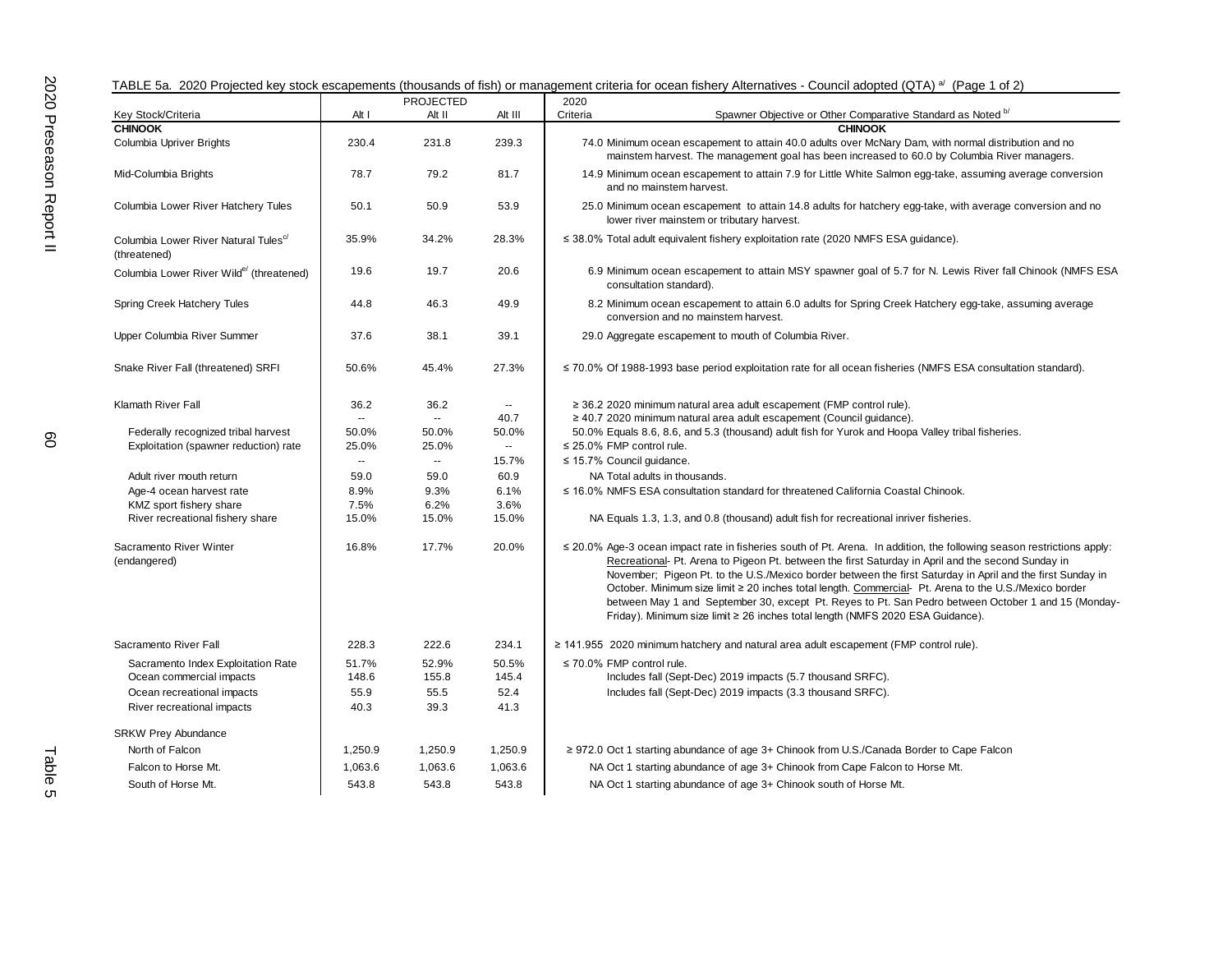|  |  |  |  | TABLE 5a. Projected key stock escapements (thousands of fish) or management criteria for 2020 ocean fishery Alternatives - Council adopted (QTA). <sup>a/</sup> (Page 2 of 2) |  |  |  |  |  |  |  |  |  |  |  |  |
|--|--|--|--|-------------------------------------------------------------------------------------------------------------------------------------------------------------------------------|--|--|--|--|--|--|--|--|--|--|--|--|
|--|--|--|--|-------------------------------------------------------------------------------------------------------------------------------------------------------------------------------|--|--|--|--|--|--|--|--|--|--|--|--|

|                                                           |                | <b>PROJECTED</b>                  |                         | 2020                                                                                                   |
|-----------------------------------------------------------|----------------|-----------------------------------|-------------------------|--------------------------------------------------------------------------------------------------------|
| Key Stock/Criteria                                        | Alt I          | Alt II                            | Alt III                 | Spawner Objective or Other Comparative Standard as Noted <sup>b/</sup><br>Criteria                     |
| <b>COHO</b>                                               |                | COHO                              |                         | <b>COHO</b>                                                                                            |
| Interior Fraser (Thompson River)                          | $6.3\%(2.3\%)$ | 5.7%(1.8%)                        | $4.6\%(0.6\%)$          | $\leq$ 10.0% 2020 Southern U.S. exploitation rate ceiling; PSC coho agreement.                         |
| Skagit                                                    | 34.1%(2.3%)    | $ 33.7\%$ (1.7%) $ 32.8\%$ (0.6%) |                         | $\leq$ 35.0% 2020 total exploitation rate ceiling; FMP matrix <sup>d/</sup>                            |
| Stillaguamish                                             | 27.1%(1.7%)    | $ 26.7\%(1.2\%) 26.0\%(0.4\%)$    |                         | $\leq$ 35.0% 2020 total exploitation rate ceiling; FMP matrix <sup>d/</sup>                            |
| Snohomish                                                 | 24.0%(1.7%)    |                                   | 23.6%(1.2%) 22.9%(0.4%) | $\leq$ 20.0% 2020 total exploitation rate ceiling; FMP matrix <sup>a/</sup>                            |
| <b>Hood Canal</b>                                         | 41.7%(2.6%)    |                                   | 41.3%(2.0%) 40.4%(0.7%) | $\leq$ 45.0% 2020 total exploitation rate ceiling; FMP matrix <sup>d/</sup>                            |
| Strait of Juan de Fuca                                    | $8.4\%(2.1\%)$ | 7.9%(1.6%)                        | $6.8\%(0.6\%)$          | $\leq$ 20.0% 2020 total exploitation rate ceiling; FMP matrix <sup>a/</sup>                            |
|                                                           |                |                                   |                         |                                                                                                        |
| Quillayute Fall                                           | 8.7            | 8.8                               | 8.9                     | 6.3 FMP MSY adult spawner estimate. Value depicted is ocean escapement.                                |
| Hoh                                                       | 3.6            | 3.7                               | 3.8                     | 2.0 FMP MSY adult spawner estimate. Value depicted is ocean escapement.                                |
| Queets Wild                                               | 6.7            | 6.8                               | 7.1                     | 5.8 FMP MSY adult spawner estimate. Value depicted is ocean escapement.                                |
| Grays Harbor                                              | 47.2           | 47.6                              | 48.2                    | 24.4 FMP MSY adult spawner estimate. Value depicted is ocean escapement.                               |
| Willapa Bay                                               | 27.5           | 28.3                              | 29.2                    | 17.2 FMP MSY natural area adult spawner estimate. Value depicted is ocean escapement.                  |
|                                                           |                |                                   |                         |                                                                                                        |
| Lower Columbia River Natural                              | 15.1%          | 12.9%                             | 9.7%                    | $\leq$ 18.0% Total marine and mainstem Columbia R. fishery exploitation rate (2020 NMFS ESA guidance). |
| (threatened)                                              |                |                                   |                         |                                                                                                        |
| Upper Columbia <sup>c/</sup>                              | 70%            | 73%                               | 76%                     | $\geq$ 50% Minimum percentage of the run to Bonneville Dam.                                            |
| Columbia River Hatchery Early                             | 87.8           | 92.2                              | 93.8                    | 77.2 Minimum ocean escapement to attain hatchery egg-take goal of 21.7 early adult coho,               |
|                                                           |                |                                   |                         | with average conversion and no mainstem or tributary fisheries.                                        |
| Columbia River Hatchery Late                              | 34.6           | 37.3                              | 42.2                    | 9.7 Minimum ocean escapement to attain hatchery egg-take goal of 6.4 late adult coho,                  |
|                                                           |                |                                   |                         | with average conversion and no mainstem or tributary fisheries.                                        |
| Oregon Coastal Natural                                    | 11.7%          | 11.1%                             | 10.3%                   | $\leq$ 15.0% Marine and freshwater fishery exploitation rate (NMFS ESA consultation standard).         |
| Southern Oregon/Northern California Coast<br>(threatened) | 3.2%           | 3.5%                              | 2.7%                    | $\leq$ 13.0% Marine fishery exploitation rate for R/K hatchery coho (NMFS ESA consultation standard).  |

a/ Coho projections in the table assume post-season 2018 fishery scalars for Canadian fisheries, except Fraser net and terminal fisheries (post-season 2016), and Fraser sport (post-season 2017). Model results for Chinook in this table used 2018 preseason catches and fishing effort scalers, and are updated with 2018 post season data if available. Assumptions for these fisheries will be changed prior to the April meeting as new information becomes available.

b/ Ocean escapement is the number of salmon escaping ocean fisheries and entering freshwater with the following clarifications. Ocean escapement for Puget Sound stocks is the estimated number of salmon entering Area 4B that are available to U.S. net fisheries in Puget Sound and spawner escapement after impacts from the Canadian, U.S. ocean, and Puget Sound troll and recreational fisheries have been deducted. Numbers in parentheses represent Council area exploitation rates for Puget Sound coho stocks. For Columbia River early and late coho stocks, ocean escapement represents the number of coho after the Buoy 10 fishery. Exploitation rates for LCN and OCN coho represent marine and freshwater impacts. Values reported for Klamath River fall Chinook are natural area adult spawners. Values reported for Sacramento River fall Chinook are hatchery and natural area adult spawners.

c/ Includes projected impacts of inriver fisheries that have not yet been shaped.

d/ Annual management objectives may be different than FMP goals, and are subject to agreement between WDFW and the treaty tribes under U.S. District Court orders. It is anticipated that fishery management will be adjusted by state and tribal comanagers during the preseason planning process to comply with stock management objectives.

e/ Includes minor contributions from East Fork Lewis River and Sandy River.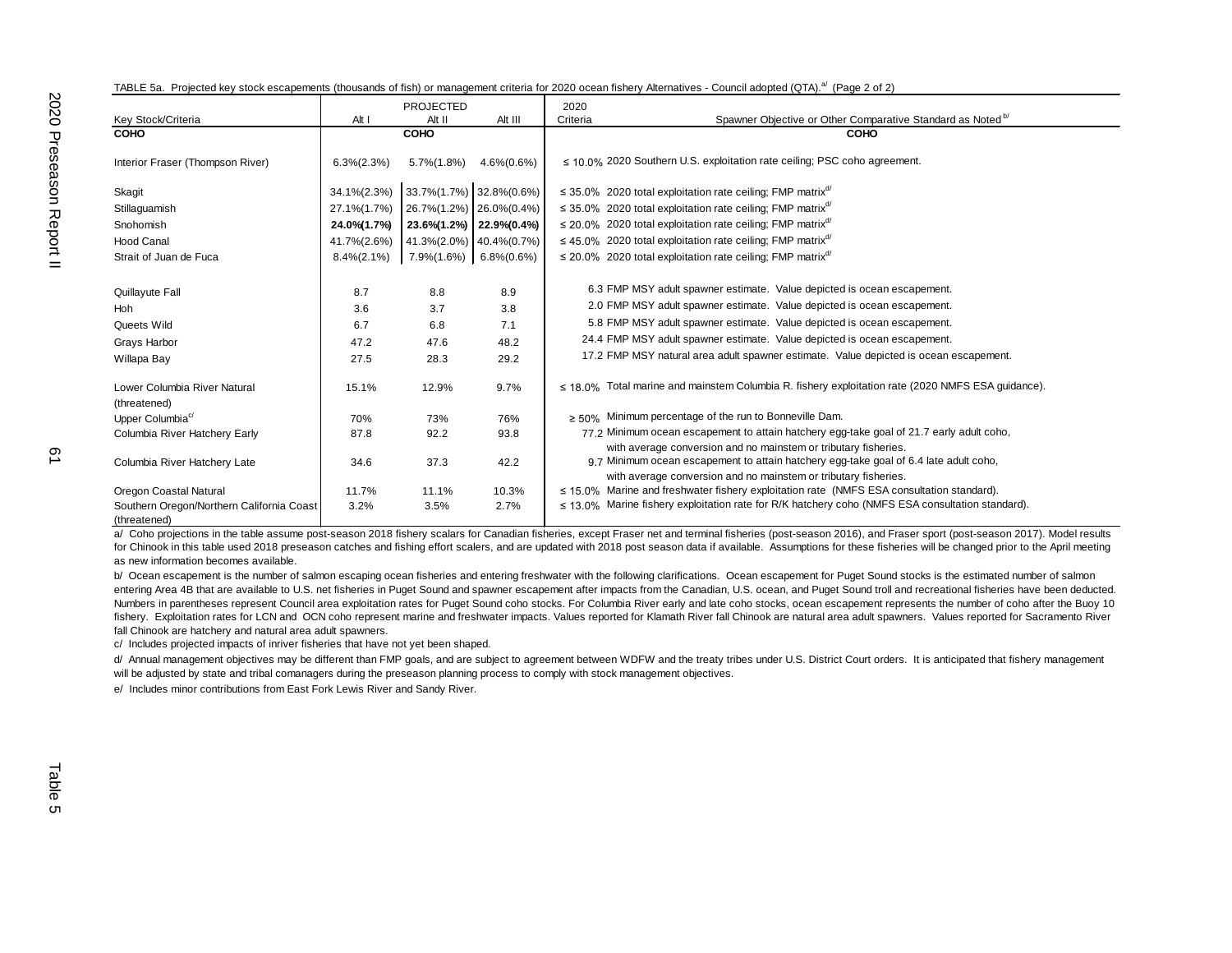|                                                                              |                          | <b>PROJECTED</b> |                          | 2020                                                                                                                                                                                                                                                                                                                                                                                                                                                                                                                                                                                                                                              |
|------------------------------------------------------------------------------|--------------------------|------------------|--------------------------|---------------------------------------------------------------------------------------------------------------------------------------------------------------------------------------------------------------------------------------------------------------------------------------------------------------------------------------------------------------------------------------------------------------------------------------------------------------------------------------------------------------------------------------------------------------------------------------------------------------------------------------------------|
| Key Stock/Criteria                                                           | Alt I                    | Alt II           | Alt III                  | Spawner Objective or Other Comparative Standard as Noted <sup>b/</sup><br>Criteria                                                                                                                                                                                                                                                                                                                                                                                                                                                                                                                                                                |
| <b>CHINOOK</b>                                                               |                          |                  |                          | <b>CHINOOK</b>                                                                                                                                                                                                                                                                                                                                                                                                                                                                                                                                                                                                                                    |
| Columbia Upriver Brights                                                     | 229.0                    | 230.9            | 238.8                    | 74.0 Minimum ocean escapement to attain 40.0 adults over McNary Dam, with normal distribution and no<br>mainstem harvest. The management goal has been increased to 60.0 by Columbia River managers.                                                                                                                                                                                                                                                                                                                                                                                                                                              |
| Mid-Columbia Brights                                                         | 78.2                     | 78.8             | 81.5                     | 14.9 Minimum ocean escapement to attain 7.9 for Little White Salmon egg-take, assuming average conversion<br>and no mainstem harvest.                                                                                                                                                                                                                                                                                                                                                                                                                                                                                                             |
| Columbia Lower River Hatchery Tules                                          | 49.8                     | 50.7             | 53.8                     | 25.0 Minimum ocean escapement to attain 14.8 adults for hatchery egg-take, with average conversion and no<br>lower river mainstem or tributary harvest.                                                                                                                                                                                                                                                                                                                                                                                                                                                                                           |
| Columbia Lower River Natural Tules <sup>c/</sup><br>(threatened)             | 36.5%                    | 34.6%            | 28.5%                    | $\leq$ 38.0% Total adult equivalent fishery exploitation rate (2020 NMFS ESA guidance).                                                                                                                                                                                                                                                                                                                                                                                                                                                                                                                                                           |
| Columbia Lower River Wilde (threatened)                                      | 19.5                     | 19.6             | 20.6                     | 6.9 Minimum ocean escapement to attain MSY spawner goal of 5.7 for N. Lewis River fall Chinook (NMFS ESA<br>consultation standard).                                                                                                                                                                                                                                                                                                                                                                                                                                                                                                               |
| Spring Creek Hatchery Tules                                                  | 44.5                     | 46.0             | 49.8                     | 8.2 Minimum ocean escapement to attain 6.0 adults for Spring Creek Hatchery egg-take, assuming average<br>conversion and no mainstem harvest.                                                                                                                                                                                                                                                                                                                                                                                                                                                                                                     |
| Upper Columbia River Summer                                                  | 37.4                     | 38.1             | 39.1                     | 29.0 Aggregate escapement to mouth of Columbia River.                                                                                                                                                                                                                                                                                                                                                                                                                                                                                                                                                                                             |
| Snake River Fall (threatened) SRFI                                           | 54.1%                    | 47.9%            | 28.7%                    | $\leq$ 70.0% Of 1988-1993 base period exploitation rate for all ocean fisheries (NMFS ESA consultation standard).                                                                                                                                                                                                                                                                                                                                                                                                                                                                                                                                 |
| <b>Klamath River Fall</b>                                                    | 36.2                     | 36.2             | $\overline{\phantom{a}}$ | $\geq$ 36.2 2020 minimum natural area adult escapement (FMP control rule).                                                                                                                                                                                                                                                                                                                                                                                                                                                                                                                                                                        |
|                                                                              | $\overline{\phantom{a}}$ | $\sim$           | 40.7                     | $\geq$ 40.7 2020 minimum natural area adult escapement (Council guidance).                                                                                                                                                                                                                                                                                                                                                                                                                                                                                                                                                                        |
| Federally recognized tribal harvest<br>Exploitation (spawner reduction) rate | 50.0%<br>25.0%           | 50.0%<br>25.0%   | 50.0%<br>$\sim$          | 50.0% Equals 8.6, 8.6, and 5.3 (thousand) adult fish for Yurok and Hoopa Valley tribal fisheries.<br>$\leq$ 25.0% FMP control rule.                                                                                                                                                                                                                                                                                                                                                                                                                                                                                                               |
|                                                                              | н.                       | $\sim$           | 15.7%                    | ≤ 15.7% Council guidance.                                                                                                                                                                                                                                                                                                                                                                                                                                                                                                                                                                                                                         |
| Adult river mouth return                                                     | 59.0                     | 59.0             | 60.9                     | NA Total adults in thousands.                                                                                                                                                                                                                                                                                                                                                                                                                                                                                                                                                                                                                     |
| Age-4 ocean harvest rate                                                     | 8.9%                     | 9.3%             | 6.1%                     | $\leq$ 16.0% NMFS ESA consultation standard for threatened California Coastal Chinook.                                                                                                                                                                                                                                                                                                                                                                                                                                                                                                                                                            |
| KMZ sport fishery share                                                      | 7.5%                     | 6.2%             | 3.6%                     |                                                                                                                                                                                                                                                                                                                                                                                                                                                                                                                                                                                                                                                   |
| River recreational fishery share                                             | 15.0%                    | 15.0%            | 15.0%                    | NA Equals 1.3, 1.3, and 0.8 (thousand) adult fish for recreational inriver fisheries.                                                                                                                                                                                                                                                                                                                                                                                                                                                                                                                                                             |
| Sacramento River Winter<br>(endangered)                                      | 16.8%                    | 17.7%            | 20.0%                    | $\leq$ 20.0% Age-3 ocean impact rate in fisheries south of Pt. Arena. In addition, the following season restrictions apply:<br>Recreational- Pt. Arena to Pigeon Pt. between the first Saturday in April and the second Sunday in<br>November; Pigeon Pt. to the U.S./Mexico border between the first Saturday in April and the first Sunday in<br>October. Minimum size limit ≥ 20 inches total length. Commercial- Pt. Arena to the U.S./Mexico border<br>between May 1 and September 30, except Pt. Reyes to Pt. San Pedro between October 1 and 15 (Monday-<br>Friday). Minimum size limit ≥ 26 inches total length (NMFS 2020 ESA Guidance). |
| Sacramento River Fall                                                        | 228.3                    | 222.6            | 234.1                    | $\geq$ 141.955 2020 minimum hatchery and natural area adult escapement (FMP control rule).                                                                                                                                                                                                                                                                                                                                                                                                                                                                                                                                                        |
| Sacramento Index Exploitation Rate                                           | 51.7%                    | 52.9%            | 50.5%                    | $\leq$ 70.0% FMP control rule.                                                                                                                                                                                                                                                                                                                                                                                                                                                                                                                                                                                                                    |
| Ocean commercial impacts                                                     | 148.6                    | 155.8            | 145.4                    | Includes fall (Sept-Dec) 2019 impacts (5.7 thousand SRFC).                                                                                                                                                                                                                                                                                                                                                                                                                                                                                                                                                                                        |
| Ocean recreational impacts                                                   | 55.9                     | 55.5             | 52.4                     | Includes fall (Sept-Dec) 2019 impacts (3.3 thousand SRFC).                                                                                                                                                                                                                                                                                                                                                                                                                                                                                                                                                                                        |
| River recreational impacts                                                   | 40.3                     | 39.3             | 41.3                     |                                                                                                                                                                                                                                                                                                                                                                                                                                                                                                                                                                                                                                                   |
| <b>SRKW Prey Abundance</b>                                                   |                          |                  |                          |                                                                                                                                                                                                                                                                                                                                                                                                                                                                                                                                                                                                                                                   |
| North of Falcon                                                              | 1,250.9                  | 1,250.9          | 1,250.9                  | ≥ 972.0 Oct 1 starting abundance of age $3+$ Chinook from U.S./Canada Border to Cape Falcon                                                                                                                                                                                                                                                                                                                                                                                                                                                                                                                                                       |
| Falcon to Horse Mt.                                                          | 1,063.6                  | 1,063.6          | 1,063.6                  | NA Oct 1 starting abundance of age 3+ Chinook from Cape Falcon to Horse Mt.                                                                                                                                                                                                                                                                                                                                                                                                                                                                                                                                                                       |
| South of Horse Mt.                                                           | 543.8                    | 543.8            | 543.8                    | NA Oct 1 starting abundance of age 3+ Chinook south of Horse Mt.                                                                                                                                                                                                                                                                                                                                                                                                                                                                                                                                                                                  |

## TABLE 5b. 2020 Projected key stock escapements (thousands of fish) or management criteria for ocean fishery Alternatives - Council adopted (MT) <sup>a/</sup> (Page 1 of 2)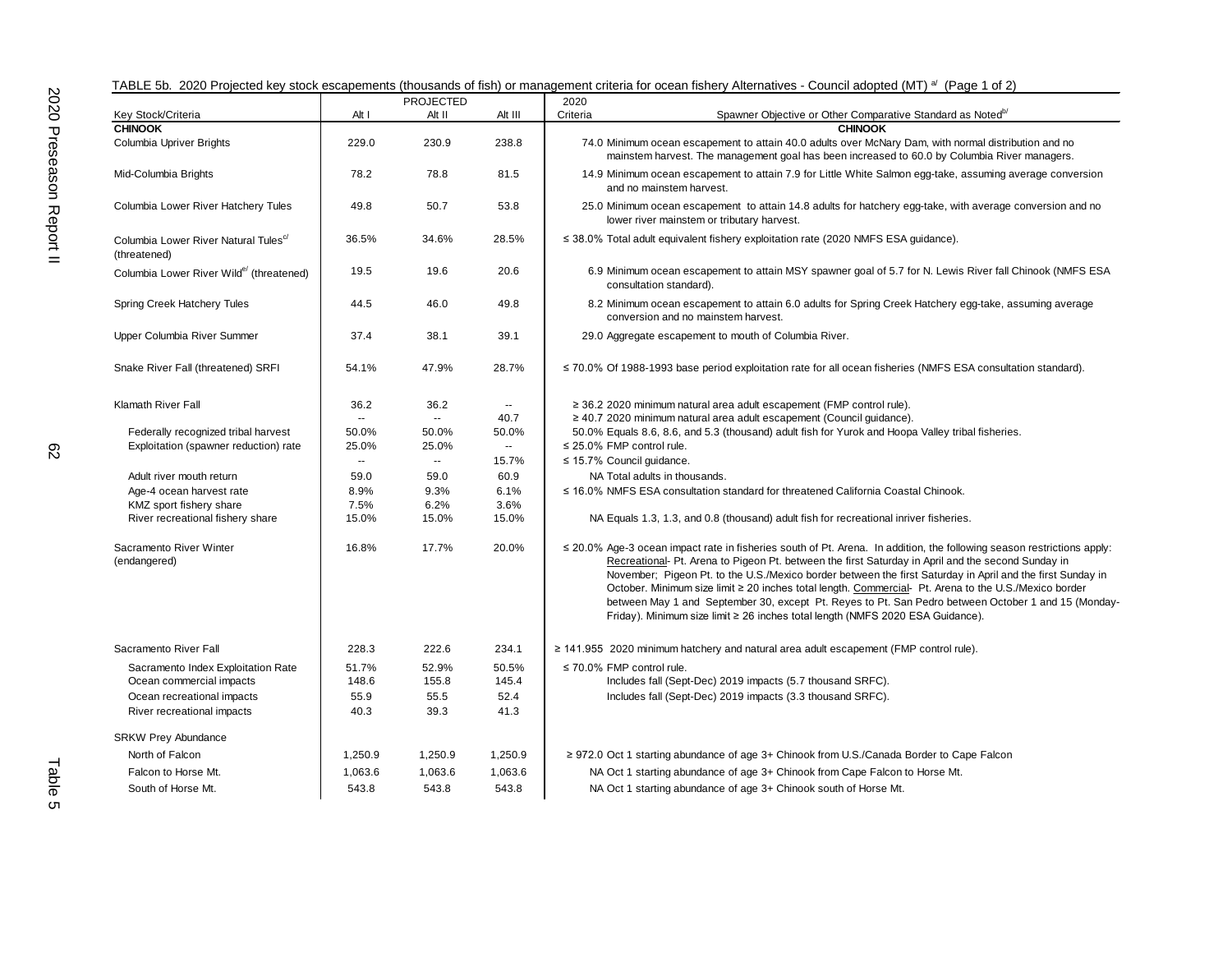|  |  |  |  |  |  |  |  |  | TABLE 5b. Projected key stock escapements (thousands of fish) or management criteria for 2020 ocean fishery management measures - Council adopted (MT). <sup>a/</sup> (Page 2 of 2) |  |  |  |  |  |  |
|--|--|--|--|--|--|--|--|--|-------------------------------------------------------------------------------------------------------------------------------------------------------------------------------------|--|--|--|--|--|--|
|--|--|--|--|--|--|--|--|--|-------------------------------------------------------------------------------------------------------------------------------------------------------------------------------------|--|--|--|--|--|--|

|                                                           |                   | <b>PROJECTED</b>        |                         | 2020                                                                                                   |
|-----------------------------------------------------------|-------------------|-------------------------|-------------------------|--------------------------------------------------------------------------------------------------------|
| Key Stock/Criteria                                        | Alt I             | Alt II                  | Alt III                 | Spawner Objective or Other Comparative Standard as Noted <sup>b/</sup><br>Criteria                     |
| <b>COHO</b>                                               |                   | COHO                    |                         | COHO                                                                                                   |
| Interior Fraser (Thompson River)                          | $8.4\%$ $(4.4\%)$ | $7.2\%(3.3\%)$          | $6.0\frac{1}{2}(2.0\%)$ | $\leq$ 10.0% 2020 Southern U.S. exploitation rate ceiling; PSC coho agreement.                         |
| Skagit                                                    | 35.5%(4.1%)       | 34.7%(3.0%) 33.7%(1.8%) |                         | $\leq$ 35.0% 2020 total exploitation rate ceiling; FMP matrix <sup>a/</sup>                            |
| Stillaguamish                                             | 28.1%(3.0%)       | 27.4%(2.2%) 26.7%(1.3%) |                         | $\leq$ 35.0% 2020 total exploitation rate ceiling; FMP matrix <sup>d/</sup>                            |
| Snohomish                                                 | 25.1%(3.0%)       |                         | 24.4%(2.2%) 23.6%(1.3%) | $\leq$ 20.0% 2020 total exploitation rate ceiling; FMP matrix <sup>d/</sup>                            |
| <b>Hood Canal</b>                                         | 43.0%(4.4%)       |                         | 42.2%(3.3%) 41.2%(2.0%) | $\leq$ 45.0% 2020 total exploitation rate ceiling; FMP matrix <sup>d/</sup>                            |
| Strait of Juan de Fuca                                    | $9.9\%(3.7\%)$    | $9.0\%(2.8\%)$          | 7.9%(1.6%)              | $\leq$ 20.0% 2020 total exploitation rate ceiling; FMP matrix <sup>a/</sup>                            |
|                                                           |                   |                         |                         |                                                                                                        |
| Quillayute Fall                                           | 8.6               | 8.7                     | 8.8                     | 6.3 FMP MSY adult spawner estimate. Value depicted is ocean escapement.                                |
| <b>Hoh</b>                                                | 3.5               | 3.6                     | 3.7                     | 2.0 FMP MSY adult spawner estimate. Value depicted is ocean escapement.                                |
| Queets Wild                                               | 6.5               | 6.7                     | 6.9                     | 5.8 FMP MSY adult spawner estimate. Value depicted is ocean escapement.                                |
| Grays Harbor                                              | 46.3              | 47.0                    | 47.7                    | 24.4 FMP MSY adult spawner estimate. Value depicted is ocean escapement.                               |
| Willapa Bay                                               | 27.0              | 27.9                    | 28.9                    | 17.2 FMP MSY natural area adult spawner estimate. Value depicted is ocean escapement.                  |
|                                                           |                   |                         |                         |                                                                                                        |
| Lower Columbia River Natural                              | 16.7%             | 14.1%                   | 10.6%                   | $\leq$ 18 0% Total marine and mainstem Columbia R. fishery exploitation rate (2020 NMFS ESA quidance). |
| (threatened)                                              |                   |                         |                         |                                                                                                        |
| Upper Columbia <sup>c/</sup>                              | 69%               | 73%                     | 76%                     | $\geq$ 50% Minimum percentage of the run to Bonneville Dam.                                            |
| Columbia River Hatchery Early                             | 86.3              | 91.0                    | 92.9                    | 77.2 Minimum ocean escapement to attain hatchery egg-take goal of 21.7 early adult coho,               |
|                                                           |                   |                         |                         | with average conversion and no mainstem or tributary fisheries.                                        |
| Columbia River Hatchery Late                              | 33.9              | 36.8                    | 41.7                    | 9.7 Minimum ocean escapement to attain hatchery egg-take goal of 6.4 late adult coho,                  |
|                                                           |                   |                         |                         | with average conversion and no mainstem or tributary fisheries.                                        |
| Oregon Coastal Natural                                    | 12.1%             | 11.4%                   | 10.5%                   | ≤ 15.0% Marine and freshwater fishery exploitation rate (NMFS ESA consultation standard).              |
| Southern Oregon/Northern California Coast<br>(threatened) | 3.2%              | 3.5%                    | 2.7%                    | $\leq$ 13.0% Marine fishery exploitation rate for R/K hatchery coho (NMFS ESA consultation standard).  |

a/ Coho projections in the table assume post-season 2018 fishery scalars for Canadian fisheries, except Fraser net and terminal fisheries (post-season 2016), and Fraser sport (post-season 2017), Model results for Chinook in this table used 2018 preseason catches and fishing effort scalers, and are updated with 2018 post season data if available. Assumptions for these fisheries will be changed prior to the April meeting as new information becomes available.

b/ Ocean escapement is the number of salmon escaping ocean fisheries and entering freshwater with the following clarifications. Ocean escapement for Puget Sound stocks is the estimated number of salmon entering Area 4B that are available to U.S. net fisheries in Puget Sound and spawner escapement after impacts from the Canadian, U.S. ocean, and Puget Sound troll and recreational fisheries have been deducted. Numbers in parentheses represent Council area exploitation rates for Puget Sound coho stocks. For Columbia River early and late coho stocks, ocean escapement represents the number of coho after the Buoy 10 fishery. Exploitation rates for LCN and OCN coho represent marine and freshwater impacts. Values reported for Klamath River fall Chinook are natural area adult spawners. Values reported for Sacramento River fall Chinook are hatchery and natural area adult spawners.

c/ Includes projected impacts of inriver fisheries that have not yet been shaped.

d/ Annual management objectives may be different than FMP goals, and are subject to agreement between WDFW and the treaty tribes under U.S. District Court orders. It is anticipated that fishery management will be adjusted by state and tribal comanagers during the preseason planning process to comply with stock management objectives.

e/ Includes minor contributions from East Fork Lewis River and Sandy River.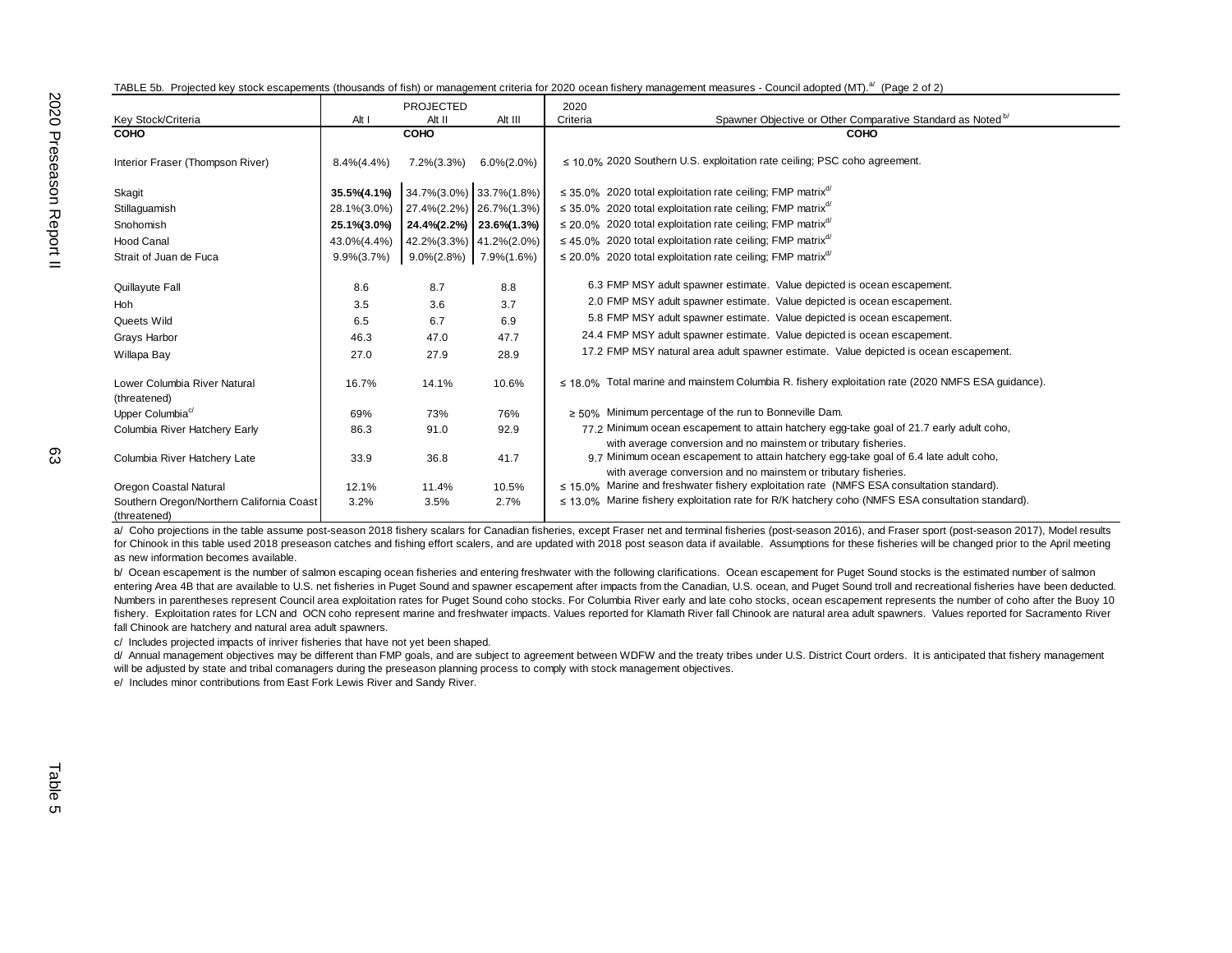|                                          |           |                       |                                    |                                                 |              |                                    |           |                                       | Observed in 2019 |       |                        |
|------------------------------------------|-----------|-----------------------|------------------------------------|-------------------------------------------------|--------------|------------------------------------|-----------|---------------------------------------|------------------|-------|------------------------|
|                                          |           | 2020 Catch Projection |                                    | 2020 Bycatch Mortality <sup>a/</sup> Projection |              |                                    |           | 2020 Bycatch Projection <sup>b/</sup> |                  |       | <b>Bycatch</b>         |
| Area and Fishery                         |           | $\mathbf{II}$         | $\ensuremath{\mathsf{III}}\xspace$ |                                                 | $\mathbf{H}$ | III                                |           | $\mathbf{II}$                         | $\mathbf{III}$   | Catch | Mortality              |
| <b>OCEAN FISHERIES:</b>                  |           |                       |                                    |                                                 |              | <b>CHINOOK (thousands of fish)</b> |           |                                       |                  |       |                        |
| NORTH OF CAPE FALCON                     |           |                       |                                    |                                                 |              |                                    |           |                                       |                  |       |                        |
| Treaty Indian Ocean Troll                | 30.0      | 25.0                  | 20.0                               | 3.0                                             | 2.5          | 2.0                                | 7.5       | 6.3                                   | 5.0              | 18.3  | 1.9                    |
| Non-Indian Commercial Troll              | 30.0      | 22.9                  | $\blacksquare$                     | 14.8                                            | 10.6         | $\blacksquare$                     | 53.6      | 38.1                                  |                  | 23.3  | 9.6                    |
| Recreational                             | 30.0      | 22.1                  | $\blacksquare$                     | 3.6                                             | 3.1          | $\blacksquare$                     | 16.7      | 15.6                                  |                  | 10.9  | 1.8                    |
| CAPE FALCON TO HUMBUG MT. <sup>c/</sup>  |           |                       |                                    |                                                 |              |                                    |           |                                       |                  |       |                        |
| <b>Commercial Troll</b>                  | 45.4      | 45.8                  | 35.2                               | 15.0                                            | 15.1         | 11.6                               | 45.3      | 45.7                                  | 35.2             | 26.5  | 9.0                    |
| Recreational                             | 5.4       | 5.6                   | 6.2                                | 0.7                                             | 0.8          | 0.8                                | 2.9       | 2.9                                   | 3.2              | 4.7   | 0.7                    |
| HUMBUG MT. TO OR/CA BORDER <sup>c/</sup> |           |                       |                                    |                                                 |              |                                    |           |                                       |                  |       |                        |
| <b>Commercial Troll</b>                  | 1.5       | 1.1                   | 0.6                                | 0.5                                             | 0.4          | 0.2                                | 1.5       | 1.1                                   | 0.6              | 1.9   | $0.8\,^{\mathrm{e/}}$  |
| Recreational                             | 1.8       | 1.1                   | 0.4                                | 0.2                                             | 0.1          | 0.1                                | 1.0       | 0.6                                   | 0.2              | 0.6   | $0.1$ $^{\mathrm{e/}}$ |
| OR/CA BORDER TO HORSE MT. <sup>d/</sup>  |           |                       |                                    |                                                 |              |                                    |           |                                       |                  |       |                        |
| <b>Commercial Troll</b>                  | 0.0       | 3.8                   | 0.0                                | 0.0                                             | 1.2          | 0.0                                | 0.0       | 3.7                                   | 0.0              | 5.9   | $2.5$ e/               |
| Recreational                             | 4.9       | 4.5                   | 1.8                                | 0.7                                             | 0.6          | 0.2                                | 2.6       | 2.4                                   | 0.9              | 5.0   | $0.8$ $^{\circ/}$      |
| HORSE MT. TO PT. ARENA                   |           |                       |                                    |                                                 |              |                                    |           |                                       |                  |       |                        |
| <b>Commercial Troll</b>                  | 19.7      | 1.1                   | 1.1                                | 6.5                                             | 0.4          | 0.4                                | 19.7      | 1.1                                   | 1.1              | 10.5  | 7.8 $e/$               |
| Recreational                             | 8.4       | 8.4                   | 8.4                                | 1.1                                             | 1.1          | 1.1                                | 4.4       | 4.4                                   | 4.4              | 3.9   | $0.8$ $^{\mathrm{e/}}$ |
| PT. ARENA TO PIGEON PT.                  |           |                       |                                    |                                                 |              |                                    |           |                                       |                  |       |                        |
| <b>Commercial Troll</b>                  | 83.6      | 96.0                  | 69.2                               | 27.6                                            | 31.7         | 22.8                               | 83.4      | 95.9                                  | 69.1             | 159.4 | 65.7 $e$               |
| Recreational                             | 43.4      | 43.4                  | 41.3                               | 5.9                                             | 5.9          | 5.6                                | 20.8      | 20.8                                  | 19.8             | 56.5  | $8.0e$ <sup>e/</sup>   |
| SOUTH OF PIGEON PT.                      |           |                       |                                    |                                                 |              |                                    |           |                                       |                  |       |                        |
| <b>Commercial Troll</b>                  | 38.7      | 44.0                  | 65.8                               | 12.8                                            | 14.5         | 21.7                               | 38.6      | 43.9                                  | 65.7             | 95.9  | 13.7 $e/$              |
| Recreational                             | 14.1      | 14.1                  | 14.1                               | 1.9                                             | 1.9          | 1.9                                | 6.8       | 6.7                                   | 6.7              | 23.1  | 2.4 $e$                |
| TOTAL OCEAN FISHERIES                    |           |                       |                                    |                                                 |              |                                    |           |                                       |                  |       |                        |
| <b>Commercial Troll</b>                  | 248.9     | 239.6                 | 192.0                              | 80.2                                            | 76.4         | 58.8                               | 249.7     | 235.8                                 | 176.7            | 341.7 | 111.0                  |
| Recreational                             | 108.1     | 99.1                  | 72.1                               | 14.3                                            | 13.6         | 9.8                                | 55.1      | 53.4                                  | 35.3             | 104.7 | 14.7                   |
| <b>INSIDE FISHERIES:</b>                 |           |                       |                                    |                                                 |              |                                    |           |                                       |                  |       |                        |
| Area 4B                                  |           |                       |                                    |                                                 |              |                                    |           |                                       |                  |       |                        |
| Buoy 10                                  | <b>NA</b> | <b>NA</b>             | <b>NA</b>                          | <b>NA</b>                                       | <b>NA</b>    | <b>NA</b>                          | <b>NA</b> | <b>NA</b>                             | <b>NA</b>        | 11.3  | $3.5$ $\degree$        |

TABLE 6a. Preliminary projections of Chinook and coho harvest impacts for 2020 ocean salmon fishery management Alternatives - Council adopted (QTA)**.** (Page 1 of 2)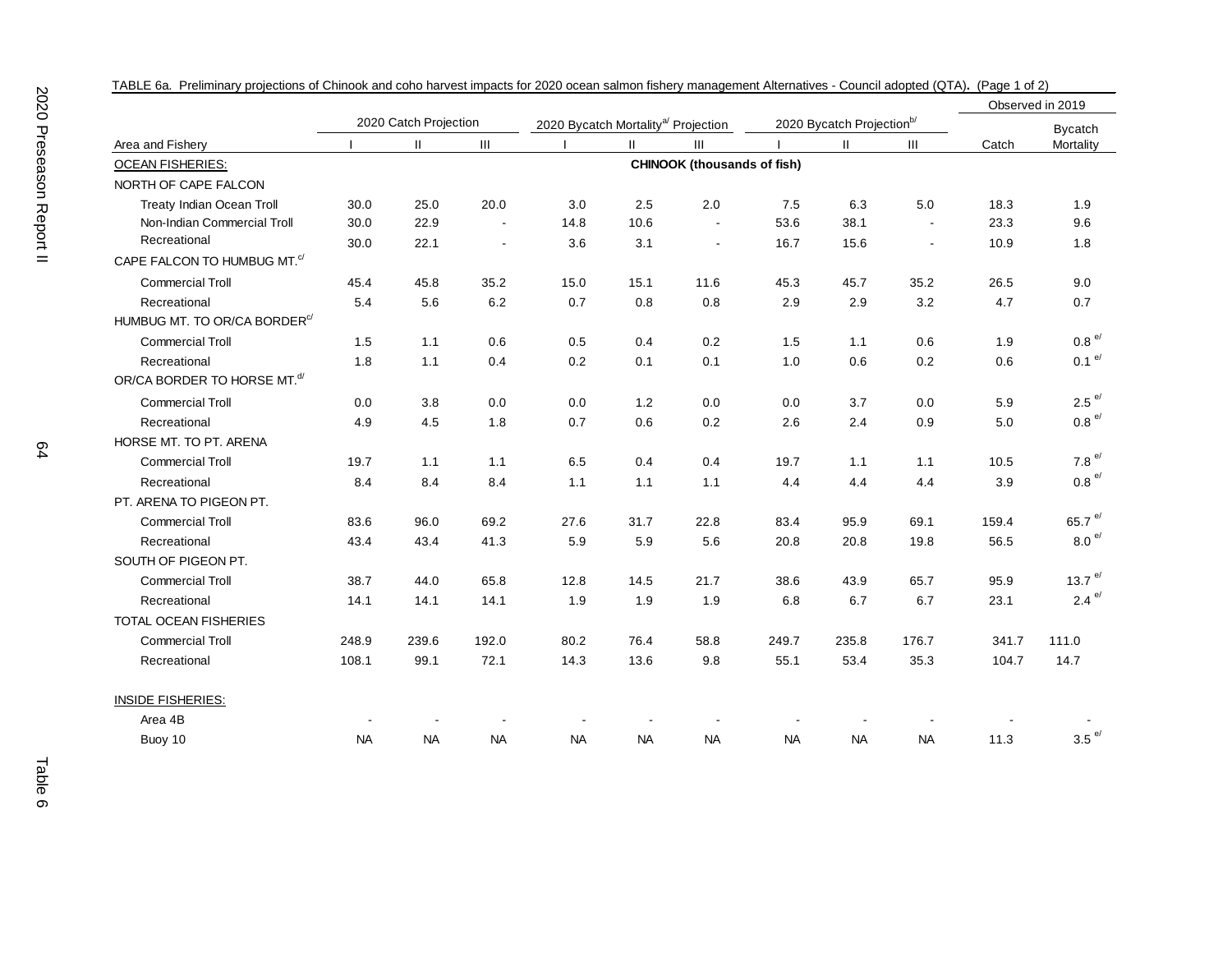|                                         |                          |                       |                          |                                                 |      |                                 |                                       |      |                          |       | Observed in 2019 |
|-----------------------------------------|--------------------------|-----------------------|--------------------------|-------------------------------------------------|------|---------------------------------|---------------------------------------|------|--------------------------|-------|------------------|
|                                         |                          | 2020 Catch Projection |                          | 2020 Bycatch Mortality <sup>a/</sup> Projection |      |                                 | 2020 Bycatch Projection <sup>b/</sup> |      |                          |       | <b>Bycatch</b>   |
| Area and Fishery                        |                          | Ш                     | Ш                        |                                                 | Ш    | Ш                               |                                       | Ш    | Ш                        | Catch | Mortality        |
| <b>OCEAN FISHERIES:</b>                 |                          |                       |                          |                                                 |      | <b>COHO (thousands of fish)</b> |                                       |      |                          |       |                  |
| NORTH OF CAPE FALCON                    |                          |                       |                          |                                                 |      |                                 |                                       |      |                          |       |                  |
| Treaty Indian Ocean Troll <sup>t/</sup> | 12.5                     | 10.0                  | $\overline{\phantom{a}}$ | 1.3                                             | 1.1  | 4.4                             | 3.3                                   | 2.7  | 17.0                     | 55.5  | 3.4              |
| Non-Indian Commercial Troll             | 5.6                      | 2.5                   | $\overline{\phantom{a}}$ | 5.0                                             | 2.6  | $\overline{\phantom{a}}$        | 17.8                                  | 9.4  | $\overline{\phantom{a}}$ | 5.4   | 1.6              |
| Recreational                            | 29.4                     | 22.5                  | $\overline{\phantom{a}}$ | 7.2                                             | 5.1  | $\overline{\phantom{a}}$        | 34.0                                  | 23.1 | $\overline{\phantom{a}}$ | 81.6  | 20.4             |
| SOUTH OF CAPE FALCON                    |                          |                       |                          |                                                 |      |                                 |                                       |      |                          |       |                  |
| <b>Commercial Troll</b>                 | $\overline{\phantom{a}}$ |                       |                          | 2.4                                             | 2.7  | 2.3                             | 9.2                                   | 10.3 | 8.9                      |       | 1.9              |
| Recreational <sup>t/</sup>              | 25.0                     | 22.0                  | 30.0                     | 9.7                                             | 8.2  | 12.1                            | 52.1                                  | 44.3 | 63.1                     | 49.1  | 9.4              |
| <b>TOTAL OCEAN FISHERIES</b>            |                          |                       |                          |                                                 |      |                                 |                                       |      |                          |       |                  |
| <b>Commercial Troll</b>                 | 18.1                     | 12.5                  | 0.0                      | 8.8                                             | 6.4  | 6.7                             | 30.3                                  | 22.4 | 25.9                     | 60.9  | 6.9              |
| Recreational                            | 54.4                     | 44.5                  | 30.0                     | 16.9                                            | 13.3 | 12.1                            | 86.1                                  | 67.4 | 63.1                     | 130.7 | 29.8             |
| <b>INSIDE FISHERIES:</b><br>Area 4B     |                          |                       |                          |                                                 |      |                                 |                                       |      |                          |       |                  |
|                                         |                          |                       |                          |                                                 |      |                                 |                                       |      |                          |       |                  |

TABLE 6a. Preliminary projections of Chinook and coho harvest impacts for 2020 ocean salmon fishery management Alternatives adopted by the Council (QTA ). (Page 2 of 2)

Buoy 10  $13.0$  13.0  $15.0$  17.0  $3.1$   $3.4$   $3.8$   $14.1$   $15.5$   $17.4$   $22.8$   $6.3$   $6.3$ a/ The bycatch mortality reported in this table consists of drop-off mortality (includes predation on hooked fish) plus hook-and-release mortality of Chinook and coho salmon in Councilarea fisheries. Drop-off mortality for both Chinook and coho is assumed to be equal to 5% of total encounters. The hook-and-release mortality (HRM) rates used for both Chinook and coho are:

Commercial: 26%.

Recreational, north of Pt. Arena: 14%.

Recreational, south of Pt. Arena: 16% (based on the expected proportion of fish that will be caught using mooching versus trolling gear, and the HRMs of 42.2% and 14% for these two respective gear types).

b/ Bycatch calculated as dropoff mortality plus fish released.

c/ Includes Oregon territorial water, late season Chinook fisheries.

d/ The commercial fishery in this area is closed between Humboldt South Jetty and Horse Mountain.

e/ Based on reported released Chinook or coho. Reported releases in California fisheries are used as a surrogate in Oregon fisheries.

f/ Includes fisheries that allow retention of all legal sized coho.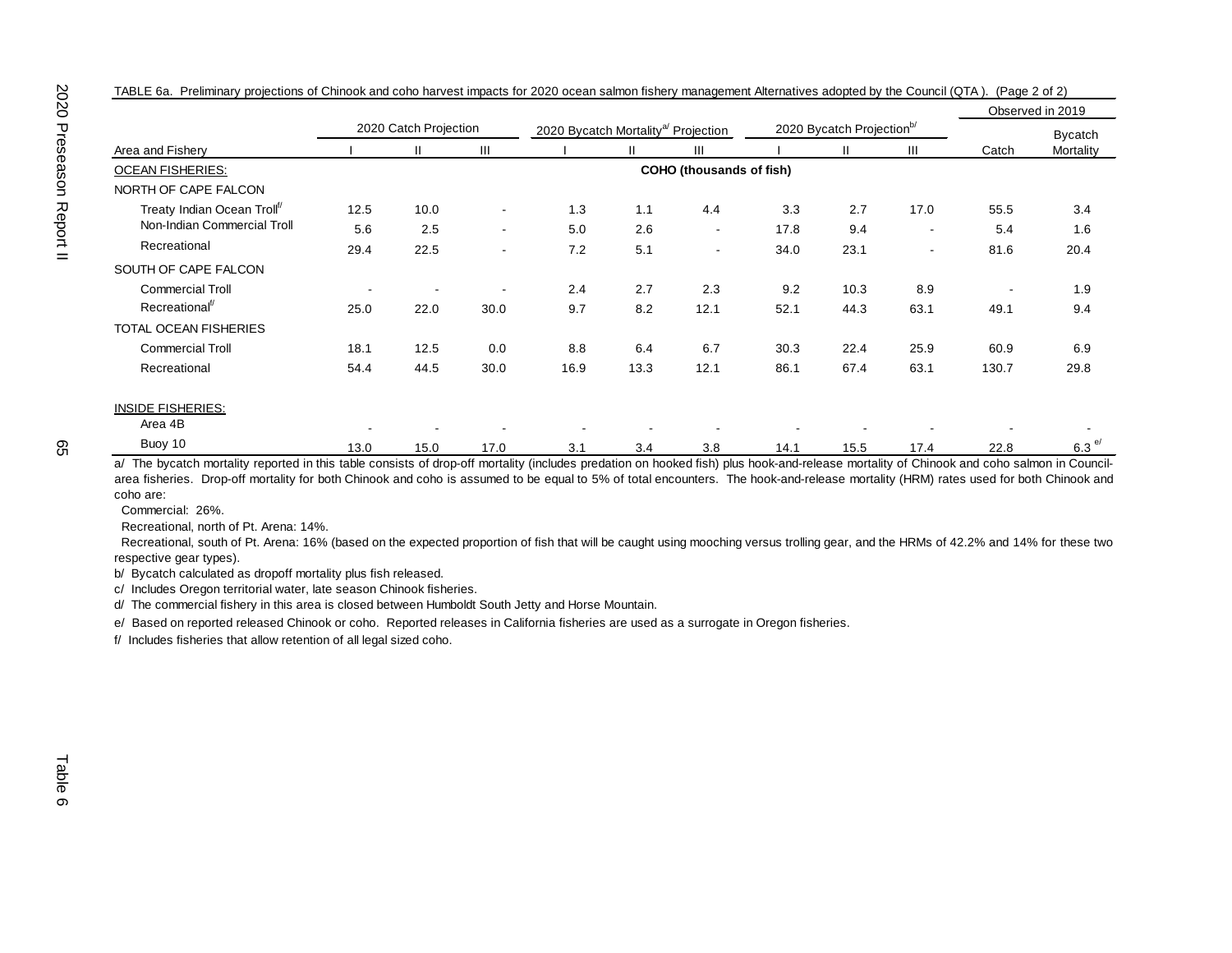|                                          |           |                       |           |                                                 |               |                                    |           |                                       |                |       | Observed in 2019       |
|------------------------------------------|-----------|-----------------------|-----------|-------------------------------------------------|---------------|------------------------------------|-----------|---------------------------------------|----------------|-------|------------------------|
|                                          |           | 2020 Catch Projection |           | 2020 Bycatch Mortality <sup>a/</sup> Projection |               |                                    |           | 2020 Bycatch Projection <sup>b/</sup> |                |       | <b>Bycatch</b>         |
| Area and Fishery                         |           | $\mathbf{H}$          | III       |                                                 | $\mathbf{II}$ | Ш                                  |           | $\mathbf{II}$                         | $\mathbf{III}$ | Catch | Mortality              |
| <b>OCEAN FISHERIES:</b>                  |           |                       |           |                                                 |               | <b>CHINOOK (thousands of fish)</b> |           |                                       |                |       |                        |
| NORTH OF CAPE FALCON                     |           |                       |           |                                                 |               |                                    |           |                                       |                |       |                        |
| Treaty Indian Ocean Troll                | 45.0      | 35.0                  | 25.0      | 4.6                                             | 3.6           | 2.6                                | 11.6      | 9.0                                   | 6.4            | 18.3  | 1.9                    |
| Non-Indian Commercial Troll              | 30.0      | 22.9                  | 0.0       | 14.8                                            | 10.6          | 0.0                                | 53.6      | 38.1                                  | 0.0            | 23.3  | 9.6                    |
| Recreational                             | 30.0      | 22.1                  | $0.0\,$   | 3.6                                             | 3.1           | 0.0                                | 16.7      | 15.6                                  | $0.0\,$        | 10.9  | 1.8                    |
| CAPE FALCON TO HUMBUG MT. <sup>c/</sup>  |           |                       |           |                                                 |               |                                    |           |                                       |                |       |                        |
| <b>Commercial Troll</b>                  | 45.4      | 45.8                  | 35.2      | 15.0                                            | 15.1          | 11.6                               | 45.3      | 45.7                                  | 35.2           | 26.5  | 9.0                    |
| Recreational                             | 5.4       | 5.6                   | 6.2       | 0.7                                             | 0.8           | 0.8                                | 2.9       | 2.9                                   | 3.2            | 4.7   | 0.7                    |
| HUMBUG MT. TO OR/CA BORDER <sup>c/</sup> |           |                       |           |                                                 |               |                                    |           |                                       |                |       |                        |
| <b>Commercial Troll</b>                  | 1.5       | 1.1                   | 0.6       | 0.5                                             | 0.4           | 0.2                                | 1.5       | 1.1                                   | 0.6            | 1.9   | 0.8e                   |
| Recreational                             | 1.8       | 1.1                   | 0.4       | 0.2                                             | 0.1           | 0.1                                | 1.0       | 0.6                                   | 0.2            | 0.6   | $0.1$ e/               |
| OR/CA BORDER TO HORSE MT. <sup>d/</sup>  |           |                       |           |                                                 |               |                                    |           |                                       |                |       |                        |
| <b>Commercial Troll</b>                  | 0.0       | 3.8                   | 0.0       | 0.0                                             | 1.2           | 0.0                                | 0.0       | 3.7                                   | 0.0            | 5.9   | $2.5$ <sup>e/</sup>    |
| Recreational                             | 4.9       | 4.5                   | 1.8       | 0.7                                             | 0.6           | 0.2                                | 2.6       | 2.4                                   | 0.9            | 5.0   | $0.8$ <sup>e/</sup>    |
| HORSE MT. TO PT. ARENA                   |           |                       |           |                                                 |               |                                    |           |                                       |                |       |                        |
| <b>Commercial Troll</b>                  | 19.7      | 1.1                   | 1.1       | 6.5                                             | 0.4           | 0.4                                | 19.7      | 1.1                                   | 1.1            | 10.5  | 7.8 $e/$               |
| Recreational                             | 8.4       | 8.4                   | 8.4       | 1.1                                             | 1.1           | 1.1                                | 4.4       | 4.4                                   | 4.4            | 3.9   | $0.8$ <sup>e/</sup>    |
| PT. ARENA TO PIGEON PT.                  |           |                       |           |                                                 |               |                                    |           |                                       |                |       |                        |
| <b>Commercial Troll</b>                  | 83.6      | 96.0                  | 69.2      | 27.6                                            | 31.7          | 22.8                               | 83.4      | 95.9                                  | 69.1           | 159.4 | 65.7 $e$ <sup>e/</sup> |
| Recreational                             | 43.4      | 43.4                  | 41.3      | 5.9                                             | 5.9           | 5.6                                | 20.8      | 20.8                                  | 19.8           | 56.5  | $8.0$ $\degree$        |
| SOUTH OF PIGEON PT.                      |           |                       |           |                                                 |               |                                    |           |                                       |                |       |                        |
| <b>Commercial Troll</b>                  | 38.7      | 44.0                  | 65.8      | 12.8                                            | 14.5          | 21.7                               | 38.6      | 43.9                                  | 65.7           | 95.9  | 13.7 $e/$              |
| Recreational                             | 14.1      | 14.1                  | 14.1      | 1.9                                             | 1.9           | 1.9                                | 6.8       | 6.7                                   | 6.7            | 23.1  | 2.4 $e/$               |
| <b>TOTAL OCEAN FISHERIES</b>             |           |                       |           |                                                 |               |                                    |           |                                       |                |       |                        |
| <b>Commercial Troll</b>                  | 263.9     | 249.6                 | 197.0     | 81.8                                            | 77.4          | 59.3                               | 253.8     | 238.5                                 | 178.1          | 341.7 | 111.0                  |
| Recreational                             | 108.1     | 99.1                  | 72.1      | 14.3                                            | 13.6          | 9.8                                | 55.1      | 53.4                                  | 35.3           | 104.7 | 14.7                   |
| <b>INSIDE FISHERIES:</b>                 |           |                       |           |                                                 |               |                                    |           |                                       |                |       |                        |
| Area 4B                                  |           |                       |           |                                                 |               |                                    |           |                                       |                |       |                        |
| Buoy 10                                  | <b>NA</b> | <b>NA</b>             | <b>NA</b> | <b>NA</b>                                       | <b>NA</b>     | <b>NA</b>                          | <b>NA</b> | <b>NA</b>                             | <b>NA</b>      | 11.3  | $3.5$ <sup>e/</sup>    |

TABLE 6b. Preliminary projections of Chinook and coho harvest impacts for 2020 ocean salmon fishery management Alternatives - Council adopted (MT)**.** (Page 1 of 2)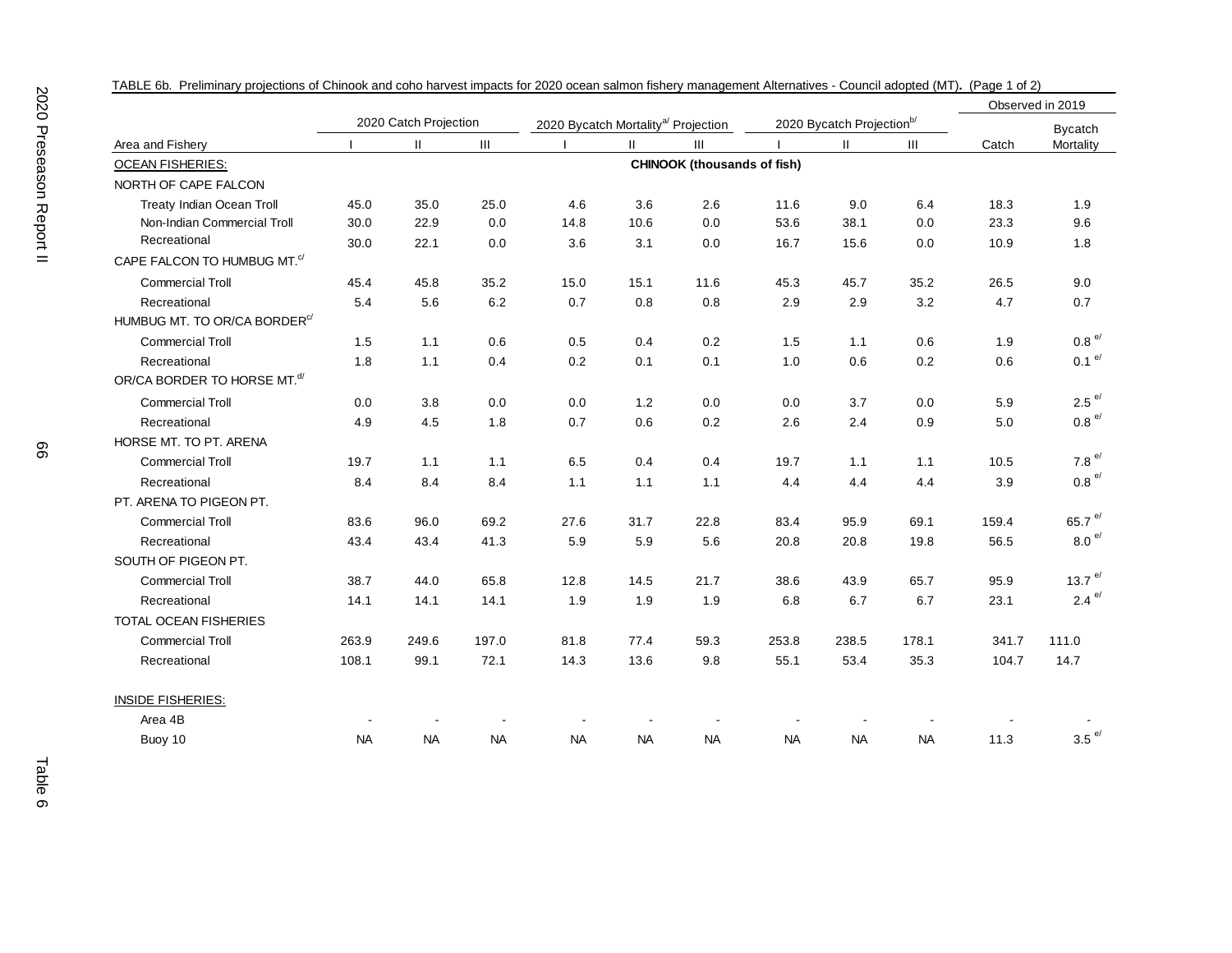|                                         |                |                          |                          |                                                 |      |                                 |      |                                       |                          |       | Observed in 2019    |
|-----------------------------------------|----------------|--------------------------|--------------------------|-------------------------------------------------|------|---------------------------------|------|---------------------------------------|--------------------------|-------|---------------------|
|                                         |                | 2020 Catch Projection    |                          | 2020 Bycatch Mortality <sup>a/</sup> Projection |      |                                 |      | 2020 Bycatch Projection <sup>b/</sup> |                          |       | <b>Bycatch</b>      |
| Area and Fishery                        |                | Ш                        | Ш                        |                                                 |      | Ш                               |      | $\mathbf{H}$                          | $\mathbf{III}$           | Catch | Mortality           |
| <b>OCEAN FISHERIES:</b>                 |                |                          |                          |                                                 |      | <b>COHO</b> (thousands of fish) |      |                                       |                          |       |                     |
| NORTH OF CAPE FALCON                    |                |                          |                          |                                                 |      |                                 |      |                                       |                          |       |                     |
| Treaty Indian Ocean Troll <sup>t/</sup> | 30.0           | 22.5                     | 15.0                     | 2.1                                             | 1.6  | 1.1                             | 3.7  | 3.0                                   | 2.1                      | 55.5  | 3.4                 |
| Non-Indian Commercial Troll             | 5.6            | 2.5                      | $\blacksquare$           | 5.0                                             | 2.6  | $\overline{\phantom{a}}$        | 17.8 | 9.4                                   | $\overline{\phantom{a}}$ | 5.4   | 1.6                 |
| Recreational                            | 29.4           | 22.5                     | $\overline{\phantom{a}}$ | 7.2                                             | 5.1  | $\overline{\phantom{a}}$        | 34.0 | 23.1                                  | $\overline{\phantom{a}}$ | 81.6  | 20.4                |
| SOUTH OF CAPE FALCON                    |                |                          |                          |                                                 |      |                                 |      |                                       |                          |       |                     |
| <b>Commercial Troll</b>                 | $\blacksquare$ | $\overline{\phantom{a}}$ | $\overline{\phantom{a}}$ | 2.4                                             | 2.7  | 2.3                             | 9.2  | 10.3                                  | 8.9                      |       | 1.9                 |
| Recreational <sup>t/</sup>              | 25.0           | 22.0                     | 30.0                     | 9.7                                             | 8.2  | 12.1                            | 52.1 | 44.3                                  | 63.1                     | 49.1  | 9.4                 |
| <b>TOTAL OCEAN FISHERIES</b>            |                |                          |                          |                                                 |      |                                 |      |                                       |                          |       |                     |
| <b>Commercial Troll</b>                 | 35.6           | 25.0                     | 15.0                     | 9.5                                             | 6.9  | 3.4                             | 30.8 | 22.7                                  | 11.1                     | 60.9  | 6.9                 |
| Recreational                            | 54.4           | 44.5                     | 30.0                     | 16.9                                            | 13.3 | 12.1                            | 86.1 | 67.4                                  | 63.1                     | 130.7 | 29.8                |
| <b>INSIDE FISHERIES:</b>                |                |                          |                          |                                                 |      |                                 |      |                                       |                          |       |                     |
| Area 4B                                 |                |                          |                          |                                                 |      |                                 |      |                                       |                          |       |                     |
| Buoy 10                                 | 13.0           | 15.0                     | 17.0                     | 3.1                                             | 3.4  | 3.9                             | 14.1 | 15.5                                  | 17.4                     | 22.8  | $6.3$ <sup>e/</sup> |

TABLE 6b. Preliminary projections of Chinook and coho harvest impacts for 2020 ocean salmon fishery management Alternatives adopted by the Council (MT). (Page 2 of 2)

67

a/ The bycatch mortality reported in this table consists of drop-off mortality (includes predation on hooked fish) plus hook-and-release mortality of Chinook and coho salmon in Councilarea fisheries. Drop-off mortality for both Chinook and coho is assumed to be equal to 5% of total encounters. The hook-and-release mortality (HRM) rates used for both Chinook and coho are:

Commercial: 26%.

Recreational, north of Pt. Arena: 14%.

Recreational, south of Pt. Arena: 16% (based on the expected proportion of fish that will be caught using mooching versus trolling gear, and the HRMs of 42.2% and 14% for these two respective gear types).

b/ Bycatch calculated as dropoff mortality plus fish released.

c/ Includes Oregon territorial water, late season Chinook fisheries.

d/ The commercial fishery in this area is closed between Humboldt South Jetty and Horse Mountain.

e/ Based on reported released Chinook or coho. Reported releases in California fisheries are used as a surrogate in Oregon fisheries.

f/ Includes fisheries that allow retention of all legal sized coho.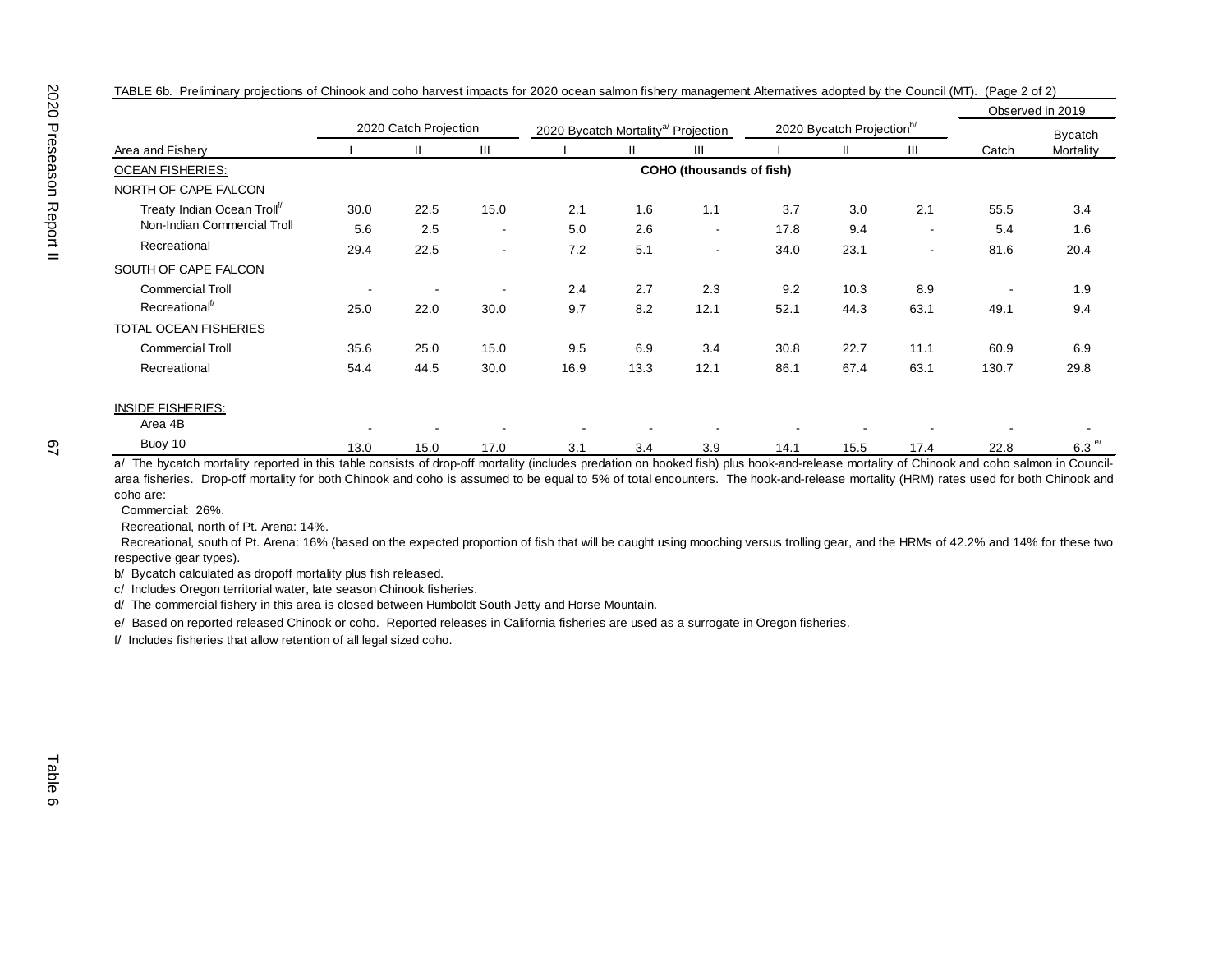|  |                                                                                                         |  | TABLE 7a. Expected coastwide lower Columbia Natural (LCN), Oregon coastal natural (OCN), and Rogue/Klamath (RK) coho, and Lower Columbia River (LCR) natural tule Chinook |  |  |  |
|--|---------------------------------------------------------------------------------------------------------|--|---------------------------------------------------------------------------------------------------------------------------------------------------------------------------|--|--|--|
|  | exploitation rates by fishery for 2020 ocean fisheries management Alternatives - Council adopted (QTA). |  |                                                                                                                                                                           |  |  |  |

|                                  | <b>Exploitation Rate (Percent)</b> |                 |           |       |          |       |           |           |                |       |                         |                |  |  |
|----------------------------------|------------------------------------|-----------------|-----------|-------|----------|-------|-----------|-----------|----------------|-------|-------------------------|----------------|--|--|
|                                  |                                    | <b>LCN Coho</b> |           |       | OCN Coho |       |           | RK Coho   |                |       | <b>LCR Tule Chinook</b> |                |  |  |
| Fishery                          |                                    | Ш               | III       |       | Ш        | Ш     |           | Ш         | $\mathbf{III}$ |       | $\mathbf{H}$            | $\mathbf{III}$ |  |  |
| SOUTHEAST ALASKA                 | 0.0%                               | 0.0%            | 0.0%      | 0.0%  | 0.0%     | 0.0%  | 0.0%      | 0.0%      | 0.0%           | 2.3%  | 2.3%                    | 2.5%           |  |  |
| <b>BRITISH COLUMBIA</b>          | 0.3%                               | 0.3%            | 0.3%      | 0.6%  | 0.6%     | 0.6%  | 0.5%      | 0.4%      | 0.5%           | 12.4% | 12.6%                   | 13.2%          |  |  |
| <b>PUGET SOUND/STRAIT</b>        | 0.1%                               | 0.1%            | 0.1%      | 0.0%  | 0.0%     | 0.0%  | 0.0%      | 0.0%      | 0.0%           | 0.7%  | 0.7%                    | 0.8%           |  |  |
| NORTH OF CAPE FALCON             |                                    |                 |           |       |          |       |           |           |                |       |                         |                |  |  |
| <b>Treaty Indian Ocean Troll</b> | 0.9%                               | 0.7%            | 0.3%      | 0.2%  | 0.1%     | 0.0%  | 0.0%      | 0.0%      | 0.0%           | 1.8%  | 1.5%                    | 1.2%           |  |  |
| Recreational                     | 4.3%                               | 3.1%            | 0.0%      | 0.7%  | 0.5%     | 0.0%  | 0.0%      | 0.0%      | 0.0%           | 4.0%  | 3.2%                    | 0.0%           |  |  |
| Non-Indian Troll                 | 1.6%                               | 0.8%            | 0.0%      | 0.3%  | 0.2%     | 0.0%  | 0.0%      | 0.0%      | 0.0%           | 5.2%  | 3.9%                    | 0.0%           |  |  |
| SOUTH OF CAPE FALCON             |                                    |                 |           |       |          |       |           |           |                |       |                         |                |  |  |
| Recreational:                    |                                    |                 |           |       |          |       |           |           |                | 0.1%  | 0.2%                    | 0.2%           |  |  |
| Cape Falcon to Humbug Mt.        | 3.6%                               | 3.3%            | 3.9%      | 6.7%  | 6.3%     | 6.6%  | 0.6%      | 0.5%      | 0.8%           |       |                         |                |  |  |
| Humbug Mt. to OR/CA border (KMZ) | 0.0%                               | 0.0%            | 0.0%      | 0.1%  | 0.0%     | 0.0%  | 0.2%      | 0.1%      | 0.0%           |       |                         |                |  |  |
| OR/CA border to Horse Mt. (KMZ)  | 0.0%                               | 0.0%            | 0.0%      | 0.2%  | 0.2%     | 0.0%  | 0.7%      | 0.6%      | 0.2%           |       |                         |                |  |  |
| Fort Bragg                       | 0.0%                               | 0.0%            | 0.0%      | 0.3%  | 0.3%     | 0.3%  | 0.7%      | 0.7%      | 0.7%           |       |                         |                |  |  |
| South of Pt. Arena               | 0.0%                               | 0.0%            | 0.0%      | 0.1%  | 0.1%     | 0.1%  | 0.3%      | 0.3%      | 0.3%           |       |                         |                |  |  |
| Troll:                           |                                    |                 |           |       |          |       |           |           |                | 1.2%  | 1.3%                    | 1.2%           |  |  |
| Cape Falcon to Humbug Mt.        | 0.4%                               | 0.5%            | 0.4%      | 0.6%  | 0.6%     | 0.5%  | 0.1%      | 0.1%      | 0.1%           |       |                         |                |  |  |
| Humbug Mt. to OR/CA border (KMZ) | 0.0%                               | 0.0%            | 0.0%      | 0.0%  | 0.0%     | 0.0%  | 0.0%      | 0.0%      | 0.0%           |       |                         |                |  |  |
| OR/CA border to Horse Mt. (KMZ)  | 0.0%                               | 0.0%            | 0.0%      | 0.0%  | 0.2%     | 0.0%  | 0.0%      | 0.6%      | 0.0%           |       |                         |                |  |  |
| Fort Bragg                       | 0.0%                               | 0.0%            | 0.0%      | 0.1%  | 0.0%     | 0.0%  | 0.1%      | 0.0%      | 0.0%           |       |                         |                |  |  |
| South of Pt. Arena               | 0.0%                               | 0.0%            | 0.0%      | 0.3%  | 0.4%     | 0.4%  | 0.2%      | 0.2%      | 0.3%           |       |                         |                |  |  |
| BUOY 10                          | 2.3%                               | 2.5%            | 2.8%      | 0.1%  | 0.2%     | 0.2%  | 0.0%      | 0.0%      | 0.0%           | 8.2%  | 8.4%                    | 9.2%           |  |  |
| ESTUARY/FRESHWATER               | <b>NA</b>                          | <b>NA</b>       | <b>NA</b> | 1.4%  | 1.4%     | 1.4%  | <b>NA</b> | <b>NA</b> | <b>NA</b>      |       |                         |                |  |  |
| TOTAL <sup>a/</sup>              | 11.4%                              | 8.9%            | 5.2%      | 11.7% | 11.1%    | 10.3% | 3.2%      | 3.5%      | 2.7%           | 35.9% | 34.2%                   | 28.3%          |  |  |

a/ Totals do not include Buoy 10 and estuary/freshwater for LCN and RK coho; estuary/freshwater catch is included in the total for OCN. For LCR Tule Chinook, includes projected impacts of inriver fisheries that have not yet been shaped. Bolded values identify ocean exploitation rates that, when combined with freshwater harvest rates, would exceed the total allowable exploitation rate.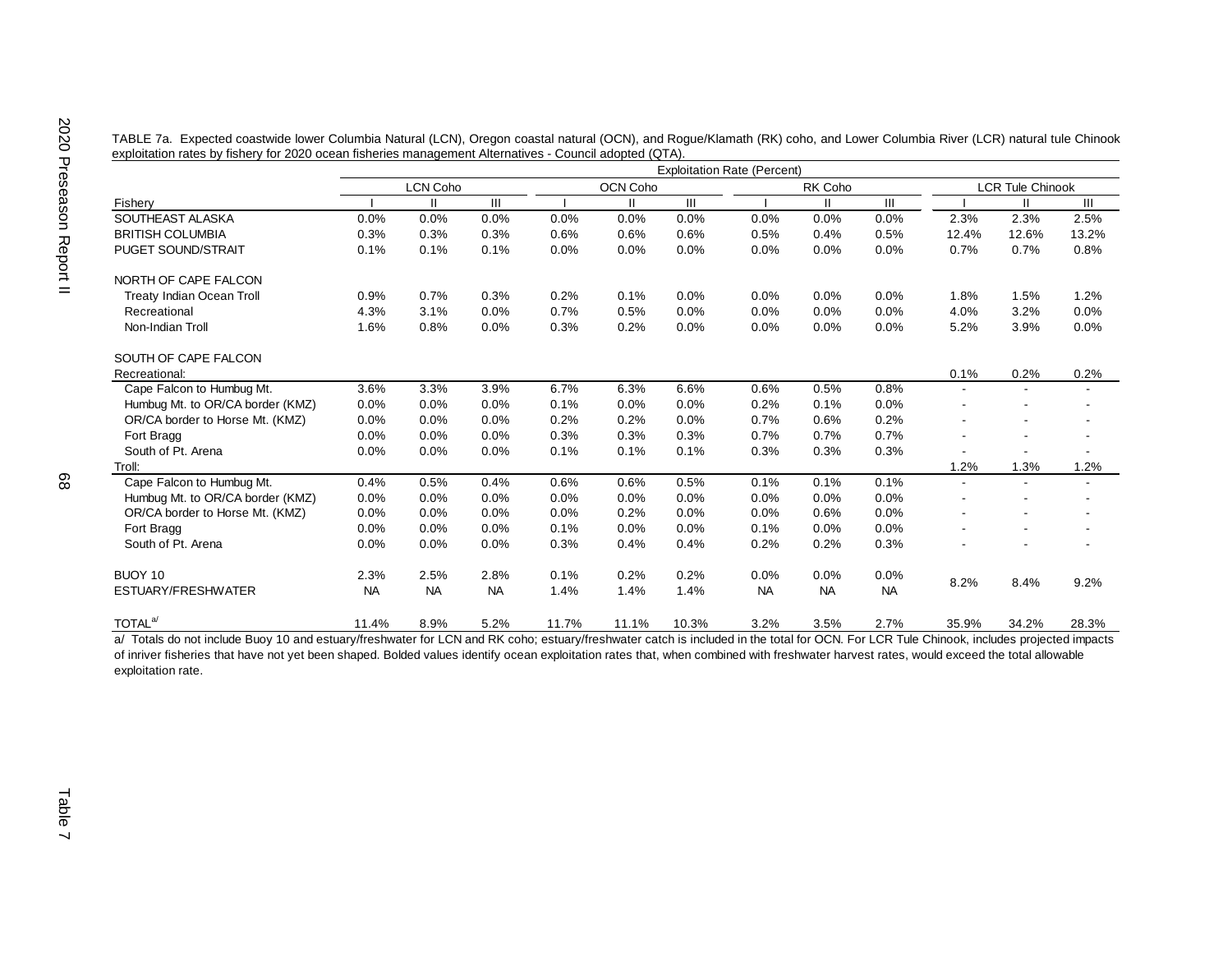| TABLE 7b. Expected coastwide lower Columbia Natural (LCN), Oregon coastal natural (OCN), and Rogue/Klamath (RK) coho, and Lower Columbia River (LCR) natural tule Chinook |  |  |  |
|---------------------------------------------------------------------------------------------------------------------------------------------------------------------------|--|--|--|
| exploitation rates by fishery for 2020 ocean fisheries management Alternatives - Council adopted (MT).                                                                    |  |  |  |

|                                  | <b>Exploitation Rate (Percent)</b> |           |           |       |          |       |           |           |           |                |                          |                          |  |  |
|----------------------------------|------------------------------------|-----------|-----------|-------|----------|-------|-----------|-----------|-----------|----------------|--------------------------|--------------------------|--|--|
|                                  |                                    | LCN Coho  |           |       | OCN Coho |       |           | RK Coho   |           |                | <b>LCR Tule Chinook</b>  |                          |  |  |
| Fishery                          |                                    | Ш         | III       |       | Ш        | III   |           | Ш         | III       |                | Ш                        | III                      |  |  |
| SOUTHEAST ALASKA                 | 0.0%                               | 0.0%      | 0.0%      | 0.0%  | 0.0%     | 0.0%  | 0.0%      | 0.0%      | 0.0%      | 2.3%           | 2.3%                     | 2.5%                     |  |  |
| <b>BRITISH COLUMBIA</b>          | 0.3%                               | 0.3%      | 0.3%      | 0.6%  | 0.6%     | 0.6%  | 0.5%      | 0.4%      | 0.5%      | 12.3%          | 12.6%                    | 13.2%                    |  |  |
| <b>PUGET SOUND/STRAIT</b>        | 0.1%                               | 0.1%      | 0.1%      | 0.0%  | 0.0%     | 0.0%  | 0.0%      | 0.0%      | 0.0%      | 0.7%           | 0.7%                     | 0.8%                     |  |  |
| NORTH OF CAPE FALCON             |                                    |           |           |       |          |       |           |           |           |                |                          |                          |  |  |
| <b>Treaty Indian Ocean Troll</b> | 2.5%                               | 1.9%      | 1.3%      | 0.6%  | 0.4%     | 0.3%  | 0.0%      | 0.0%      | 0.0%      | 2.5%           | 2.0%                     | 1.5%                     |  |  |
| Recreational                     | 4.3%                               | 3.1%      | 0.0%      | 0.7%  | 0.5%     | 0.0%  | 0.0%      | 0.0%      | 0.0%      | 4.0%           | 3.2%                     | 0.0%                     |  |  |
| Non-Indian Troll                 | 1.6%                               | 0.8%      | 0.0%      | 0.3%  | 0.2%     | 0.0%  | 0.0%      | 0.0%      | 0.0%      | 5.1%           | 3.9%                     | 0.0%                     |  |  |
| SOUTH OF CAPE FALCON             |                                    |           |           |       |          |       |           |           |           |                |                          |                          |  |  |
| Recreational:                    |                                    |           |           |       |          |       |           |           |           | 0.1%           | 0.2%                     | 0.2%                     |  |  |
| Cape Falcon to Humbug Mt.        | 3.6%                               | 3.3%      | 3.9%      | 6.7%  | 6.3%     | 6.6%  | 0.6%      | 0.5%      | 0.8%      |                | $\blacksquare$           | $\overline{\phantom{a}}$ |  |  |
| Humbug Mt. to OR/CA border (KMZ) | 0.0%                               | 0.0%      | 0.0%      | 0.1%  | 0.0%     | 0.0%  | 0.2%      | 0.1%      | 0.0%      |                | $\overline{\phantom{a}}$ | $\overline{\phantom{a}}$ |  |  |
| OR/CA border to Horse Mt. (KMZ)  | 0.0%                               | 0.0%      | 0.0%      | 0.2%  | 0.2%     | 0.0%  | 0.7%      | 0.6%      | 0.2%      |                |                          |                          |  |  |
| Fort Bragg                       | 0.0%                               | 0.0%      | 0.0%      | 0.3%  | 0.3%     | 0.3%  | 0.7%      | 0.7%      | 0.7%      |                |                          |                          |  |  |
| South of Pt. Arena               | 0.0%                               | 0.0%      | 0.0%      | 0.1%  | 0.1%     | 0.1%  | 0.3%      | 0.3%      | 0.3%      |                |                          |                          |  |  |
| Troll:                           |                                    |           |           |       |          |       |           |           |           | 1.2%           | 1.3%                     | 1.2%                     |  |  |
| Cape Falcon to Humbug Mt.        | 0.4%                               | 0.5%      | 0.4%      | 0.6%  | 0.6%     | 0.5%  | 0.1%      | 0.1%      | 0.1%      | $\blacksquare$ | $\overline{\phantom{a}}$ | $\overline{\phantom{a}}$ |  |  |
| Humbug Mt. to OR/CA border (KMZ) | 0.0%                               | 0.0%      | 0.0%      | 0.0%  | 0.0%     | 0.0%  | 0.0%      | 0.0%      | 0.0%      |                |                          |                          |  |  |
| OR/CA border to Horse Mt. (KMZ)  | 0.0%                               | 0.0%      | 0.0%      | 0.0%  | 0.2%     | 0.0%  | 0.0%      | 0.6%      | 0.0%      |                |                          |                          |  |  |
| Fort Bragg                       | 0.0%                               | 0.0%      | 0.0%      | 0.1%  | 0.0%     | 0.0%  | 0.1%      | 0.0%      | 0.0%      |                | $\overline{\phantom{a}}$ |                          |  |  |
| South of Pt. Arena               | 0.0%                               | 0.0%      | 0.0%      | 0.3%  | 0.4%     | 0.4%  | 0.2%      | 0.2%      | 0.3%      |                | ٠                        |                          |  |  |
| BUOY 10                          | 2.3%                               | 2.5%      | 2.8%      | 0.1%  | 0.2%     | 0.2%  | 0.0%      | 0.0%      | 0.0%      | 8.1%           | 8.4%                     | 9.2%                     |  |  |
| ESTUARY/FRESHWATER               | <b>NA</b>                          | <b>NA</b> | <b>NA</b> | 1.4%  | 1.4%     | 1.4%  | <b>NA</b> | <b>NA</b> | <b>NA</b> |                |                          |                          |  |  |
| TOTAL <sup>a/</sup>              | 13.0%                              | 10.1%     | 6.1%      | 12.1% | 11.4%    | 10.5% | 3.2%      | 3.5%      | 2.7%      | 36.5%          | 34.6%                    | 28.5%                    |  |  |

a/ Totals do not include Buoy 10 and estuary/freshwater for LCN and RK coho; estuary/freshwater catch is included in the total for OCN. For LCR Tule Chinook, includes projected impacts of inriver fisheries that have not yet been shaped. Bolded values identify ocean exploitation rates that, when combined with freshwater harvest rates, would exceed the total allowable exploitation rate.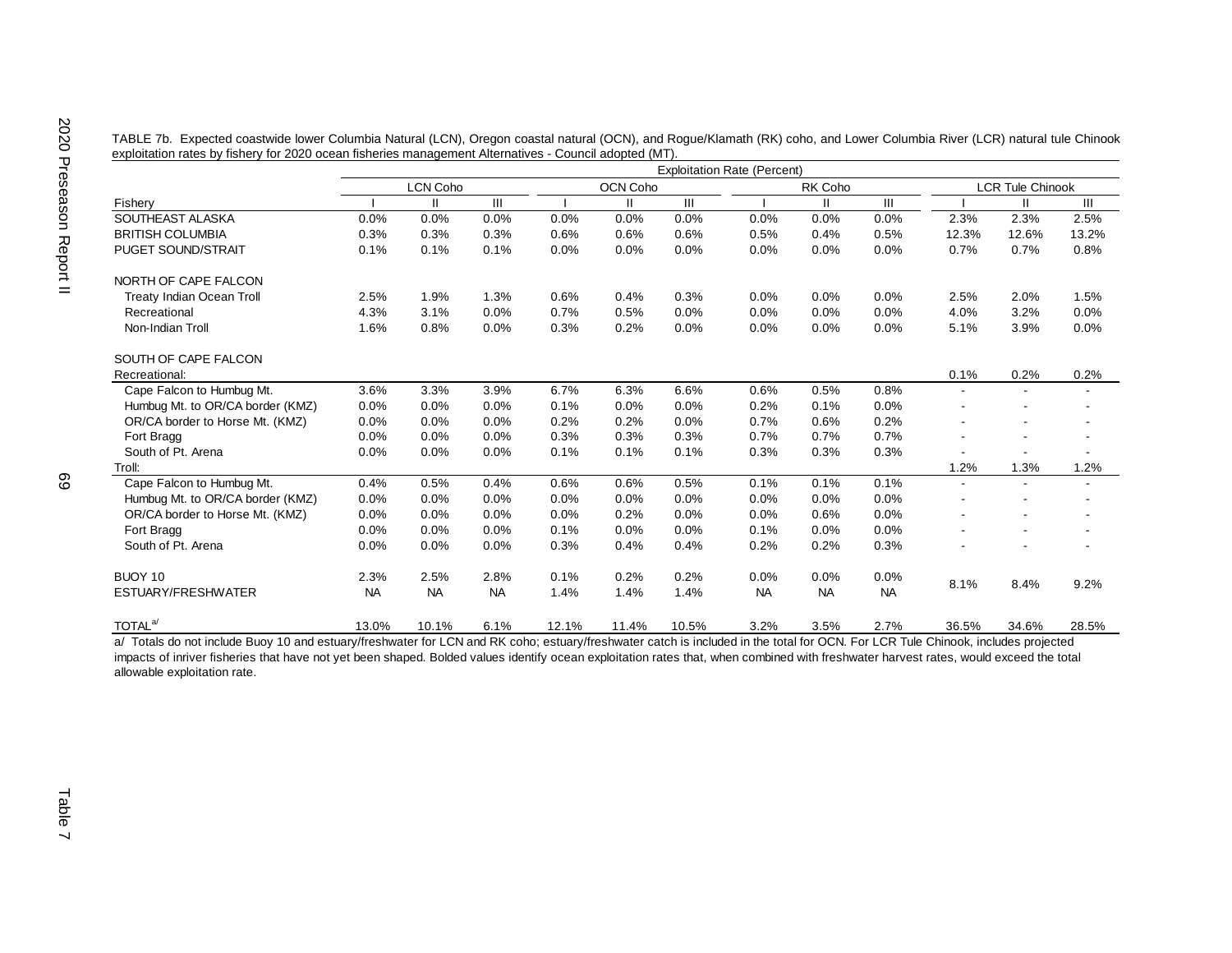| TABLE 6. Projected cono mark rates for 2020 itsheries under base period itshing patterns (percent marked).<br>Area | Fishery      | June                     | July | August | Sept                     |
|--------------------------------------------------------------------------------------------------------------------|--------------|--------------------------|------|--------|--------------------------|
| Canada                                                                                                             |              |                          |      |        |                          |
| Johnstone Strait                                                                                                   | Recreational | $\overline{\phantom{a}}$ | 41%  | 39%    | $\overline{\phantom{a}}$ |
| West Coast Vancouver Island                                                                                        | Recreational | 56%                      | 50%  | 46%    | 47%                      |
| North Georgia Strait                                                                                               | Recreational | 57%                      | 60%  | 59%    | 55%                      |
| South Georgia Strait                                                                                               | Recreational | 29%                      | 62%  | 47%    | 61%                      |
| Juan de Fuca Strait                                                                                                | Recreational | 54%                      | 54%  | 55%    | 52%                      |
| Johnstone Strait                                                                                                   | Troll        | 65%                      | 58%  | 48%    | 54%                      |
| <b>NW Vancouver Island</b>                                                                                         | Troll        | 54%                      | 45%  | 46%    | 23%                      |
| SW Vancouver Island                                                                                                | Troll        | 58%                      | 54%  | 54%    | 53%                      |
| Georgia Strait                                                                                                     | Troll        | 64%                      | 61%  | 62%    | 54%                      |
| <b>Puget Sound</b>                                                                                                 |              |                          |      |        |                          |
| Strait of Juan de Fuca (Area 5)                                                                                    | Recreational | 55%                      | 55%  | 55%    | 54%                      |
| Strait of Juan de Fuca (Area 6)                                                                                    | Recreational | 55%                      | 56%  | 56%    | 53%                      |
| San Juan Island (Area 7)                                                                                           | Recreational | 57%                      | 64%  | 57%    | 43%                      |
| North Puget Sound (Areas 6 & 7A)                                                                                   | <b>Net</b>   | $\overline{a}$           | 63%  | 63%    | 46%                      |
| Council Area                                                                                                       |              |                          |      |        |                          |
| Neah Bay (Area 4/4B)                                                                                               | Recreational | 50%                      | 56%  | 54%    | 56%                      |
| LaPush (Area 3)                                                                                                    | Recreational | 53%                      | 56%  | 57%    | 55%                      |
| Westport (Area 2)                                                                                                  | Recreational | 57%                      | 57%  | 56%    | 52%                      |
| Columbia River (Area 1)                                                                                            | Recreational | 60%                      | 59%  | 58%    | 58%                      |
| Tillamook                                                                                                          | Recreational | 55%                      | 53%  | 48%    | 33%                      |
| Newport                                                                                                            | Recreational | 52%                      | 49%  | 46%    | 34%                      |
| Coos Bay                                                                                                           | Recreational | 41%                      | 39%  | 28%    | 16%                      |
| <b>Brookings</b>                                                                                                   | Recreational | 35%                      | 25%  | 23%    | 7%                       |
| Neah Bay (Area 4/4B)                                                                                               | Troll        | 55%                      | 56%  | 54%    | 51%                      |
| LaPush (Area 3)                                                                                                    | Troll        | 56%                      | 57%  | 54%    | 54%                      |
| Westport (Area 2)                                                                                                  | Troll        | 53%                      | 55%  | 55%    | 57%                      |
| Columbia River (Area 1)                                                                                            | Troll        | 57%                      | 57%  | 56%    | 57%                      |
| Tillamook                                                                                                          | Troll        | 55%                      | 53%  | 51%    | 50%                      |
| Newport                                                                                                            | Troll        | 52%                      | 51%  | 46%    | 44%                      |
| Coos Bay                                                                                                           | Troll        | 42%                      | 39%  | 34%    | 23%                      |
| <b>Brookings</b>                                                                                                   | Troll        | 31%                      | 34%  | 36%    | 49%                      |
| Columbia River                                                                                                     |              |                          |      |        |                          |
| Buoy 10                                                                                                            | Recreational |                          |      |        | 61%                      |

TABLE 8. Projected coho mark rates for 2020 fisheries under base period fishing patterns (percent marked).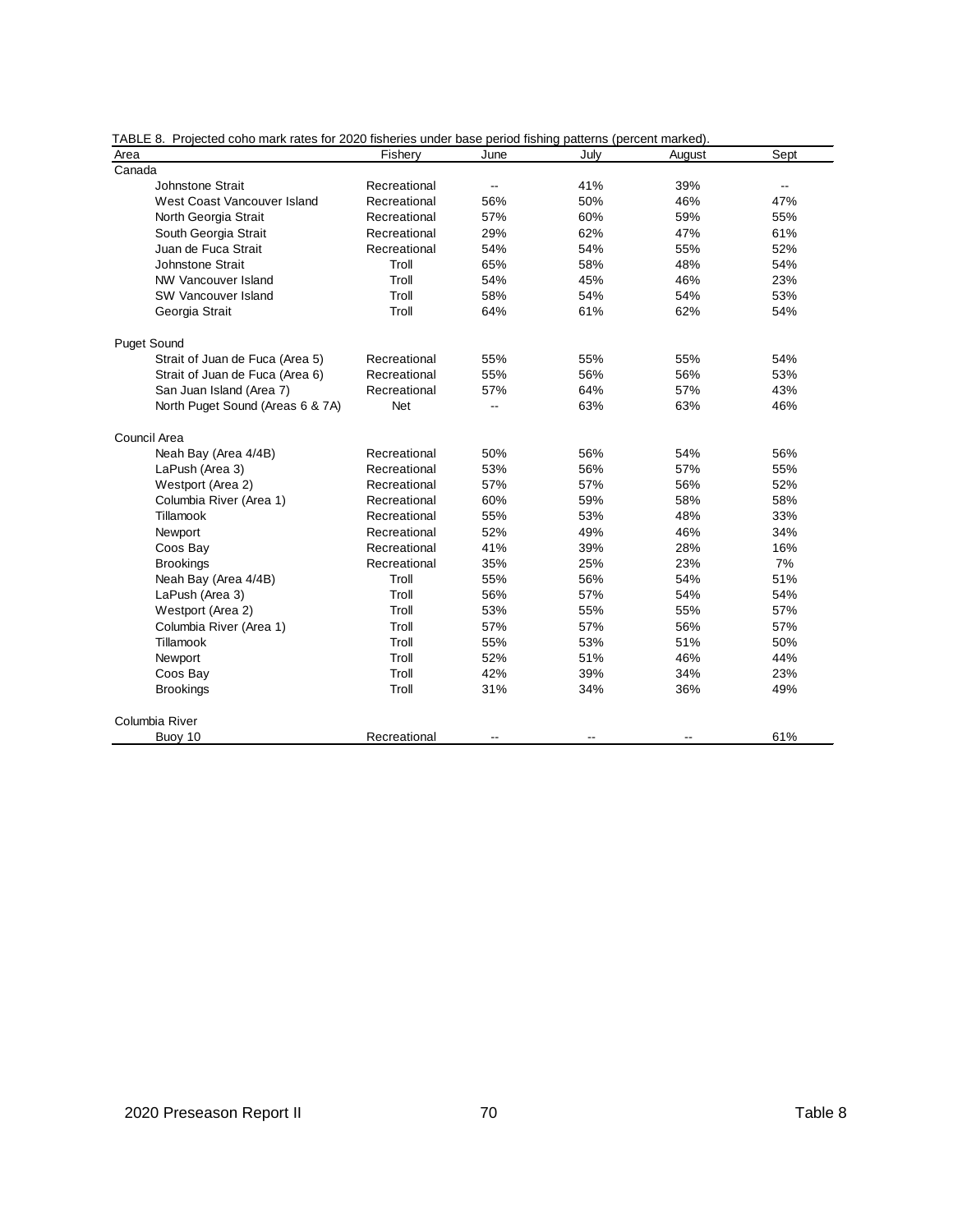|                            | Exvessel Value (thousands of dollars) <sup>a/</sup> |                              |             |                |           |                |
|----------------------------|-----------------------------------------------------|------------------------------|-------------|----------------|-----------|----------------|
|                            |                                                     |                              |             |                |           | Percent Change |
|                            |                                                     |                              |             | Percent Change | 2015-2019 | From 2015-2019 |
| Management Area            | Alternative                                         | 2020 Projected <sup>b/</sup> | 2019 Actual | from 2019      | Average   | Average        |
| North of Cape Falcon       |                                                     | 2,475                        | 1,941       | $+27%$         | 2,825     | $-12%$         |
|                            | $\mathsf{I}\mathsf{I}$                              | 1,862                        |             | $-4%$          |           | $-34%$         |
|                            | Ш                                                   | 0                            |             | $-100%$        |           | $-100%$        |
| Cape Falcon to Humbug Mt.  | $\mathbf{I}$                                        | 3,235                        | 1,890       | $+71%$         | 3,337     | $-3%$          |
|                            | $\mathsf{I}$                                        | 3,262                        |             | $+73%$         |           | $-2%$          |
|                            | III                                                 | 2,511                        |             | +33%           |           | $-25%$         |
| Humbug Mt. to OR/CA Border | $\mathbf{I}$                                        | 117                          | 143         | $-18%$         | 199       | $-41%$         |
|                            | $\mathsf{I}$                                        | 81                           |             | $-43%$         |           | $-59%$         |
|                            | III                                                 | 43                           |             | $-70%$         |           | $-78%$         |
| OR/CA Border to Horse Mt.  | $\mathbf{I}$                                        | 0                            | 314         | $-100%$        | 212       | $-100%$        |
|                            | $\mathbf{II}$                                       | 201                          |             | $-36%$         |           | $-5%$          |
|                            | III                                                 | 0                            |             | $-100%$        |           | $-100%$        |
| Horse Mt. to Pt. Arena     | $\mathbf{I}$                                        | 1,217                        | 646         | +88%           | 1,592     | $-24%$         |
|                            | $\mathbf{II}$                                       | 69                           |             | $-89%$         |           | $-96%$         |
|                            | Ш                                                   | 69                           |             | $-89%$         |           | $-96%$         |
| Pt. Arena to Pigeon Pt.    | $\mathbf{I}$                                        | 5,213                        | 9,952       | $-48%$         | 4,652     | $+12%$         |
|                            | $\mathbf{II}$                                       | 5,988                        |             | $-40%$         |           | $+29%$         |
|                            | III                                                 | 4,318                        |             | $-57%$         |           | $-7%$          |
| South of Pigeon Pt.        |                                                     | 2,555                        | 6,344       | $-60%$         | 2,583     | $-1%$          |
|                            | $\mathbf{II}$                                       | 2,906                        |             | $-54%$         |           | $+12%$         |
|                            | III                                                 | 4,347                        |             | $-31%$         |           | +68%           |
| Total South of Cape Falcon | $\mathbf{I}$                                        | 12,336                       | 19,288      | $-36%$         | 12,576    | $-2%$          |
|                            | Ш                                                   | 12,507                       |             | $-35%$         |           | $-1%$          |
|                            | III                                                 | 11,288                       |             | $-41%$         |           | $-10%$         |
| <b>West Coast Total</b>    | <sup>1</sup>                                        | 14,811                       | 21,229      | $-30%$         | 15,400    | $-4%$          |
|                            | $\mathbf{I}$                                        | 14,369                       |             | $-32%$         |           | $-7%$          |
|                            | Ш                                                   | 11,288                       |             | $-47%$         |           | $-27%$         |

TABLE 9a. Preliminary projected exvessel value under Council-adopted 2020 non-Indian commercial troll regulatory Alternatives compared to 2019 and the 2015-2019 average (in inflation-adjusted dollars) (QTA).

a/ Values are inflation-adjusted to 2019 dollars. Exvessel values are not comparable to the income impacts shown in Table 10a.

b/ Projections are based on expected catches in the Council management area and estimated 2019 average weights and exvessel prices.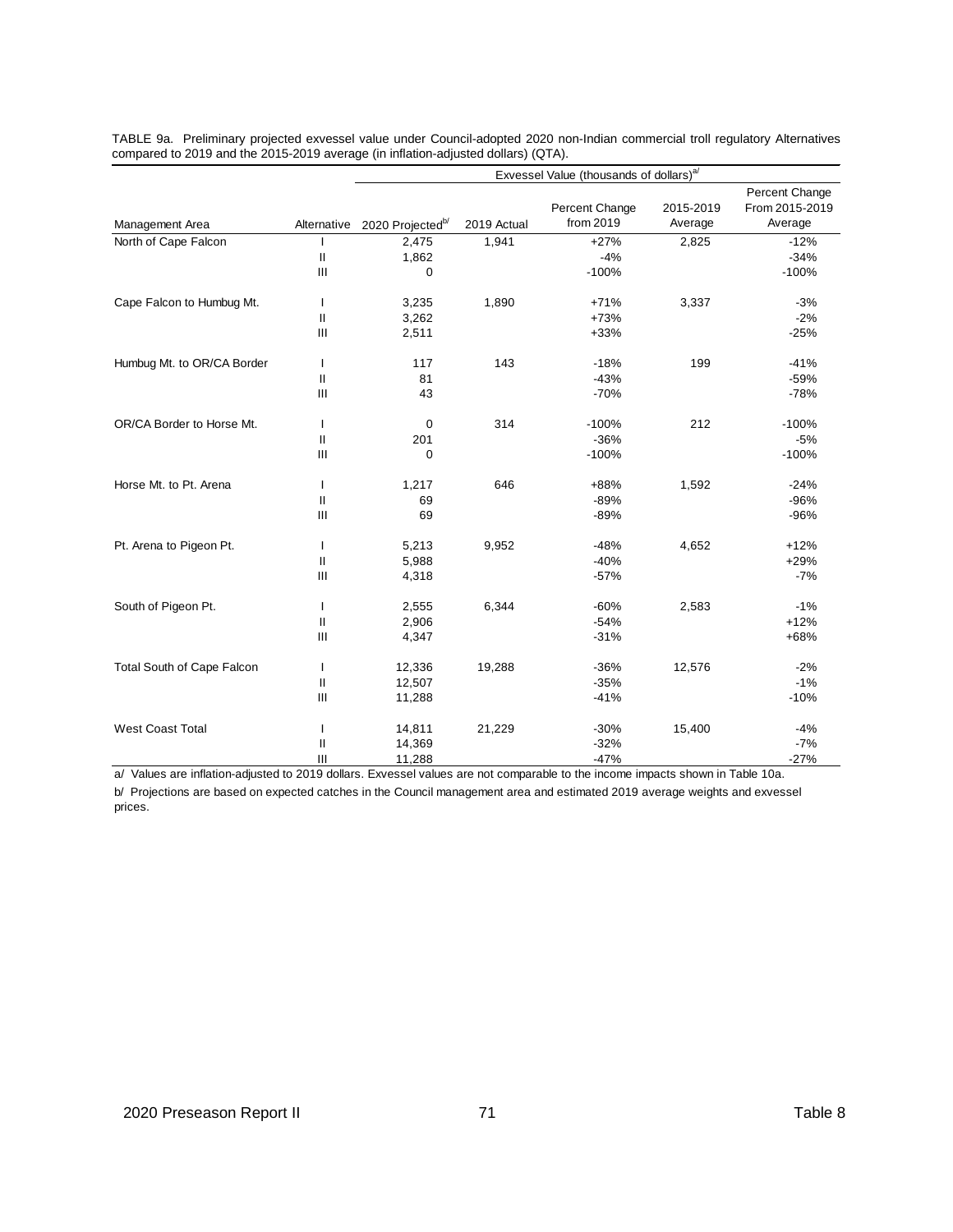|                            |               |                              |             | Exvessel Value (thousands of dollars) <sup>a/</sup> |                      |                           |
|----------------------------|---------------|------------------------------|-------------|-----------------------------------------------------|----------------------|---------------------------|
|                            |               |                              |             |                                                     |                      | Percent Change            |
| Management Area            | Alternative   | 2020 Projected <sup>b/</sup> | 2019 Actual | Percent Change<br>from 2019                         | 2015-2019<br>Average | From 2015-2019<br>Average |
|                            |               |                              |             |                                                     |                      |                           |
| North of Cape Falcon       | $\mathbf{I}$  | 2,475                        | 1,941       | $+27%$<br>$-4%$                                     | 2,825                | $-12%$<br>$-34%$          |
|                            | III           | 1,862                        |             | $-100%$                                             |                      | $-100%$                   |
|                            |               | 0                            |             |                                                     |                      |                           |
| Cape Falcon to Humbug Mt.  | $\mathbf{I}$  | 3,235                        | 1,890       | $+71%$                                              | 3,337                | $-3%$                     |
|                            | $\mathbf{II}$ | 3,262                        |             | +73%                                                |                      | $-2%$                     |
|                            | III           | 2,511                        |             | $+33%$                                              |                      | $-25%$                    |
| Humbug Mt. to OR/CA Border | $\mathbf{I}$  | 117                          | 143         | $-18%$                                              | 199                  | $-41%$                    |
|                            | $\mathbf{II}$ | 81                           |             | $-43%$                                              |                      | $-59%$                    |
|                            | Ш             | 43                           |             | $-70%$                                              |                      | $-78%$                    |
| OR/CA Border to Horse Mt.  | $\mathbf{I}$  | 0                            | 314         | $-100%$                                             | 212                  | $-100%$                   |
|                            | $\mathbf{II}$ | 201                          |             | $-36%$                                              |                      | $-5%$                     |
|                            | III           | 0                            |             | $-100%$                                             |                      | $-100%$                   |
|                            |               |                              |             |                                                     |                      |                           |
| Horse Mt. to Pt. Arena     | $\mathbf{I}$  | 1,217                        | 646         | +88%                                                | 1,592                | $-24%$                    |
|                            | $\mathbf{II}$ | 69                           |             | $-89%$                                              |                      | $-96%$                    |
|                            | III           | 69                           |             | $-89%$                                              |                      | $-96%$                    |
| Pt. Arena to Pigeon Pt.    | $\mathbf{I}$  | 5,213                        | 9,952       | $-48%$                                              | 4,652                | $+12%$                    |
|                            | $\mathbf{II}$ | 5,988                        |             | $-40%$                                              |                      | $+29%$                    |
|                            | III           | 4,318                        |             | $-57%$                                              |                      | $-7%$                     |
| South of Pigeon Pt.        |               | 2,555                        | 6,344       | $-60%$                                              | 2,583                | $-1%$                     |
|                            | $\mathsf{I}$  | 2,906                        |             | $-54%$                                              |                      | $+12%$                    |
|                            | III           | 4,347                        |             | $-31%$                                              |                      | +68%                      |
| Total South of Cape Falcon | $\mathbf{I}$  | 12,336                       | 19,288      | $-36%$                                              | 12,576               | $-2%$                     |
|                            | $\mathsf{I}$  | 12,507                       |             | $-35%$                                              |                      | $-1%$                     |
|                            | III           | 11,288                       |             | $-41%$                                              |                      | $-10%$                    |
| <b>West Coast Total</b>    | $\mathbf{I}$  | 14,811                       | 21,229      | $-30%$                                              | 15,400               | $-4%$                     |
|                            | $\mathbf{I}$  | 14,369                       |             | $-32%$                                              |                      | $-7%$                     |
|                            | III           | 11,288                       |             | $-47%$                                              |                      | $-27%$                    |
|                            |               |                              |             |                                                     |                      |                           |

TABLE 9b. Preliminary projected exvessel value under Council-adopted 2020 non-Indian commercial troll regulatory Alternatives compared to 2019 and the 2015-2019 average (in inflation-adjusted dollars) (MT).

a/ Values are inflation-adjusted to 2019 dollars. Exvessel values are not comparable to the income impacts shown in Table 10b. b/ Projections are based on expected catches in the Council management area and estimated 2019 average weights and exvessel prices.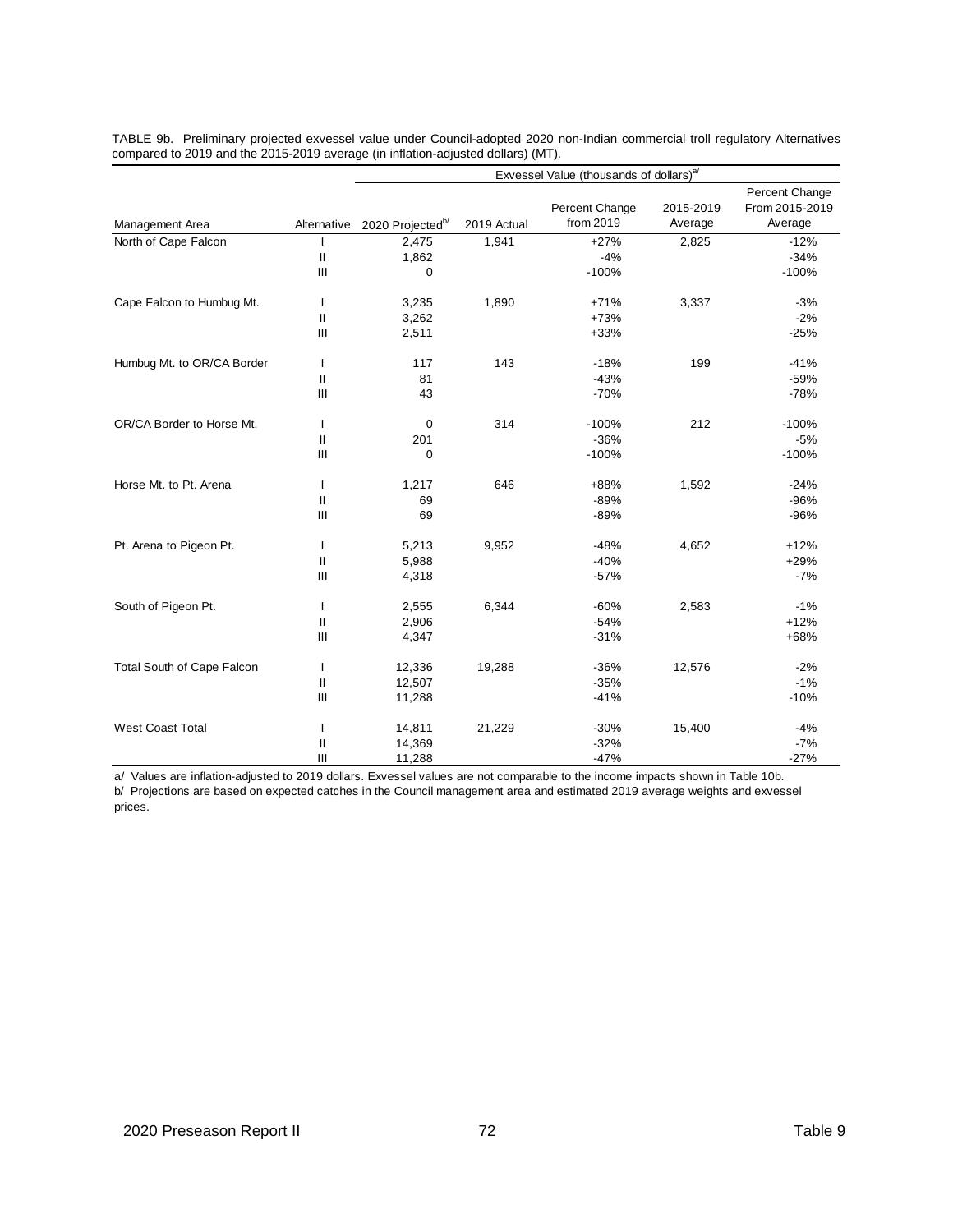|                            |                                    |                         |                          |                   |                                          | Community Income Impacts             |                   |                     |                                  |
|----------------------------|------------------------------------|-------------------------|--------------------------|-------------------|------------------------------------------|--------------------------------------|-------------------|---------------------|----------------------------------|
|                            |                                    |                         | Angler Trips (thousands) |                   |                                          | (thousands of dollars) <sup>a/</sup> |                   |                     |                                  |
|                            |                                    | <b>Estimates</b>        |                          |                   |                                          |                                      |                   |                     | Percent Change in Income Impacts |
| Management Area            | Alternative                        | Based on the<br>Options | 2019<br>Actual           | 2015-2019<br>Avg. | <b>Estimates Based</b><br>on the Options | 2019<br>Actual                       | 2015-2019<br>Avg. | Compared to<br>2019 | Compared to<br>2015-2019 Avg.    |
| North of Cape Falconb/     |                                    | 33.2                    | 80.4                     | 71.2              | 4,474                                    | 10,823                               | 10,127            | $-59%$              | $-56%$                           |
|                            | $\sf II$                           | 24.9                    |                          |                   | 3,360                                    |                                      |                   | $-69%$              | $-67%$                           |
|                            | $\ensuremath{\mathsf{III}}\xspace$ | 0.0                     |                          |                   | 0                                        |                                      |                   | $-100%$             | $-100%$                          |
| Cape Falcon to Humbug Mt.  |                                    | 53.2                    | 75.2                     | 47.0              | 3,941                                    | 5,569                                | 3,457             | $-29%$              | $+14%$                           |
|                            | $\sf II$                           | 54.8                    |                          |                   | 4,057                                    |                                      |                   | $-27%$              | $+17%$                           |
|                            | $\ensuremath{\mathsf{III}}\xspace$ | 60.5                    |                          |                   | 4,480                                    |                                      |                   | $-20%$              | +30%                             |
| Humbug Mt. to OR/CA Border | $\mathbf{I}$                       | 6.0                     | 4.4                      | 5.3               | 605                                      | 271                                  | 326               | $+123%$             | +86%                             |
|                            | $\mathbf{I}$                       | 3.6                     |                          |                   | 366                                      |                                      |                   | $+35%$              | $+12%$                           |
|                            | $\ensuremath{\mathsf{III}}\xspace$ | 1.2                     |                          |                   | 123                                      |                                      |                   | $-55%$              | $-62%$                           |
| OR/CA Border to Horse Mt.  | $\mathbf{I}$                       | 9.9                     | 7.7                      | 6.6               | 1,009                                    | 954                                  | 805               | $+6%$               | $+25%$                           |
|                            | $\mathbf{I}$                       | 9.2                     |                          |                   | 930                                      |                                      |                   | $-3%$               | $+15%$                           |
|                            | $\ensuremath{\mathsf{III}}\xspace$ | 3.7                     |                          |                   | 374                                      |                                      |                   | $-61%$              | $-54%$                           |
| Horse Mt. to Pt. Arena     |                                    | 18.0                    | 7.6                      | 8.7               | 3,042                                    | 1,284                                | 1,396             | $+137%$             | $+118%$                          |
|                            | $\sf II$                           | 18.0                    |                          |                   | 3,042                                    |                                      |                   | +137%               | +118%                            |
|                            | $\ensuremath{\mathsf{III}}\xspace$ | 18.0                    |                          |                   | 3,042                                    |                                      |                   | +137%               | +118%                            |
| Pt. Arena to Pigeon Pt.    | $\mathbf{I}$                       | 65.1                    | 58.1                     | 53.5              | 13,406                                   | 14,113                               | 12,874            | $-5%$               | $+4%$                            |
|                            | $\mathbf{II}$                      | 65.1                    |                          |                   | 13,396                                   |                                      |                   | $-5%$               | $+4%$                            |
|                            | $\ensuremath{\mathsf{III}}\xspace$ | 61.6                    |                          |                   | 12,680                                   |                                      |                   | $-10%$              | $-2%$                            |
| South of Pigeon Pt.        | $\mathbf{I}$                       | 34.2                    | 30.3                     | 16.5              | 7,043                                    | 4,078                                | 2,189             | $+73%$              | $+222%$                          |
|                            | $\mathbf{I}$                       | 34.1                    |                          |                   | 7,010                                    |                                      |                   | $+72%$              | +220%                            |
|                            | Ш                                  | 33.8                    |                          |                   | 6,956                                    |                                      |                   | $+71%$              | +218%                            |
| Total South of Cape Falcon | $\mathbf{I}$                       | 186.5                   | 183.3                    | 137.5             | 29,047                                   | 26,269                               | 21,047            | $+11%$              | +38%                             |
|                            | Ш                                  | 184.7                   |                          |                   | 28,801                                   |                                      |                   | $+10%$              | $+37%$                           |
|                            | Ш                                  | 178.8                   |                          |                   | 27,655                                   |                                      |                   | $+5%$               | $+31%$                           |
| <b>West Coast Total</b>    | $\mathbf{I}$                       | 219.7                   | 263.6                    | 208.7             | 33,520                                   | 37,092                               | 31,174            | $-10%$              | $+8%$                            |
|                            | Ш                                  | 209.7                   |                          |                   | 32,161                                   |                                      |                   | $-13%$              | $+3%$                            |
|                            | Ш                                  | 178.8                   |                          |                   | 27,655                                   |                                      |                   | $-25%$              | $-11%$                           |

TABLE 10a. Preliminary projected angler trips and coastal community income impacts generated under Council-adopted 2020 recreational ocean salmon fishery regulatory Alternatives compared to 2019 and the 2015-2019 average (in inflation-adjusted dollars) (QTA)**.**

a/ Income impacts are not comparable to the exvessel values shown in Table 9a. All dollar values are expressed in inflation-adjusted 2019 dollars.

b/ Does not include Buoy 10 fishery.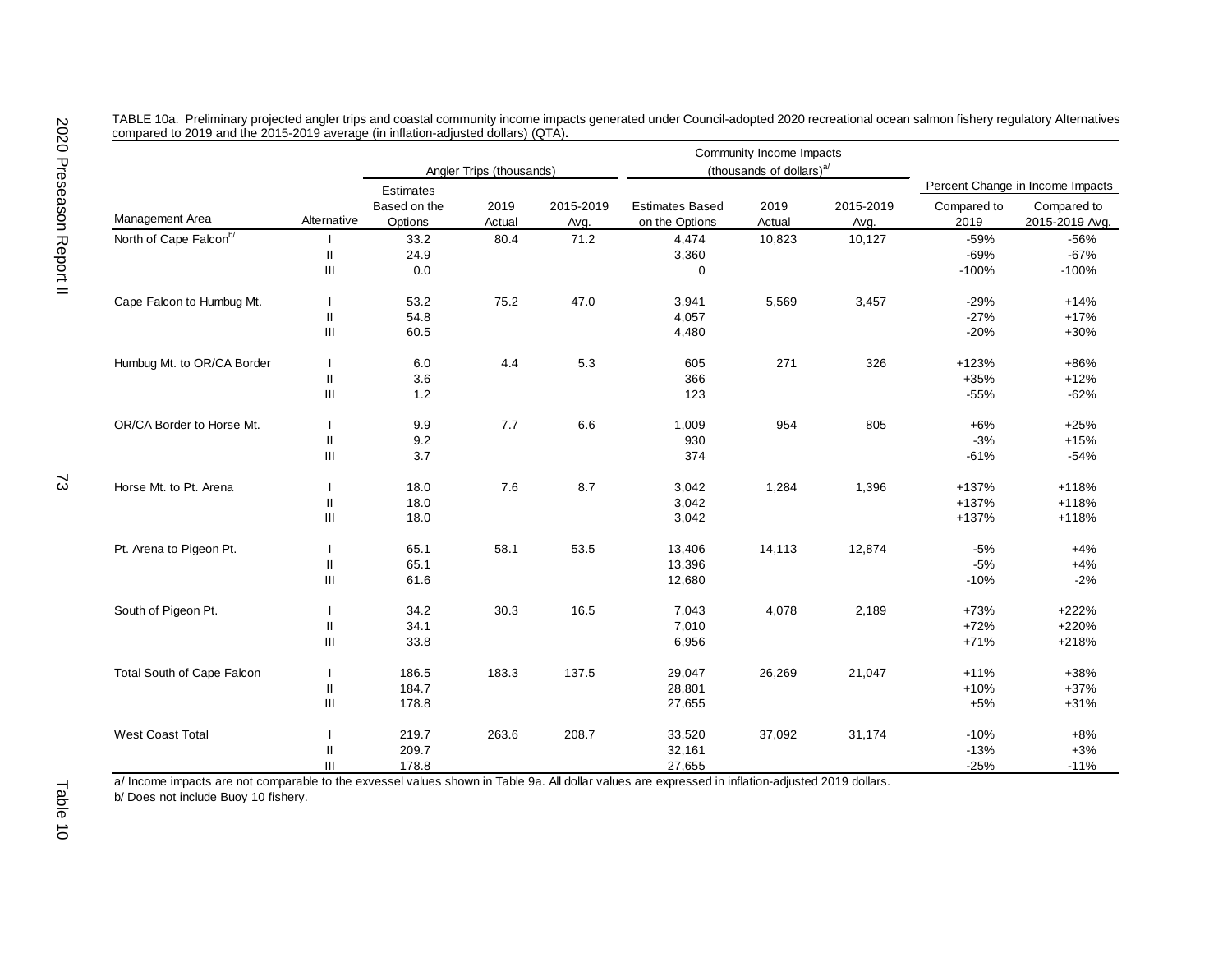|                            |                          |                         |                          |                   |                         | Community Income Impacts             |                   |                     |                                  |
|----------------------------|--------------------------|-------------------------|--------------------------|-------------------|-------------------------|--------------------------------------|-------------------|---------------------|----------------------------------|
|                            |                          |                         | Angler Trips (thousands) |                   |                         | (thousands of dollars) <sup>a/</sup> |                   |                     |                                  |
|                            |                          | <b>Estimates</b>        |                          |                   | <b>Estimates</b>        |                                      |                   |                     | Percent Change in Income Impacts |
| Management Area            | Alternative              | Based on the<br>Options | 2019<br>Actual           | 2015-2019<br>Avg. | Based on the<br>Options | 2019<br>Actual                       | 2015-2019<br>Avg. | Compared to<br>2019 | Compared to<br>2015-2019 Avg.    |
| North of Cape Falconb/     |                          | 33.2                    | 80.4                     | 71.2              | 4,474                   | 10,823                               | 10,127            | $-59%$              | $-56%$                           |
|                            | $\mathbf{H}$             | 24.9                    |                          |                   | 3,360                   |                                      |                   | $-69%$              | $-67%$                           |
|                            | Ш                        | 0.0                     |                          |                   | $\mathbf 0$             |                                      |                   | $-100%$             | $-100%$                          |
| Cape Falcon to Humbug Mt.  |                          | 53.2                    | 75.2                     | 47.0              | 3,941                   | 5,569                                | 3,457             | $-29%$              | $+14%$                           |
|                            | Ш                        | 54.8                    |                          |                   | 4,057                   |                                      |                   | $-27%$              | $+17%$                           |
|                            | Ш                        | 60.5                    |                          |                   | 4,480                   |                                      |                   | $-20%$              | +30%                             |
| Humbug Mt. to OR/CA Border | $\overline{\phantom{a}}$ | 6.0                     | 4.4                      | 5.3               | 605                     | 271                                  | 326               | $+123%$             | +86%                             |
|                            | $\mathbf{H}$             | 3.6                     |                          |                   | 366                     |                                      |                   | $+35%$              | $+12%$                           |
|                            | Ш                        | $1.2$                   |                          |                   | 123                     |                                      |                   | $-55%$              | $-62%$                           |
| OR/CA Border to Horse Mt.  | $\mathbf{I}$             | 9.9                     | 7.7                      | 6.6               | 1,009                   | 954                                  | 805               | $+6%$               | $+25%$                           |
|                            | $\mathbf{H}$             | 9.2                     |                          |                   | 930                     |                                      |                   | $-3%$               | $+15%$                           |
|                            | Ш                        | 3.7                     |                          |                   | 374                     |                                      |                   | $-61%$              | $-54%$                           |
| Horse Mt. to Pt. Arena     |                          | 18.0                    | 7.6                      | 8.7               | 3,042                   | 1,284                                | 1,396             | +137%               | +118%                            |
|                            | Ш                        | 18.0                    |                          |                   | 3,042                   |                                      |                   | +137%               | $+118%$                          |
|                            | Ш                        | 18.0                    |                          |                   | 3,042                   |                                      |                   | +137%               | $+118%$                          |
| Pt. Arena to Pigeon Pt.    | $\mathbf{I}$             | 65.1                    | 58.1                     | 53.5              | 13,406                  | 14,113                               | 12,874            | $-5%$               | $+4%$                            |
|                            | $\mathbf{H}$             | 65.1                    |                          |                   | 13,396                  |                                      |                   | $-5%$               | $+4%$                            |
|                            | Ш                        | 61.6                    |                          |                   | 12,680                  |                                      |                   | $-10%$              | $-2%$                            |
| South of Pigeon Pt.        |                          | 34.2                    | 30.3                     | 16.5              | 7,043                   | 4,078                                | 2,189             | $+73%$              | +222%                            |
|                            | Ш                        | 34.1                    |                          |                   | 7,010                   |                                      |                   | $+72%$              | +220%                            |
|                            | III                      | 33.8                    |                          |                   | 6,956                   |                                      |                   | $+71%$              | +218%                            |
| Total South of Cape Falcon |                          | 186.5                   | 183.3                    | 137.5             | 29,047                  | 26,269                               | 21,047            | $+11%$              | +38%                             |
|                            | $\mathbf{H}$             | 184.7                   |                          |                   | 28,801                  |                                      |                   | $+10%$              | +37%                             |
|                            | Ш                        | 178.8                   |                          |                   | 27,655                  |                                      |                   | $+5%$               | $+31%$                           |
| <b>West Coast Total</b>    |                          | 219.7                   | 263.6                    | 208.7             | 33,520                  | 37,092                               | 31,174            | $-10%$              | $+8%$                            |
|                            | Ш                        | 209.7                   |                          |                   | 32,161                  |                                      |                   | $-13%$              | $+3%$                            |
|                            | Ш                        | 178.8                   |                          |                   | 27,655                  |                                      |                   | $-25%$              | $-11%$                           |

TABLE 10b. Preliminary projected angler trips and coastal community income impacts generated under Council-adopted 2020 recreational ocean salmon fishery regulatory Alternatives compared to 2019 and the 2015-2019 average (in inflation-adjusted dollars) (MT)**.**

a/ Income impacts are not comparable to the exvessel values shown in Table 9b. All dollar values are expressed in inflation-adjusted 2019 dollars.

b/ Does not include Buoy 10 fishery.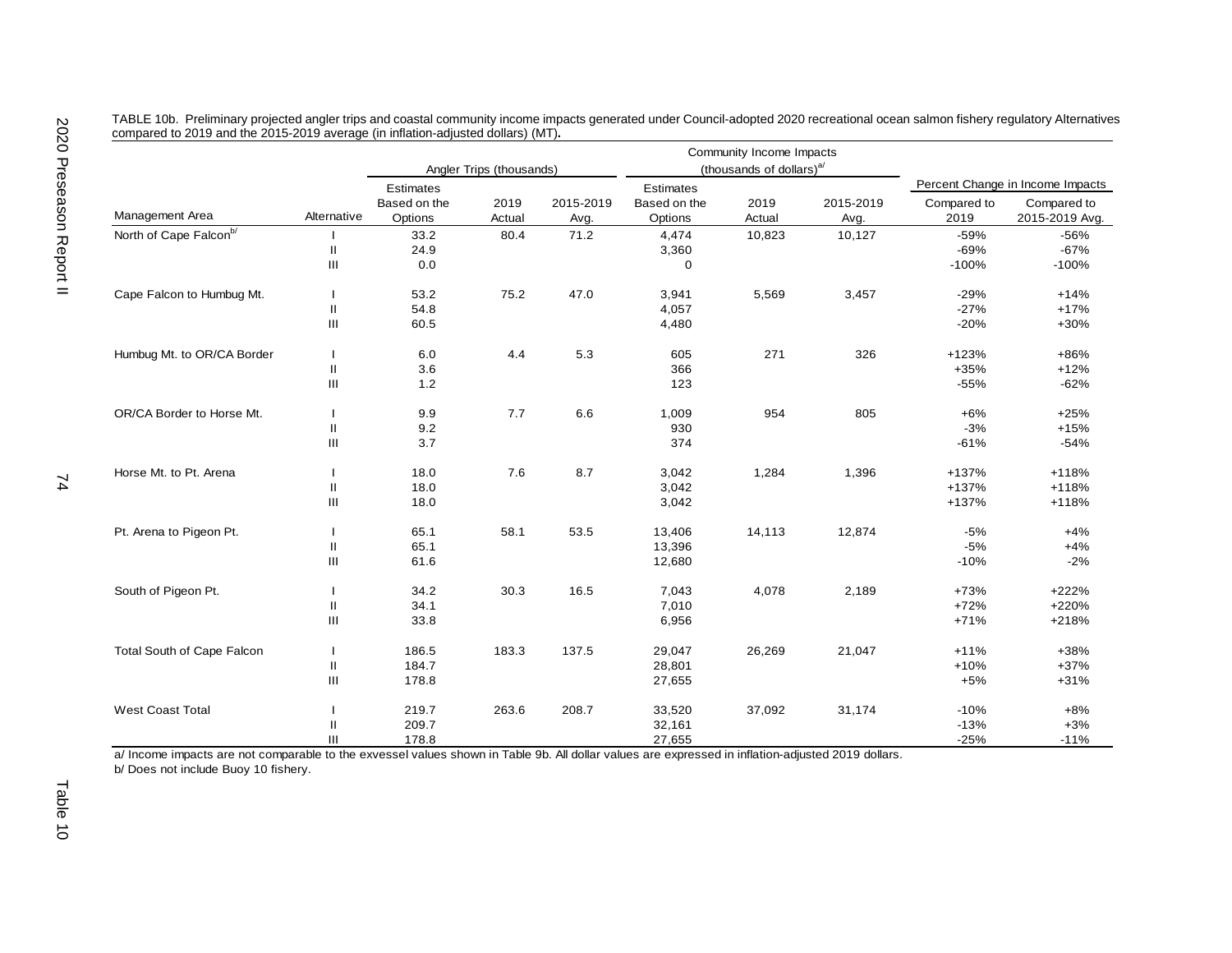



FIGURE 1a. Projected community income impacts associated with landings projected under the Council adopted 2020 commercial fishery Alternatives compared to 2019 and the 2015-2019 average (in inflation-adjusted dollars) (QTA).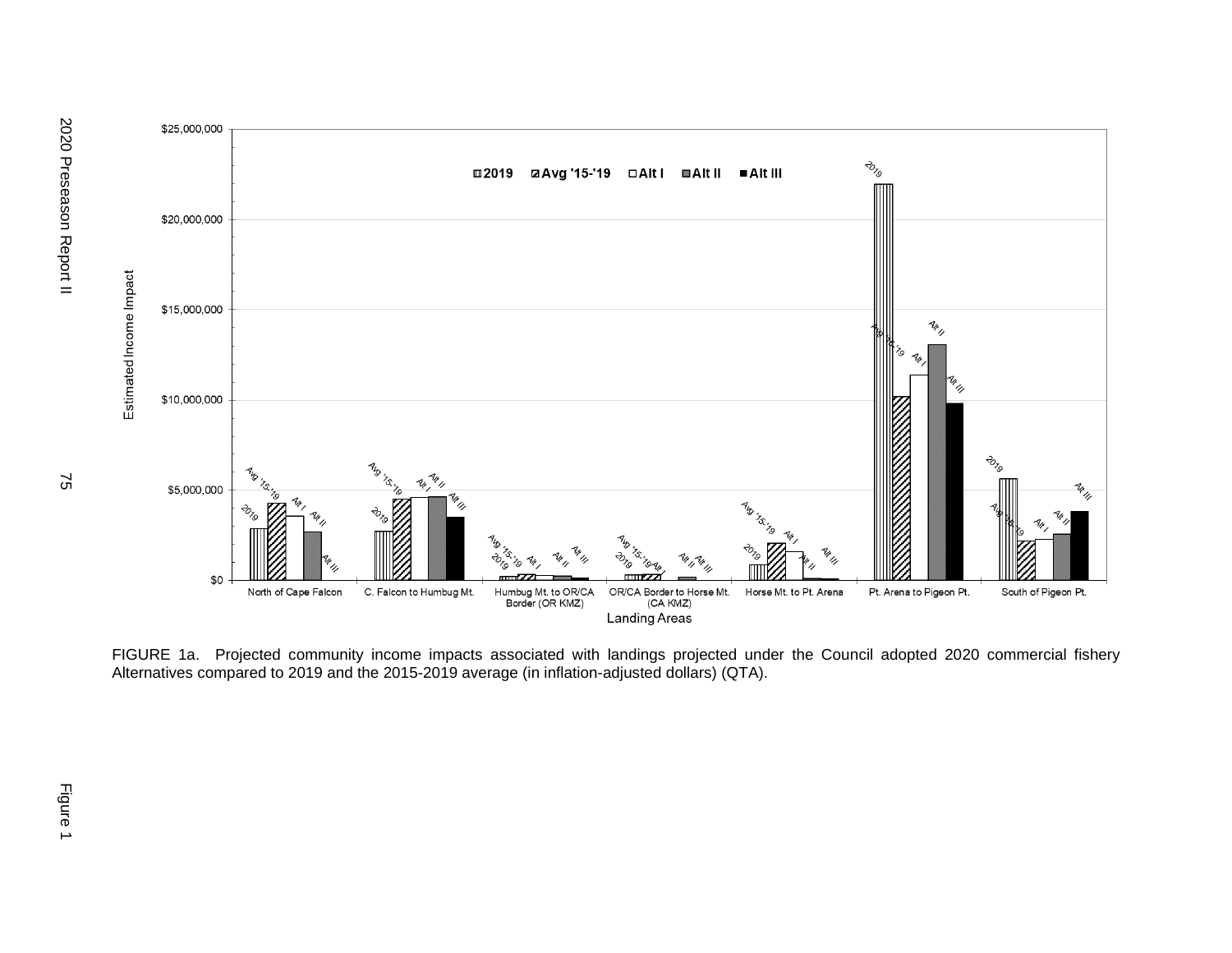

FIGURE 1b. Projected community income impacts associated with landings projected under the Council adopted 2020 commercial fishery Alternatives compared to 2019 and the 2015-2019 average (in inflation-adjusted dollars) (MT).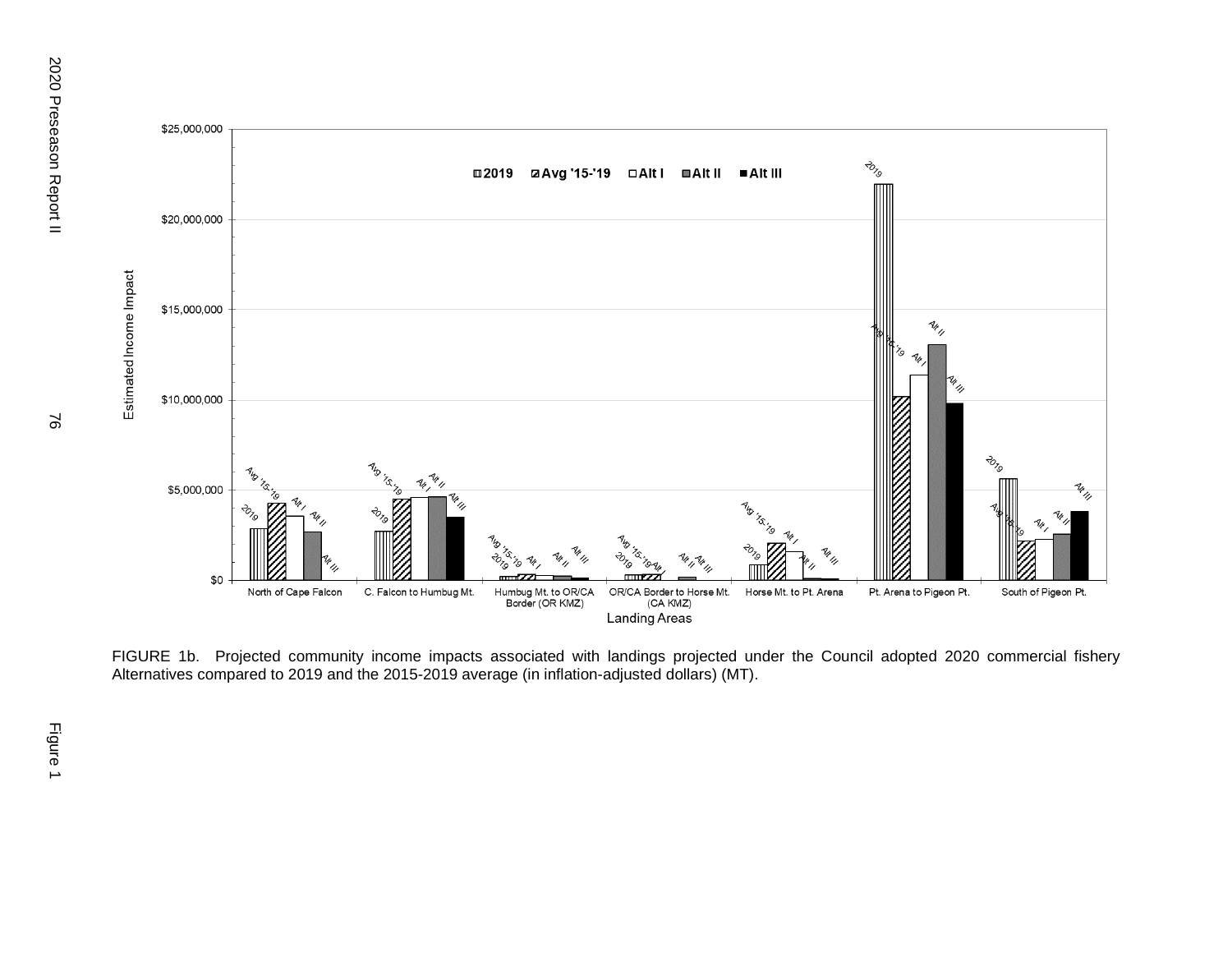

FIGURE 2a. Projected community income impacts associated with angler effort projected under the Council adopted 2020 recreational fishery Alternatives compared to 2019 and the 2015-2019 average (in inflation-adjusted dollars) (QTA).

77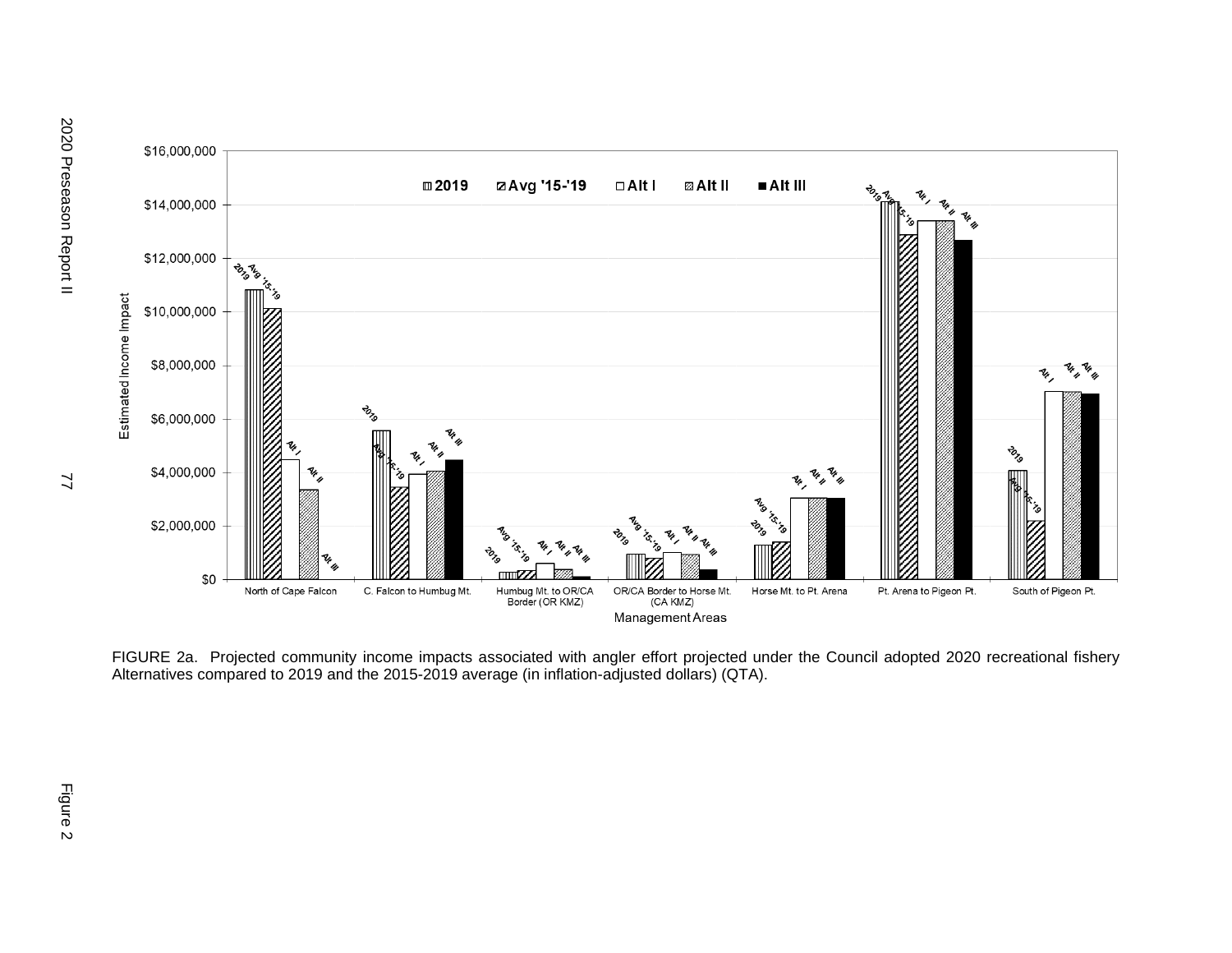

FIGURE 2b. Projected community income impacts associated with angler effort projected under the Council adopted 2020 recreational fishery Alternatives compared to 2019 and the 2015-2019 average (in inflation-adjusted dollars) (MT).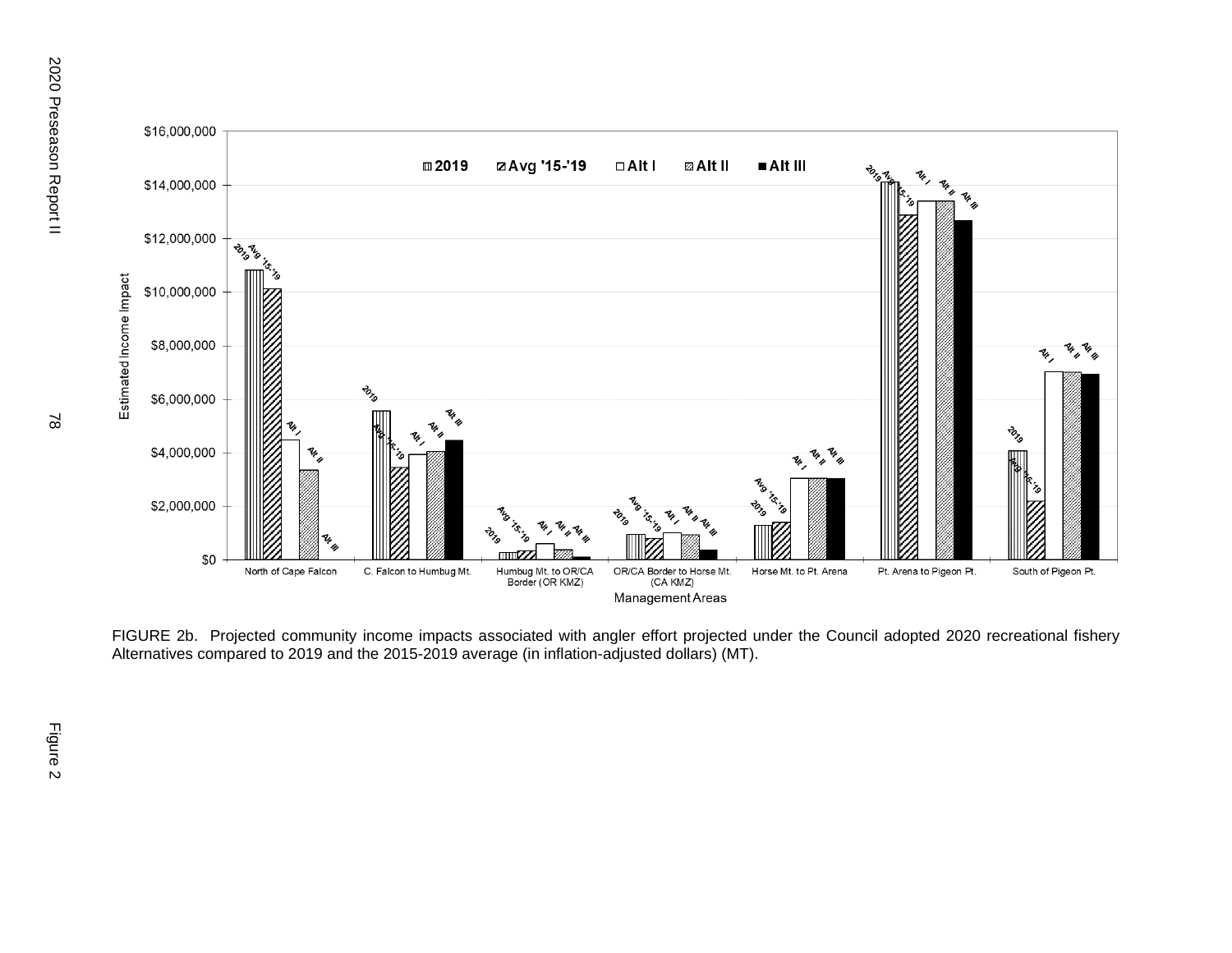# **APPENDIX A: PROJECTED IMPACTS FOR AGE-3 SACRAMENTO RIVER WINTER CHINOOK, ADULT KLAMATH RIVER FALL CHINOOK, AND ADULT SACRAMENTO RIVER FALL CHINOOK.**

Table A-1. Sacramento River winter run Chinook age-3 ocean impact rate south of Pt. Arena by fishery and Alternative. The age-3 SRWC impact rate was projected for each of the proposed 2020 fishing season Alternatives. The impacts are displayed as a percent for each Alternative by fishery, port area, and month. Max rate: 20%.

|                        | Commercial |            |      |      |      |      |            |      |       |                        |      |      |      | <b>Recreational</b> |      |      |      |      |       |       |
|------------------------|------------|------------|------|------|------|------|------------|------|-------|------------------------|------|------|------|---------------------|------|------|------|------|-------|-------|
| Alternative I          |            | 16.8 Total |      |      |      |      |            |      |       | Alternative I          |      |      |      |                     |      |      |      |      |       |       |
| Port                   |            |            |      |      |      |      |            |      | Year  | Port                   |      |      |      |                     |      |      |      |      |       | Year  |
| Area                   | May        | Jun        | Jul  | Aug  | Sep  | Oct  | <b>Nov</b> | Dec: | Total | Area                   | Apr  | May  | Jun  | Jul                 | Aug  | Sep  | Oct  | Nov  | Deci  | Total |
| <b>SF</b>              | 0.11       | 0.50       | 0.45 | 0.36 | 0.19 | 0.07 |            |      | 1.68  | <b>SF</b>              | 0.22 | 0.89 | 1.30 | .90                 | 0.69 | 0.11 | 0.20 | 0.00 |       | 5.32  |
| <b>MO</b>              | 0.46       | 1.48       | 0.49 | 0.75 |      |      |            |      | 3.18  | <b>MO</b>              | 1.25 | 0.61 | 1.07 | 2.48                | 1.10 | 0.08 | 0.00 |      |       | 6.59  |
| Total                  | 0.56       | 1.98       | 0.94 | 1.11 | 0.19 | 0.07 | 0.00       | 0.00 | 4.86  | Total                  | 1.47 | 1.50 | 2.37 | 4.38                | 1.79 | 0.18 | 0.20 | 0.00 | 0.00  | 11.90 |
|                        |            |            |      |      |      |      |            |      |       |                        |      |      |      |                     |      |      |      |      |       |       |
| <b>Alternative II</b>  |            | 17.7 Total |      |      |      |      |            |      |       | <b>Alternative II</b>  |      |      |      |                     |      |      |      |      |       |       |
| Port                   |            |            |      |      |      |      |            |      | Year  | Port                   |      |      |      |                     |      |      |      |      |       | Year  |
| Area                   | May        | Jun        | Jul  | Aug  | Sep  | Oct  | Nov        | Dec: | Total | Area                   | Apr  | May  | Jun  | Jul                 | Aug  | Sep  | Oct  | Nov  | Dec   | Total |
| <b>SF</b>              | 0.11       | 0.64       | 0.38 | 0.63 | 0.19 | 0.07 |            |      | 2.02  | <b>SF</b>              | 0.22 | 0.89 | 1.30 | .88                 | 0.69 | 0.11 | 0.19 |      |       | 5.29  |
| <b>MO</b>              | 0.43       | 2.18       | 0.42 | 0.77 |      |      |            |      | 3.80  | МO                     | 1.25 | 0.61 | 1.07 | 2.46                | 1.09 | 0.07 |      |      |       | 6.55  |
| Total                  | 0.54       | 2.82       | 0.80 | 1.40 | 0.19 | 0.07 | 0.00       | 0.00 | 5.82  | Total                  | 1.47 | .50  | 2.37 | 4.34                | 1.78 | 0.17 | 0.19 | 0.00 | 0.00  | 11.83 |
|                        |            |            |      |      |      |      |            |      |       |                        |      |      |      |                     |      |      |      |      |       |       |
| <b>Alternative III</b> |            | 20.0 Total |      |      |      |      |            |      |       | <b>Alternative III</b> |      |      |      |                     |      |      |      |      |       |       |
| Port                   |            |            |      |      |      |      |            |      | Year  | Port                   |      |      |      |                     |      |      |      |      |       | Year  |
| Area                   | May        | Jun        | Jul  | Aug  | Sep  | Oct  | <b>Nov</b> | Dec: | Total | Area                   | Apr  | May  | Jun  | Jul                 | Aug  | Sep  | Oct  | Nov  | Deci  | Total |
| <b>SF</b>              | 0.14       | 0.46       |      | 0.44 | 0.18 | 0.07 |            |      | 1.29  | <b>SF</b>              | 0.22 | 0.20 | 0.79 | 91. ا               | 0.68 | 0.10 | 0.18 |      |       | 4.08  |
| МO                     | 0.43       | 2.35       | 2.82 | 2.54 |      |      |            |      | 8.15  | MO                     | 1.25 | 0.61 | 1.08 | 2.49                | 1.08 | 0.02 |      |      |       | 6.53  |
| Total                  | 0.57       | 2.81       | 2.82 | 2.98 | 0.18 | 0.07 | 0.00       | 0.00 | 9.44  | Total                  | 1.47 | 0.81 | 1.87 | 4.40                | 1.76 | 0.12 | 0.18 | 0.00 | 0.001 | 10.61 |

SF Pt. Arena to Pigeon Pt. (San Francisco)

MO Pigeon Pt. to the U.S./Mexico Border (Monterey)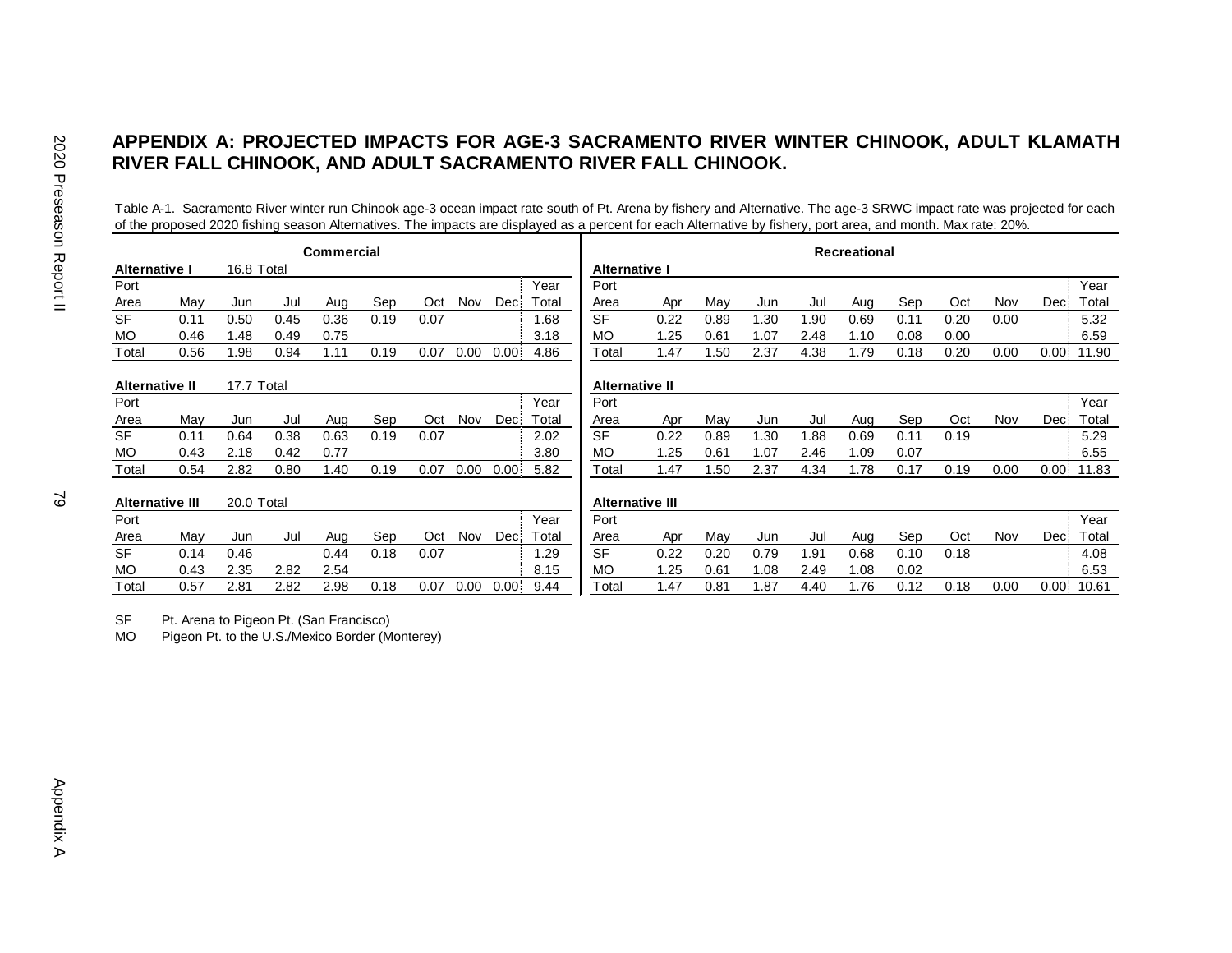| Commercial                                                                                |                        |                                                                                           |     |     |             |            |       |           |                       |              |                        |                      |                  |              |             | Recreational |                         |             |           |                       |           |           |
|-------------------------------------------------------------------------------------------|------------------------|-------------------------------------------------------------------------------------------|-----|-----|-------------|------------|-------|-----------|-----------------------|--------------|------------------------|----------------------|------------------|--------------|-------------|--------------|-------------------------|-------------|-----------|-----------------------|-----------|-----------|
| <b>Alternative I</b>                                                                      |                        |                                                                                           |     |     |             |            |       |           |                       |              |                        | <b>Alternative I</b> |                  |              |             |              |                         |             |           |                       |           |           |
|                                                                                           |                        | 36,213 natural area spawners, 25.0% spawner reduction rate, 8.9% age-4 ocean harvest rate |     |     |             |            |       |           |                       |              |                        |                      |                  |              |             |              |                         |             |           |                       |           |           |
| Port                                                                                      |                        | <b>Fall 2019</b>                                                                          |     |     | Summer 2020 |            |       |           | Summer                | Year         | Port                   |                      | <b>Fall 2019</b> |              |             |              | Summer 2020             |             |           |                       | Summer    | Year      |
| Area                                                                                      | Sep                    | Oct-Dec                                                                                   | Mar | Apr | May         | Jun        | Jul   | Aug       | Total                 | Total        | Area                   | Sep                  | Oct              | Nov-Dec      | Mar         | Apr          | May                     | Jun         | Jul       | Aug                   | Total     | Total     |
| <b>NO</b>                                                                                 | 60                     | O.                                                                                        |     | 32  | 90          | 40         | 89    | 354       | 605                   | 665          | <b>NO</b>              | 0                    | $\mathbf 0$      |              | $\Omega$    | $\Omega$     | 0                       | $\mathbf 0$ | 18        |                       | 25        | 25        |
| CO                                                                                        |                        | 03                                                                                        |     | 94  | 166         | 191        | 363   | 1,147     | 1,961                 | 1,961        | CO                     | $\mathbf 0$          | 0                | Ωİ           | $\Omega$    | $\Omega$     | 2                       | 12          | 36        | 31                    | 81        | 81        |
| KO                                                                                        |                        |                                                                                           |     |     | 40          | 74         | 50    |           | 164                   | 164          | KO                     |                      | $\Omega$         |              |             |              | $\overline{2}$          | 42          | 88        |                       | 132       | 132       |
| KC                                                                                        |                        |                                                                                           |     |     |             |            |       |           |                       |              | KC                     |                      |                  |              |             |              |                         | 220         | 227       |                       | 447       | 447       |
| <b>FB</b>                                                                                 |                        |                                                                                           |     |     |             |            |       | 1,202     | 1,202                 | 1,202        | <b>FB</b>              | 0                    | 0                | 0            |             | 5            | 39                      | 89          | 143       | 34                    | 310       | 310       |
| SF                                                                                        |                        | $\Omega$                                                                                  |     |     | 322         | 773        | 1,116 | 425       | 2,636                 | 2,636        | <b>SF</b>              | $\Omega$             | $\Omega$         |              |             | 27           | 28                      | 115         | 138       | 10 <sup>1</sup>       | 318       | 318       |
| <b>MO</b>                                                                                 |                        |                                                                                           |     |     | 167         | 112        | 65    | 21        | 346                   | 346          | <b>MO</b>              |                      |                  |              |             | 28           | 5                       | 9           | 21        | 3                     | 66        | 66        |
| Total                                                                                     | 60                     | 0                                                                                         |     | 126 | 785         | 1,190      | .683  | 3,131     | 6,915                 | 6,975        | Total                  | $\Omega$             | $\Omega$         | $\Omega$     | 0           | 60           | 76                      | 487         | 671       | 86 <sup>1</sup>       | 1,380     | 1,380     |
|                                                                                           |                        |                                                                                           |     |     |             |            |       |           |                       |              |                        |                      |                  |              |             |              |                         |             |           |                       |           |           |
| <b>Alternative II</b>                                                                     |                        |                                                                                           |     |     |             |            |       |           | <b>Alternative II</b> |              |                        |                      |                  |              |             |              |                         |             |           |                       |           |           |
|                                                                                           |                        | 36,208 natural area spawners, 25.0% spawner reduction rate, 9.3% age-4 ocean harvest rate |     |     |             |            |       |           |                       |              |                        |                      |                  |              |             |              |                         |             |           |                       |           |           |
| Port                                                                                      |                        | <b>Fall 2019</b>                                                                          |     |     | Summer 2020 |            |       |           | Summer                | Year         | Port                   |                      | <b>Fall 2019</b> |              |             |              | Summer 2020             |             |           |                       | Summer    | Year      |
| Area                                                                                      | Sep                    | Oct-Dec                                                                                   | Mar | Apr | May         | Jun        | Jul   | Aug       | Total                 | Total        | Area                   | Sep                  | Oct              | Nov-Dec      | Mar         | Apr          | May                     | Jun         | Jul       | Aug                   | Total     | Total     |
| <b>NO</b>                                                                                 | 60                     | 0                                                                                         |     | 32  | 90          | 40         | 88    | 367       | 617                   | 677          | <b>NO</b>              | $\mathbf 0$          | $\mathbf 0$      |              | $\mathbf 0$ | $\Omega$     | $\mathbf 0$             | $\mathbf 0$ | 18        | 10 <sup>1</sup>       | 28        | 28        |
| CO                                                                                        |                        | 0                                                                                         |     | 94  | 166         | 191        | 361   | 1,190     | 2,002                 | 2,002        | CO                     | $\mathbf 0$          | $\Omega$         | 0i           | $\Omega$    | $\Omega$     | $\overline{\mathbf{c}}$ | 12          | 36        | 32                    | 82        | 82        |
| KO                                                                                        |                        |                                                                                           |     |     | 42          | 53         |       |           | 95                    | 95           | KO                     |                      | ∩                |              |             |              | $\overline{2}$          | 42          | 25        |                       | 69        | 69        |
| KC                                                                                        |                        |                                                                                           |     |     |             | 362        | 200   | 298       | 860                   | 860          | KC                     |                      |                  |              |             |              |                         | 176         | 226       |                       | 402       | 402       |
| <b>FB</b>                                                                                 |                        |                                                                                           |     |     |             |            |       |           |                       |              | <b>FB</b>              | 0                    | 0                | 0            |             | 5            | 39                      | 89          | 142       | 34                    | 309       | 309       |
| <b>SF</b>                                                                                 |                        | $\Omega$                                                                                  |     |     | 322         | 994        | 951   | 753       | 3,020                 | 3.020        | <b>SF</b>              | $\Omega$             | $\Omega$         |              |             | 27           | 28                      | 115         | 138       | 10 <sup>1</sup>       | 318       | 318       |
| <b>MO</b>                                                                                 |                        |                                                                                           |     |     | 159         | 164        | 55    | 21        | 380                   | 380          | <b>MO</b>              |                      |                  |              |             | 28           | 5                       | 9           | 21        | 3                     | 66        | 66        |
| Total                                                                                     | 60                     | 0                                                                                         |     | 126 | 779         | 1,804      | 1,655 | 2,610     | 6,974                 | 7,034        | Total                  | $\mathbf 0$          | $\mathbf 0$      | 0            | $\mathbf 0$ | 60           | 76                      | 444         | 606       | 89                    | 1,275     | 1,275     |
|                                                                                           |                        |                                                                                           |     |     |             |            |       |           |                       |              |                        |                      |                  |              |             |              |                         |             |           |                       |           |           |
|                                                                                           | <b>Alternative III</b> |                                                                                           |     |     |             |            |       |           |                       |              |                        |                      |                  |              |             |              |                         |             |           |                       |           |           |
| 40,714 natural area spawners, 15.7% spawner reduction rate, 6.1% age-4 ocean harvest rate |                        |                                                                                           |     |     |             |            |       |           |                       |              |                        |                      |                  |              |             |              |                         |             |           |                       |           |           |
| Port                                                                                      |                        | <b>Fall 2019</b>                                                                          |     |     | Summer 2020 |            |       |           | Summer                | Year         | Port                   |                      | <b>Fall 2019</b> |              |             |              | Summer 2020             |             |           |                       | Summer    | Year      |
| Area                                                                                      | Sep                    | Oct-Dec                                                                                   | Mar | Apr | May         | Jun        | Jul   | Aug       | Total                 | Total        | Area                   | Sep                  | Oct              | Nov-Dec      | Mar         | Apr          | May                     | Jun         | Jul       | Aug                   | Total     | Total     |
| <b>NO</b>                                                                                 | 60                     | 0                                                                                         |     |     | 90          | 40         | 89    | 459       | 678                   | 738          | <b>NO</b>              | $\mathbf 0$          | $\mathbf 0$      |              | 0           | $\Omega$     | 0                       | $\mathbf 0$ | 18        | 19 <sub>1</sub>       | 37        | 37        |
| CO                                                                                        |                        |                                                                                           |     |     | 166         | 192        | 365   | 290       | 1,013                 | 1,013        | CO                     | 0                    | $\Omega$         | 0            | $\Omega$    | $\Omega$     | $\overline{2}$          | 12          | 36        | 37                    | 87        | 87        |
| KO                                                                                        |                        |                                                                                           |     |     | 42          |            |       |           | 42                    | 42           | KO                     |                      | $\Omega$         |              |             |              |                         | 15          | 14        |                       | 29        | 29        |
| KC                                                                                        |                        |                                                                                           |     |     |             |            |       |           |                       |              | KC                     |                      |                  |              |             |              |                         |             | 140       |                       | 140       | 140       |
| <b>FB</b><br><b>SF</b>                                                                    |                        |                                                                                           |     |     |             |            |       |           |                       |              | <b>FB</b><br><b>SF</b> | 0<br>$\Omega$        | 0<br>$\Omega$    | 0            |             | 5            | 39                      | 89          | 143       | 35<br>10 <sup>1</sup> | 311       | 311       |
| <b>MO</b>                                                                                 |                        |                                                                                           |     |     | 411<br>160  | 700<br>176 | 372   | 548<br>71 | 1,659<br>715          | 1,659<br>715 | <b>MO</b>              |                      |                  |              |             | 27<br>28     | 13<br>5                 | 113<br>9    | 139<br>21 | 31                    | 302<br>66 | 302<br>66 |
| Tota                                                                                      | 60                     | 03                                                                                        |     |     | 870         | 1,108      | 825   | ,305      | 4.108                 | 4,168        | Tota                   | $\Omega$             | $\Omega$         | $\mathbf{0}$ | $\Omega$    | 60           | 60                      | 238         | 511       | 103                   | 972       | 972       |
|                                                                                           |                        |                                                                                           |     |     |             |            |       |           |                       |              |                        |                      |                  |              |             |              |                         |             |           |                       |           |           |

#### Table A-2. Klamath River fall Chinook ocean impacts in numbers of fish by fishery and Alternative.

NO Cape Falcon to S. End of Heceta Bank FB Horse Mt. to Pt. Arena (Fort Bragg)<br>CO S. End of Heceta Bank to Humbug Mt. SF Pt. Arena to Pigeon Pt. (San Francis

SF Pt. Arena to Pigeon Pt. (San Francisco)

KO Humbug Mt. to OR/CA Border (Oregon KMZ)<br>KC OR/CA Border to Horse Mt. (California KMZ)

MO Pigeon Pt. to U.S./Mexico Border (Monterey)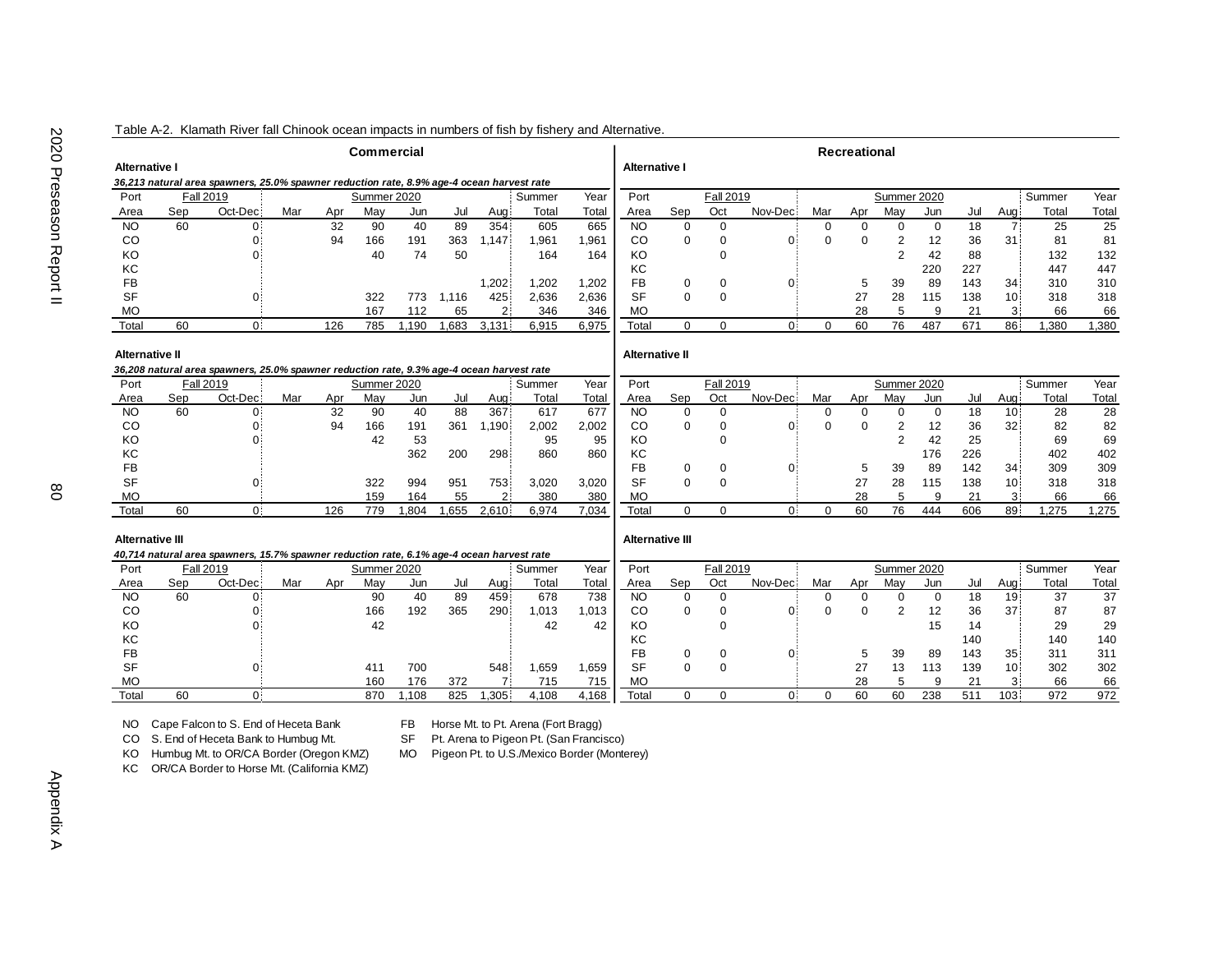| Table A-3. Sacramento River fall Chinook ocean impacts in numbers of fish by fishery and Alternative. |  |  |
|-------------------------------------------------------------------------------------------------------|--|--|
|-------------------------------------------------------------------------------------------------------|--|--|

| Commercial                                     |       |                  |     |             |             |                      |               |                |                |         |                |                       | <b>Recreational</b> |         |                |       |       |             |        |       |        |        |  |  |
|------------------------------------------------|-------|------------------|-----|-------------|-------------|----------------------|---------------|----------------|----------------|---------|----------------|-----------------------|---------------------|---------|----------------|-------|-------|-------------|--------|-------|--------|--------|--|--|
| 204.541 Total<br><b>Alternative I</b>          |       |                  |     |             |             |                      |               |                | Alternative I  |         |                |                       |                     |         |                |       |       |             |        |       |        |        |  |  |
| Port                                           |       | <b>Fall 2019</b> |     | Summer 2020 |             |                      |               |                | Summer         | Year    | Port           |                       | <b>Fall 2019</b>    |         | Summer 2020    |       |       |             |        |       | Summer |        |  |  |
| Area                                           | Sep   | Oct-Dec:         | Mar | Apr         | Mav         | Jun                  | Jul           | Aug:           | Total          | Total   | Area           | Sep                   | Oct                 | Nov-Dec | Mar            | Apr   | May   | Jun         | Jul    | Aug   | Total  | Total  |  |  |
| N <sub>O</sub>                                 | 187   | $\overline{0}$   |     | 1,340       | 3,361       | 2,265                | 3,866         | 4,865          | 15,697         | 15,884  | <b>NO</b>      | 39                    | 0                   |         | 8              | 5     | 9     | 38          | 329    | 68    | 457    | 496    |  |  |
| <sub>CO</sub>                                  | 0     | 0.               |     | 1,992       | 2.805       | 3,096                | 1,637         | 2,815          | 12.345         | 12,345  | CO             | 0                     | 0                   |         | $\overline{2}$ | 3     | 11    | 112         | 355    | 296   | 779    | 779    |  |  |
| KO                                             |       |                  |     | 0           | 188         | 293                  | 147           |                | 628            | 628     | KO             | $\mathbf 0$           |                     |         |                |       | 101   | 198         | 360    |       | 659    | 659    |  |  |
| КC                                             |       |                  |     |             |             |                      |               |                |                |         | KC             | 27                    |                     |         |                |       |       | 919         | 1,033  |       | 1,952  | 1,979  |  |  |
| <b>FB</b>                                      |       |                  |     |             |             |                      |               | 11.417         | 11.417         | 11.417  | FB             | 76                    | 0                   |         |                | 187   | 633   | 1.158       | 2.408  | 867   | 5,253  | 5,329  |  |  |
| <b>SF</b>                                      | 4,929 | 561              |     |             |             | 17,165 20,760 18,241 |               | 10,317         | 66,483         | 71,973  | SF             | 2,844                 | 296                 |         |                | 2,074 | 3.804 | 6.150       | 11.973 | 6,604 | 30,605 | 33,745 |  |  |
| <b>MO</b>                                      |       |                  |     |             | 18.617      | 13.579               | 3,466         | 738            | 36,400         | 36,400  | MO             |                       |                     |         |                | 6.262 | .702  | 1.951       | 2,538  | 454   | 12,907 | 12,907 |  |  |
| Total                                          | 5,116 | 561              |     | 3.332       | 42,137      | 39,994 27,357        |               | 30,151         | 142,971        | 148.648 | Total          | 2,986                 | 296                 |         | 10             | 8,531 | 6,259 | 10,527      | 18,995 | 8,289 | 52,611 | 55,893 |  |  |
|                                                |       |                  |     |             |             |                      |               |                |                |         |                |                       |                     |         |                |       |       |             |        |       |        |        |  |  |
| <b>Alternative II</b>                          |       | 211,257 Total    |     |             |             |                      |               |                |                |         |                | <b>Alternative II</b> |                     |         |                |       |       |             |        |       |        |        |  |  |
| Port                                           |       | <b>Fall 2019</b> |     |             | Summer 2020 |                      |               | Summer<br>Year |                |         | Port           |                       | <b>Fall 2019</b>    |         |                |       |       | Summer 2020 |        |       | Summer | Year   |  |  |
| Area                                           | Sep   | Oct-Dec          | Mar | Apr         | May         | Jun                  | Jul           | Aua:           | Total          | Total   | Area           | Sep                   | Oct                 | Nov-Dec | Mar            | Apr   | May   | Jun         | Jul    | Aug   | Total  | Total  |  |  |
| <b>NO</b>                                      | 187   | 0                |     | 340         | 3,361       | 2,265                | 3,866         | 5,068          | 15,900         | 16,087  | N <sub>O</sub> | 39                    | 0                   |         | 8              | 5     | 9     | 38          | 329    | 90    | 479    | 518    |  |  |
| <sub>CO</sub>                                  | 0     | 0:               |     | 1.992       | 2.805       | 3,096                | 1.637         | 2,932          | 12,462         | 12,462  | CO             | 0                     | 0                   |         | $\overline{2}$ | 3     | 11    | 112         | 355    | 307   | 790    | 790    |  |  |
| KO                                             |       |                  |     |             | 592         | 209                  |               |                | 801            | 801     | KO             | 0                     |                     |         |                |       | 101   | 198         | 105    |       | 404    | 404    |  |  |
| KC                                             |       |                  |     |             |             | 543                  | 750           | 333            | 1.626          | 1,626   | КC             | 27                    |                     |         |                |       |       | 735         | 1.033  |       | 1,768  | 1,795  |  |  |
| FB                                             |       |                  |     |             |             |                      |               |                |                |         | FB             | 76                    | 0                   |         |                | 187   | 633   | 1,158       | 2.408  | 867   | 5,253  | 5,329  |  |  |
| <b>SF</b>                                      | 4,929 | 561              |     |             |             | 17.165 26.691        | 15,635 18,359 |                | 77,850         | 83,340  | SF             | 2,844                 | 296                 |         |                | 2,074 | 3.804 | 6,150       | 11,973 | 6,604 | 30,605 | 33,745 |  |  |
| <b>MO</b>                                      |       |                  |     |             | 17.789      | 19.936               | 2,971         | 759            | 41,455         | 41,455  | <b>MO</b>      |                       |                     |         |                | 6,262 | .702  | 1,951       | 2,538  | 454   | 12,907 | 12,907 |  |  |
| Total                                          | 5,116 | 561              |     | 3,332       |             | 41,712 52,740        | 24,859        |                | 27,451 150,094 | 155,771 | Total          | 2,986                 | 296                 |         | 10             | 8,531 | 6,259 | 10,343      | 18,739 | 8,322 | 52,204 | 55,486 |  |  |
| $107.900$ T <sub>otal</sub><br>Altornativa III |       |                  |     |             |             |                      |               |                |                |         |                | Altornativo III       |                     |         |                |       |       |             |        |       |        |        |  |  |

|       | <b>Alternative III</b><br>197,800 Total<br><b>Alternative III</b> |          |     |             |        |                      |       |          |                                     |         |                  |       |     |         |     |       |        |       |        |       |        |        |
|-------|-------------------------------------------------------------------|----------|-----|-------------|--------|----------------------|-------|----------|-------------------------------------|---------|------------------|-------|-----|---------|-----|-------|--------|-------|--------|-------|--------|--------|
| Port  | <b>Fall 2019</b>                                                  |          |     | Summer 2020 |        |                      |       | : Summer | Year                                | Port    | <b>Fall 2019</b> |       |     |         |     |       | Summer | Year  |        |       |        |        |
| Area  | Sep                                                               | Oct-Dec: | Mar | Apr         | Mav    | Jun                  | Jul   | Aug:     | Total                               | Total   | Area             | Sep   | Oct | Nov-Dec | Mar | Apr   | Mav    | Jur   | Jul    | Aua   | Total  | Total  |
| NO    | 187                                                               |          |     |             | 3,361  | 2.265                | 3,866 | 6.214    | 15,706                              | 15,893  | NO               | 39    |     |         |     |       | 9      | 38    | 329    | 169   | 558    | 597    |
| CO    |                                                                   |          |     |             | 2,805  | 3.096                | .637  | 704      | 8,242                               | 8,242   | CО               |       |     |         |     |       |        | 112   | 355    | 347   | 830    | 830    |
| KO    |                                                                   |          |     |             | 592    |                      |       |          | 592                                 | 592     | KO               |       |     |         |     |       |        | 73    | 58     |       | 131    | 131    |
| КC    |                                                                   |          |     |             |        |                      |       |          |                                     |         | КC               | 27    |     |         |     |       |        |       | 633    |       | 633    | 660    |
| FB    |                                                                   |          |     |             |        |                      |       |          |                                     |         | FB               | 76    |     |         |     | 187   | 633    | .158  | 2.408  | 867   | 5,253  | 5,329  |
| SF    | 4.929                                                             | 561      |     |             | 21.871 | 18.782               |       | 13.114   | 53.767                              | 59,257  | SF               | 2.844 | 296 |         |     | 2.074 | Ⅰ.963  | 6,150 | 11,973 | 6,604 | 28.764 | 31,904 |
| МO    |                                                                   |          |     |             |        | 17.789 21.367 19.769 |       | 2,535    | 61.460                              | 61.460  | <b>MO</b>        |       |     |         |     | 6.262 | .702   | 1.951 | 2.538  | 454   | 12.907 | 12,907 |
| Total | 5.116                                                             | 561      |     |             |        |                      |       |          | 46,418 45,511 25,271 22,566 139,766 | 145.443 | Total            | 2.986 | 296 |         | 10  | 8.531 | 4.318  | 9.482 | 18.293 | 8.441 | 49.075 | 52,357 |

NO Cape Falcon to S. End of Heceta Bank FB Horse Mt. to Pt. Arena (Fort Bragg)<br>CO S. End of Heceta Bank to Humbug Mt. SF Pt. Arena to Pigeon Pt. (San Francis

SF Pt. Arena to Pigeon Pt. (San Francisco)

MO Pigeon Pt. to U.S./Mexico Border (Monterey)

KO Humbug Mt. to OR/CA Border (Oregon KMZ)<br>KC OR/CA Border to Horse Mt. (California KMZ)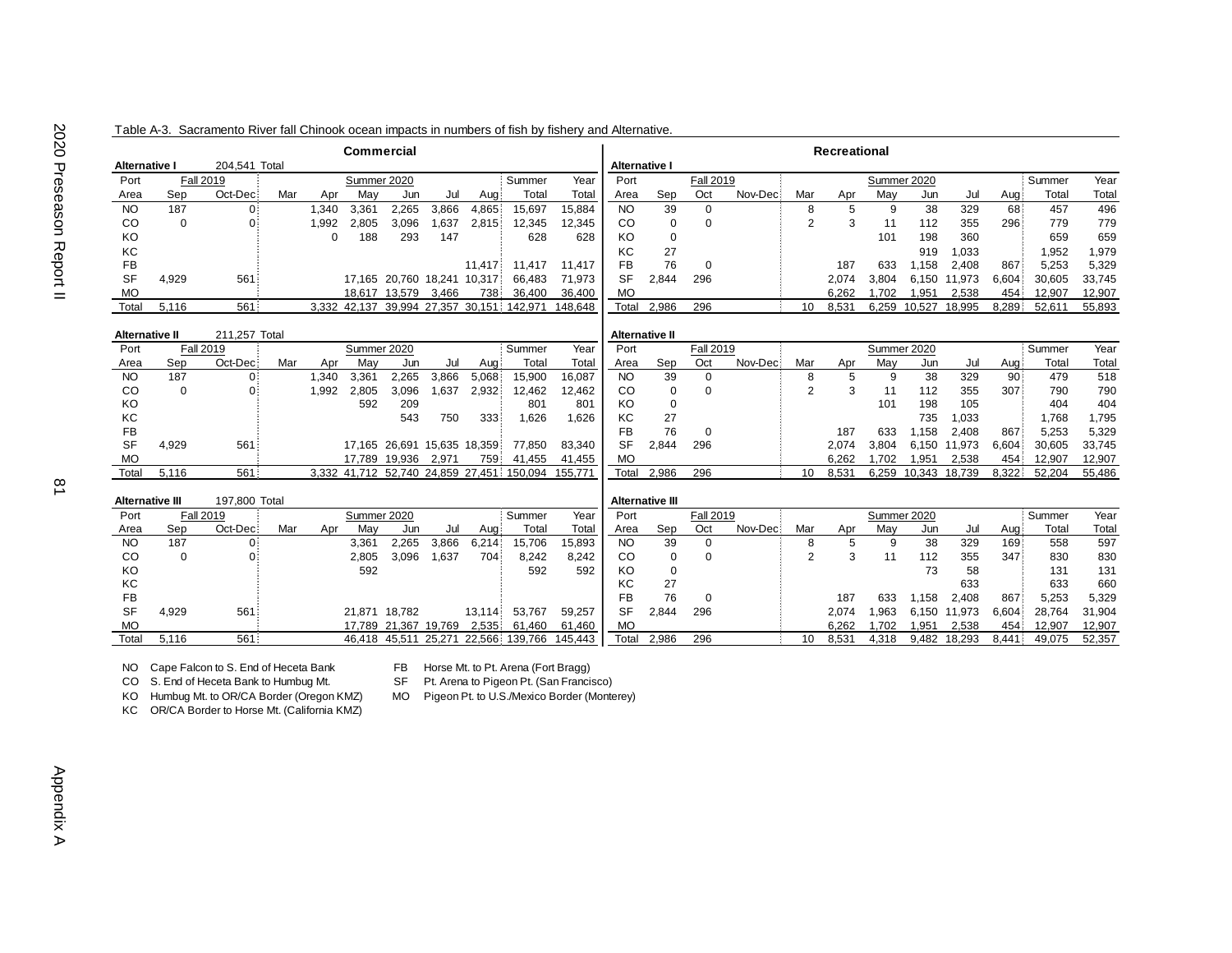# **APPENDIX B: NEPA AND ESA ANALYSES INCORPORATED BY REFERENCE**

Several documents supporting the analyses of effects to the environment from the Alternatives have been incorporated by reference. Those documents are described and passages relevant to analyses contained in this EA are excerpted below.

### **NMFS 2003: West Coast Salmon Harvest Programmatic EIS**

This document evaluates how NMFS reviews annual salmon fishery plans in three jurisdictions, the North Pacific Fishery Management Council for Southeast Alaska; the Pacific Fishery Management Council for the Washington, Oregon, and California coast; and *U.S. v. Oregon* for the Columbia River Basin. In general, NMFS seeks to implement fisheries that are consistent with a variety of statutory and legal obligations related to resource conservation, socioeconomic benefits associated with resource use, and treaty trust obligations. Fishery plans are developed annually within the context of framework plans to meet the year-specific circumstances related to the status of stocks affected by the fisheries. This final PEIS evaluates different ways to balance these objectives and different strategies that can be used that may provide better solutions for meeting the obligations and objectives of the respective framework plans. The Alternatives considered in this final PEIS are programmatic in nature and are designed to provide an overview of fishery management methods and strategies that can be implemented as part of the annual planning processes.

This document includes the following statements relative to Council area salmon fisheries:

*While the levels of salmon catch fluctuate from year to year, the amount of groundfish taken as*  incidental catch is very low so that changes in the salmon fishery do not substantially alter the *projections for harvest-related mortality in the groundfish fishery.*

*Other Council managed species such as halibut, highly migratory species (draft FMP), and coastal pelagic species are also landed jointly with salmon. For all of these stocks, fish caught on the same trip with salmon are documented. Data on the commercial segment of these fisheries show the cooccurrence rates for salmon and these other Council-managed species is low, as well as for non-Council-managed species. Changes in the salmon fishery are not expected to have a substantial impact on the directed fisheries for the non-salmon stocks.*

*The commercial troll fishery off the coasts of Washington, Oregon, and California is classified as a Category III fishery, indicating a remote or no likelihood of known incidental mortality or serious injury of marine mammals. In general, recreational fishery uses the same gear and techniques as the commercial fisheries and can be assumed to have similar rates of encounters and results.* 

*After excluding ESA listed marine mammals, only three species of marine mammals are defined as strategic under MMPA within the coverage area: short-finned pilot whales, mesoplodont beaked whales, and Minke whales (Barlow et al. 1997). This strategic classification denotes that projected human-caused mortality exceeds the species' annual potential biological removal estimate under MMPA standards. As with ESA listed marine mammal species, there is no record of these three species being affected by the ocean salmon fisheries managed by the Council.* 

*Steller sea lion interaction with the Pacific Coast salmon fisheries is rare and NMFS has determined mortality and serious injury incidental to commercial fishing operations would have a negligible effect. [1](#page-88-0) Available information indicates that Pacific Coast salmon fisheries are not likely* 

<span id="page-88-0"></span><sup>&</sup>lt;sup>1</sup> The eastern DPS of Steller sea lions was delisted under the ESA on November 4, 2013 (78 *FR* 66140).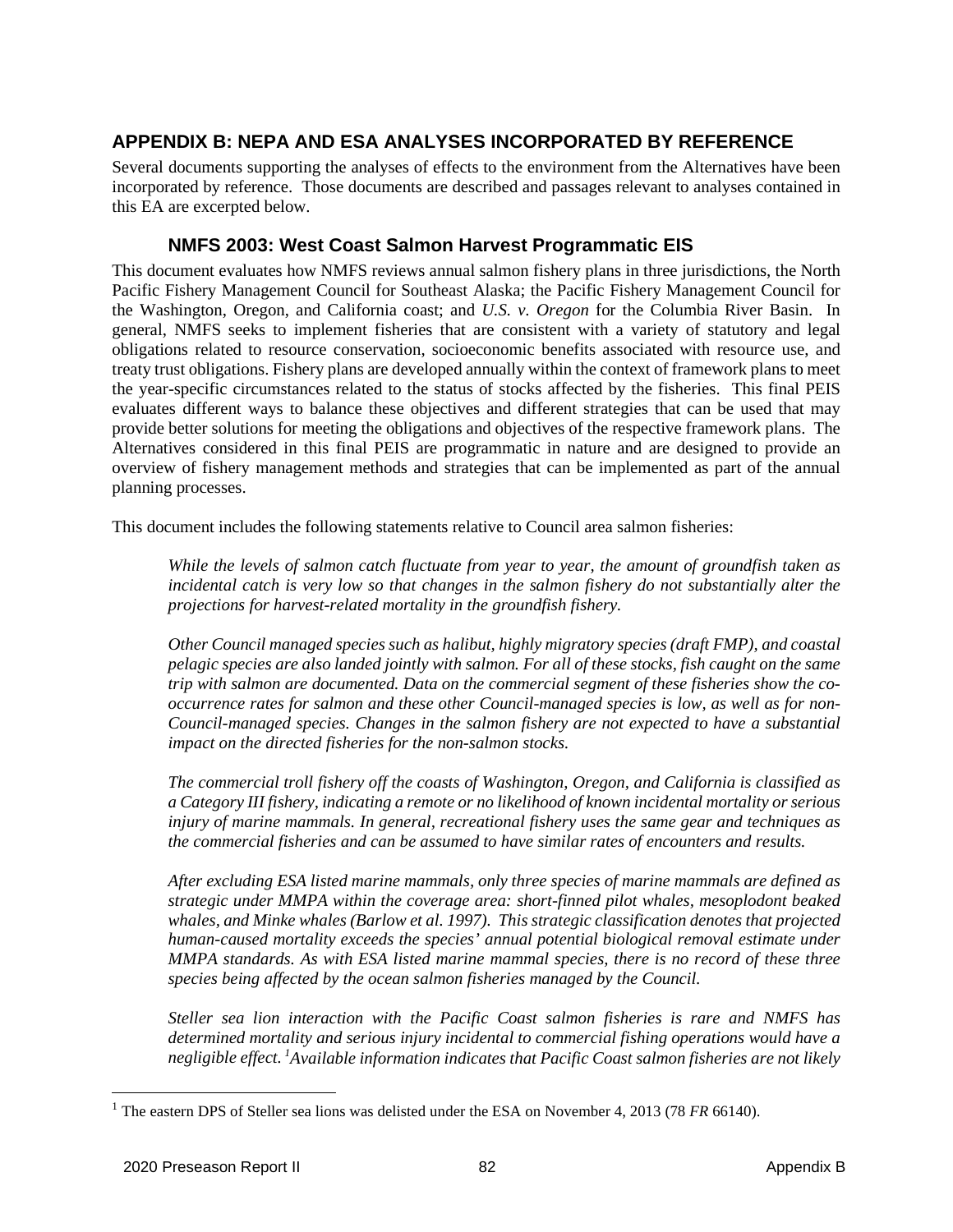*to jeopardize the existence of the Guadalupe fur seal. No sea turtles have been reported taken by the ocean salmon fisheries off Washington, Oregon, or California. NMFS has determined that commercial fishing by Pacific Coast fisheries would pose a negligible threat to the Pacific species.*

*Short-term effects on seabirds are minimal, if any. The types of vessels used in the fishery and the conduct of the vessels are not conducive to collisions or the introduction of rats other nonindigenous species to seabird breeding colonies. Anecdotal information suggests accidental bird encounters are a rare event for commercial and recreational ocean salmon fisheries (Council 1999a). Long-term effects on seabirds from the ocean salmon fisheries are also minimal.*

*The removal of adult salmon by the ocean fisheries is not considered to significantly affect the lower trophic levels or the overall marine ecosystem because salmon are not the only or primary predator in the marine environment.*

## **PFMC 2006: EA for 2006 Ocean Salmon Management Measures**

The 2006 regulations EA analyzes the environmental and socioeconomic impacts of proposed management measures for ocean salmon fisheries occurring off the coasts of Washington, Oregon, and California. The document evaluated the 2006 annual ocean salmon harvest management measures with respect to compliance with the terms of the Salmon FMP, obligations under the Pacific Salmon Treaty (PST), and the level of protection required by all consultation standards for salmon species listed under the ESA. The range of alternatives analyzed in the 2006 Regulations EA included the effects of three levels of *de minimis* fishing strategies on KRFC when the stock was projected to fall below the 35,000 natural spawner floor for the third consecutive year. The escapement floor for naturally spawning KRFC was projected to not be attained even with complete closure of ocean salmon fisheries between Cape Falcon, Oregon, and Point Sur, California; therefore, the management measures required implementation by emergency rule. The NMFS-recommended 2006 salmon fishery management measures did not completely close fisheries between Cape Falcon and Point Sur, but limited fisheries to provide a minimum of 21,100 natural spawning adult KRFC in 2006. The 2006 EA supported NMFS' Finding of No Significant Impacts (FONSI) for the 2006 ocean salmon regulations.

*Appendix A of Amendment 18 (EFH Appendix A) describes salmon EFH and fishing and nonfishing impacts to this habitat. It found no evidence of direct gear effects on this habitat from Council-managed salmon fisheries. ... Because EFH impacts are extensively described and analyzed in EFH Appendix A, and this analysis demonstrates the fishery has no significant impacts, EFH will not be considered further in this environmental assessment.*

*Fisheries management can affect safety if, for example, season openings make it more likely that fishermen will have to go out in bad weather because fishing opportunities are limited. The EA incorporated into Amendment 8 to the Salmon FMP analyzed alternatives to adjust management measures if unsafe weather affected fishery access. The range of management measures considered for the proposed action would be within the range described in that EA. Since these types of potential impacts have been previously analyzed and found not to be significant, they are not discussed in this EA.*

## **NMFS 2009: Biological Opinion on Ocean Fisheries Effects on Southern Resident Killer Whales**

This document constitutes the National Marine Fisheries Service's (NMFS) current biological opinion (Opinion) regarding the effects of proposed Pacific coast ocean salmon fisheries conducted under the Pacific Coast Salmon Fishery Management Plan (FMP) on the Southern Resident killer whale (*Orcinus orca*) distinct population segment. On April 12, 2019 NMFS reinitiated consultation under the Endangered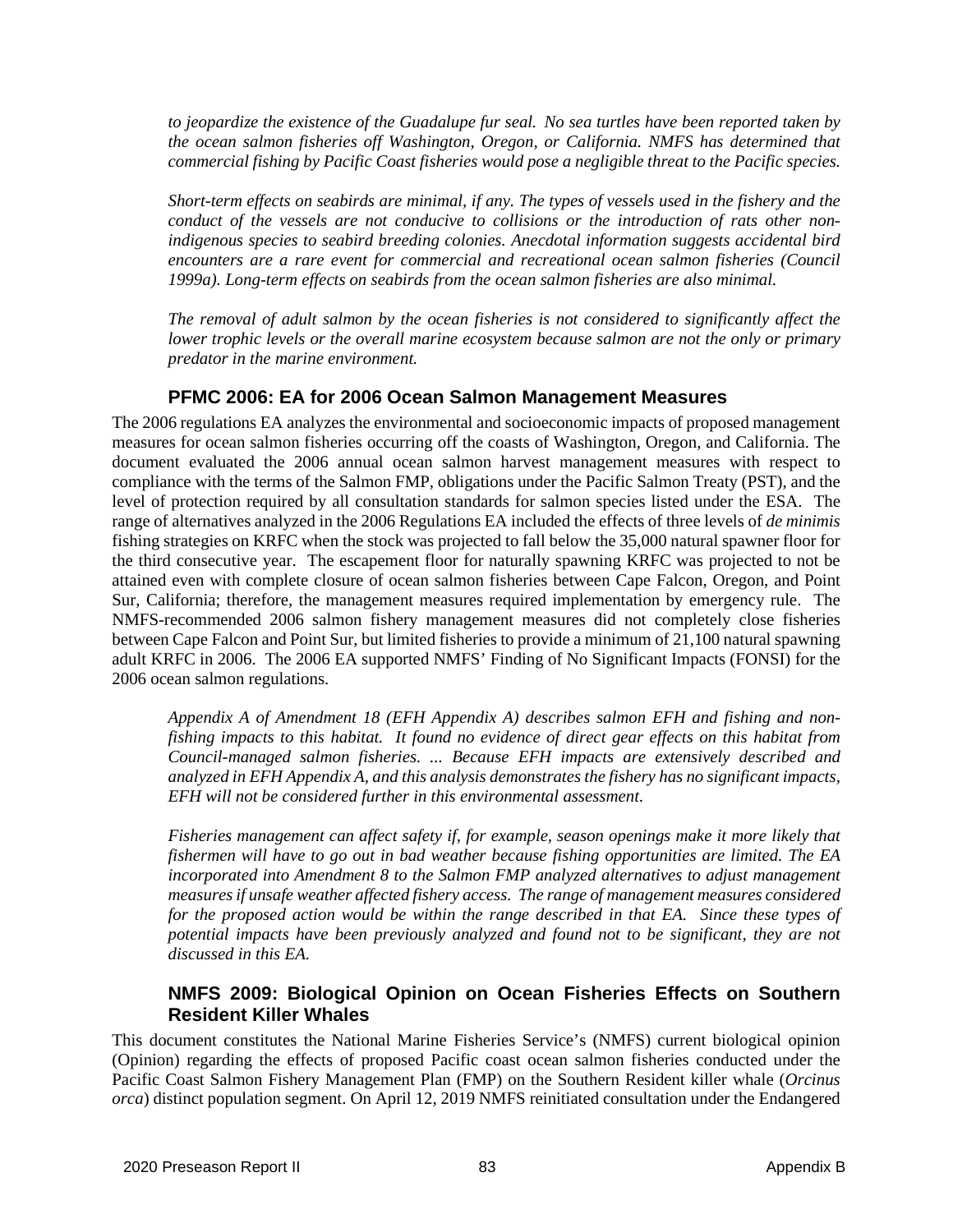Species Act (ESA) to evaluate effects of the Pacific coast ocean salmon fisheries incorporating updated scientific information since its last consultation in 2009 (memorandum from Ryan Wulff, NMFS, to Chris Yates, NMFS, dated April 12, 2019). NMFS expects to have a new biological opinion in place by May 1, 2020. A new analytical approach, utilizing the best available science, (PFMC 2020c) developed by NMFS in conjunction with PFMC will be used to assess the ocean salmon fisheries managed under the FMP.